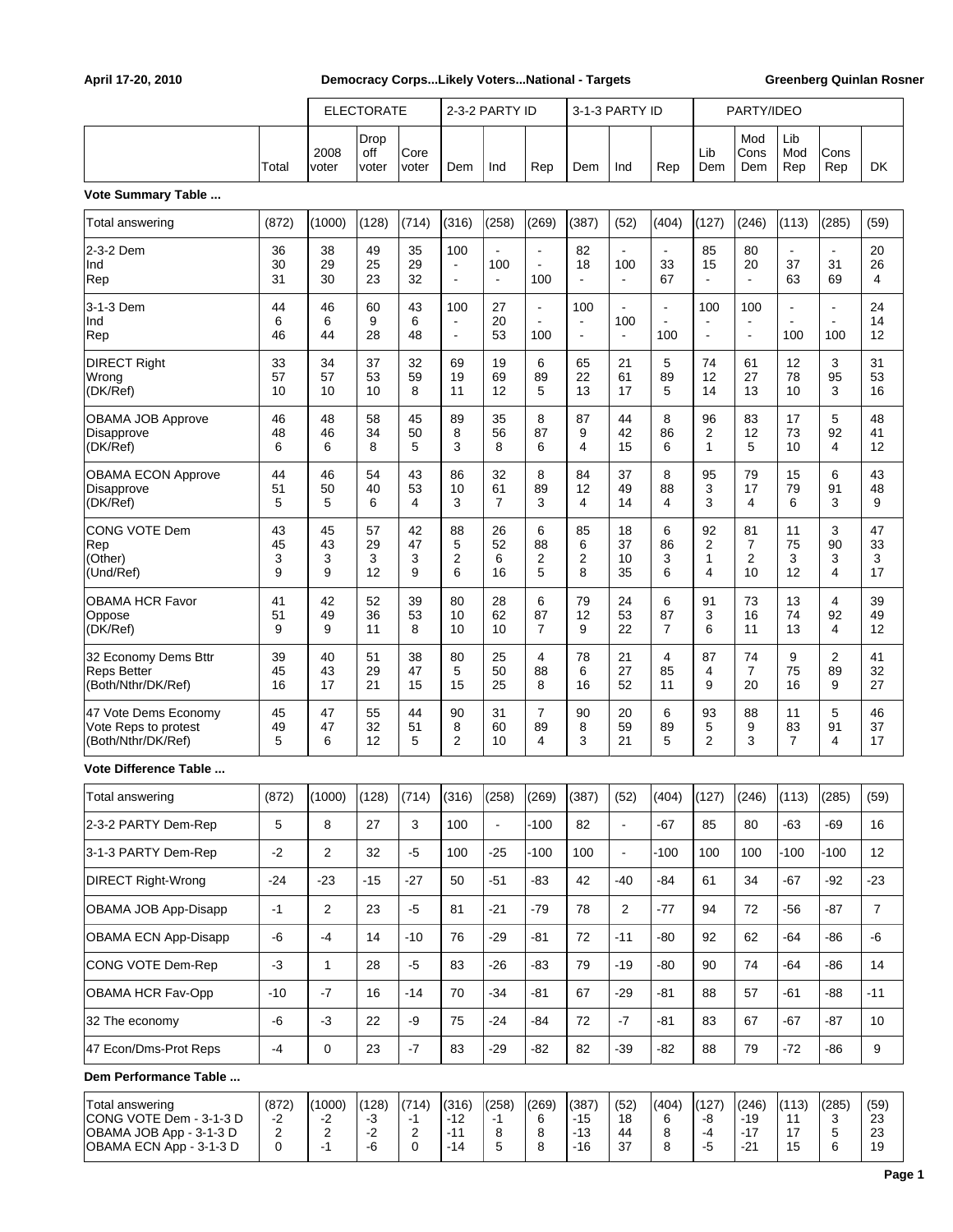|       | <b>PRES 2008</b>  |    | <b>DIRECTION</b> |             |    | <b>OBAMA JOB</b>     |           |                            | <b>OBAMA ECN</b> |           |
|-------|-------------------|----|------------------|-------------|----|----------------------|-----------|----------------------------|------------------|-----------|
| Total | <b>IObamaCain</b> | Mc | Right            | Wrong prove | Ap | Disap<br><i>cove</i> | DK<br>Ref | Ap<br><b>Iprove Iprove</b> | Disap            | DK<br>Ref |

#### **Vote Summary Table ...**

| Total answering                                                    | (872)              | (377)             | (382)             | (290)                           | (498)              | (405)                 | (418)                     | (49)                | (388)                 | (445)              | (39)                |
|--------------------------------------------------------------------|--------------------|-------------------|-------------------|---------------------------------|--------------------|-----------------------|---------------------------|---------------------|-----------------------|--------------------|---------------------|
| 2-3-2 Dem<br>Ind<br>Rep                                            | 36<br>30<br>31     | 75<br>20<br>4     | 4<br>35<br>60     | 76<br>16<br>5                   | 12<br>36<br>48     | 69<br>23<br>5         | 6<br>35<br>56             | 22<br>42<br>30      | 70<br>21<br>6         | 7<br>35<br>54      | 28<br>46<br>22      |
| 3-1-3 Dem<br>Ind<br>Rep                                            | 44<br>6<br>46      | 89<br>4<br>6      | 6<br>5<br>89      | 86<br>4<br>7                    | 17<br>6<br>72      | 83<br>6<br>8          | 8<br>5<br>83              | 32<br>15<br>47      | 84<br>5<br>8          | 11<br>6<br>80      | 37<br>18<br>41      |
| <b>DIRECT Right</b><br>Wrong<br>(DK/Ref)                           | 33<br>57<br>10     | 67<br>21<br>12    | 3<br>91<br>5      | 100<br>$\overline{\phantom{a}}$ | 100                | 68<br>18<br>13        | 1<br>96<br>3              | 15<br>47<br>38      | 70<br>18<br>12        | 2<br>93<br>4       | 17<br>34<br>49      |
| <b>OBAMA JOB Approve</b><br>Disapprove<br>(DK/Ref)                 | 46<br>48<br>6      | 89<br>6<br>5      | 7<br>89<br>5      | 96<br>2<br>2                    | 15<br>81<br>5      | 100<br>$\blacksquare$ | 100<br>ä,                 | ÷.<br>100           | 94<br>3<br>3          | 7<br>90<br>3       | 25<br>23<br>52      |
| <b>OBAMA ECON Approve</b><br>Disapprove<br>(DK/Ref)                | 44<br>51<br>5      | 85<br>10<br>4     | 6<br>90<br>3      | 94<br>4<br>2                    | 14<br>83<br>3      | 90<br>8<br>2          | 3<br>95<br>2              | 27<br>31<br>42      | 100<br>$\blacksquare$ | 100                | 100                 |
| CONG VOTE Dem<br>Rep<br>(Other)<br>(Und/Ref)                       | 43<br>45<br>3<br>9 | 82<br>8<br>3<br>8 | 8<br>83<br>2<br>6 | 83<br>8<br>1<br>9               | 18<br>71<br>4<br>8 | 78<br>11<br>3<br>8    | 10<br>80<br>3<br>7        | 31<br>30<br>3<br>37 | 80<br>8<br>3<br>9     | 12<br>79<br>3<br>6 | 26<br>36<br>1<br>38 |
| OBAMA HCR Favor<br>Oppose<br>(DK/Ref)                              | 41<br>51<br>9      | 80<br>11<br>9     | 5<br>89<br>6      | 85<br>7<br>8                    | 13<br>81<br>6      | 81<br>9<br>10         | 4<br>93<br>3              | 20<br>37<br>43      | 83<br>7<br>10         | 5<br>90<br>5       | 23<br>34<br>43      |
| 32 Economy Dems Bttr<br><b>Reps Better</b><br>(Both/Nthr/DK/Ref)   | 39<br>45<br>16     | 77<br>7<br>15     | 4<br>83<br>13     | 83<br>6<br>11                   | 12<br>71<br>16     | 77<br>7<br>16         | 4<br>83<br>13             | 22<br>31<br>46      | 79<br>5<br>16         | 5<br>81<br>14      | 24<br>30<br>46      |
| 47 Vote Dems Economy<br>Vote Reps to protest<br>(Both/Nthr/DK/Ref) | 45<br>49<br>5      | 87<br>11<br>2     | 7<br>87<br>6      | 89<br>8<br>3                    | 17<br>77<br>6      | 86<br>11<br>4         | $\overline{7}$<br>88<br>6 | 40<br>40<br>19      | 87<br>9<br>4          | 9<br>85<br>6       | 43<br>38<br>19      |
| Vote Difference Table                                              |                    |                   |                   |                                 |                    |                       |                           |                     |                       |                    |                     |
| Total answering                                                    | (872)              | (377)             | (382)             | (290)                           | (498)              | (405)                 | (418)                     | (49)                | (388)                 | (445)              | (39)                |
| 2-3-2 PARTY Dem-Rep                                                | 5                  | 71                | -56               | 70                              | $-36$              | 64                    | -50                       | -8                  | 65                    | -46                | 5                   |
| 3-1-3 PARTY Dem-Rep                                                | $-2$               | 83                | -83               | 79                              | $-55$              | 75                    | -75                       | $-15$               | 75                    | -69                | $-4$                |
| <b>DIRECT Right-Wrong</b>                                          | -24                | 46                | -88               | 100                             | -100               | 50                    | -95                       | -33                 | 52                    | -91                | $-17$               |
| OBAMA JOB App-Disapp                                               | 1                  | 83                | 82                | 94                              | 66                 | 100                   | 100                       |                     | 91                    | 83                 | 2                   |
| OBAMA ECN App-Disapp                                               | -6                 | 75                | $-84$             | 91                              | $-69$              | 82                    | -93                       | $-3$                | 100                   | $-100$             |                     |
| CONG VOTE Dem-Rep                                                  | $-3$               | 74                | $-75$             | 75                              | $-53$              | 67                    | $-70$                     | $\mathbf{1}$        | 71                    | -67                | $-10$               |
| OBAMA HCR Fav-Opp                                                  | $-10$              | 69                | $-84$             | 79                              | $-68$              | 72                    | -89                       | $-16$               | 77                    | $-86$              | $-11$               |
| 32 The economy                                                     | -6                 | 70                | $-79$             | 76                              | $-59$              | 70                    | $-79$                     | $-9$                | 74                    | $-76$              | -6                  |
| 47 Econ/Dms-Prot Reps                                              | $-4$               | 76                | $-80$             | 81                              | $-60$              | 75                    | $-81$                     | $\mathbf 0$         | 78                    | $-77$              | 4                   |

**Dem Performance Table ...**

| Total answering<br>ICONG VOTE Dem - 3-1-3 D<br>OBAMA JOB App - 3-1-3 D<br>OBAMA ECN App - 3-1-3 D | (872)<br>-2 | -8<br>-4 | (382)<br>⌒<br>_<br>U<br>U | (290)<br>- 3 | (498)<br>-3<br>$\sqrt{2}$<br>-3 | (405)<br>-0 | (418)<br>-8<br>-6 | (49)<br>. .<br>-32<br>-4 | (388)<br>-4<br>10<br>16 | (445)<br>-4<br>$\overline{A}$<br>- 1 | (39)<br>$-11$<br>$-12$<br>$-37$ |
|---------------------------------------------------------------------------------------------------|-------------|----------|---------------------------|--------------|---------------------------------|-------------|-------------------|--------------------------|-------------------------|--------------------------------------|---------------------------------|
|                                                                                                   |             |          |                           |              |                                 |             |                   |                          |                         |                                      |                                 |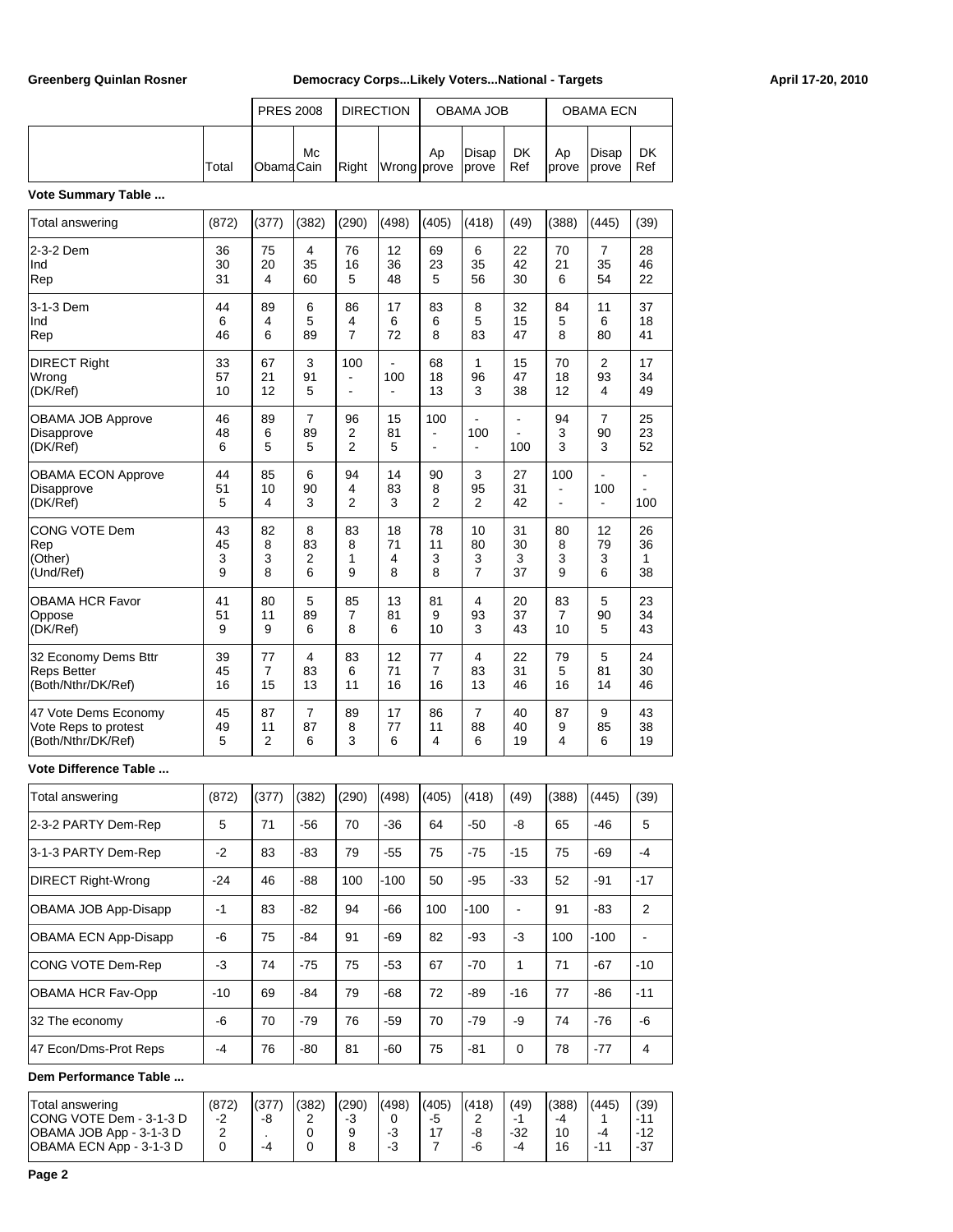|                                                                                                                          |                                                           |                                    | <b>ELECTORATE</b>                  |                                                                                                            |                                                                | 2-3-2 PARTY ID                                                         |                                                                |                                    | 3-1-3 PARTY ID                                                                  |                                                                          |                                                      | PARTY/IDEO                                    |                                                                                  |                                                                        |                                                        |
|--------------------------------------------------------------------------------------------------------------------------|-----------------------------------------------------------|------------------------------------|------------------------------------|------------------------------------------------------------------------------------------------------------|----------------------------------------------------------------|------------------------------------------------------------------------|----------------------------------------------------------------|------------------------------------|---------------------------------------------------------------------------------|--------------------------------------------------------------------------|------------------------------------------------------|-----------------------------------------------|----------------------------------------------------------------------------------|------------------------------------------------------------------------|--------------------------------------------------------|
|                                                                                                                          | Total                                                     | 2008<br>voter                      | Drop<br>off<br>voter               | Core<br>voter                                                                                              | Dem                                                            | Ind                                                                    | Rep                                                            | Dem                                | Ind                                                                             | Rep                                                                      | Lib<br>Dem                                           | Mod<br>Cons<br>Dem                            | Lib<br>Mod<br>Rep                                                                | Cons<br>Rep                                                            | DK                                                     |
| Net Performance Table                                                                                                    |                                                           |                                    |                                    |                                                                                                            |                                                                |                                                                        |                                                                |                                    |                                                                                 |                                                                          |                                                      |                                               |                                                                                  |                                                                        |                                                        |
| Total answering<br>NET Cong Vote - 3-1-3                                                                                 | (872)<br>$-1$                                             | (1000)<br>-1                       | (128)<br>-3                        | (714)<br>0                                                                                                 | (316)<br>$-17$                                                 | (258)<br>$-1$                                                          | (269)<br>17                                                    | (387)<br>$-21$                     | (52)<br>$-19$                                                                   | (404)<br>20                                                              | (127)<br>$-10$                                       | (246)<br>-26                                  | (113)<br>36                                                                      | (285)<br>14                                                            | (59)<br>1                                              |
| Q4 Voted 2008 election                                                                                                   |                                                           |                                    |                                    |                                                                                                            |                                                                |                                                                        |                                                                |                                    |                                                                                 |                                                                          |                                                      |                                               |                                                                                  |                                                                        |                                                        |
| Total answering<br>Voted<br>Not reg/Inelig/Young                                                                         | (872)<br>98<br>2                                          | (1000)<br>98<br>2                  | (128)<br>95<br>5                   | (714)<br>100<br>$\blacksquare$                                                                             | (316)<br>99<br>$\mathbf{1}$                                    | (258)<br>99<br>$\mathbf{1}$                                            | (269)<br>98<br>$\overline{2}$                                  | (387)<br>99<br>1                   | (52)<br>99<br>$\mathbf{1}$                                                      | (404)<br>98<br>2                                                         | (127)<br>99<br>$\mathbf{1}$                          | (246)<br>99<br>$\mathbf{1}$                   | (113)<br>98<br>$\overline{2}$                                                    | (285)<br>98<br>2                                                       | (59)<br>97<br>3                                        |
| Q5 Whether voted in 2006                                                                                                 |                                                           |                                    |                                    |                                                                                                            |                                                                |                                                                        |                                                                |                                    |                                                                                 |                                                                          |                                                      |                                               |                                                                                  |                                                                        |                                                        |
| Total answering<br>Voted<br>Not reg/Inelig/Young<br>Did not vote<br>(Can't remember/DK)<br>(Ref)                         | (872)<br>96<br>4<br>$\overline{\phantom{a}}$              | (1000)<br>86<br>6<br>5<br>3<br>0   | (128)<br>24<br>13<br>40<br>23<br>0 | (714)<br>100<br>$\ddot{\phantom{0}}$<br>$\overline{\phantom{a}}$<br>$\ddot{\phantom{0}}$<br>$\blacksquare$ | (316)<br>95<br>5<br>$\overline{\phantom{a}}$<br>$\blacksquare$ | (258)<br>96<br>4<br>$\blacksquare$<br>$\blacksquare$<br>$\blacksquare$ | (269)<br>96<br>4<br>$\blacksquare$<br>$\overline{\phantom{a}}$ | (387)<br>95<br>5<br>$\blacksquare$ | (52)<br>98<br>2<br>$\blacksquare$<br>$\blacksquare$<br>$\overline{\phantom{a}}$ | (404)<br>96<br>4<br>$\overline{\phantom{a}}$<br>$\overline{\phantom{a}}$ | (127)<br>94<br>6<br>$\blacksquare$<br>$\overline{a}$ | (246)<br>95<br>5<br>$\blacksquare$            | (113)<br>95<br>5<br>$\blacksquare$<br>$\blacksquare$<br>$\overline{\phantom{a}}$ | (285)<br>96<br>4<br>$\blacksquare$<br>$\blacksquare$<br>$\blacksquare$ | (59)<br>97<br>3<br>÷<br>÷<br>$\blacksquare$            |
| Q9 Chance of voting in 2010                                                                                              |                                                           |                                    |                                    |                                                                                                            |                                                                |                                                                        |                                                                |                                    |                                                                                 |                                                                          |                                                      |                                               |                                                                                  |                                                                        |                                                        |
| Total answering<br>Almost certain<br>Probably<br>50-50<br>Will not vote<br>(DK)                                          | (872)<br>85<br>15<br>$\overline{\phantom{a}}$<br>$\Omega$ | (1000)<br>78<br>15<br>5<br>2<br>0  | (128)<br>28<br>18<br>39<br>15<br>0 | (714)<br>100<br>$\blacksquare$<br>$\overline{\phantom{a}}$<br>$\overline{\phantom{a}}$<br>$\blacksquare$   | (316)<br>84<br>16<br>$\overline{\phantom{a}}$<br>0             | (258)<br>84<br>16<br>$\blacksquare$<br>0                               | (269)<br>88<br>11<br>$\Omega$                                  | (387)<br>83<br>17<br>$\Omega$      | (52)<br>78<br>22<br>$\blacksquare$<br>$\overline{\phantom{a}}$<br>$\Omega$      | (404)<br>88<br>11<br>$\overline{\phantom{a}}$<br>0                       | (127)<br>86<br>14<br>$\blacksquare$<br>0             | (246)<br>82<br>18<br>$\mathbf 0$              | (113)<br>82<br>18<br>$\overline{\phantom{a}}$<br>$\blacksquare$                  | (285)<br>91<br>8<br>$\overline{\phantom{a}}$<br>$\blacksquare$<br>1    | (59)<br>81<br>19<br>$\overline{\phantom{0}}$<br>÷<br>0 |
| Core voter                                                                                                               | 82                                                        | 71                                 | $\blacksquare$                     | 100                                                                                                        | 80                                                             | 82                                                                     | 85                                                             | 80                                 | 77                                                                              | 85                                                                       | 82                                                   | 79                                            | 79                                                                               | 88                                                                     | 78                                                     |
| Q10 Direction of the country                                                                                             |                                                           |                                    |                                    |                                                                                                            |                                                                |                                                                        |                                                                |                                    |                                                                                 |                                                                          |                                                      |                                               |                                                                                  |                                                                        |                                                        |
| <b>Total answering</b><br><b>Right direction</b><br>Wrong track<br>(DK/Ref)                                              | (872)<br>33<br>57<br>10                                   | (1000)<br>34<br>57<br>10           | (128)<br>37<br>53<br>10            | (714)<br>32<br>59<br>8                                                                                     | (316)<br>69<br>19<br>11                                        | (258)<br>19<br>69<br>12                                                | (269)<br>6<br>89<br>5                                          | (387)<br>65<br>22<br>13            | (52)<br>21<br>61<br>17                                                          | (404)<br>5<br>89<br>5                                                    | (127)<br>74<br>12<br>14                              | (246)<br>61<br>27<br>13                       | (113)<br>12<br>78<br>10                                                          | (285)<br>3<br>95<br>3                                                  | (59)<br>31<br>53<br>16                                 |
| Right - Wrong                                                                                                            | $-24$                                                     | $-23$                              | $-15$                              | $-27$                                                                                                      | 50                                                             | $-51$                                                                  | -83                                                            | 42                                 | $-40$                                                                           | $-84$                                                                    | 61                                                   | 34                                            | $-67$                                                                            | $-92$                                                                  | $-23$                                                  |
| Q11 Obama job approval                                                                                                   |                                                           |                                    |                                    |                                                                                                            |                                                                |                                                                        |                                                                |                                    |                                                                                 |                                                                          |                                                      |                                               |                                                                                  |                                                                        |                                                        |
| <b>Total Answering</b><br>Strongly approve<br>Somewhat approve<br>Somewhat disapprove<br>Strongly disapprove<br>(DK/Ref) | (872)<br>30<br>16<br>8<br>40<br>6                         | (1000)<br>30<br>18<br>9<br>37<br>6 | (128)<br>29<br>29<br>11<br>23<br>8 | (714)<br>31<br>13<br>$\overline{7}$<br>43<br>5                                                             | (316)<br>63<br>26<br>5<br>3<br>3                               | (258)<br>19<br>16<br>11<br>45<br>8                                     | (269)<br>3<br>5<br>10<br>76<br>6                               | (387)<br>61<br>26<br>5<br>4<br>4   | (52)<br>15<br>29<br>12<br>30<br>15                                              | (404)<br>3<br>5<br>11<br>75<br>6                                         | (127)<br>73<br>24<br>$\mathbf{1}$<br>1<br>1          | (246)<br>56<br>27<br>$\overline{7}$<br>5<br>5 | (113)<br>7<br>10<br>16<br>57<br>10                                               | (285)<br>1<br>3<br>9<br>82<br>4                                        | (59)<br>29<br>19<br>8<br>33<br>12                      |
| Total approve<br>Total disapprove                                                                                        | 46<br>48                                                  | 48<br>46                           | 58<br>34                           | 45<br>50                                                                                                   | 89<br>8                                                        | 35<br>56                                                               | 8<br>87                                                        | 87<br>9                            | 44<br>42                                                                        | 8<br>86                                                                  | 96<br>$\overline{2}$                                 | 83<br>12                                      | 17<br>73                                                                         | $\sqrt{5}$<br>92                                                       | 48<br>41                                               |
| Approve - disapprove                                                                                                     | $-1$                                                      | $\mathbf 2$                        | 23                                 | $-5$                                                                                                       | 81                                                             | $-21$                                                                  | $-79$                                                          | 78                                 | $\overline{2}$                                                                  | $-77$                                                                    | 94                                                   | 72                                            | $-56$                                                                            | $-87$                                                                  | $\overline{7}$                                         |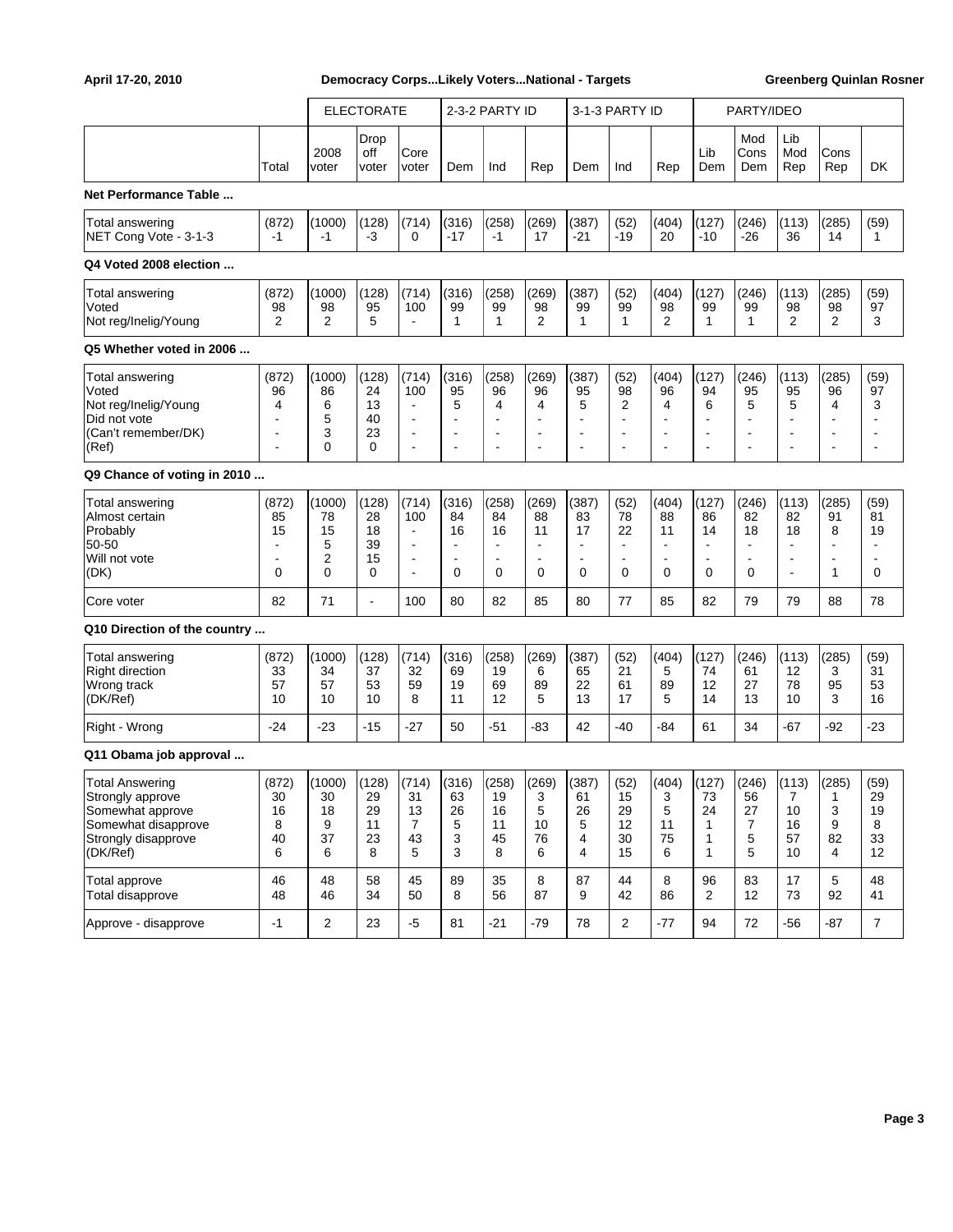| <b>PRES 2008</b><br><b>DIRECTION</b><br>OBAMA JOB<br>Mc<br>Ap<br>Disap<br>Right<br>Wrong prove<br>Total<br>ObamaCain<br>prove<br>Net Performance Table<br>(382)<br>(290)<br>(498)<br>(418)<br>(872)<br>(377)<br>(405)<br>Total answering<br>NET Cong Vote - 3-1-3<br>-1<br>-10<br>8<br>-4<br>-8<br>2<br>4<br>Q4 Voted 2008 election                                                                                                                                | DK<br>Ref<br>(49)<br>16                                 | Ap<br>prove                                    | OBAMA ECN<br>Disap<br>prove      | DK<br>Ref                                                                       |
|--------------------------------------------------------------------------------------------------------------------------------------------------------------------------------------------------------------------------------------------------------------------------------------------------------------------------------------------------------------------------------------------------------------------------------------------------------------------|---------------------------------------------------------|------------------------------------------------|----------------------------------|---------------------------------------------------------------------------------|
|                                                                                                                                                                                                                                                                                                                                                                                                                                                                    |                                                         |                                                |                                  |                                                                                 |
|                                                                                                                                                                                                                                                                                                                                                                                                                                                                    |                                                         |                                                |                                  |                                                                                 |
|                                                                                                                                                                                                                                                                                                                                                                                                                                                                    |                                                         |                                                |                                  |                                                                                 |
|                                                                                                                                                                                                                                                                                                                                                                                                                                                                    |                                                         | (388)<br>-4                                    | (445)<br>3                       | (39)<br>-6                                                                      |
|                                                                                                                                                                                                                                                                                                                                                                                                                                                                    |                                                         |                                                |                                  |                                                                                 |
| (377)<br>(382)<br>(290)<br>(498)<br>(418)<br>Total answering<br>(872)<br>(405)<br>Voted<br>98<br>100<br>100<br>99<br>99<br>98<br>99<br>Not reg/Inelig/Young<br>2<br>1<br>1<br>2<br>1                                                                                                                                                                                                                                                                               | (49)<br>97<br>3                                         | (388)<br>99<br>1                               | (445)<br>98<br>2                 | (39)<br>98<br>2                                                                 |
| Q5 Whether voted in 2006                                                                                                                                                                                                                                                                                                                                                                                                                                           |                                                         |                                                |                                  |                                                                                 |
| (382)<br>(290)<br>(498)<br>(418)<br>Total answering<br>(872)<br>(377)<br>(405)<br>Voted<br>96<br>96<br>97<br>96<br>95<br>96<br>96<br>Not reg/Inelig/Young<br>3<br>4<br>4<br>4<br>4<br>5<br>4<br>Did not vote<br>L,<br>$\blacksquare$<br>(Can't remember/DK)<br>ä,<br>$\overline{\phantom{a}}$<br>$\overline{\phantom{a}}$<br>$\overline{\phantom{a}}$<br>$\blacksquare$<br>ä,<br>Ē,<br>(Ref)<br>L,<br>L,<br>$\blacksquare$<br>L,<br>$\overline{\phantom{a}}$<br>L, | (49)<br>92<br>8<br>$\blacksquare$<br>ä,                 | (388)<br>95<br>5<br>÷,<br>$\overline{a}$<br>L, | (445)<br>96<br>4                 | (39)<br>97<br>3<br>$\blacksquare$<br>$\overline{\phantom{a}}$<br>$\overline{a}$ |
| Q9 Chance of voting in 2010                                                                                                                                                                                                                                                                                                                                                                                                                                        |                                                         |                                                |                                  |                                                                                 |
| (418)<br>(377)<br>(382)<br>(290)<br>(498)<br>(405)<br>Total answering<br>(872)<br>Almost certain<br>85<br>84<br>89<br>83<br>88<br>82<br>89<br>15<br>17<br>11<br>Probably<br>16<br>10<br>12<br>18<br>50-50<br>$\blacksquare$<br>ä,<br>$\blacksquare$<br>Will not vote<br>$\overline{\phantom{a}}$<br>L,<br>$\overline{\phantom{a}}$<br>$\overline{\phantom{a}}$<br>ä,<br>(DK)<br>0<br>0<br>1<br>0<br>0<br>0<br>0                                                    | (49)<br>76<br>22<br>÷.<br>$\overline{\phantom{a}}$<br>2 | (388)<br>82<br>18<br>ä,<br>ä,<br>0             | (445)<br>89<br>11<br>1           | (39)<br>68<br>32<br>$\blacksquare$<br>$\overline{a}$<br>$\overline{a}$          |
| 82<br>81<br>87<br>85<br>79<br>80<br>86<br>Core voter                                                                                                                                                                                                                                                                                                                                                                                                               | 76                                                      | 79                                             | 86                               | 68                                                                              |
| Q10 Direction of the country                                                                                                                                                                                                                                                                                                                                                                                                                                       |                                                         |                                                |                                  |                                                                                 |
| (418)<br>(377)<br>(382)<br>(290)<br>(498)<br>(405)<br>Total answering<br>(872)<br><b>Right direction</b><br>33<br>67<br>3<br>100<br>68<br>1<br>Wrong track<br>57<br>21<br>91<br>100<br>18<br>96<br>$\overline{\phantom{a}}$<br>(DK/Ref)<br>5<br>13<br>3<br>10<br>12<br>$\blacksquare$                                                                                                                                                                              | (49)<br>15<br>47<br>38                                  | (388)<br>70<br>18<br>12                        | (445)<br>2<br>93<br>4            | (39)<br>17<br>34<br>49                                                          |
| $-24$<br>46<br>-88<br>100<br>-100<br>50<br>-95<br>Right - Wrong                                                                                                                                                                                                                                                                                                                                                                                                    | -33                                                     | 52                                             | -91                              | -17                                                                             |
| Q11 Obama job approval                                                                                                                                                                                                                                                                                                                                                                                                                                             |                                                         |                                                |                                  |                                                                                 |
| $(498)$ $(405)$<br>(418)<br>(872)<br>(377)<br>(382)<br>(290)<br><b>Total Answering</b><br>30<br>Strongly approve<br>63<br>2<br>74<br>7<br>65<br>Somewhat approve<br>16<br>26<br>5<br>21<br>8<br>35<br>$\overline{\phantom{a}}$<br>Somewhat disapprove<br>8<br>3<br>12<br>13<br>1<br>17<br>$\sim$<br>40<br>3<br>76<br>1<br>68<br>Strongly disapprove<br>83<br>$\blacksquare$<br>(DK/Ref)<br>5<br>2<br>5<br>6<br>5<br>$\blacksquare$<br>$\blacksquare$               | (49)<br>$\blacksquare$<br>$\blacksquare$<br>100         | (388)<br>67<br>27<br>$\overline{2}$<br>0<br>3  | (445)<br>1<br>6<br>13<br>77<br>3 | (39)<br>4<br>21<br>13<br>10<br>52                                               |
| 89<br>$\overline{7}$<br>96<br>Total approve<br>46<br>15<br>100<br>89<br>Total disapprove<br>48<br>6<br>$\overline{2}$<br>81<br>100                                                                                                                                                                                                                                                                                                                                 | $\blacksquare$<br>$\blacksquare$                        | 94<br>3                                        | 7<br>90                          | 25<br>23                                                                        |
| $-1$<br>94<br>$-100$<br>Approve - disapprove<br>83<br>-82<br>100<br>-66                                                                                                                                                                                                                                                                                                                                                                                            | $\blacksquare$                                          | 91                                             | $-83$                            | $\overline{a}$                                                                  |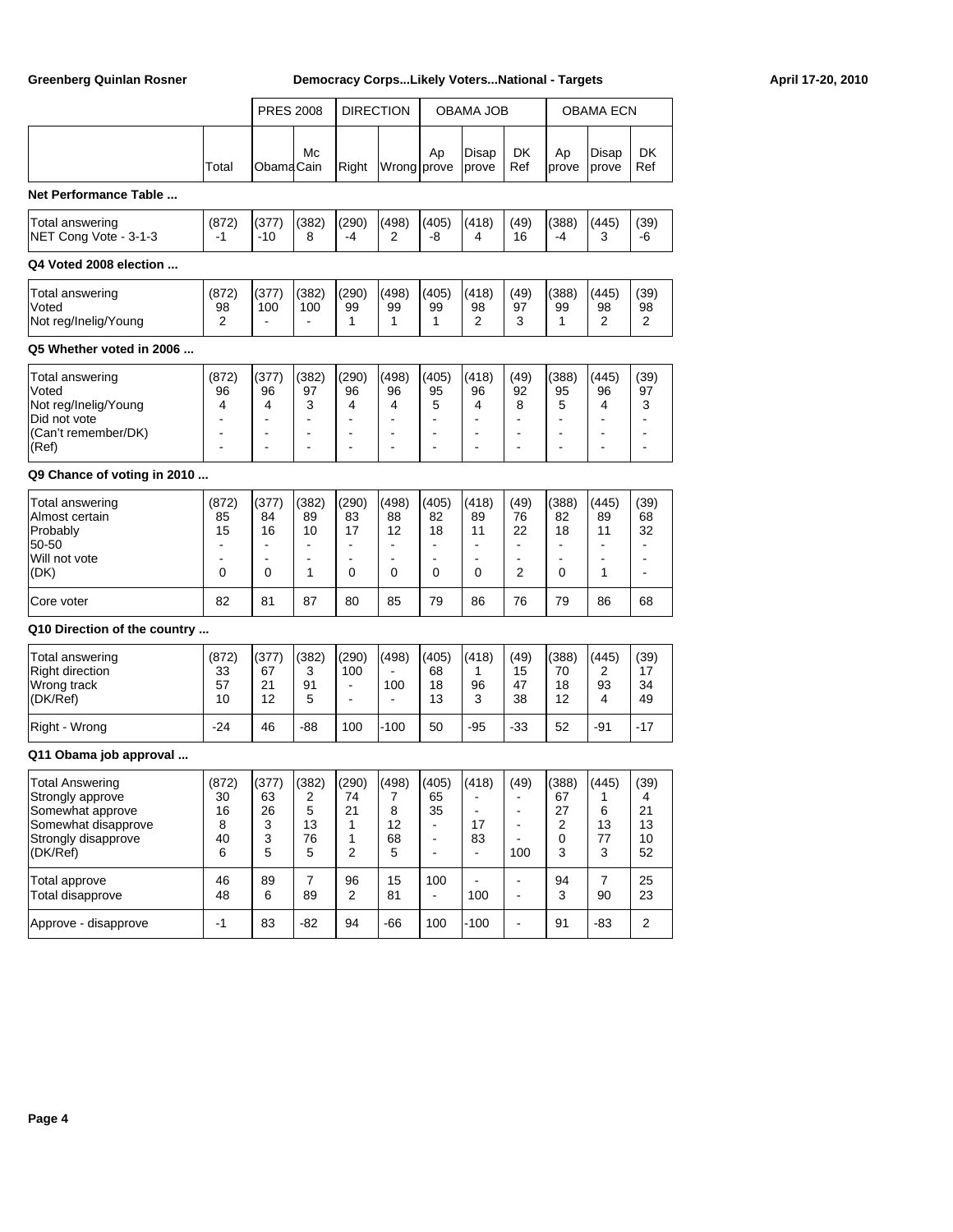|                                                                                                                                                                                                                                             |                                                                                               |                                                                                                | <b>ELECTORATE</b>                                                                             |                                                                                               |                                                                                               | 2-3-2 PARTY ID                                                                                |                                                                                               |                                                                                               | 3-1-3 PARTY ID                                                                               |                                                                                               |                                                                                               | PARTY/IDEO                                                                                    |                                                                                               |                                                                                               |                                                                                              |
|---------------------------------------------------------------------------------------------------------------------------------------------------------------------------------------------------------------------------------------------|-----------------------------------------------------------------------------------------------|------------------------------------------------------------------------------------------------|-----------------------------------------------------------------------------------------------|-----------------------------------------------------------------------------------------------|-----------------------------------------------------------------------------------------------|-----------------------------------------------------------------------------------------------|-----------------------------------------------------------------------------------------------|-----------------------------------------------------------------------------------------------|----------------------------------------------------------------------------------------------|-----------------------------------------------------------------------------------------------|-----------------------------------------------------------------------------------------------|-----------------------------------------------------------------------------------------------|-----------------------------------------------------------------------------------------------|-----------------------------------------------------------------------------------------------|----------------------------------------------------------------------------------------------|
|                                                                                                                                                                                                                                             | Total                                                                                         | 2008<br>voter                                                                                  | Drop<br>off<br>voter                                                                          | Core<br>voter                                                                                 | Dem                                                                                           | Ind                                                                                           | Rep                                                                                           | Dem                                                                                           | Ind                                                                                          | Rep                                                                                           | Lib<br>Dem                                                                                    | Mod<br>Cons<br>Dem                                                                            | Lib<br>Mod<br>Rep                                                                             | Cons<br>Rep                                                                                   | <b>DK</b>                                                                                    |
| Q12 Obama job approval on economy                                                                                                                                                                                                           |                                                                                               |                                                                                                |                                                                                               |                                                                                               |                                                                                               |                                                                                               |                                                                                               |                                                                                               |                                                                                              |                                                                                               |                                                                                               |                                                                                               |                                                                                               |                                                                                               |                                                                                              |
| <b>Total Answering</b><br>Strongly approve<br>Somewhat approve<br>Somewhat disapprove<br>Strongly disapprove<br>(DK/Ref)                                                                                                                    | (872)<br>28<br>16<br>8<br>43<br>5                                                             | (1000)<br>28<br>18<br>8<br>41<br>5                                                             | (128)<br>24<br>29<br>13<br>26<br>6                                                            | (714)<br>29<br>14<br>6<br>47<br>4                                                             | (316)<br>58<br>28<br>4<br>6<br>3                                                              | (258)<br>18<br>14<br>9<br>52<br>$\overline{7}$                                                | (269)<br>3<br>5<br>11<br>78<br>3                                                              | (387)<br>57<br>28<br>6<br>$\overline{7}$<br>4                                                 | (52)<br>15<br>22<br>12<br>37<br>14                                                           | (404)<br>3<br>5<br>9<br>79<br>4                                                               | (127)<br>68<br>27<br>2<br>1<br>3                                                              | (246)<br>52<br>28<br>8<br>9<br>4                                                              | (113)<br>6<br>9<br>17<br>62<br>6                                                              | (285)<br>1<br>4<br>6<br>85<br>3                                                               | (59)<br>27<br>15<br>7<br>41<br>9                                                             |
| <b>Total approve</b><br>Total disapprove                                                                                                                                                                                                    | 44<br>51                                                                                      | 46<br>50                                                                                       | 54<br>40                                                                                      | 43<br>53                                                                                      | 86<br>10                                                                                      | 32<br>61                                                                                      | 8<br>89                                                                                       | 84<br>12                                                                                      | 37<br>49                                                                                     | 8<br>88                                                                                       | 95<br>3                                                                                       | 79<br>17                                                                                      | 15<br>79                                                                                      | 6<br>91                                                                                       | 43<br>48                                                                                     |
| Approve - disapprove                                                                                                                                                                                                                        | -6                                                                                            | $-4$                                                                                           | 14                                                                                            | $-10$                                                                                         | 76                                                                                            | $-29$                                                                                         | -81                                                                                           | 72                                                                                            | $-11$                                                                                        | -80                                                                                           | 92                                                                                            | 62                                                                                            | -64                                                                                           | -86                                                                                           | -6                                                                                           |
| Q13-24 Summary: Thermometers  Means                                                                                                                                                                                                         |                                                                                               |                                                                                                |                                                                                               |                                                                                               |                                                                                               |                                                                                               |                                                                                               |                                                                                               |                                                                                              |                                                                                               |                                                                                               |                                                                                               |                                                                                               |                                                                                               |                                                                                              |
| <b>Total Answering</b><br>17 Rep Incumbent<br>19 The N.R.A.<br>17 Dem Incumbent<br>20 Pro-life groups<br>16 Barack Obama<br>24 Tea Party mymnt<br>13 Rep Party<br>14 Dem Party<br>18 Reps in Congress<br>15 Dem Congress<br>21 Gay marriage | (872)<br>56.4<br>56.0<br>53.6<br>52.4<br>51.2<br>48.8<br>44.2<br>43.8<br>43.7<br>41.1<br>38.8 | (1000)<br>55.9<br>55.4<br>53.8<br>52.5<br>52.2<br>48.1<br>43.9<br>45.0<br>43.6<br>42.4<br>40.0 | (128)<br>47.1<br>51.3<br>56.4<br>53.0<br>58.6<br>41.9<br>41.6<br>53.0<br>42.5<br>52.1<br>48.7 | (714)<br>55.7<br>56.0<br>53.0<br>53.2<br>49.3<br>49.5<br>43.6<br>42.1<br>43.3<br>39.3<br>38.4 | (316)<br>40.2<br>40.2<br>74.4<br>40.9<br>83.1<br>22.6<br>28.4<br>72.8<br>29.3<br>69.1<br>55.0 | (258)<br>56.3<br>59.8<br>39.8<br>52.4<br>43.4<br>54.1<br>41.7<br>34.6<br>41.3<br>31.8<br>37.6 | (269)<br>66.7<br>70.7<br>34.0<br>66.6<br>21.2<br>74.1<br>64.6<br>18.8<br>62.4<br>17.4<br>20.5 | (387)<br>38.6<br>40.7<br>72.2<br>40.6<br>81.8<br>22.8<br>28.2<br>70.5<br>29.1<br>67.5<br>55.3 | (52)<br>51.0<br>59.2<br>30.9<br>45.6<br>45.2<br>45.5<br>35.2<br>34.6<br>36.4<br>30.7<br>42.4 | (404)<br>66.6<br>69.9<br>32.3<br>64.9<br>22.5<br>73.1<br>60.3<br>19.4<br>58.2<br>17.3<br>22.3 | (127)<br>30.1<br>25.7<br>77.5<br>28.3<br>86.9<br>16.5<br>20.6<br>72.9<br>21.1<br>70.8<br>73.6 | (246)<br>42.3<br>48.3<br>69.2<br>47.2<br>79.5<br>26.0<br>32.7<br>69.3<br>33.4<br>65.6<br>46.4 | (113)<br>59.6<br>62.6<br>42.7<br>54.3<br>34.1<br>61.1<br>57.4<br>27.7<br>53.8<br>24.4<br>38.8 | (285)<br>69.3<br>73.2<br>27.7<br>69.7<br>17.7<br>77.9<br>61.1<br>15.7<br>59.7<br>14.0<br>15.7 | (59)<br>50.8<br>55.0<br>63.8<br>41.8<br>55.2<br>43.7<br>40.4<br>49.0<br>42.3<br>46.5<br>43.1 |
| Q13-24 Summary: Thermometers  Warm/Cool/ID                                                                                                                                                                                                  |                                                                                               |                                                                                                |                                                                                               |                                                                                               |                                                                                               |                                                                                               |                                                                                               |                                                                                               |                                                                                              |                                                                                               |                                                                                               |                                                                                               |                                                                                               |                                                                                               |                                                                                              |
| Total Answering                                                                                                                                                                                                                             | (872)                                                                                         | (1000)                                                                                         | (128)                                                                                         | (714)                                                                                         | (316)                                                                                         | (258)                                                                                         | (269)                                                                                         | (387)                                                                                         | (52)                                                                                         | (404)                                                                                         | (127)                                                                                         | (246)                                                                                         | (113)                                                                                         | (285)                                                                                         | (59)                                                                                         |
| 13 Rep Party Warm<br>Cool<br>Neutral<br>Over 75<br>Under 26<br>ID<br>Don't ID<br>Warm - Cool<br>lMean                                                                                                                                       | 33<br>44<br>20<br>12<br>31<br>98<br>$\overline{c}$<br>$-11$<br>44.2                           | 33<br>44<br>21<br>12<br>31<br>97<br>3<br>$-12$<br>43.9                                         | 27<br>45<br>24<br>10<br>31<br>95<br>5<br>$-18$<br>41.6                                        | 34<br>45<br>19<br>13<br>33<br>98<br>$\overline{2}$<br>$-12$<br>43.6                           | 11<br>68<br>17<br>3<br>51<br>96<br>4<br>-58<br>28.4                                           | 30<br>43<br>25<br>6<br>30<br>98<br>2<br>$-13$<br>41.7                                         | 64<br>16<br>19<br>29<br>$\overline{7}$<br>99<br>$\mathbf{1}$<br>49<br>64.6                    | 11<br>69<br>18<br>3<br>52<br>97<br>3<br>$-58$<br>28.2                                         | 14<br>52<br>30<br>5<br>39<br>96<br>4<br>-37<br>35.2                                          | 58<br>19<br>21<br>22<br>9<br>99<br>$\mathbf{1}$<br>39<br>60.3                                 | 5<br>82<br>11<br>1<br>66<br>98<br>2<br>$-77$<br>20.6                                          | 14<br>62<br>21<br>4<br>44<br>97<br>3<br>-48<br>32.7                                           | 54<br>23<br>23<br>20<br>11<br>100<br>$\blacksquare$<br>32<br>57.4                             | 59<br>18<br>21<br>22<br>9<br>98<br>2<br>41<br>61.1                                            | 27<br>50<br>16<br>16<br>35<br>93<br>$\overline{7}$<br>$-24$<br>40.4                          |
| 14 Dem Party Warm<br>Cool<br>Neutral<br>Over 75<br>Under 26<br>ID.<br>Don't ID<br>Warm - Cool<br> Mean                                                                                                                                      | 38<br>47<br>13<br>19<br>36<br>98<br>$\overline{2}$<br>-9<br>43.8                              | 39<br>45<br>14<br>20<br>35<br>98<br>$\overline{2}$<br>-6<br>45.0                               | 49<br>33<br>15<br>23<br>24<br>97<br>3<br>16<br>53.0                                           | 37<br>50<br>11<br>19<br>40<br>98<br>$\overline{2}$<br>$-13$<br>42.1                           | 79<br>6<br>13<br>44<br>4<br>98<br>2<br>74<br>72.8                                             | 23<br>58<br>16<br>8<br>43<br>97<br>3<br>$-35$<br>34.6                                         | 5<br>85<br>10<br>2<br>68<br>99<br>$\mathbf{1}$<br>-80<br>18.8                                 | 76<br>$\overline{7}$<br>16<br>40<br>4<br>98<br>2<br>68<br>70.5                                | 24<br>55<br>17<br>$\overline{7}$<br>45<br>96<br>4<br>$-31$<br>34.6                           | 4<br>84<br>10<br>2<br>66<br>98<br>2<br>$-80$<br>19.4                                          | 83<br>3<br>13<br>40<br>1<br>99<br>$\mathbf 1$<br>80<br>72.9                                   | 72<br>9<br>17<br>39<br>5<br>98<br>2<br>64<br>69.3                                             | 8<br>74<br>18<br>4<br>47<br>100<br>0<br>-66<br>27.7                                           | 3<br>89<br>6<br>$\mathbf{1}$<br>74<br>98<br>2<br>$-86$<br>15.7                                | 36<br>39<br>20<br>23<br>26<br>95<br>5<br>$-3$<br>49.0                                        |
| 15 Dem Congress Warm<br>Cool<br>Neutral<br>Over <sub>75</sub><br>Under 26<br>ID.<br>Don't ID<br>Warm - Cool<br> Mean                                                                                                                        | 34<br>50<br>13<br>17<br>40<br>98<br>$\overline{2}$<br>$-16$<br>41.1                           | 35<br>48<br>14<br>17<br>37<br>97<br>3<br>$-12$<br>42.4                                         | 43<br>31<br>17<br>20<br>20<br>92<br>8<br>13<br>52.1                                           | 34<br>53<br>11<br>17<br>43<br>97<br>3<br>$-20$<br>39.3                                        | 71<br>9<br>16<br>37<br>4<br>97<br>3<br>62<br>69.1                                             | 19<br>63<br>16<br>7<br>48<br>97<br>3<br>$-44$<br>31.8                                         | 6<br>86<br>$\overline{7}$<br>2<br>74<br>99<br>$\mathbf{1}$<br>-80<br>17.4                     | 67<br>11<br>20<br>34<br>4<br>97<br>3<br>56<br>67.5                                            | 20<br>62<br>15<br>6<br>50<br>96<br>4<br>$-42$<br>30.7                                        | 5<br>86<br>$\overline{7}$<br>2<br>72<br>98<br>2<br>-81<br>17.3                                | 80<br>4<br>16<br>35<br>1<br>99<br>$\mathbf{1}$<br>76<br>70.8                                  | 60<br>14<br>22<br>33<br>6<br>96<br>4<br>46<br>65.6                                            | $\overline{7}$<br>81<br>12<br>3<br>56<br>100<br>$\blacksquare$<br>$-74$<br>24.4               | 4<br>89<br>4<br>1<br>80<br>98<br>2<br>$-85$<br>14.0                                           | 35<br>42<br>16<br>18<br>29<br>93<br>$\overline{7}$<br>$-7$<br>46.5                           |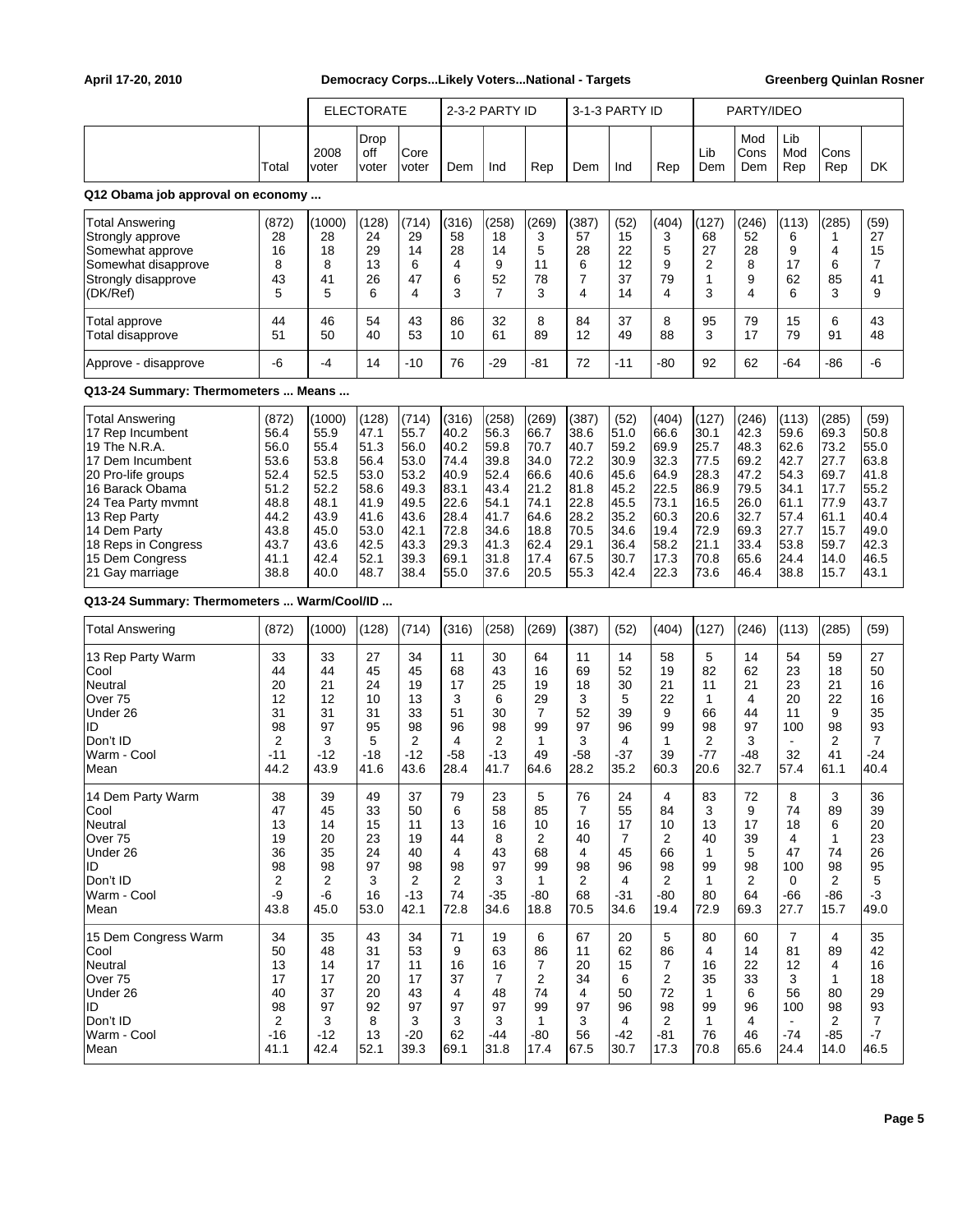|       | <b>PRES 2008</b>  |    | <b>DIRECTION</b> |                   |    | OBAMA JOB |           |              | <b>OBAMA ECN</b>        |           |
|-------|-------------------|----|------------------|-------------------|----|-----------|-----------|--------------|-------------------------|-----------|
| Total | <b>IObamaCain</b> | Мc | Right            | Wrong prove prove | Ap | Disap     | DK<br>Ref | Ap<br>Iprove | Disap<br><b>l</b> prove | DK<br>Ref |

## **Q12 Obama job approval on economy ...**

| Total Answering<br>Strongly approve<br>Somewhat approve<br>Somewhat disapprove<br>Strongly disapprove<br>(DK/Ref) | (872)<br>28<br>16<br>8<br>43<br>5 | (377)<br>59<br>27<br>6<br>5 | (382)<br>5<br>9<br>82<br>3 | (290)<br>69<br>25<br>2<br>2<br>2 | (498)<br>6<br>8<br>10<br>73<br>3 | (405)<br>59<br>31<br>6<br>2<br>2 | (418)<br>2<br>9<br>87<br>2 | (49)<br>6<br>22<br>17<br>14<br>42 | (388)<br>63<br>37 | (445)<br>15<br>85 | (39)<br>100 |
|-------------------------------------------------------------------------------------------------------------------|-----------------------------------|-----------------------------|----------------------------|----------------------------------|----------------------------------|----------------------------------|----------------------------|-----------------------------------|-------------------|-------------------|-------------|
| Total approve<br>Total disapprove<br>Approve - disapprove                                                         | 44<br>51<br>-6                    | 85<br>10<br>75              | 6<br>90<br>-84             | 94<br>4<br>91                    | 14<br>83<br>$-69$                | 90<br>8<br>82                    | 3<br>95<br>-93             | 27<br>31<br>-3                    | 100<br>100        | -<br>100<br>-100  |             |

## **Q13-24 Summary: Thermometers ... Means ...**

| Total Answering     | (872) | (377) | (382) | (290) | (498) | (405) | (418) | (49) | (388) | (445) | (39) |
|---------------------|-------|-------|-------|-------|-------|-------|-------|------|-------|-------|------|
| 17 Rep Incumbent    | 56.4  | 39.2  | 166.0 | I39.6 | 62.4  | 40.6  | 64.3  | 58.7 | l36.0 | 65.3  | 59.3 |
| 19 The N.R.A.       | 56.0  | l39.6 | 71.5  | 137.4 | 68.3  | 39.0  | 71.9  | 60.3 | 38.1  | 71.0  | 60.7 |
| 117 Dem Incumbent   | 53.6  | 70.8  | 31.7  | 176.3 | 35.9  | 71.2  | 32.1  | 46.2 | 72.0  | 33.3  | 47.8 |
| 20 Pro-life groups  | 52.4  | 40.2  | 66.1  | 141.1 | 61.0  | 40.9  | 63.9  | 50.5 | 39.9  | 163.7 | 49.1 |
| 116 Barack Obama    | 51.2  | 83.3  | 20.8  | 187.2 | 27.4  | 184.0 | 18.8  | 56.1 | 84.8  | 21.4  | 54.9 |
| 24 Tea Party mymnt  | 48.8  | 22.8  | 73.9  | 120.8 | 67.8  | 22.5  | 73.9  | 44.3 | 21.7  | 71.9  | 42.2 |
| 13 Rep Party        | 44.2  | 28.2  | 59.9  | I29.3 | 53.3  | 29.7  | 58.6  | 42.2 | 28.1  | 58.4  | 43.2 |
| 14 Dem Party        | 43.8  | 170.3 | 19.3  | 173.6 | 24.5  | 169.9 | 18.5  | 43.2 | 70.4  | 20.6  | 44.3 |
| 18 Reps in Congress | 43.7  | 28.8  | 58.2  | I29.9 | 52.3  | 30.0  | 57.2  | 41.5 | 28.5  | 56.9  | 43.6 |
| 15 Dem Congress     | 41.1  | 67.3  | 17.0  | 170.6 | 21.9  | 67.1  | 16.0  | 39.1 | 67.4  | 18.0  | 40.9 |
| 21 Gay marriage     | 38.8  | 56.6  | 20.6  | 58.2  | 25.3  | 57.1  | 21.2  | 37.7 | 56.5  | 23.4  | 36.3 |

## **Q13-24 Summary: Thermometers ... Warm/Cool/ID ...**

| Total Answering      | (872) | (377)          | (382) | (290)          | (498)          | (405)          | (418) | (49)           | (388) | (445)          | (39)  |
|----------------------|-------|----------------|-------|----------------|----------------|----------------|-------|----------------|-------|----------------|-------|
| 13 Rep Party Warm    | 33    | 12             | 57    | 14             | 47             | 14             | 54    | 20             | 11    | 54             | 17    |
| Cool                 | 44    | 70             | 19    | 70             | 29             | 68             | 21    | 43             | 70    | 21             | 41    |
| Neutral              | 20    | 16             | 22    | 14             | 23             | 16             | 23    | 27             | 17    | 22             | 28    |
| Over 75              | 12    | 4              | 21    | 5              | 17             | 5              | 20    | 8              | 4     | 20             | 9     |
| Under 26             | 31    | 52             | 10    | 51             | 19             | 50             | 12    | 24             | 52    | 12             | 23    |
| ID                   | 98    | 97             | 98    | 98             | 98             | 98             | 98    | 90             | 98    | 98             | 86    |
| Don't ID             | 2     | 3              | 2     | 2              | 2              | $\overline{2}$ | 2     | 10             | 2     | 2              | 14    |
| Warm - Cool          | $-11$ | $-58$          | 38    | $-56$          | 18             | $-54$          | 33    | $-22$          | $-59$ | 33             | $-24$ |
| Mean                 | 44.2  | 28.2           | 59.9  | 29.3           | 53.3           | 29.7           | 58.6  | 42.2           | 28.1  | 58.4           | 43.2  |
| 14 Dem Party Warm    | 38    | 75             | 5     | 80             | 13             | 75             | 5     | 16             | 75    | 8              | 19    |
| Cool                 | 47    | 7              | 85    | 6              | 75             | 8              | 85    | 44             | 8     | 81             | 41    |
| Neutral              | 13    | 16             | 9     | 13             | 11             | 16             | 9     | 32             | 16    | 10             | 24    |
| Over <sub>75</sub>   | 19    | 40             | 2     | 47             | 4              | 39             | 2     | 5              | 40    | 2              | 9     |
| Under 26             | 36    | 4              | 67    | $\overline{2}$ | 61             | $\overline{4}$ | 70    | 20             | 3     | 66             | 22    |
| ID                   | 98    | 98             | 99    | 99             | 99             | 99             | 98    | 92             | 99    | 99             | 84    |
| Don't ID             | 2     | 2              | 1     | 1              | 1              | 1              | 2     | 8              | 1     | 1              | 16    |
| Warm - Cool          | -9    | 68             | $-80$ | 74             | $-63$          | 67             | $-80$ | $-28$          | 67    | $-74$          | $-22$ |
| Mean                 | 43.8  | 70.3           | 19.3  | 73.6           | 24.5           | 69.9           | 18.5  | 43.2           | 70.4  | 20.6           | 44.3  |
| 15 Dem Congress Warm | 34    | 67             | 5     | 73             | 11             | 66             | 5     | 18             | 67    | $\overline{7}$ | 17    |
| Cool                 | 50    | 11             | 86    | 10             | 78             | 11             | 87    | 53             | 12    | 84             | 46    |
| Neutral              | 13    | 19             | 7     | 16             | 9              | 21             | 5     | 21             | 19    | 7              | 24    |
| Over <sub>75</sub>   | 17    | 36             | 1     | 42             | 3              | 35             | 1     | $\overline{4}$ | 35    | 1              | 9     |
| Under 26             | 40    | 5              | 73    | 3              | 65             | 4              | 75    | 29             | 5     | 71             | 26    |
| ID                   | 98    | 98             | 98    | 99             | 98             | 98             | 98    | 92             | 99    | 98             | 86    |
| Don't ID             | 2     | $\overline{2}$ | 2     | 1              | $\overline{2}$ | $\overline{2}$ | 2     | 8              | 1     | 2              | 14    |
| Warm - Cool          | $-16$ | 56             | $-81$ | 64             | $-67$          | 55             | $-83$ | $-35$          | 56    | $-78$          | $-28$ |
| Mean                 | 41.1  | 67.3           | 17.0  | 70.6           | 21.9           | 67.1           | 16.0  | 39.1           | 67.4  | 18.0           | 40.9  |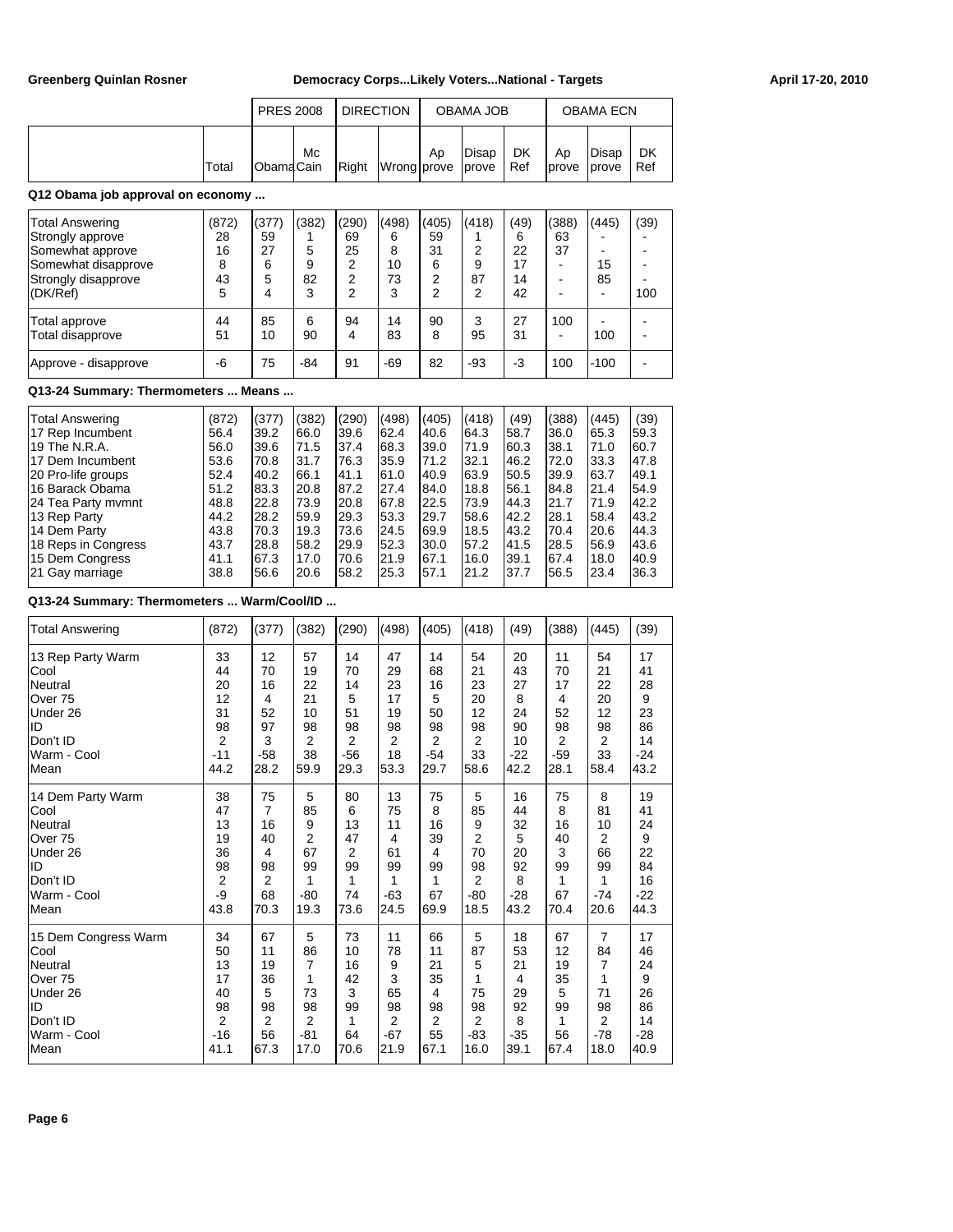|                                                                                                         |                                                   | <b>ELECTORATE</b>                                  |                                                     |                                                                | 2-3-2 PARTY ID                                   |                                                                     |                                                                | 3-1-3 PARTY ID                                    |                                                       |                                                                | PARTY/IDEO                                                         |                                                               |                                                                  |                                                                             |                                                     |
|---------------------------------------------------------------------------------------------------------|---------------------------------------------------|----------------------------------------------------|-----------------------------------------------------|----------------------------------------------------------------|--------------------------------------------------|---------------------------------------------------------------------|----------------------------------------------------------------|---------------------------------------------------|-------------------------------------------------------|----------------------------------------------------------------|--------------------------------------------------------------------|---------------------------------------------------------------|------------------------------------------------------------------|-----------------------------------------------------------------------------|-----------------------------------------------------|
|                                                                                                         | Total                                             | 2008<br>voter                                      | Drop<br>off<br>voter                                | Core<br>voter                                                  | Dem                                              | Ind                                                                 | Rep                                                            | Dem                                               | Ind                                                   | Rep                                                            | Lib<br>Dem                                                         | Mod<br>Cons<br>Dem                                            | Lib<br>Mod<br>Rep                                                | Cons<br>Rep                                                                 | DK                                                  |
| Q13-24 Summary: Thermometers  Warm/Cool/ID                                                              |                                                   |                                                    |                                                     |                                                                |                                                  |                                                                     |                                                                |                                                   |                                                       |                                                                |                                                                    |                                                               |                                                                  |                                                                             |                                                     |
| <b>Total Answering</b>                                                                                  | (872)                                             | (1000)                                             | (128)                                               | (714)                                                          | (316)                                            | (258)                                                               | (269)                                                          | (387)                                             | (52)                                                  | (404)                                                          | (127)                                                              | (246)                                                         | (113)                                                            | (285)                                                                       | (59)                                                |
| 16 Barack Obama Warm<br>Cool<br>Neutral<br>Over 75<br>Under 26<br>ID<br>Don't ID<br>Warm - Cool<br>Mean | 48<br>42<br>9<br>35<br>34<br>99<br>1<br>6<br>51.2 | 49<br>40<br>10<br>35<br>33<br>99<br>1<br>9<br>52.2 | 58<br>30<br>11<br>37<br>21<br>99<br>1<br>28<br>58.6 | 46<br>44<br>9<br>35<br>38<br>99<br>1<br>$\overline{2}$<br>49.3 | 90<br>5<br>5<br>73<br>3<br>99<br>1<br>85<br>83.1 | 36<br>48<br>14<br>21<br>37<br>98<br>$\overline{2}$<br>$-13$<br>43.4 | 11<br>79<br>10<br>3<br>68<br>99<br>$\mathbf{1}$<br>-68<br>21.2 | 88<br>5<br>6<br>70<br>3<br>100<br>0<br>83<br>81.8 | 41<br>45<br>11<br>19<br>34<br>98<br>2<br>$-4$<br>45.2 | 10<br>76<br>12<br>3<br>64<br>99<br>$\mathbf{1}$<br>-66<br>22.5 | 96<br>$\mathbf{1}$<br>3<br>82<br>$\mathbf{1}$<br>100<br>95<br>86.9 | 85<br>$\overline{7}$<br>7<br>66<br>4<br>99<br>1<br>78<br>79.5 | 20<br>58<br>20<br>5<br>43<br>99<br>$\mathbf{1}$<br>$-38$<br>34.1 | 6<br>84<br>9<br>$\overline{2}$<br>73<br>99<br>$\mathbf{1}$<br>$-78$<br>17.7 | 48<br>36<br>12<br>30<br>28<br>96<br>4<br>12<br>55.2 |
| 17 Dem Incumbent Warm                                                                                   | 40                                                | 39                                                 | 33                                                  | 41                                                             | 62                                               | 27                                                                  | 17                                                             | 60                                                | 19                                                    | 16                                                             | 68                                                                 | 57                                                            | 22                                                               | 13                                                                          | 46                                                  |
| Cool                                                                                                    | 28                                                | 27                                                 | 19                                                  | 30                                                             | $\overline{7}$                                   | 41                                                                  | 49                                                             | 8                                                 | 56                                                    | 50                                                             | 4                                                                  | 10                                                            | 37                                                               | 56                                                                          | 17                                                  |
| Neutral                                                                                                 | 14                                                | 14                                                 | 11                                                  | 13                                                             | 11                                               | 18                                                                  | 15                                                             | 12                                                | 12                                                    | 18                                                             | 9                                                                  | 15                                                            | 27                                                               | 13                                                                          | 10                                                  |
| Over <sub>75</sub>                                                                                      | 26                                                | 25                                                 | 15                                                  | 28                                                             | 45                                               | 16                                                                  | 5                                                              | 44                                                | 6                                                     | 5                                                              | 48                                                                 | 42                                                            | 8                                                                | $\overline{4}$                                                              | 32                                                  |
| Under 26                                                                                                | 22                                                | 21                                                 | 10                                                  | 24                                                             | 5                                                | 38                                                                  | 34                                                             | 6                                                 | 50                                                    | 39                                                             | 4                                                                  | 8                                                             | 28                                                               | 44                                                                          | 15                                                  |
| ID                                                                                                      | 82                                                | 80                                                 | 63                                                  | 84                                                             | 80                                               | 86                                                                  | 80                                                             | 81                                                | 86                                                    | 83                                                             | 82                                                                 | 82                                                            | 86                                                               | 82                                                                          | 73                                                  |
| Don't ID                                                                                                | 18                                                | 20                                                 | 37                                                  | 16                                                             | 20                                               | 14                                                                  | 20                                                             | 19                                                | 14                                                    | 17                                                             | 18                                                                 | 18                                                            | 14                                                               | 18                                                                          | 27                                                  |
| Warm - Cool                                                                                             | 13                                                | 13                                                 | 13                                                  | 11                                                             | 56                                               | $-15$                                                               | -32                                                            | 52                                                | -37                                                   | -34                                                            | 63                                                                 | 46                                                            | $-14$                                                            | -43                                                                         | 29                                                  |
| Mean                                                                                                    | 53.6                                              | 53.8                                               | 56.4                                                | 53.0                                                           | 74.4                                             | 39.8                                                                | 34.0                                                           | 72.2                                              | 30.9                                                  | 32.3                                                           | 77.5                                                               | 69.2                                                          | 42.7                                                             | 27.7                                                                        | 63.8                                                |
| 17 Rep Incumbent Warm                                                                                   | 41                                                | 40                                                 | 19                                                  | 41                                                             | 22                                               | 43                                                                  | 54                                                             | 22                                                | 32                                                    | 54                                                             | 20                                                                 | 22                                                            | 40                                                               | 60                                                                          | 30                                                  |
| Cool                                                                                                    | 23                                                | 23                                                 | 24                                                  | 25                                                             | 39                                               | 22                                                                  | 14                                                             | 41                                                | 27                                                    | 13                                                             | 49                                                                 | 37                                                            | 17                                                               | 11                                                                          | 20                                                  |
| Neutral                                                                                                 | 16                                                | 15                                                 | 11                                                  | 15                                                             | 17                                               | 16                                                                  | 15                                                             | 15                                                | 15                                                    | 17                                                             | 11                                                                 | 18                                                            | 24                                                               | 14                                                                          | 6                                                   |
| Over 75                                                                                                 | 22                                                | 21                                                 | 9                                                   | 23                                                             | 9                                                | 20                                                                  | 34                                                             | 8                                                 | 14                                                    | 32                                                             | 7                                                                  | 8                                                             | 30                                                               | 34                                                                          | 7                                                   |
| Under 26                                                                                                | 15                                                | 15                                                 | 14                                                  | 18                                                             | 28                                               | 12                                                                  | 9                                                              | 29                                                | 15                                                    | $\overline{7}$                                                 | 41                                                                 | 24                                                            | 13                                                               | 6                                                                           | 11                                                  |
| ID                                                                                                      | 80                                                | 78                                                 | 54                                                  | 81                                                             | 77                                               | 82                                                                  | 84                                                             | 78                                                | 73                                                    | 84                                                             | 80                                                                 | 77                                                            | 81                                                               | 86                                                                          | 56                                                  |
| Don't ID                                                                                                | 20                                                | 22                                                 | 46                                                  | 19                                                             | 23                                               | 18                                                                  | 16                                                             | 22                                                | 27                                                    | 16                                                             | 20                                                                 | 23                                                            | 19                                                               | 14                                                                          | 44                                                  |
| Warm - Cool                                                                                             | 18                                                | 16                                                 | -6                                                  | 16                                                             | $-17$                                            | 21                                                                  | 40                                                             | $-20$                                             | 6                                                     | 41                                                             | -29                                                                | -16                                                           | 23                                                               | 49                                                                          | 10                                                  |
| Mean                                                                                                    | 56.4                                              | 55.9                                               | 47.1                                                | 55.7                                                           | 40.2                                             | 56.3                                                                | 66.7                                                           | 38.6                                              | 51.0                                                  | 66.6                                                           | 30.1                                                               | 42.3                                                          | 59.6                                                             | 69.3                                                                        | 50.8                                                |
| 18 Reps in Congr Warm                                                                                   | 33                                                | 32                                                 | 26                                                  | 33                                                             | 11                                               | 29                                                                  | 61                                                             | 11                                                | 19                                                    | 55                                                             | 4                                                                  | 14                                                            | 48                                                               | 57                                                                          | 29                                                  |
| Cool                                                                                                    | 45                                                | 44                                                 | 39                                                  | 46                                                             | 65                                               | 45                                                                  | 21                                                             | 65                                                | 50                                                    | 24                                                             | 80                                                                 | 58                                                            | 32                                                               | 22                                                                          | 47                                                  |
| Neutral                                                                                                 | 20                                                | 20                                                 | 25                                                  | 18                                                             | 19                                               | 23                                                                  | 17                                                             | 20                                                | 26                                                    | 19                                                             | 13                                                                 | 24                                                            | 19                                                               | 18                                                                          | 18                                                  |
| Over 75                                                                                                 | 13                                                | 12                                                 | 8                                                   | 14                                                             | 4                                                | 6                                                                   | 28                                                             | 3                                                 | 5                                                     | 22                                                             | $\mathbf{1}$                                                       | $\overline{4}$                                                | 17                                                               | 23                                                                          | 17                                                  |
| Under 26                                                                                                | 31                                                | 30                                                 | 24                                                  | 32                                                             | 50                                               | 30                                                                  | 8                                                              | 49                                                | 43                                                    | 11                                                             | 66                                                                 | 41                                                            | 14                                                               | 10                                                                          | 33                                                  |
| ID                                                                                                      | 97                                                | 96                                                 | 90                                                  | 97                                                             | 95                                               | 98                                                                  | 98                                                             | 96                                                | 95                                                    | 98                                                             | 97                                                                 | 96                                                            | 99                                                               | 98                                                                          | 94                                                  |
| Don't ID                                                                                                | 3                                                 | 4                                                  | 10                                                  | 3                                                              | 5                                                | $\overline{2}$                                                      | 2                                                              | 4                                                 | 5                                                     | 2                                                              | 3                                                                  | 4                                                             | 1                                                                | $\overline{2}$                                                              | 6                                                   |
| Warm - Cool                                                                                             | -12                                               | $-12$                                              | $-13$                                               | $-13$                                                          | -54                                              | $-15$                                                               | 40                                                             | $-54$                                             | $-31$                                                 | 31                                                             | -76                                                                | $-43$                                                         | 16                                                               | 36                                                                          | $-18$                                               |
| Mean                                                                                                    | 43.7                                              | 43.6                                               | 42.5                                                | 43.3                                                           | 29.3                                             | 41.3                                                                | 62.4                                                           | 29.1                                              | 36.4                                                  | 58.2                                                           | 21.1                                                               | 33.4                                                          | 53.8                                                             | 59.7                                                                        | 42.3                                                |
| 19 The N.R.A. Warm                                                                                      | 46                                                | 45                                                 | 36                                                  | 48                                                             | 27                                               | 53                                                                  | 64                                                             | 28                                                | 50                                                    | 64                                                             | 13                                                                 | 35                                                            | 56                                                               | 68                                                                          | 41                                                  |
| Cool                                                                                                    | 29                                                | 29                                                 | 29                                                  | 29                                                             | 46                                               | 24                                                                  | 14                                                             | 46                                                | 23                                                    | 13                                                             | 68                                                                 | 35                                                            | 20                                                               | 10                                                                          | 31                                                  |
| Neutral                                                                                                 | 15                                                | 16                                                 | 20                                                  | 15                                                             | 17                                               | 16                                                                  | 13                                                             | 17                                                | 17                                                    | 15                                                             | 11                                                                 | 20                                                            | 18                                                               | 14                                                                          | 8                                                   |
| Over 75                                                                                                 | 30                                                | 29                                                 | 20                                                  | 31                                                             | 15                                               | 33                                                                  | 45                                                             | 16                                                | 30                                                    | 43                                                             | 8                                                                  | 20                                                            | 35                                                               | 47                                                                          | 26                                                  |
| Under 26                                                                                                | 22                                                | 22                                                 | 24                                                  | 23                                                             | 35                                               | 18                                                                  | 9                                                              | 36                                                | 18                                                    | 9                                                              | 58                                                                 | 25                                                            | 15                                                               | 6                                                                           | 23                                                  |
| ID                                                                                                      | 91                                                | 90                                                 | 85                                                  | 92                                                             | 90                                               | 93                                                                  | 91                                                             | 90                                                | 89                                                    | 92                                                             | 93                                                                 | 90                                                            | 93                                                               | 92                                                                          | 80                                                  |
| Don't ID                                                                                                | 9                                                 | 10                                                 | 15                                                  | 8                                                              | 10                                               | 7                                                                   | 9                                                              | 10                                                | 11                                                    | 8                                                              | $\overline{7}$                                                     | 10                                                            | $\overline{7}$                                                   | 8                                                                           | 20                                                  |
| Warm - Cool                                                                                             | 18                                                | 16                                                 | $\overline{7}$                                      | 18                                                             | $-19$                                            | 29                                                                  | 51                                                             | -18                                               | 27                                                    | 51                                                             | -55                                                                | $\mathbf{1}$                                                  | 37                                                               | 58                                                                          | 10                                                  |
| Mean                                                                                                    | 56.0                                              | 55.4                                               | 51.3                                                | 56.0                                                           | 40.2                                             | 59.8                                                                | 70.7                                                           | 40.7                                              | 59.2                                                  | 69.9                                                           | 25.7                                                               | 48.3                                                          | 62.6                                                             | 73.2                                                                        | 55.0                                                |
| 20 Pro-life groups Warm                                                                                 | 41                                                | 41                                                 | 38                                                  | 42                                                             | 26                                               | 41                                                                  | 59                                                             | 26                                                | 39                                                    | 56                                                             | 19                                                                 | 30                                                            | 39                                                               | 64                                                                          | 26                                                  |
| Cool                                                                                                    | 34                                                | 34                                                 | 35                                                  | 34                                                             | 46                                               | 33                                                                  | 21                                                             | 47                                                | 37                                                    | 21                                                             | 66                                                                 | 37                                                            | 26                                                               | 19                                                                          | 46                                                  |
| Neutral                                                                                                 | 18                                                | 18                                                 | 19                                                  | 18                                                             | 22                                               | 20                                                                  | 14                                                             | 21                                                | 18                                                    | 16                                                             | 11                                                                 | 26                                                            | 28                                                               | 11                                                                          | 14                                                  |
| Over 75                                                                                                 | 27                                                | 28                                                 | 30                                                  | 29                                                             | 17                                               | 25                                                                  | 42                                                             | 17                                                | 12                                                    | 39                                                             | 12                                                                 | 21                                                            | 19                                                               | 48                                                                          | 20                                                  |
| Under 26                                                                                                | 27                                                | 27                                                 | 24                                                  | 27                                                             | 38                                               | 25                                                                  | 15                                                             | 39                                                | 34                                                    | 14                                                             | 58                                                                 | 29                                                            | 18                                                               | 13                                                                          | 39                                                  |
| ID                                                                                                      | 94                                                | 93                                                 | 92                                                  | 94                                                             | 94                                               | 94                                                                  | 94                                                             | 94                                                | 94                                                    | 94                                                             | 96                                                                 | 93                                                            | 93                                                               | 94                                                                          | 86                                                  |
| Don't ID                                                                                                | 6                                                 | $\overline{7}$                                     | 8                                                   | 6                                                              | 6                                                | 6                                                                   | 6                                                              | 6                                                 | 6                                                     | 6                                                              | 4                                                                  | $\overline{7}$                                                | $\overline{7}$                                                   | 6                                                                           | 14                                                  |
| Warm - Cool                                                                                             | $\overline{7}$                                    | 6                                                  | 3                                                   | 8                                                              | $-20$                                            | 7                                                                   | 39                                                             | -21                                               | $\mathbf{1}$                                          | 35                                                             | -47                                                                | -7                                                            | 13                                                               | 45                                                                          | $-20$                                               |
| Mean                                                                                                    | 52.4                                              | 52.5                                               | 53.0                                                | 53.2                                                           | 40.9                                             | 52.4                                                                | 66.6                                                           | 40.6                                              | 45.6                                                  | 64.9                                                           | 28.3                                                               | 47.2                                                          | 54.3                                                             | 69.7                                                                        | 41.8                                                |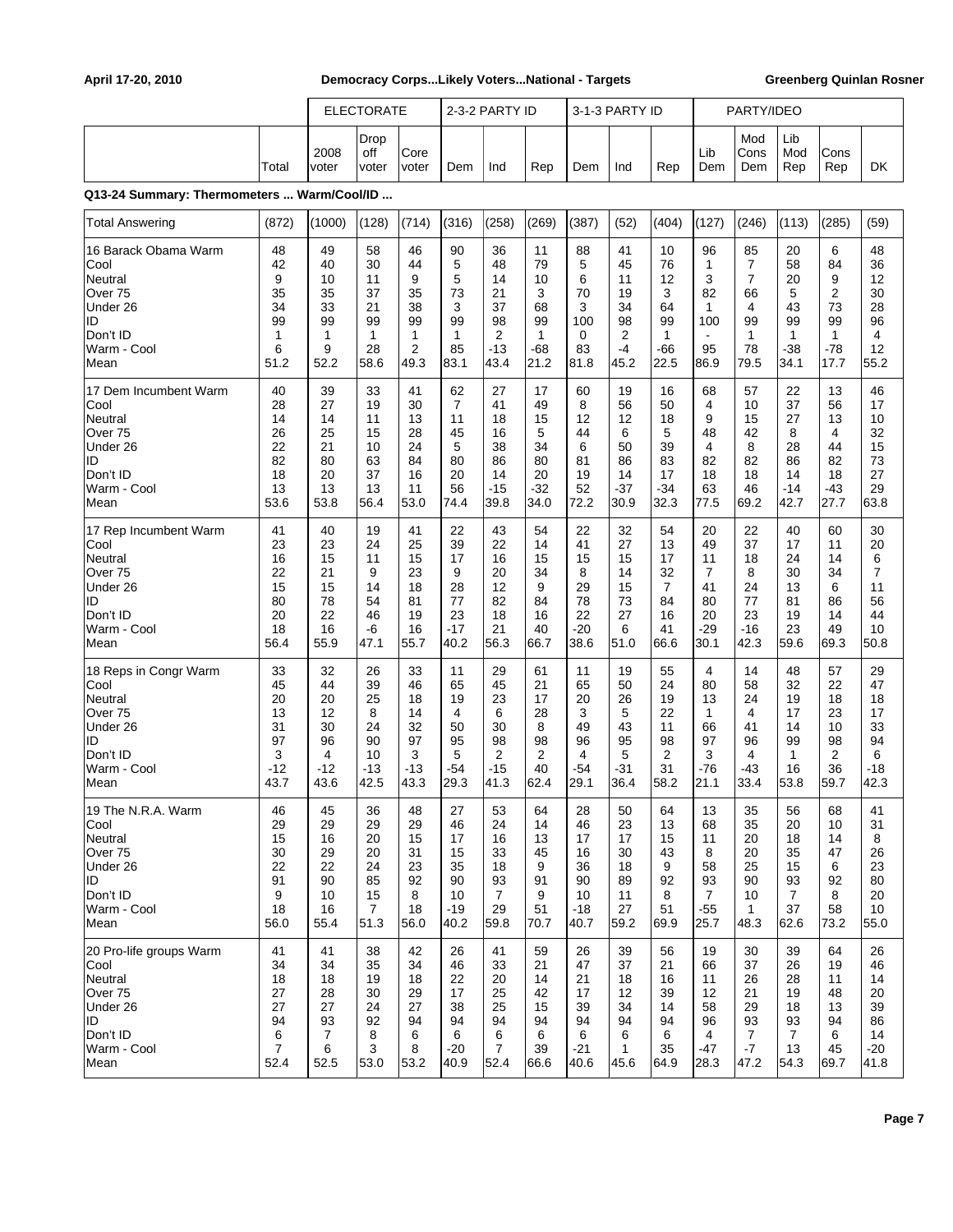|       | <b>PRES 2008</b> |    | <b>DIRECTION</b> |             |    | <b>OBAMA JOB</b>     |           |                             | <b>OBAMA ECN</b> |           |
|-------|------------------|----|------------------|-------------|----|----------------------|-----------|-----------------------------|------------------|-----------|
| Total | <b>ObamaCain</b> | Mc | Right            | Wrong prove | Ap | Disap<br><i>cove</i> | DK<br>Ref | Ap<br><b>I</b> prove Iprove | Disap            | DK<br>Ref |

## **Q13-24 Summary: Thermometers ... Warm/Cool/ID ...**

| Total Answering         | (872)          | (377)       | (382)          | (290)          | (498)          | (405) | (418)          | (49)  | (388) | (445)          | (39)  |
|-------------------------|----------------|-------------|----------------|----------------|----------------|-------|----------------|-------|-------|----------------|-------|
| 16 Barack Obama Warm    | 48             | 91          | $\overline{7}$ | 95             | 17             | 93    | 6              | 29    | 93    | 10             | 31    |
| Cool                    | 42             | 3           | 79             | 2              | 71             | 3     | 84             | 10    | 1     | 79             | 15    |
| Neutral                 | 9              | 6           | 12             | $\overline{2}$ | 11             | 4     | 10             | 53    | 5     | 10             | 50    |
| Over <sub>75</sub>      | 35             | 73          | $\overline{2}$ | 79             | 9              | 72    | 1              | 14    | 74    | 2              | 14    |
| Under 26                | 34             | 2           | 66             | 0              | 59             | 1     | 70             | 5     | 1     | 66             | 9     |
| ID                      | 99             | 100         | 99             | 100            | 99             | 100   | 99             | 92    | 100   | 99             | 95    |
| Don't ID                | 1              | 0           | 1              | 0              | 1              | 0     | $\mathbf{1}$   | 8     | 0     | 1              | 5     |
| Warm - Cool             | 6              | 88          | $-72$          | 94             | $-54$          | 91    | $-78$          | 20    | 92    | $-70$          | 17    |
| Mean                    | 51.2           | 83.3        | 20.8           | 87.2           | 27.4           | 84.0  | 18.8           | 56.1  | 84.8  | 21.4           | 54.9  |
| 17 Dem Incumbent Warm   | 40             | 58          | 17             | 64             | 22             | 59    | 17             | 23    | 59    | 19             | 27    |
| Cool                    | 28             | 10          | 54             | 6              | 48             | 8     | 53             | 29    | 8     | 51             | 24    |
| Neutral                 | 14             | 12          | 16             | 10             | 15             | 13    | 14             | 24    | 13    | 15             | 19    |
| Over 75                 | 26             | 43          | 5              | 49             | 9              | 42    | 6              | 17    | 43    | 7              | 16    |
| Under 26                | 22             | 8           | 42             | 5              | 38             | 6     | 42             | 27    | 6     | 42             | 19    |
| ID                      | 82             | 79          | 86             | 80             | 85             | 81    | 84             | 77    | 80    | 85             | 70    |
| Don't ID                | 18             | 21          | 14             | 20             | 15             | 19    | 16             | 23    | 20    | 15             | 30    |
| Warm - Cool             | 13             | 48          | $-37$          | 57             | $-26$          | 51    | $-36$          | $-5$  | 51    | -32            | 3     |
| Mean                    | 53.6           | 70.8        | 31.7           | 76.3           | 35.9           | 71.2  | 32.1           | 46.2  | 72.0  | 33.3           | 47.8  |
| 17 Rep Incumbent Warm   | 41             | 23          | 55             | 23             | 49             | 25    | 51             | 33    | 17    | 53             | 44    |
| Cool                    | 23             | 40          | 14             | 37             | 18             | 39    | 15             | 14    | 42    | 14             | 15    |
| Neutral                 | 16             | 13          | 16             | 15             | 18             | 12    | 18             | 16    | 15    | 17             | 8     |
| Over <sub>75</sub>      | 22             | 10          | 32             | 9              | 28             | 12    | 29             | 15    | 7     | 30             | 17    |
| Under 26                | 15             | 29          | 8              | 30             | 10             | 28    | 9              | 3     | 31    | 8              | 9     |
| ID                      | 80             | 77          | 86             | 75             | 84             | 76    | 84             | 64    | 75    | 84             | 67    |
| Don't ID                | 20             | 23          | 14             | 25             | 16             | 24    | 16             | 36    | 25    | 16             | 33    |
| Warm - Cool             | 18             | $-17$       | 41             | $-14$          | 31             | $-14$ | 36             | 19    | $-25$ | 39             | 29    |
| Mean                    | 56.4           | 39.2        | 66.0           | 39.6           | 62.4           | 40.6  | 64.3           | 58.7  | 36.0  | 65.3           | 59.3  |
| 18 Reps in Congr Warm   | 33             | 12          | 54             | 14             | 45             | 13    | 53             | 22    | 11    | 52             | 18    |
| Cool                    | 45             | 66          | 24             | 66             | 33             | 65    | 26             | 45    | 67    | 26             | 37    |
| Neutral                 | 20             | 19          | 20             | 17             | 20             | 19    | 20             | 23    | 19    | 19             | 32    |
| Over <sub>75</sub>      | 13             | 4           | 21             | 6              | 18             | 5     | 21             | 5     | 4     | 20             | 8     |
| Under 26                | 31             | 50          | 12             | 49             | 20             | 48    | 14             | 26    | 51    | 14             | 19    |
| ID                      | 97             | 97          | 98             | 97             | 98             | 97    | 98             | 89    | 97    | 98             | 87    |
| Don't ID                | 3              | 3           | $\overline{2}$ | 3              | $\overline{2}$ | 3     | $\overline{2}$ | 11    | 3     | $\overline{2}$ | 13    |
| Warm - Cool             | $-12$          | $-54$       | 30             | $-53$          | 12             | $-51$ | 27             | $-23$ | $-55$ | 26             | $-20$ |
| Mean                    | 43.7           | 28.8        | 58.2           | 29.9           | 52.3           | 30.0  | 57.2           | 41.5  | 28.5  | 56.9           | 43.6  |
| 19 The N.R.A. Warm      | 46             | 27          | 66             | 24             | 62             | 26    | 67             | 41    | 25    | 66             | 41    |
| Cool                    | 29             | 47          | 12             | 48             | 15             | 48    | 12             | 14    | 49    | 13             | 10    |
| Neutral                 | 15             | 17          | 14             | 17             | 15             | 17    | 13             | 28    | 17    | 14             | 27    |
| Over 75                 | 30             | 15          | 46             | 12             | 43             | 14    | 46             | 22    | 13    | 45             | 22    |
| Under 26                | 22             | 37          | 8              | 38             | 11             | 37    | 8              | 9     | 38    | 8              | 10    |
| ID                      | 91             | 90          | 92             | 90             | 92             | 91    | 92             | 83    | 91    | 92             | 78    |
| Don't ID                | 9              | 10          | 8              | 10             | 8              | 9     | 8              | 17    | 9     | 8              | 22    |
| Warm - Cool             | 18             | $-20$       | 54             | $-24$          | 46             | $-22$ | 55             | 28    | $-24$ | 53             | 31    |
| Mean                    | 56.0           | 39.6        | 71.5           | 37.4           | 68.3           | 39.0  | 71.9           | 60.3  | 38.1  | 71.0           | 60.7  |
| 20 Pro-life groups Warm | 41             | 26          | 57             | 27             | 52             | 27    | 56             | 30    | 26    | 55             | 35    |
| Cool                    | 34             | 47          | 20             | 47             | 25             | 47    | 23             | 31    | 48    | 23             | 31    |
| Neutral                 | 18             | 21          | 17             | 21             | 17             | 21    | 15             | 23    | 20    | 16             | 23    |
| Over 75                 | 27             | 17          | 40             | 18             | 35             | 17    | 39             | 22    | 16    | 38             | 23    |
| Under 26                | 27             | 39          | 13             | 37             | 20             | 38    | 17             | 22    | 38    | 17             | 29    |
| ID                      | 94             | 95          | 94             | 95             | 94             | 94    | 94             | 84    | 94    | 94             | 89    |
| Don't ID                | 6              | $\mathbf 5$ | 6              | 5              | 6              | 6     | 6              | 16    | 6     | 6              | 11    |
| Warm - Cool             | $\overline{7}$ | $-21$       | 37             | $-20$          | 27             | $-20$ | 33             | 0     | -22   | 32             | 4     |
| Mean                    | 52.4           | 40.2        | 66.1           | 41.1           | 61.0           | 40.9  | 63.9           | 50.5  | 39.9  | 63.7           | 49.1  |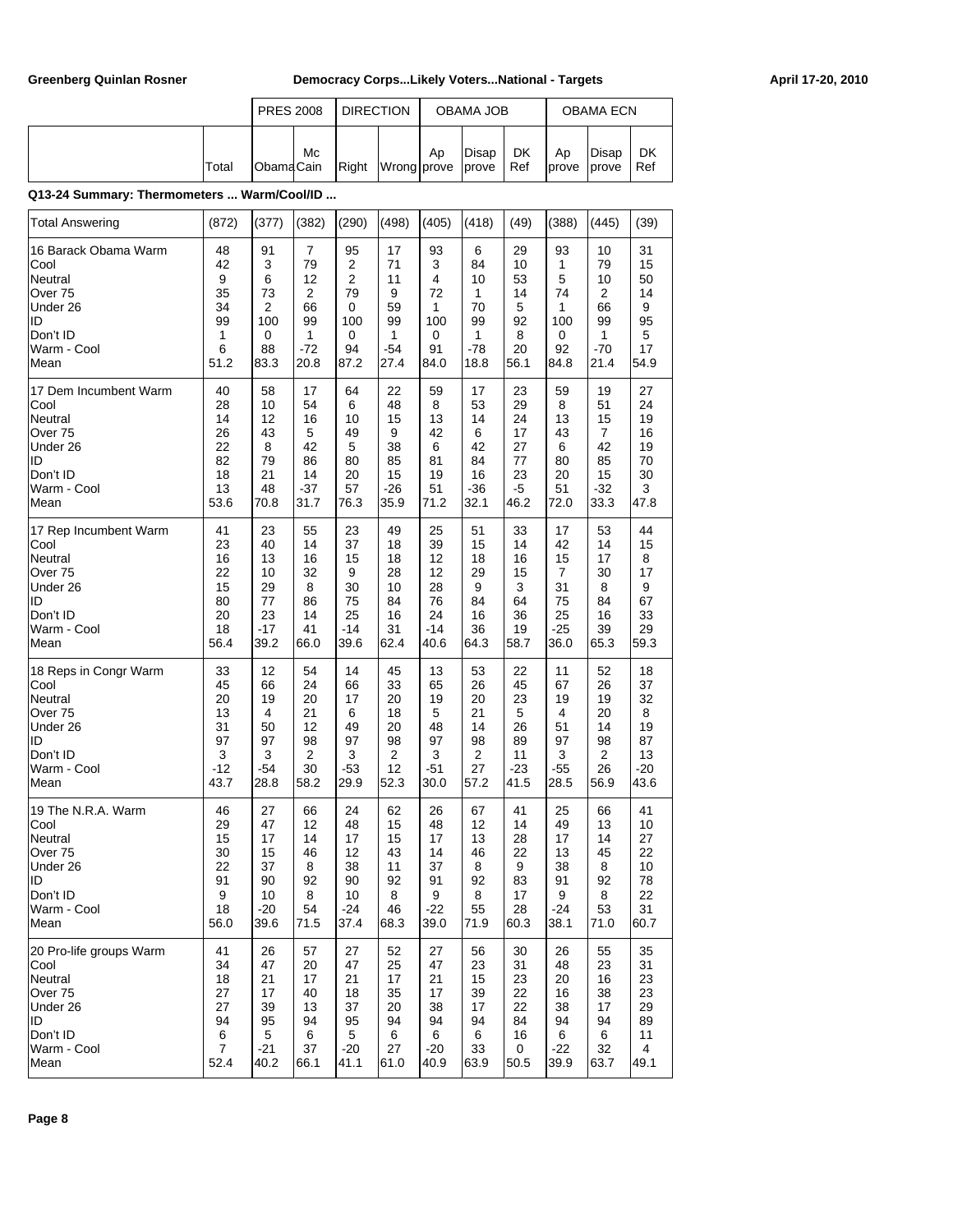|                                                                                                                    |                                                        |                                                        | <b>ELECTORATE</b>                                       |                                                        |                                                       | 2-3-2 PARTY ID                                         |                                                                  |                                                       | 3-1-3 PARTY ID                                          |                                                       |                                                            | PARTY/IDEO                                                         |                                                        |                                                               |                                                         |
|--------------------------------------------------------------------------------------------------------------------|--------------------------------------------------------|--------------------------------------------------------|---------------------------------------------------------|--------------------------------------------------------|-------------------------------------------------------|--------------------------------------------------------|------------------------------------------------------------------|-------------------------------------------------------|---------------------------------------------------------|-------------------------------------------------------|------------------------------------------------------------|--------------------------------------------------------------------|--------------------------------------------------------|---------------------------------------------------------------|---------------------------------------------------------|
|                                                                                                                    | Total                                                  | 2008<br><b>voter</b>                                   | Drop<br>off<br>voter                                    | lCore<br>lvoter                                        | Dem                                                   | Ind                                                    | Rep                                                              | Dem                                                   | Ind                                                     | Rep                                                   | Lib<br>Dem                                                 | Mod<br>Cons<br>Dem                                                 | Lib<br>Mod<br>Rep                                      | Cons<br>Rep                                                   | <b>DK</b>                                               |
| Q13-24 Summary: Thermometers  Warm/Cool/ID                                                                         |                                                        |                                                        |                                                         |                                                        |                                                       |                                                        |                                                                  |                                                       |                                                         |                                                       |                                                            |                                                                    |                                                        |                                                               |                                                         |
| <b>Total Answering</b>                                                                                             | (872)                                                  | (1000)                                                 | (128)                                                   | (714)                                                  | (316)                                                 | (258)                                                  | (269)                                                            | (387)                                                 | (52)                                                    | (404)                                                 | (127)                                                      | (246)                                                              | (113)                                                  | (285)                                                         | (59)                                                    |
| 21 Gay marriage Warm<br>Cool<br>Neutral<br>Over <sub>75</sub><br>Under 26<br>ID<br>Don't ID<br>Warm - Cool<br>Mean | 30<br>49<br>15<br>21<br>45<br>94<br>6<br>$-19$<br>38.8 | 31<br>48<br>15<br>22<br>44<br>94<br>6<br>$-17$<br>40.0 | 42<br>41<br>12<br>32<br>35<br>94<br>6<br>1<br>48.7      | 30<br>49<br>15<br>22<br>46<br>94<br>6<br>$-20$<br>38.4 | 49<br>33<br>12<br>37<br>29<br>94<br>6<br>16<br>55.0   | 27<br>49<br>19<br>18<br>45<br>94<br>6<br>$-22$<br>37.6 | 10<br>70<br>16<br>5<br>66<br>95<br>5<br>$-60$<br>20.5            | 48<br>32<br>13<br>37<br>28<br>94<br>6<br>16<br>55.3   | 34<br>46<br>14<br>20<br>41<br>94<br>6<br>$-12$<br>42.4  | 11<br>67<br>17<br>6<br>63<br>95<br>5<br>$-56$<br>22.3 | 70<br>16<br>9<br>61<br>15<br>95<br>5<br>54<br>73.6         | 38<br>40<br>16<br>26<br>34<br>93<br>$\overline{7}$<br>$-2$<br>46.4 | 23<br>43<br>28<br>13<br>39<br>93<br>7<br>$-20$<br>38.8 | 6<br>76<br>13<br>3<br>72<br>95<br>5<br>$-70$<br>15.7          | 35<br>40<br>10<br>22<br>36<br>85<br>15<br>$-5$<br>43.1  |
| 24 Tea Party mvmnt Warm<br>Cool<br>Neutral<br>Over 75<br>Under 26<br>ID<br>Don't ID<br>Warm - Cool<br><b>Mean</b>  | 38<br>38<br>11<br>24<br>29<br>87<br>13<br>0<br>48.8    | 36<br>37<br>12<br>23<br>29<br>85<br>15<br>$-1$<br>48.1 | 21<br>35<br>18<br>12<br>28<br>73<br>27<br>$-14$<br>41.9 | 41<br>38<br>10<br>27<br>31<br>89<br>11<br>3<br>49.5    | 9<br>65<br>12<br>3<br>54<br>86<br>14<br>$-56$<br>22.6 | 43<br>32<br>12<br>26<br>23<br>87<br>13<br>12<br>54.1   | 67<br>11<br>11<br>47<br>$\overline{7}$<br>88<br>12<br>56<br>74.1 | 9<br>64<br>12<br>3<br>53<br>86<br>14<br>$-55$<br>22.8 | 28<br>46<br>10<br>20<br>32<br>84<br>16<br>$-17$<br>45.5 | 67<br>11<br>11<br>45<br>6<br>89<br>11<br>56<br>73.1   | $\overline{7}$<br>75<br>8<br>67<br>89<br>11<br>-68<br>16.5 | 10<br>60<br>15<br>4<br>47<br>85<br>15<br>$-50$<br>26.0             | 52<br>19<br>15<br>26<br>13<br>87<br>13<br>32<br>61.1   | 74<br>$\overline{7}$<br>9<br>52<br>4<br>91<br>9<br>67<br>77.9 | 27<br>40<br>11<br>16<br>30<br>78<br>22<br>$-13$<br>43.7 |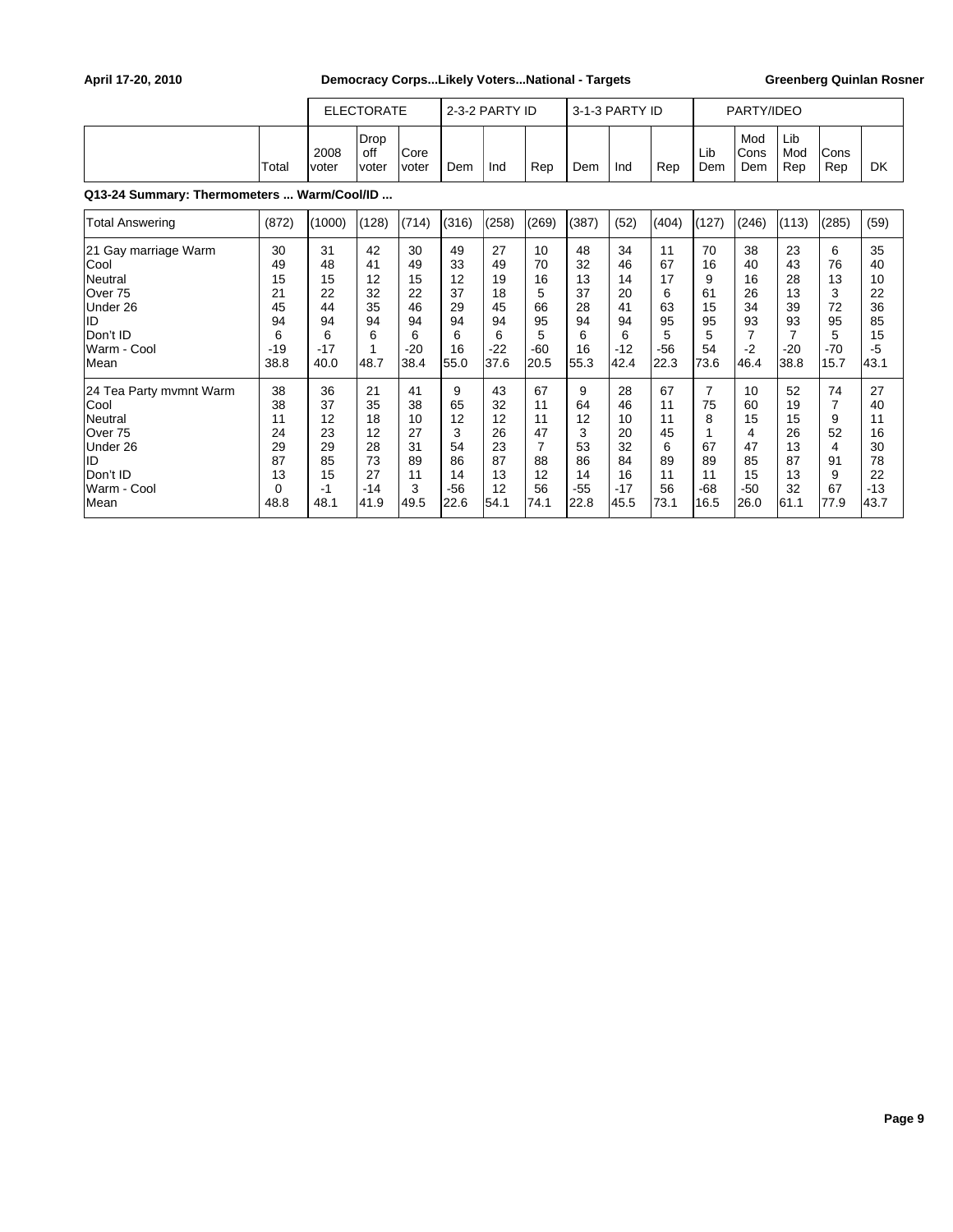|       | <b>PRES 2008</b>   |    | <b>DIRECTION</b> |             |    | OBAMA JOB            |           |              | <b>OBAMA ECN</b>       |           |
|-------|--------------------|----|------------------|-------------|----|----------------------|-----------|--------------|------------------------|-----------|
| Total | <b>I</b> ObamaCain | Mc | Right            | Wrong prove | Ap | Disap<br><i>cove</i> | DK<br>Ref | Ap<br>Iprove | Disap<br><b>lprove</b> | DK<br>Ref |

## **Q13-24 Summary: Thermometers ... Warm/Cool/ID ...**

| <b>Total Answering</b>  | (872) | (377) | (382) | (290) | (498) | (405) | (418) | (49)  | (388) | (445) | (39)  |
|-------------------------|-------|-------|-------|-------|-------|-------|-------|-------|-------|-------|-------|
| 21 Gay marriage Warm    | 30    | 50    | 9     | 53    | 15    | 49    | 11    | 28    | 49    | 13    | 22    |
| Cool                    | 49    | 31    | 69    | 28    | 64    | 29    | 68    | 51    | 31    | 66    | 46    |
| <b>Neutral</b>          | 15    | 13    | 17    | 14    | 15    | 16    | 15    | 8     | 14    | 16    | 16    |
| Over 75                 | 21    | 38    | 5     | 39    | 9     | 37    | 6     | 24    | 38    | 7     | 17    |
| Under 26                | 45    | 27    | 65    | 25    | 60    | 25    | 65    | 43    | 27    | 61    | 41    |
| lid                     | 94    | 94    | 95    | 95    | 94    | 94    | 95    | 86    | 94    | 94    | 84    |
| Don't ID                | 6     | 6     | 5     | 5     | 6     | 6     | 5     | 14    | 6     | 6     | 16    |
| Warm - Cool             | $-19$ | 19    | $-59$ | 25    | $-49$ | 20    | $-57$ | $-23$ | 19    | -52   | $-24$ |
| lMean                   | 38.8  | 56.6  | 20.6  | 58.2  | 25.3  | 57.1  | 21.2  | 37.7  | 56.5  | 23.4  | 36.3  |
| 24 Tea Party mymnt Warm | 38    | 10    | 68    | 9     | 59    | 10    | 67    | 18    | 9     | 65    | 15    |
| Cool                    | 38    | 66    | 10    | 70    | 17    | 67    | 10    | 30    | 67    | 13    | 26    |
| Neutral                 | 11    | 11    | 11    | 10    | 12    | 10    | 12    | 24    | 9     | 12    | 32    |
| Over 75                 | 24    | 4     | 46    | 2     | 40    | 3     | 46    | 12    | 3     | 44    | 10    |
| Under 26                | 29    | 54    | 6     | 57    | 12    | 54    | 6     | 19    | 55    | 8     | 21    |
| lid                     | 87    | 87    | 89    | 89    | 88    | 86    | 89    | 72    | 85    | 90    | 74    |
| Don't ID                | 13    | 13    | 11    | 11    | 12    | 14    | 11    | 28    | 15    | 10    | 26    |
| Warm - Cool             | 0     | $-56$ | 57    | $-61$ | 42    | $-57$ | 57    | $-12$ | $-58$ | 52    | $-11$ |
| lMean                   | 48.8  | 22.8  | 73.9  | 20.8  | 67.8  | 22.5  | 73.9  | 44.3  | 21.7  | 71.9  | 42.2  |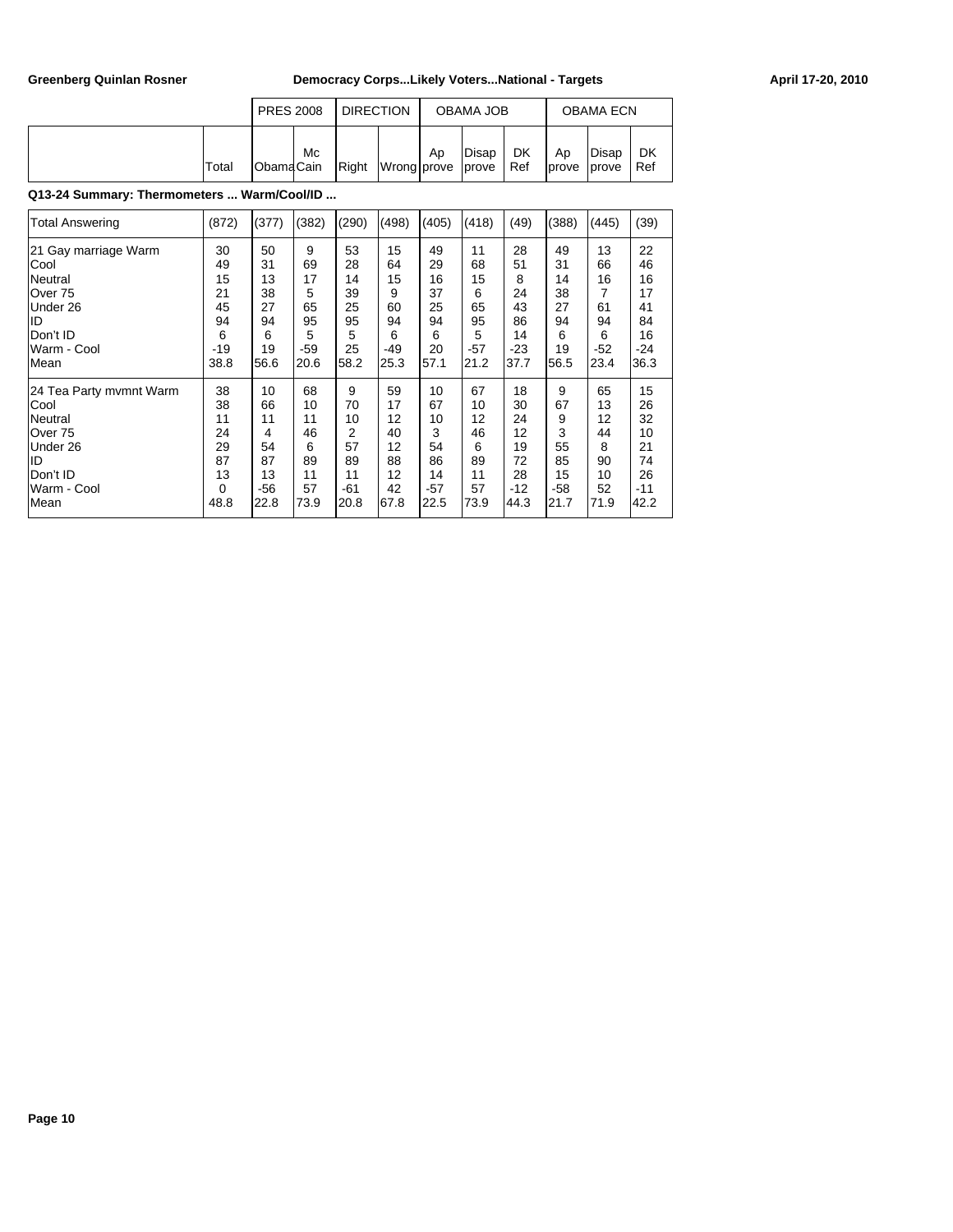|                                                                                                                                                                      |                                                         | <b>ELECTORATE</b><br>2-3-2 PARTY ID              |                                                                                                |                                                                           |                                                                                            |                                                               |                                                                                               |                                                                                       |                                                                                       |                                                       |                                                                                                               |                                                                        |                                                                     |                                                                                   |                                                                                  |
|----------------------------------------------------------------------------------------------------------------------------------------------------------------------|---------------------------------------------------------|--------------------------------------------------|------------------------------------------------------------------------------------------------|---------------------------------------------------------------------------|--------------------------------------------------------------------------------------------|---------------------------------------------------------------|-----------------------------------------------------------------------------------------------|---------------------------------------------------------------------------------------|---------------------------------------------------------------------------------------|-------------------------------------------------------|---------------------------------------------------------------------------------------------------------------|------------------------------------------------------------------------|---------------------------------------------------------------------|-----------------------------------------------------------------------------------|----------------------------------------------------------------------------------|
|                                                                                                                                                                      |                                                         |                                                  |                                                                                                |                                                                           |                                                                                            |                                                               |                                                                                               |                                                                                       | 3-1-3 PARTY ID                                                                        |                                                       |                                                                                                               | PARTY/IDEO                                                             |                                                                     |                                                                                   |                                                                                  |
|                                                                                                                                                                      | Total                                                   | 2008<br>voter                                    | Drop<br>off<br>voter                                                                           | Core<br>voter                                                             | Dem                                                                                        | Ind                                                           | Rep                                                                                           | Dem                                                                                   | Ind                                                                                   | Rep                                                   | Lib<br>Dem                                                                                                    | Mod<br>Cons<br>Dem                                                     | Lib<br>Mod<br>Rep                                                   | Cons<br>Rep                                                                       | DK                                                                               |
| Q25 Congressional vote with candidate names                                                                                                                          |                                                         |                                                  |                                                                                                |                                                                           |                                                                                            |                                                               |                                                                                               |                                                                                       |                                                                                       |                                                       |                                                                                                               |                                                                        |                                                                     |                                                                                   |                                                                                  |
| Total answering<br>Dem candidate<br>Lean Dem candidate<br>Rep candidate<br>Lean Rep candidate<br>(Other candidate)<br>Lean (Other candidate)<br>(Undecided)<br>(Ref) | (872)<br>37<br>5<br>39<br>6<br>2<br>0<br>6<br>3         | (1000)<br>39<br>6<br>37<br>6<br>3<br>0<br>6<br>3 | (128)<br>51<br>6<br>25<br>3<br>3<br>$\overline{\phantom{a}}$<br>9<br>3                         | (714)<br>36<br>6<br>41<br>6<br>3<br>0<br>6<br>3                           | (316)<br>80<br>8<br>4<br>1<br>$\overline{2}$<br>$\sim$<br>$\overline{4}$<br>$\overline{2}$ | (258)<br>21<br>5<br>41<br>10<br>5<br>1<br>11<br>6             | (269)<br>3<br>3<br>80<br>9<br>$\overline{2}$<br>3<br>$\overline{2}$                           | (387)<br>77<br>8<br>4<br>$\overline{2}$<br>$\overline{2}$<br>0<br>6<br>$\overline{2}$ | (52)<br>9<br>9<br>32<br>5<br>10<br>$\blacksquare$<br>26<br>9                          | (404)<br>3<br>2<br>75<br>11<br>2<br>0<br>3<br>3       | (127)<br>88<br>$\overline{4}$<br>$\overline{2}$<br>$\overline{a}$<br>$\mathbf{1}$<br>$\blacksquare$<br>3<br>1 | (246)<br>71<br>10<br>5<br>2<br>2<br>0<br>7<br>3                        | (113)<br>5<br>6<br>63<br>11<br>$\overline{c}$<br>1<br>9<br>3        | (285)<br>2<br>$\mathbf{1}$<br>79<br>11<br>2<br>$\mathbf 0$<br>1<br>3              | (59)<br>41<br>6<br>29<br>4<br>3<br>10<br>$\overline{7}$                          |
| Total Dem candidate<br><b>Total Rep candidate</b><br>Total (Other candidate)                                                                                         | 43<br>45<br>3                                           | 45<br>43<br>3                                    | 57<br>29<br>3                                                                                  | 42<br>47<br>3                                                             | 88<br>5<br>2                                                                               | 26<br>52<br>6                                                 | 6<br>88<br>2                                                                                  | 85<br>6<br>$\overline{2}$                                                             | 18<br>37<br>10                                                                        | 6<br>86<br>3                                          | 92<br>2<br>1                                                                                                  | 81<br>7<br>$\overline{2}$                                              | 11<br>75<br>3                                                       | 3<br>90<br>3                                                                      | 47<br>33<br>3                                                                    |
| Q25 Congressional vote with candidate names Dem-held districts                                                                                                       |                                                         |                                                  |                                                                                                |                                                                           |                                                                                            |                                                               |                                                                                               |                                                                                       |                                                                                       |                                                       |                                                                                                               |                                                                        |                                                                     |                                                                                   |                                                                                  |
| Total answering<br>Dem candidate<br>Lean Dem candidate<br>Rep candidate<br>Lean Rep candidate<br>(Other candidate)<br>Lean (Other candidate)<br>(Undecided)<br>(Ref) | (452)<br>47<br>6<br>30<br>6<br>2<br>0<br>6<br>3         | (515)<br>49<br>6<br>29<br>5<br>2<br>0<br>7<br>3  | (63)<br>58<br>$\overline{7}$<br>18<br>2<br>$\mathbf{1}$<br>$\overline{\phantom{a}}$<br>10<br>4 | (381)<br>47<br>6<br>32<br>5<br>$\overline{2}$<br>0<br>6<br>$\overline{2}$ | (195)<br>87<br>5<br>2<br>$\mathbf{1}$<br>$\overline{2}$<br>$\sim$<br>3<br>$\Omega$         | (135)<br>25<br>8<br>37<br>8<br>3<br>1<br>11<br>$\overline{7}$ | (110)<br>4<br>$\overline{4}$<br>73<br>12<br>$\mathbf 0$<br>$\overline{\phantom{a}}$<br>5<br>1 | (237)<br>82<br>6<br>2<br>1<br>$\overline{2}$<br>$\blacksquare$<br>5<br>1              | (30)<br>13<br>12<br>35<br>$\mathbf{1}$<br>4<br>$\blacksquare$<br>28<br>$\overline{7}$ | (173)<br>6<br>4<br>68<br>13<br>1<br>1<br>4<br>4       | (74)<br>91<br>1<br>1<br>$\blacksquare$<br>$\overline{2}$<br>÷<br>4<br>$\overline{2}$                          | (151)<br>77<br>9<br>3<br>2<br>3<br>$\blacksquare$<br>5<br>$\mathbf{1}$ | (49)<br>7<br>11<br>54<br>16<br>1<br>$\overline{2}$<br>9<br>$\Omega$ | (122)<br>5<br>$\mathbf{1}$<br>74<br>11<br>1<br>$\overline{\phantom{a}}$<br>2<br>5 | (30)<br>63<br>5<br>19<br>1<br>$\overline{2}$<br>$\overline{7}$<br>$\overline{2}$ |
| Total Dem candidate<br><b>Total Rep candidate</b><br>Total (Other candidate)                                                                                         | 53<br>36<br>2                                           | 54<br>34<br>$\overline{2}$                       | 64<br>20<br>1                                                                                  | 53<br>37<br>2                                                             | 92<br>3<br>2                                                                               | 33<br>45<br>4                                                 | 9<br>85<br>$\Omega$                                                                           | 88<br>4<br>$\overline{2}$                                                             | 24<br>36<br>4                                                                         | 9<br>81<br>2                                          | 91<br>1<br>$\overline{2}$                                                                                     | 86<br>5<br>3                                                           | 18<br>70<br>3                                                       | 6<br>85<br>1                                                                      | 68<br>20<br>2                                                                    |
| Q25 Congressional vote with candidate names Rep-held districts                                                                                                       |                                                         |                                                  |                                                                                                |                                                                           |                                                                                            |                                                               |                                                                                               |                                                                                       |                                                                                       |                                                       |                                                                                                               |                                                                        |                                                                     |                                                                                   |                                                                                  |
| Total answering<br>Dem candidate<br>Lean Dem candidate<br>Rep candidate<br>Lean Rep candidate<br>(Other candidate)<br>(Undecided)<br>(Ref)                           | (377)<br>24<br>5<br>51<br>$\overline{7}$<br>3<br>6<br>4 | (421)<br>25<br>5<br>50<br>7<br>4<br>6<br>4       | (44)<br>33<br>6<br>40<br>5<br>5<br>8<br>3                                                      | (310)<br>23<br>5<br>52<br>$\overline{7}$<br>4<br>6<br>3                   | (103)<br>66<br>13<br>$\overline{7}$<br>$\mathbf{1}$<br>$\overline{2}$<br>7<br>4            | (112)<br>15<br>3<br>49<br>14<br>7<br>10<br>4                  | (149)<br>2<br>$\overline{2}$<br>84<br>6<br>$\overline{2}$<br>1<br>$\overline{2}$              | (128)<br>66<br>12<br>$\overline{7}$<br>$\overline{2}$<br>1<br>8<br>4                  | (20)<br>5<br>6<br>31<br>11<br>19<br>16<br>12                                          | (216)<br>2<br>$\mathbf{1}$<br>79<br>10<br>3<br>3<br>2 | (41)<br>81<br>12<br>3<br>$\blacksquare$<br>$\overline{2}$<br>$\overline{2}$                                   | (83)<br>60<br>12<br>8<br>3<br>1<br>11<br>6                             | (60)<br>3<br>$\overline{2}$<br>70<br>6<br>3<br>9<br>6               | (152)<br>1<br>$\mathbf{1}$<br>83<br>11<br>3<br>1<br>0                             | (24)<br>15<br>4<br>40<br>8<br>5<br>17<br>11                                      |
| Total Dem candidate<br><b>Total Rep candidate</b><br>Total (Other candidate)                                                                                         | 29<br>58<br>3                                           | 30<br>56<br>4                                    | 40<br>45<br>5                                                                                  | 28<br>59<br>$\overline{4}$                                                | 79<br>8<br>$\overline{2}$                                                                  | 18<br>62<br>$\overline{7}$                                    | 4<br>90<br>$\overline{2}$                                                                     | 77<br>9<br>1                                                                          | 11<br>42<br>19                                                                        | 3<br>89<br>3                                          | 93<br>3<br>2                                                                                                  | 71<br>11<br>$\mathbf{1}$                                               | 5<br>77<br>3                                                        | $\overline{\mathbf{c}}$<br>94<br>3                                                | 19<br>48<br>5                                                                    |
| Q30 Supporter of the Tea Party Movement                                                                                                                              |                                                         |                                                  |                                                                                                |                                                                           |                                                                                            |                                                               |                                                                                               |                                                                                       |                                                                                       |                                                       |                                                                                                               |                                                                        |                                                                     |                                                                                   |                                                                                  |
| Total answering<br>Strong supporter<br>Not so strong supporter<br>Not a supporter<br>(DK/Ref)                                                                        | (872)<br>26<br>10<br>53<br>12                           | (1000)<br>24<br>10<br>53<br>13                   | (128)<br>10<br>9<br>57<br>24                                                                   | (714)<br>29<br>9<br>52<br>10                                              | (316)<br>3<br>6<br>80<br>11                                                                | (258)<br>28<br>11<br>50<br>11                                 | (269)<br>49<br>13<br>24<br>14                                                                 | (387)<br>3<br>6<br>80<br>11                                                           | (52)<br>19<br>5<br>60<br>15                                                           | (404)<br>48<br>14<br>26<br>12                         | (127)<br>6<br>87<br>8                                                                                         | (246)<br>5<br>5<br>78<br>12                                            | (113)<br>31<br>21<br>38<br>10                                       | (285)<br>56<br>12<br>20<br>12                                                     | (59)<br>15<br>8<br>57<br>20                                                      |
| <b>Total Supporter</b>                                                                                                                                               | 35                                                      | 33                                               | 19                                                                                             | 38                                                                        | 9                                                                                          | 40                                                            | 62                                                                                            | 9                                                                                     | 24                                                                                    | 62                                                    | 6                                                                                                             | 11                                                                     | 52                                                                  | 68                                                                                | 23                                                                               |
| Q87 Support Tea Party Movement                                                                                                                                       |                                                         |                                                  |                                                                                                |                                                                           |                                                                                            |                                                               |                                                                                               |                                                                                       |                                                                                       |                                                       |                                                                                                               |                                                                        |                                                                     |                                                                                   |                                                                                  |
| Total answering<br>Donated money<br>Attended rally/meeting<br><b>Both</b><br>Neither<br>(DK/Ref)                                                                     | (872)<br>2<br>5<br>3<br>85<br>5                         | (1000)<br>2<br>5<br>3<br>86<br>5                 | (128)<br>1<br>1<br>$\mathbf{1}$<br>92<br>5                                                     | (714)<br>2<br>6<br>4<br>83<br>4                                           | (316)<br>1<br>$\mathbf 0$<br>$\mathbf{1}$<br>96<br>$\overline{2}$                          | (258)<br>3<br>5<br>4<br>86<br>2                               | (269)<br>3<br>10<br>6<br>79<br>$\overline{2}$                                                 | (387)<br>1<br>0<br>1<br>95<br>2                                                       | (52)<br>4<br>2<br>4<br>88<br>2                                                        | (404)<br>3<br>10<br>6<br>80<br>1                      | (127)<br>1<br>1<br>96<br>2                                                                                    | (246)<br>2<br>$\blacksquare$<br>$\mathbf{1}$<br>95<br>2                | (113)<br>3<br>6<br>$\overline{2}$<br>88<br>$\mathbf{1}$             | (285)<br>3<br>12<br>$\overline{7}$<br>77<br>$\mathbf{1}$                          | (59)<br>1<br>3<br>48<br>49                                                       |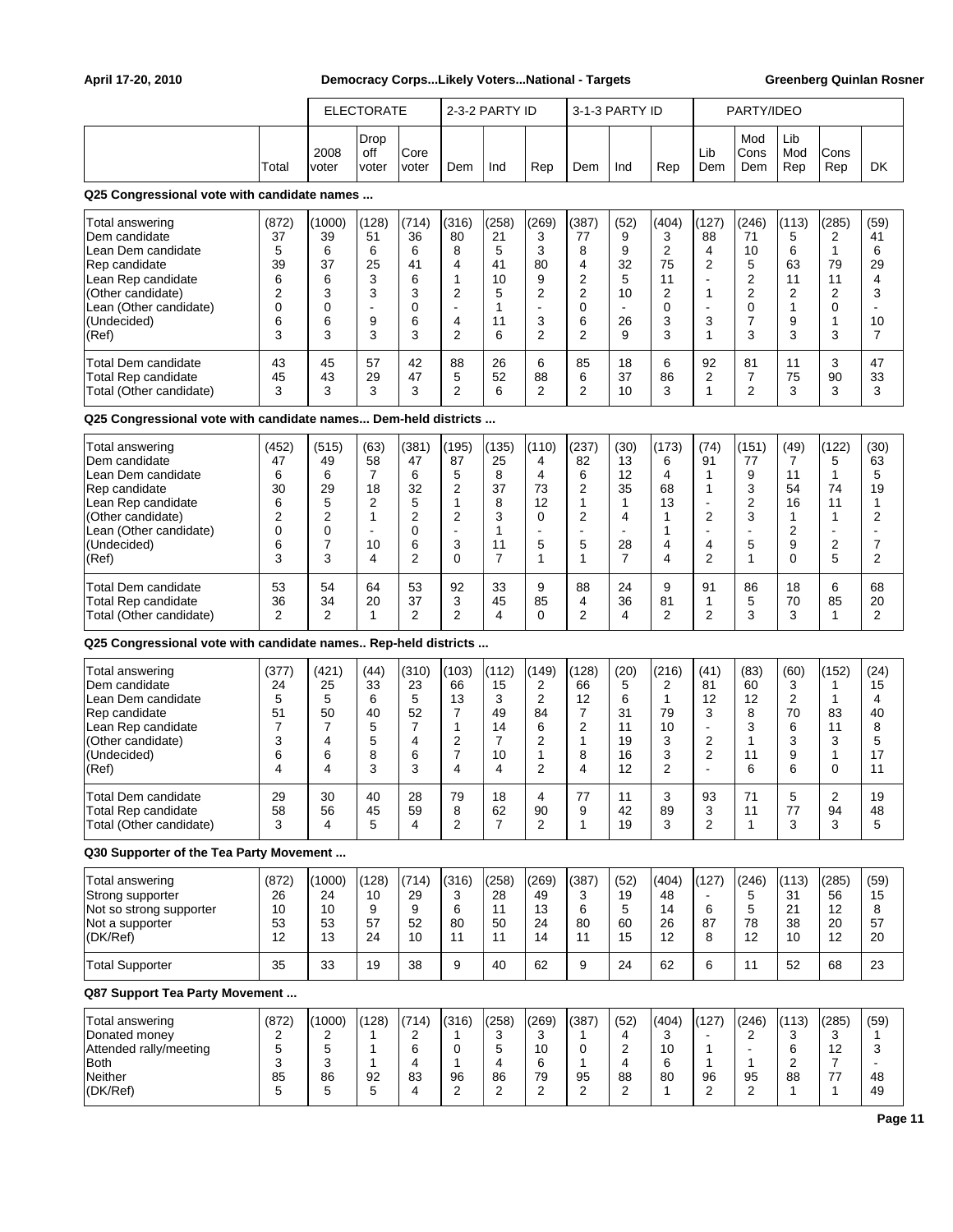|       | <b>PRES 2008</b>  |    | <b>DIRECTION</b> |    | OBAMA JOB                              |    |              | <b>OBAMA ECN</b>        |           |
|-------|-------------------|----|------------------|----|----------------------------------------|----|--------------|-------------------------|-----------|
| Total | <b>IObamaCain</b> | Mc |                  | Ap | Disap<br>Right Wrong prove prove   Ref | DK | Ap<br>Iprove | Disap<br><i>l</i> prove | DK<br>Ref |

## **Q25 Congressional vote with candidate names ...**

| Total answering                                                              | (872)         | (377)        | (382)        | (290)   | (498)         | (405)         | (418)         | (49)          | (388)        | (445)         | (39)     |
|------------------------------------------------------------------------------|---------------|--------------|--------------|---------|---------------|---------------|---------------|---------------|--------------|---------------|----------|
| Dem candidate                                                                | 37            | 74           | 5            | 76      | 14            | 71            |               | 20            | 73           | 8             | 18       |
| Lean Dem candidate                                                           | 5             | 8            | 3            |         | 4             |               | 3             | 10            |              |               | 8        |
| Rep candidate                                                                | 39            | 5            | 74           | 4       | 63            | 8             | 72            | 18            | 5            | 69            | 29       |
| Lean Rep candidate                                                           | 6             | 3            | 9            | 3       | 8             | 3             | 8             | 12            | 3            | 9             |          |
| (Other candidate)                                                            | 2             | 3            | 2            |         | 3             | 2             | 3             | 3             | っ            |               |          |
| Lean (Other candidate)                                                       |               |              |              |         | 0             |               | 0             |               |              |               |          |
| (Undecided)                                                                  | 6             | 6            | 4            | 6       | 6             | 5             | 4             | 26            | 6            |               | 24       |
| (Ref)                                                                        | 3             | 2            | っ            | 3       | 2             | 3             | 3             | 10            | 3            | ົ             | 14       |
| <b>Total Dem candidate</b><br>Total Rep candidate<br>Total (Other candidate) | 43<br>45<br>3 | 82<br>8<br>3 | 8<br>83<br>っ | 83<br>8 | 18<br>71<br>4 | 78<br>11<br>3 | 10<br>80<br>3 | 31<br>30<br>3 | 80<br>8<br>3 | 12<br>79<br>3 | 26<br>36 |

# **Q25 Congressional vote with candidate names... Dem-held districts ...**

| Total answering<br>Dem candidate                                             | (452)<br>47   | (231)<br>80  | (165)<br>8 | (172)<br>83 | (230)<br>20   | (245)<br>77  | (176)<br>10   | (32)<br>25    | (237)<br>79 | (195)<br>11   | (21)<br>26 |
|------------------------------------------------------------------------------|---------------|--------------|------------|-------------|---------------|--------------|---------------|---------------|-------------|---------------|------------|
| Lean Dem candidate                                                           | 6             | 6            | 5          | 5           | 6             | 5            | 5             | 11            | 5           | 6             | 11         |
| Rep candidate                                                                | 30            | 4            | 67         | 2           | 55            | 6            | 67            | 12            | 5           | 63            | 9          |
| Lean Rep candidate                                                           | 6             | 2            | 10         | 3           | 8             | 3            | 8             | 12            | 2           | 9             | 11         |
| (Other candidate)                                                            | 2             | 3            | ი          |             | 3             | 2            |               | 5             | 2           | ົ             |            |
| Lean (Other candidate)                                                       | 0             |              |            |             | 0             |              |               |               |             |               |            |
| (Undecided)                                                                  | 6             |              | 5          | 5           | 5             | 5            | 4             | 26            | 6           |               | 31         |
| (Ref)                                                                        | 3             |              |            |             | 3             |              | 4             | 9             | 2           | 3             | 11         |
| <b>Total Dem candidate</b><br>Total Rep candidate<br>Total (Other candidate) | 53<br>36<br>2 | 85<br>6<br>3 | 13<br>77   | 88<br>5     | 25<br>63<br>3 | 82<br>9<br>2 | 15<br>75<br>2 | 37<br>24<br>5 | 84<br>2     | 17<br>72<br>3 | 38<br>20   |

**Q25 Congressional vote with candidate names.. Rep-held districts ...**

| Total answering<br>Dem candidate<br>LLean Dem candidate<br>Rep candidate<br>Lean Rep candidate<br>(Other candidate)<br>(Undecided)<br>(Ref) | (377)<br>24<br>5<br>51<br>3<br>6 | (125)<br>62<br>11<br>9 | (206)<br>2<br>80<br>8<br>4<br>3 | (98)<br>66<br>9<br>4<br>6 | (250)<br>8<br>3<br>70<br>8<br>4<br>6 | (133)<br>61<br>10<br>10<br>4<br>3<br>5 | (228)<br>4<br>2<br>76<br>8<br>4<br>4<br>2 | (17)<br>8<br>10<br>32<br>9<br>26<br>15 | (123)<br>63<br>10<br>6<br>4<br>3<br>8<br>6 | (235)<br>5<br>3<br>74<br>9<br>4 | (19)<br>8<br>53<br>16<br>17 |
|---------------------------------------------------------------------------------------------------------------------------------------------|----------------------------------|------------------------|---------------------------------|---------------------------|--------------------------------------|----------------------------------------|-------------------------------------------|----------------------------------------|--------------------------------------------|---------------------------------|-----------------------------|
| Total Dem candidate<br>Total Rep candidate<br>Total (Other candidate)                                                                       | 29<br>58<br>3                    | 73<br>12<br>っ          | 4<br>88<br>4                    | 75<br>10                  | 11<br>78<br>4                        | 71<br>14<br>3                          | 6<br>84<br>4                              | 18<br>42                               | 73<br>10<br>3                              | 8<br>83<br>3                    | 13<br>53<br>2               |

#### **Q30 Supporter of the Tea Party Movement ...**

| Total answering<br>Strong supporter                    | (872)<br>26    | (377)         | (382)<br>49    | (290)<br>ົ<br>ື | (498)<br>43    | (405)         | (418)<br>49    | (49)     | (388)         | (445)<br>47    | (39)<br>13 |
|--------------------------------------------------------|----------------|---------------|----------------|-----------------|----------------|---------------|----------------|----------|---------------|----------------|------------|
| Not so strong supporter<br>Not a supporter<br>(DK/Ref) | 10<br>53<br>12 | 6<br>80<br>10 | 13<br>25<br>13 | 5<br>84<br>9    | 14<br>31<br>12 | 6<br>81<br>10 | 14<br>24<br>13 | 65<br>24 | 5<br>82<br>10 | 14<br>27<br>12 | 53<br>28   |
| Total Supporter                                        | 35             | 10            | 62             |                 | 56             | 10            | 63             | 12       | 8             | 60             | 19         |

## **Q87 Support Tea Party Movement ...**

| Total answering        | (872) | (377) | (382) | (290) | (498) | (405) | (418) | (49) | (388) | (445) | (39) |
|------------------------|-------|-------|-------|-------|-------|-------|-------|------|-------|-------|------|
| Donated money          |       |       |       |       | ບ     |       | w     |      |       | w     |      |
| Attended rally/meeting | 5     |       | 10    |       | 8     |       | 10    |      |       | 10    |      |
| <b>Both</b>            | ັ     |       | 6     |       | 5     |       | 6     | -    |       |       | -    |
| Neither                | 85    | 95    | 79    | 94    | 79    | 94    | 77    | 82   | 94    |       | 86   |
| (DK/Ref)               | э     |       |       |       |       |       |       |      |       |       | 10   |
|                        |       |       |       |       |       |       |       |      |       |       |      |

**Page 12**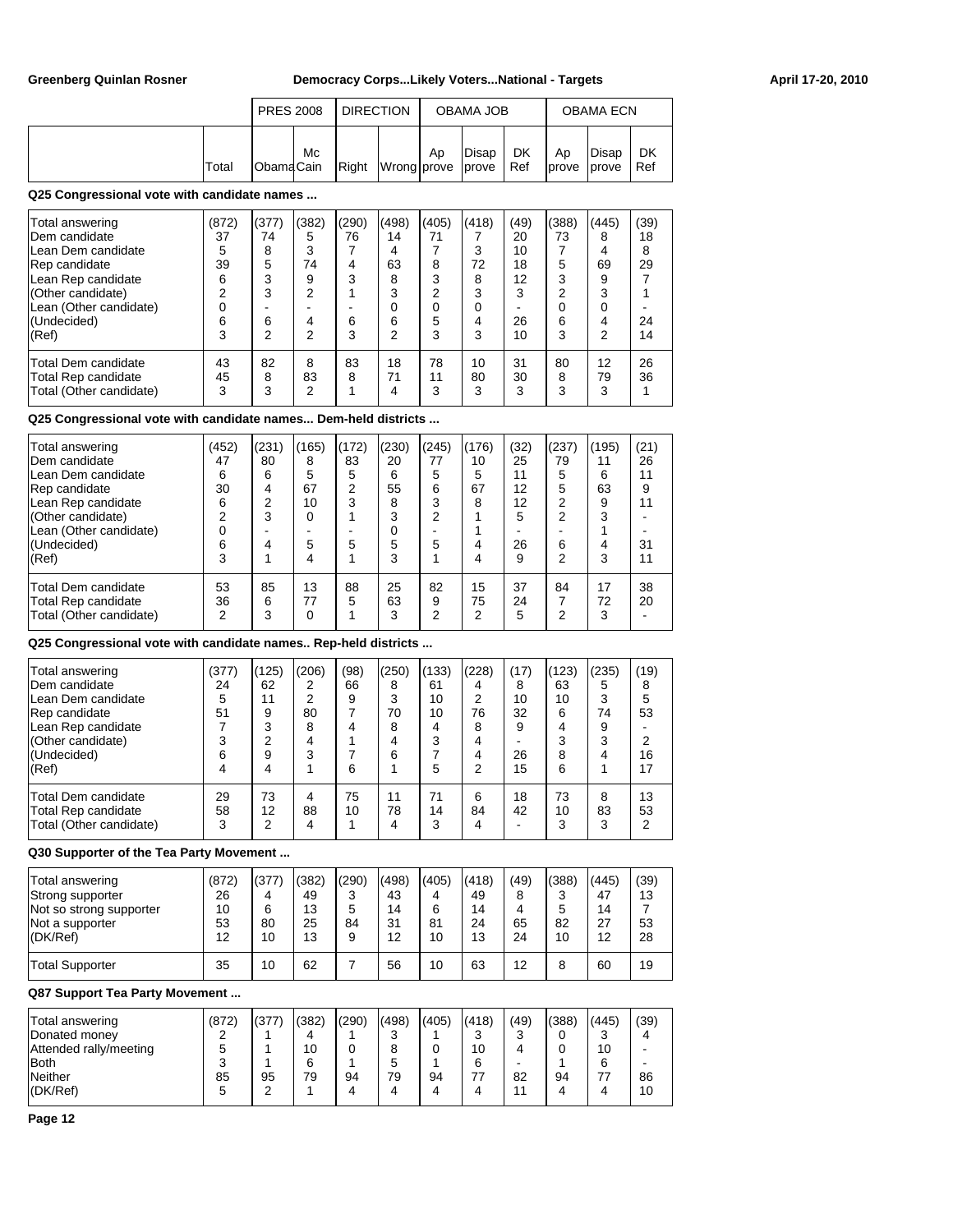|                                                                                                       | <b>ELECTORATE</b><br>2-3-2 PARTY ID<br>3-1-3 PARTY ID<br>PARTY/IDEO |                                    |                                     |                                                |                                   |                                     |                                              |                                  |                                    |                                 |                                               |                                   |                                               |                                 |                                    |
|-------------------------------------------------------------------------------------------------------|---------------------------------------------------------------------|------------------------------------|-------------------------------------|------------------------------------------------|-----------------------------------|-------------------------------------|----------------------------------------------|----------------------------------|------------------------------------|---------------------------------|-----------------------------------------------|-----------------------------------|-----------------------------------------------|---------------------------------|------------------------------------|
|                                                                                                       | Total                                                               | 2008<br>voter                      | Drop<br>off<br>voter                | Core<br>voter                                  | Dem                               | Ind                                 | Rep                                          | Dem                              | Ind                                | Rep                             | Lib<br>Dem                                    | Mod<br>Cons<br>Dem                | Lib<br>Mod<br>Rep                             | Cons<br>Rep                     | DK                                 |
| Q31 Obama Health Care Proposal                                                                        |                                                                     |                                    |                                     |                                                |                                   |                                     |                                              |                                  |                                    |                                 |                                               |                                   |                                               |                                 |                                    |
| Total answering<br>Strongly favor<br>Somewhat favor<br>Somewhat oppose<br>Strongly oppose<br>(DK/Ref) | (872)<br>24<br>16<br>8<br>43<br>9                                   | (1000)<br>24<br>18<br>8<br>41<br>9 | (128)<br>24<br>28<br>11<br>25<br>11 | (714)<br>24<br>14<br>$\overline{7}$<br>46<br>8 | (316)<br>52<br>28<br>5<br>5<br>10 | (258)<br>14<br>14<br>10<br>52<br>10 | (269)<br>2<br>4<br>9<br>78<br>$\overline{7}$ | (387)<br>49<br>29<br>6<br>6<br>9 | (52)<br>14<br>10<br>13<br>41<br>22 | (404)<br>2<br>4<br>9<br>78<br>7 | (127)<br>61<br>30<br>$\overline{2}$<br>1<br>6 | (246)<br>44<br>29<br>8<br>8<br>11 | (113)<br>5<br>8<br>$\overline{7}$<br>67<br>13 | (285)<br>1<br>3<br>9<br>83<br>4 | (59)<br>24<br>14<br>11<br>39<br>12 |
| <b>Total favor</b><br>Total oppose                                                                    | 41<br>51                                                            | 42<br>49                           | 52<br>36                            | 39<br>53                                       | 80<br>10                          | 28<br>62                            | 6<br>87                                      | 79<br>12                         | 24<br>53                           | 6<br>87                         | 91<br>3                                       | 73<br>16                          | 13<br>74                                      | 4<br>92                         | 39<br>49                           |
| Favor - Oppose                                                                                        | $-10$                                                               | $-7$                               | 16                                  | -14                                            | 70                                | $-34$                               | -81                                          | 67                               | $-29$                              | -81                             | 88                                            | 57                                | -61                                           | $-88$                           | $-11$                              |
| Q32-40 Summary: Better jobDems - Reps                                                                 |                                                                     |                                    |                                     |                                                |                                   |                                     |                                              |                                  |                                    |                                 |                                               |                                   |                                               |                                 |                                    |
| <b>Total Answering</b>                                                                                | (872)                                                               | (1000)                             | (128)                               | (714)                                          | (316)                             | (258)                               | (269)                                        | (387)                            | (52)                               | (404)                           | (127)                                         | (246)                             | (113)                                         | (285)                           | (59)                               |
| 34 Being on your side                                                                                 | 4                                                                   | $\overline{7}$                     | 25                                  | $\mathbf 0$                                    | 83                                | $-7$                                | $-78$                                        | 81                               | 4                                  | $-69$                           | 91                                            | 76                                | -53                                           | -76                             | 16                                 |
| 36 Mid Cls liv stndrd                                                                                 | $-1$                                                                | 3                                  | 29                                  | $-4$                                           | 75                                | $-21$                               | -72                                          | 72                               | $-13$                              | -69                             | 84                                            | 66                                | -48                                           | $-78$                           | 3                                  |
| 38 Jobs/employment                                                                                    | $-1$                                                                | 2                                  | 25                                  | $-5$                                           | 77                                | $-19$                               | $-76$                                        | 75                               | -8                                 | $-73$                           | 86                                            | 70                                | $-52$                                         | -82                             | 6                                  |
| 35B Mid Cls tax burden                                                                                | $-5$                                                                | $-1$                               | 27                                  | $-10$                                          | 67                                | -28                                 | $-70$                                        | 65                               | -28                                | $-70$                           | 78                                            | 59                                | -47                                           | $-78$                           | 20                                 |
| 32 The economy                                                                                        | $-6$                                                                | $-3$                               | 22                                  | -9                                             | 75                                | $-24$                               | -84                                          | 72                               | $-7$                               | -81                             | 83                                            | 67                                | -67                                           | -87                             | 10                                 |
| 39B Budget deficit                                                                                    | -8                                                                  | -6                                 | 10                                  | $-10$                                          | 65                                | $-33$                               | $-70$                                        | 61                               | $-36$                              | $-71$                           | 64                                            | 59                                | $-54$                                         | $-76$                           | 18                                 |
| 40 Help Sm Bus succeed                                                                                | $-10$                                                               | -6                                 | 20                                  | -12                                            | 63                                | $-29$                               | -80                                          | 61                               | $-28$                              | $-77$                           | 72                                            | 54                                | $-57$                                         | -85                             | 5                                  |
| 33A Taxes                                                                                             | $-14$                                                               | $-10$                              | 17                                  | -16                                            | 61                                | -28                                 | -90                                          | 58                               | -19                                | -82                             | 68                                            | 50                                | $-71$                                         | -89                             | 9                                  |
| 37A Gov spending                                                                                      | $-16$                                                               | $-13$                              | 9                                   | -17                                            | 53                                | $-31$                               | -84                                          | 48                               | -25                                | $-77$                           | 68                                            | 35                                | -61                                           | -86                             | $-1$                               |
| 3-1-3 PARTY Dem-Rep                                                                                   | $-2$                                                                | $\overline{2}$                     | 32                                  | $-5$                                           | 100                               | $-25$                               | $-100$                                       | 100                              | $\blacksquare$                     | $-100$                          | 100                                           | 100                               | $-100$                                        | $-100$                          | 12                                 |
| CONG VOTE Dem-Rep                                                                                     | $-3$                                                                | 1                                  | 28                                  | $-5$                                           | 83                                | $-26$                               | $-83$                                        | 79                               | $-19$                              | $-80$                           | 90                                            | 74                                | -64                                           | -86                             | 14                                 |
| Q32-40 Summary: Better jobDems or Reps  Total Dems Better                                             |                                                                     |                                    |                                     |                                                |                                   |                                     |                                              |                                  |                                    |                                 |                                               |                                   |                                               |                                 |                                    |
| <b>Total Answering</b>                                                                                | (872)                                                               | (1000)                             | (128)                               | (714)                                          | (316)                             | (258)                               | (269)                                        | (387)                            | (52)                               | (404)                           | (127)                                         | (246)                             | (113)                                         | (285)                           | (59)                               |
| 34 Being on your side                                                                                 | 42                                                                  | 43                                 | 51                                  | 40                                             | 85                                | 28                                  | 4                                            | 83                               | 21                                 | 5                               | 92                                            | 79                                | 13                                            | 2                               | 43                                 |
| 35B Mid Cls tax burden                                                                                | 41                                                                  | 43                                 | 55                                  | 38                                             | 79                                | 27                                  | 9                                            | 77                               | 17                                 | 9                               | 84                                            | 74                                | 22                                            | 5                               | 45                                 |
| 38 Jobs/employment                                                                                    | 41                                                                  | 42                                 | 51                                  | 40                                             | 81                                | 28                                  | $\overline{7}$                               | 80                               | 20                                 | $\overline{7}$                  | 89                                            | 75                                | 16                                            | 4                               | 40                                 |
| 36 Mid Cls liv stndrd                                                                                 | 41                                                                  | 42                                 | 54                                  | 39                                             | 81                                | 26                                  | $\overline{7}$                               | 79                               | 17                                 | $\overline{7}$                  | 87                                            | 76                                | 18                                            | 3                               | 36                                 |
| 32 The economy                                                                                        | 39                                                                  | 40                                 | 51                                  | 38                                             | 80                                | 25                                  | $\overline{4}$                               | 78                               | 21                                 | $\overline{4}$                  | 87                                            | 74                                | 9                                             | 2                               | 41                                 |
| 40 Help Sm Bus succeed                                                                                | 38                                                                  | 40                                 | 51                                  | 37                                             | 75                                | 26                                  | 6                                            | 74                               | 14                                 | $\overline{7}$                  | 80                                            | 70                                | 17                                            | 3                               | 41                                 |
| 33A Taxes                                                                                             | 34                                                                  | 35                                 | 46                                  | 34                                             | 71                                | 21                                  | $\mathbf{1}$                                 | 69                               | 15                                 | $\overline{c}$                  | 75                                            | 65                                | 4                                             | $\blacksquare$                  | 44                                 |
| 39B Budget deficit                                                                                    | 34                                                                  | 35                                 | 39                                  | 34                                             | 72                                | 18                                  | 5                                            | 69                               | $\boldsymbol{9}$                   | 5                               | 68                                            | 68                                | 15                                            | $\overline{\mathbf{c}}$         | 45                                 |
| 37A Gov spending                                                                                      | 30                                                                  | 31                                 | 35                                  | 31                                             | 66                                | 14                                  | $\overline{4}$                               | 62                               | 11                                 | $\mathbf{3}$                    | 76                                            | 53                                | 9                                             | $\blacksquare$                  | 30                                 |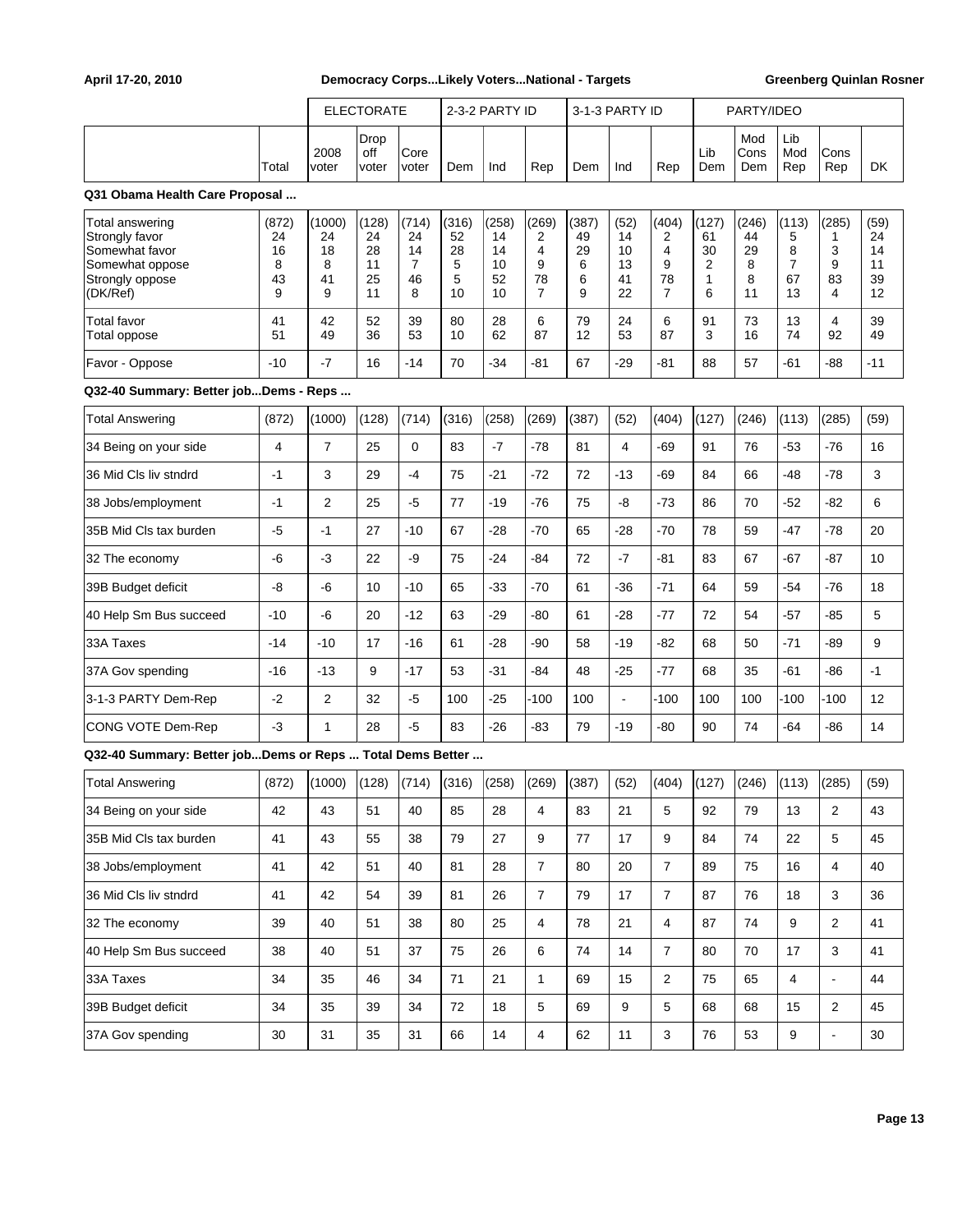|       | <b>PRES 2008</b>  |    | I DIRECTION |                               |    | OBAMA JOB |                    |                     | <b>OBAMA ECN</b> |           |
|-------|-------------------|----|-------------|-------------------------------|----|-----------|--------------------|---------------------|------------------|-----------|
| Total | <b>IObamaCain</b> | Mc |             | Right   Wrong   prove   prove | Ap | Disap     | <b>DK</b><br>l Ref | Ap<br>Iprove lprove | Disap            | DK<br>Ref |

## **Q31 Obama Health Care Proposal ...**

| Total answering<br>Strongly favor<br>Somewhat favor<br>Somewhat oppose<br>Strongly oppose<br>(DK/Ref) | (872)<br>24<br>16<br>8<br>43<br>9 | (377)<br>52<br>28<br>4<br>9 | (382)<br>4<br>10<br>79<br>6 | (290)<br>56<br>29<br>3<br>3<br>8 | (498)<br>6<br>10<br>71<br>6 | (405)<br>51<br>30<br>5<br>4<br>10 | (418)<br>3<br>10<br>83<br>3 | (49)<br>5<br>15<br>10<br>27<br>43 | (388)<br>52<br>31<br>4<br>3<br>10 | (445)<br>11<br>80<br>5 | (39)<br>6<br>17<br>13<br>20<br>43 |
|-------------------------------------------------------------------------------------------------------|-----------------------------------|-----------------------------|-----------------------------|----------------------------------|-----------------------------|-----------------------------------|-----------------------------|-----------------------------------|-----------------------------------|------------------------|-----------------------------------|
| <b>Total favor</b><br>Total oppose<br>Favor - Oppose                                                  | 41<br>51<br>$-10$                 | 80<br>11<br>69              | 5<br>89<br>-84              | 85<br>79                         | 13<br>81<br>$-68$           | 81<br>9<br>72                     | 4<br>93<br>$-89$            | 20<br>37<br>$-16$                 | 83<br>77                          | 5<br>90<br>-86         | 23<br>34<br>$-11$                 |

## **Q32-40 Summary: Better job...Dems - Reps ...**

| <b>Total Answering</b> | (872) | (377) | (382) | (290) | (498) | (405) | (418) | (49)           | (388) | (445) | (39)        |
|------------------------|-------|-------|-------|-------|-------|-------|-------|----------------|-------|-------|-------------|
| 34 Being on your side  | 4     | 78    | $-66$ | 82    | -46   | 76    | -64   | $-5$           | 78    | $-59$ | $-3$        |
| 36 Mid Cls liv stndrd  | $-1$  | 71    | $-68$ | 74    | $-51$ | 69    | $-69$ | $-5$           | 73    | $-66$ | 3           |
| 38 Jobs/employment     | $-1$  | 75    | $-73$ | 77    | $-52$ | 72    | $-72$ | $-3$           | 74    | $-68$ | 8           |
| 35B Mid Cls tax burden | -5    | 68    | $-73$ | 74    | $-54$ | 67    | $-73$ | $\overline{7}$ | 68    | $-68$ | -8          |
| 32 The economy         | -6    | 70    | $-79$ | 76    | $-59$ | 70    | $-79$ | -9             | 74    | $-76$ | -6          |
| 39B Budget deficit     | -8    | 60    | $-69$ | 66    | $-55$ | 60    | $-74$ | 13             | 61    | $-68$ | $\mathbf 0$ |
| 40 Help Sm Bus succeed | $-10$ | 59    | $-78$ | 62    | $-57$ | 57    | $-74$ | $-19$          | 59    | $-70$ | $-12$       |
| 33A Taxes              | $-14$ | 46    | $-75$ | 58    | $-59$ | 47    | $-73$ | $-32$          | 53    | $-72$ | $-19$       |
| 37A Gov spending       | $-16$ | 41    | $-71$ | 52    | $-59$ | 40    | $-72$ | $-24$          | 43    | $-70$ | 2           |
| 3-1-3 PARTY Dem-Rep    | $-2$  | 83    | $-83$ | 79    | $-55$ | 75    | $-75$ | $-15$          | 75    | $-69$ | $-4$        |
| CONG VOTE Dem-Rep      | -3    | 74    | $-75$ | 75    | $-53$ | 67    | $-70$ | 1              | 71    | $-67$ | $-10$       |

## **Q32-40 Summary: Better job...Dems or Reps ... Total Dems Better ...**

| <b>Total Answering</b> | (872) | (377) | (382) | (290) | (498) | (405) | (418) | (49) | (388) | (445) | (39) |
|------------------------|-------|-------|-------|-------|-------|-------|-------|------|-------|-------|------|
| 34 Being on your side  | 42    | 82    | 5     | 85    | 16    | 80    | 7     | 23   | 82    | 9     | 19   |
| 35B Mid Cls tax burden | 41    | 78    | 8     | 83    | 16    | 79    | 7     | 32   | 80    | 9     | 17   |
| 38 Jobs/employment     | 41    | 79    | 7     | 82    | 16    | 79    | 7     | 21   | 79    | 9     | 23   |
| 36 Mid Cls liv stndrd  | 41    | 79    | 7     | 82    | 15    | 78    | 6     | 26   | 79    | 8     | 28   |
| 32 The economy         | 39    | 77    | 4     | 83    | 12    | 77    | 4     | 22   | 79    | 5     | 24   |
| 40 Help Sm Bus succeed | 38    | 73    | 6     | 75    | 15    | 71    | 8     | 25   | 73    | 9     | 23   |
| 33A Taxes              | 34    | 65    | 4     | 71    | 12    | 64    | 6     | 8    | 67    | 7     | 16   |
| 39B Budget deficit     | 34    | 68    | 6     | 75    | 10    | 69    | 2     | 38   | 70    | 4     | 21   |
| 37A Gov spending       | 30    | 59    | 5     | 66    | 9     | 58    | 4     | 18   | 59    | 6     | 26   |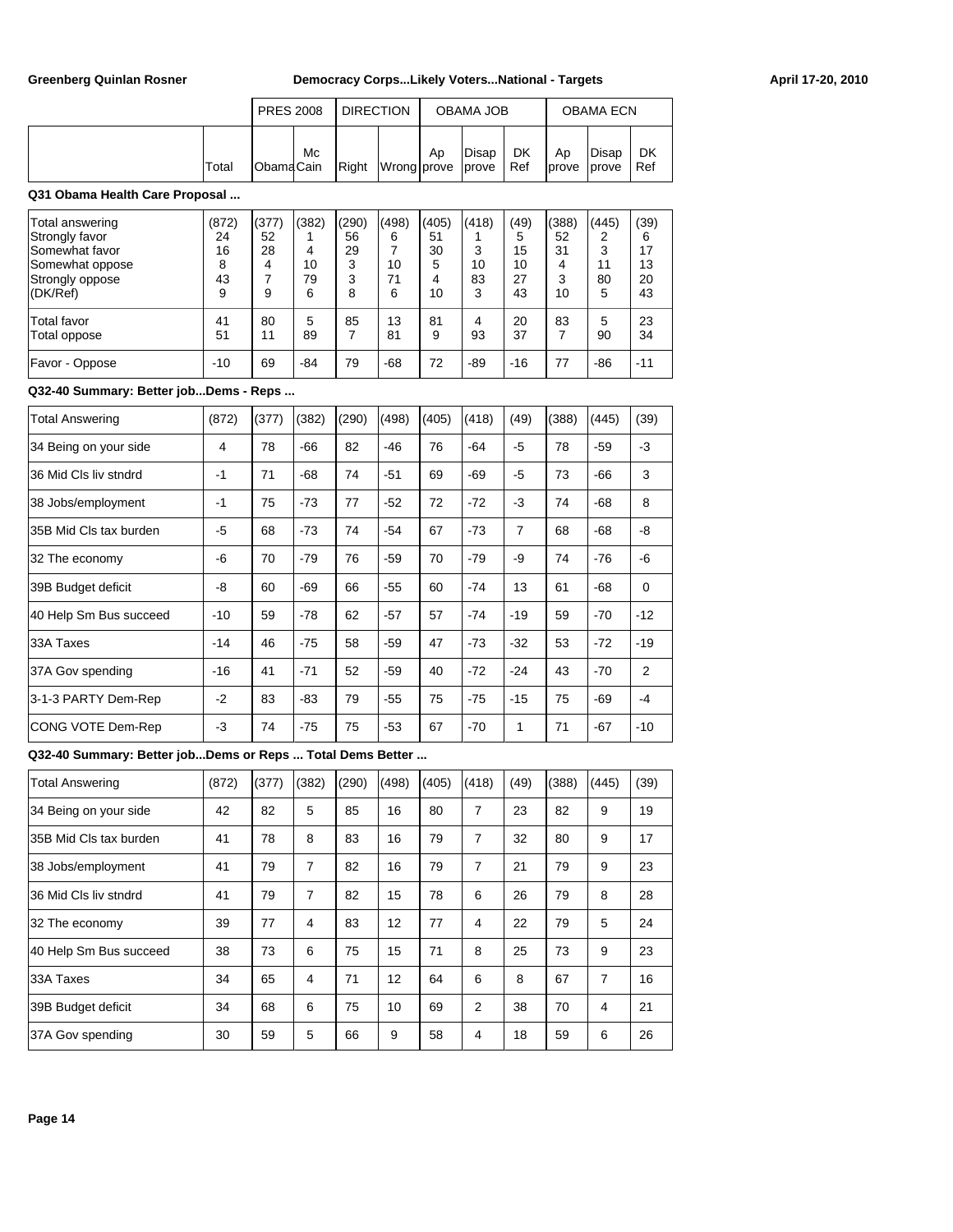|                                                           |       | <b>ELECTORATE</b> |                      |               |                | 2-3-2 PARTY ID |                |                | 3-1-3 PARTY ID |                |                | PARTY/IDEO         |                   |              |        |
|-----------------------------------------------------------|-------|-------------------|----------------------|---------------|----------------|----------------|----------------|----------------|----------------|----------------|----------------|--------------------|-------------------|--------------|--------|
|                                                           | Total | 2008<br>voter     | Drop<br>off<br>voter | Core<br>voter | Dem            | Ind            | Rep            | Dem            | Ind            | Rep            | Lib<br>Dem     | Mod<br>Cons<br>Dem | Lib<br>Mod<br>Rep | Cons<br>Rep  | DK     |
| Q32-40 Summary: Better jobDems or Reps  Dems Much Better  |       |                   |                      |               |                |                |                |                |                |                |                |                    |                   |              |        |
| <b>Total Answering</b>                                    | (872) | (1000)            | (128)                | (714)         | (316)          | (258)          | (269)          | (387)          | (52)           | (404)          | (127)          | (246)              | (113)             | (285)        | (59)   |
| 34 Being on your side                                     | 26    | 26                | 25                   | 26            | 57             | 13             | 1              | 54             | $\overline{7}$ | $\mathbf{1}$   | 63             | 49                 | 3                 | 0            | 27     |
| 35B Mid Cls tax burden                                    | 26    | 25                | 20                   | 27            | 56             | 15             | 3              | 54             | 9              | 3              | 55             | 52                 | $\overline{7}$    | $\mathbf{1}$ | 30     |
| 36 Mid Cls liv stndrd                                     | 24    | 24                | 23                   | 24            | 51             | 12             | $\overline{2}$ | 49             | $\mathbf{1}$   | 2              | 59             | 44                 | $\overline{7}$    | 0            | 25     |
| 38 Jobs/employment                                        | 23    | 23                | 23                   | 24            | 49             | 13             | $\overline{2}$ | 48             | 8              | $\overline{2}$ | 53             | 45                 | 4                 | 1            | 27     |
| 32 The economy                                            | 22    | 22                | 25                   | 23            | 48             | 11             | 1              | 45             | 6              | $\mathbf{1}$   | 53             | 41                 | 4                 | 0            | 29     |
| 40 Help Sm Bus succeed                                    | 21    | 21                | 21                   | 22            | 46             | 11             | $\mathbf{1}$   | 44             | 4              | $\mathbf{1}$   | 48             | 41                 | 3                 | 1            | 24     |
| 39B Budget deficit                                        | 21    | 20                | 16                   | 21            | 46             | 9              | $\overline{2}$ | 43             | $\overline{a}$ | $\mathbf{1}$   | 49             | 39                 | $\mathbf{1}$      | $\mathbf{1}$ | 36     |
| 33A Taxes                                                 | 16    | 16                | 18                   | 16            | 34             | 8              | $\Omega$       | 33             | 3              | 0              | 44             | 25                 | 0                 | ÷            | 19     |
| 37A Gov spending                                          | 16    | 16                | 19                   | 17            | 36             | $\overline{7}$ | $\mathbf 0$    | 34             | $\overline{2}$ | 0              | 50             | 24                 | 0                 | ä,           | 13     |
| Q32-40 Summary: Better jobDems or Reps  Total Reps Better |       |                   |                      |               |                |                |                |                |                |                |                |                    |                   |              |        |
| <b>Total Answering</b>                                    | (872) | (1000)            | (128)                | (714)         | (316)          | (258)          | (269)          | (387)          | (52)           | (404)          | (127)          | (246)              | (113)             | (285)        | (59)   |
| 40 Help Sm Bus succeed                                    | 48    | 46                | 32                   | 50            | 12             | 55             | 85             | 13             | 42             | 83             | 8              | 16                 | 74                | 88           | 36     |
| 33A Taxes                                                 | 48    | 45                | 29                   | 50            | 10             | 49             | 91             | 12             | 34             | 84             | 8              | 15                 | 75                | 89           | 35     |
| 37A Gov spending                                          | 47    | 44                | 27                   | 48            | 13             | 45             | 88             | 14             | 36             | 79             | 8              | 18                 | 70                | 86           | 31     |
| 35B Mid Cls tax burden                                    | 46    | 44                | 27                   | 49            | 12             | 56             | 79             | 12             | 46             | 79             | 6              | 15                 | 69                | 83           | 25     |
| 32 The economy                                            | 45    | 43                | 29                   | 47            | 5              | 50             | 88             | 6              | 27             | 85             | 4              | $\overline{7}$     | 75                | 89           | 32     |
| 39B Budget deficit                                        | 42    | 41                | 30                   | 44            | 8              | 51             | 75             | $\overline{7}$ | 45             | 76             | 4              | 9                  | 69                | 78           | 27     |
| 38 Jobs/employment                                        | 42    | 40                | 26                   | 45            | 4              | 47             | 82             | $\overline{4}$ | 29             | 81             | 2              | 6                  | 68                | 86           | 34     |
| 36 Mid Cls liv stndrd                                     | 42    | 40                | 25                   | 43            | 6              | 47             | 79             | $\overline{7}$ | 30             | 77             | 3              | 10                 | 65                | 81           | 33     |
| 34 Being on your side                                     | 38    | 36                | 25                   | 40            | 2              | 36             | 82             | $\overline{2}$ | 17             | 74             | 0              | 3                  | 65                | 78           | 27     |
| Q32-40 Summary: Better jobDems or Reps  Reps Much Better  |       |                   |                      |               |                |                |                |                |                |                |                |                    |                   |              |        |
| <b>Total Answering</b>                                    | (872) | (1000)            | (128)                | (714)         | (316)          | (258)          | (269)          | (387)          | (52)           | (404)          | (127)          | (246)              | (113)             | (285)        | (59)   |
| 40 Help Sm Bus succeed                                    | 30    | 28                | 13                   | 32            | 3              | 34             | 60             | 3              | 25             | 58             | $\overline{c}$ | 4                  | 40                | 66           | 17     |
| 33A Taxes                                                 | 29    | 27                | 17                   | 31            | $\sqrt{2}$     | 27             | 62             | 3              | 18             | 55             | $\blacksquare$ | 5                  | 39                | 62           | 29     |
| 35B Mid Cls tax burden                                    | 28    | 25                | 11                   | 31            | $\overline{4}$ | 31             | 54             | 4              | 26             | 51             | $\overline{a}$ | 6                  | 36                | 56           | 13     |
| 32 The economy                                            | 26    | 24                | 13                   | 27            | $\mathbf{1}$   | 25             | 57             | $\mathbf{1}$   | 16             | 51             | 1              | $\mathbf{1}$       | 40                | 56           | 18     |
| 37A Gov spending                                          | 25    | 25                | 21                   | 27            | 2              | 19             | 58             | $\mathbf{2}$   | 16             | 49             |                | 4                  | 32                | 57           | 18     |
| 39B Budget deficit                                        | 25    | 23                | 11                   | 27            | $\overline{2}$ | 26             | 52             | 3              | 22             | 47             | 2              | 3                  | 42                | 48           | 15     |
| 38 Jobs/employment                                        | 25    | 23                | 12                   | 28            | 0              | 26             | 53             | $\mathbf{1}$   | 14             | 50             | 0              | $\mathbf{1}$       | 33                | 57           | 14     |
| 34 Being on your side                                     | 23    | 22                | 10                   | 25            | $\mathbf{1}$   | 18             | 54             | $\mathbf{1}$   | 8              | 47             |                | $\mathbf{1}$       | 32                | 53           | 16     |
| 36 Mid Cls liv stndrd                                     | 21    | 20                | 12                   | 23            | $\mathbf{1}$   | 17             | 47             | $\mathbf{1}$   | 12             | 40             | 0              | $\overline{c}$     | 23                | 48           | $18\,$ |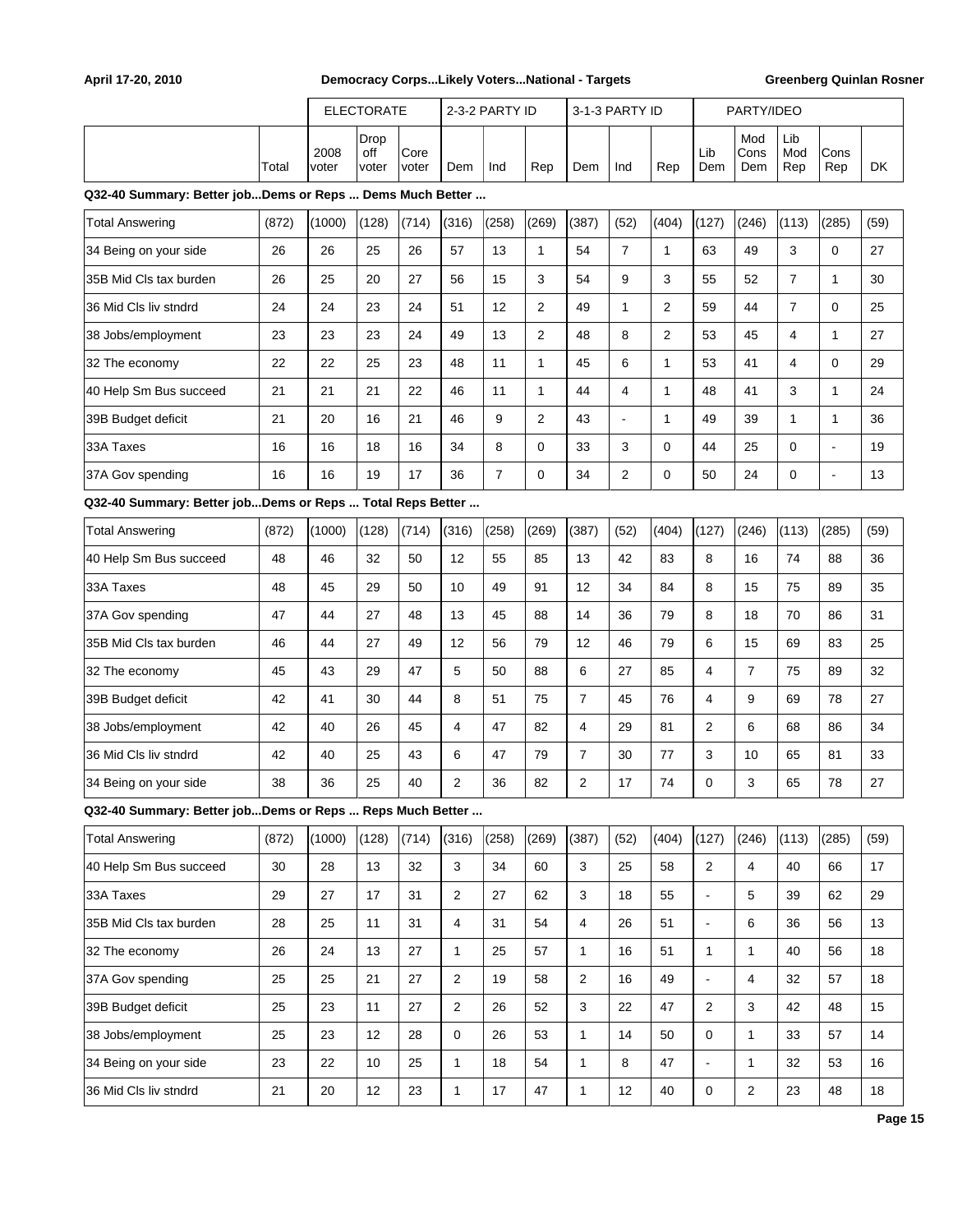|       | <b>PRES 2008</b>  |    | <b>DIRECTION</b> |                   |    | OBAMA JOB |           |              | <b>OBAMA ECN</b>        |           |
|-------|-------------------|----|------------------|-------------------|----|-----------|-----------|--------------|-------------------------|-----------|
| Total | <b>IObamaCain</b> | Мc | Right            | Wrong prove prove | Ap | Disap     | DK<br>Ref | Ap<br>Iprove | Disap<br><b>l</b> prove | DK<br>Ref |

## **Q32-40 Summary: Better job...Dems or Reps ... Dems Much Better ...**

| <b>Total Answering</b> | (872) | (377) | (382)          | (290) | (498) | (405) | (418)          | (49) | (388) | (445)          | (39)           |
|------------------------|-------|-------|----------------|-------|-------|-------|----------------|------|-------|----------------|----------------|
| 34 Being on your side  | 26    | 55    | 1              | 61    | 6     | 53    | $\overline{2}$ | 6    | 55    | $\overline{2}$ | 6              |
| 35B Mid Cls tax burden | 26    | 56    | $\overline{2}$ | 59    | 8     | 54    | 2              | 15   | 54    | 4              | 8              |
| 36 Mid Cls liv stndrd  | 24    | 50    | 1              | 55    | 5     | 49    | 1              | 9    | 50    | $\overline{2}$ | 13             |
| 38 Jobs/employment     | 23    | 49    | $\overline{2}$ | 52    | 6     | 47    | $\overline{2}$ | 11   | 48    | 3              | 11             |
| 32 The economy         | 22    | 46    | 1              | 53    | 5     | 44    | 1              | 11   | 46    | 1              | 13             |
| 40 Help Sm Bus succeed | 21    | 44    | $\overline{2}$ | 47    | 5     | 42    | 1              | 15   | 44    | $\overline{2}$ | 15             |
| 39B Budget deficit     | 21    | 43    | 1              | 47    | 5     | 43    | 1              | 11   | 44    | 1              | 15             |
| 33A Taxes              | 16    | 33    | 1              | 38    | 4     | 32    | 1              | ۰    | 33    | 1              | $\overline{4}$ |
| 37A Gov spending       | 16    | 33    | 2              | 39    | 3     | 31    | 1              | 8    | 32    | 1              | 20             |

### **Q32-40 Summary: Better job...Dems or Reps ... Total Reps Better ...**

| <b>Total Answering</b> | (872) | (377) | (382) | (290)          | (498) | (405) | (418) | (49) | (388) | (445) | (39) |
|------------------------|-------|-------|-------|----------------|-------|-------|-------|------|-------|-------|------|
| 40 Help Sm Bus succeed | 48    | 14    | 84    | 13             | 72    | 14    | 82    | 45   | 14    | 80    | 35   |
| 33A Taxes              | 48    | 19    | 79    | 13             | 71    | 17    | 79    | 39   | 14    | 79    | 35   |
| 37A Gov spending       | 47    | 18    | 77    | 14             | 68    | 18    | 76    | 42   | 16    | 76    | 25   |
| 35B Mid Cls tax burden | 46    | 10    | 81    | 9              | 70    | 11    | 81    | 25   | 11    | 78    | 26   |
| 32 The economy         | 45    | 7     | 83    | 6              | 71    | 7     | 83    | 31   | 5     | 81    | 30   |
| 39B Budget deficit     | 42    | 8     | 75    | 9              | 65    | 9     | 76    | 25   | 9     | 73    | 21   |
| 38 Jobs/employment     | 42    | 4     | 80    | 5              | 68    | 6     | 79    | 23   | 5     | 77    | 15   |
| 36 Mid Cls liv stndrd  | 42    | 8     | 75    | 8              | 66    | 8     | 76    | 31   | 7     | 74    | 26   |
| 34 Being on your side  | 38    | 4     | 72    | $\overline{4}$ | 62    | 5     | 71    | 28   | 4     | 68    | 22   |

**Q32-40 Summary: Better job...Dems or Reps ... Reps Much Better ...**

| <b>Total Answering</b> | (872) | (377) | (382) | (290)          | (498) | (405) | (418) | (49) | (388) | (445) | (39) |
|------------------------|-------|-------|-------|----------------|-------|-------|-------|------|-------|-------|------|
| 40 Help Sm Bus succeed | 30    | 5     | 57    | 4              | 50    | 5     | 56    | 19   | 4     | 55    | 9    |
| 33A Taxes              | 29    | 5     | 52    | 3              | 48    | 4     | 56    | 17   | 3     | 54    | 3    |
| 35B Mid Cls tax burden | 28    | 3     | 52    | $\overline{2}$ | 45    | 2     | 53    | 12   | 3     | 50    | 17   |
| 32 The economy         | 26    | 2     | 50    | 2              | 42    | 2     | 51    | 9    | 1     | 48    | 11   |
| 37A Gov spending       | 25    | 4     | 48    | 5              | 40    | 5     | 47    | 16   | 4     | 46    | 5    |
| 39B Budget deficit     | 25    | 3     | 48    | 4              | 39    | 3     | 47    | 9    | 3     | 45    | 11   |
| 38 Jobs/employment     | 25    | 2     | 50    | $\overline{2}$ | 42    | 2     | 49    | 9    | 1     | 47    | 6    |
| 34 Being on your side  | 23    | 1     | 46    | 1              | 39    | 1     | 46    | 9    | 1     | 44    | 8    |
| 36 Mid Cls liv stndrd  | 21    | 3     | 39    | 2              | 35    | 2     | 41    | 8    | 2     | 39    | 8    |

**Page 16**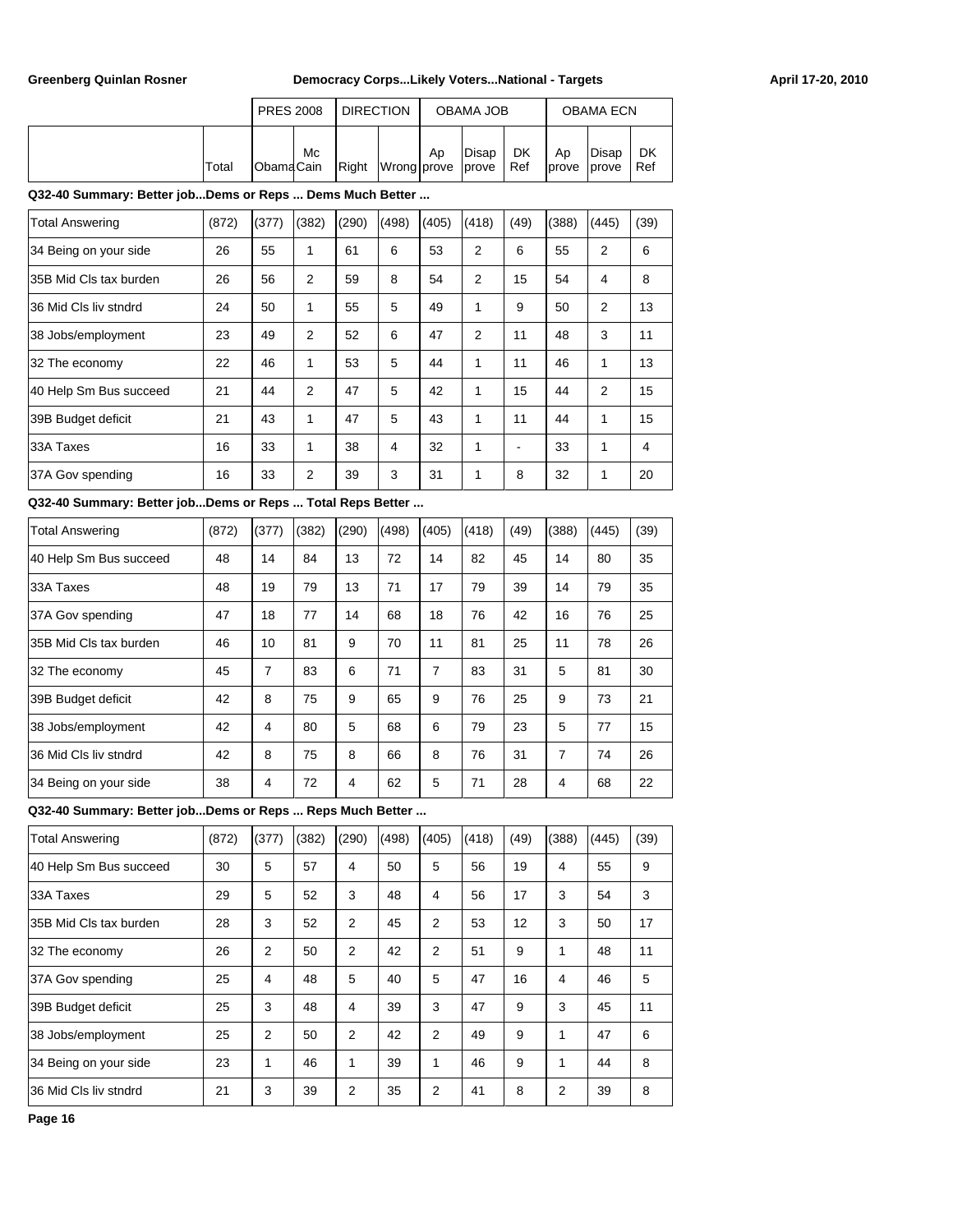|                                                             |                |               | <b>ELECTORATE</b>    |                |                      | 2-3-2 PARTY ID      |                   |                      | 3-1-3 PARTY ID       |                      |                      | PARTY/IDEO         |                   |                   |           |
|-------------------------------------------------------------|----------------|---------------|----------------------|----------------|----------------------|---------------------|-------------------|----------------------|----------------------|----------------------|----------------------|--------------------|-------------------|-------------------|-----------|
|                                                             | Total          | 2008<br>voter | Drop<br>off<br>voter | Core<br>voter  | Dem                  | Ind                 | Rep               | Dem                  | Ind                  | Rep                  | Lib<br>Dem           | Mod<br>Cons<br>Dem | Lib<br>Mod<br>Rep | Cons<br>Rep       | <b>DK</b> |
| Q43-47 Summary: Paired Statements  First - Second           |                |               |                      |                |                      |                     |                   |                      |                      |                      |                      |                    |                   |                   |           |
| <b>Total Answering</b>                                      | (872)          | (1000)        | (128)                | (714)          | (316)                | (258)               | (269)             | (387)                | (52)                 | (404)                | (127)                | (246)              | (113)             | (285)             | (59)      |
| 44A Bush-Obama rsp econ                                     | 12             | 15            | 37                   | $\overline{7}$ | 64                   | 6                   | $-43$             | 65                   | 18                   | $-39$                | 73                   | 62                 | $-2$              | $-59$             | 14        |
| 45B Crtng jobs-Bailouts                                     | $\mathbf{1}$   | 3             | 16                   | $-1$           | 65                   | $-13$               | $-61$             | 64                   | $-16$                | $-58$                | 80                   | 56                 | $-36$             | $-65$             | 22        |
| 47 Econ/Dms-Protest/Rps                                     | $-4$           | $\mathbf 0$   | 23                   | $-7$           | 83                   | $-29$               | $-82$             | 82                   | $-39$                | $-82$                | 88                   | 79                 | $-72$             | -86               | 9         |
| 43A Averted-Failure                                         | $-7$           | $-5$          | 10                   | -9             | 71                   | -28                 | $-78$             | 68                   | $-21$                | $-77$                | 90                   | 59                 | $-68$             | $-84$             | $-19$     |
| 46B Invest-Cut tax/govt                                     | $-10$          | $-7$          | 13                   | $-12$          | 45                   | $-34$               | $-53$             | 44                   | $-25$                | -60                  | 68                   | 32                 | $-46$             | $-64$             | 18        |
| Q43-47 Summary: Paired Statements  Statements Much More     |                |               |                      |                |                      |                     |                   |                      |                      |                      |                      |                    |                   |                   |           |
| Total Answering                                             | (872)          | (1000)        | (128)                | (714)          | (316)                | (258)               | (269)             | (387)                | (52)                 | (404)                | (127)                | (246)              | (113)             | (285)             | (59)      |
| 44A Bush resp econ<br>Obama resp econ                       | 41<br>29       | 42<br>27      | 49<br>18             | 41<br>32       | 74<br>10             | 35<br>29            | 8<br>51           | 73<br>9              | 46<br>26             | 9<br>48              | 81<br>9              | 69<br>9            | 20<br>27          | 4<br>58           | 44<br>28  |
| 47 Econ/Dems<br><b>Protest Reps</b>                         | 35<br>39       | 36<br>37      | 39<br>24             | 35<br>41       | 75<br>5              | 19<br>41            | 4<br>77           | 72<br>5              | $\overline{7}$<br>28 | 4<br>73              | 85<br>4              | 65<br>6            | 6<br>60           | 2<br>78           | 34<br>26  |
| 46B Invest<br>Cut tax and govt                              | 35<br>47       | 35<br>44      | 40<br>26             | 35<br>48       | 60<br>17             | 22<br>59            | 16<br>70          | 59<br>18             | 20<br>51             | 13<br>74             | 66<br>$\overline{7}$ | 54<br>23           | 20<br>61          | 11<br>78          | 50<br>34  |
| 45B Creating jobs<br><b>Bailouts</b>                        | 32<br>35       | 32<br>34      | 30<br>27             | 31<br>36       | 62<br>10             | 23<br>39            | 5<br>60           | 62<br>12             | 21<br>45             | 4<br>56              | 67<br>6              | 59<br>15           | 8<br>50           | 3<br>57           | 43<br>23  |
| 43A Averted crisis<br>Deficit/failure                       | 30<br>43       | 30<br>41      | 30<br>27             | 31<br>45       | 60<br>$\overline{7}$ | 20<br>48            | $\mathbf 5$<br>79 | 58<br>$\overline{7}$ | 21<br>43             | 4<br>77              | 67<br>3              | 53<br>9            | 6<br>69           | 3<br>83           | 21<br>38  |
| Q43-47 Summary: Paired Statements  Statements Somewhat More |                |               |                      |                |                      |                     |                   |                      |                      |                      |                      |                    |                   |                   |           |
| <b>Total Answering</b>                                      | (872)          | (1000)        | (128)                | (714)          | (316)                | (258)               | (269)             | (387)                | (52)                 | (404)                | (127)                | (246)              | (113)             | (285)             | (59)      |
| 43A Averted crisis<br>Deficit/failure                       | 14<br>8        | 15<br>9       | 20<br>14             | 12<br>6        | 24<br>6              | 13<br>12            | 3<br>6            | 25<br>8              | 13<br>12             | 3<br>8               | 27<br>1              | 24<br>10           | 8<br>13           | $\mathbf{1}$<br>6 | 10<br>11  |
| 45B Creating jobs<br><b>Bailouts</b>                        | 12<br>9        | 13<br>9       | 24<br>10             | 12<br>8        | 18<br>5              | 12<br>10            | 6<br>12           | 18<br>4              | 12<br>5              | $\overline{7}$<br>13 | 20<br>$\mathbf{1}$   | 17<br>5            | 18<br>11          | 3<br>14           | 11<br>10  |
| 47 Econ/Dems<br><b>Protest Reps</b>                         | 10<br>11       | 11<br>10      | 16<br>9              | 9<br>10        | 15<br>2              | 11<br>18            | 3<br>13           | 18<br>2              | 13<br>30             | 3<br>16              | 8<br>1               | 23<br>3            | 4<br>22           | 2<br>13           | 12<br>12  |
| 46B Invest<br>Cut tax and govt                              | 8<br>5         | 8<br>6        | 13<br>14             | 6<br>5         | 10<br>$\overline{7}$ | $\overline{7}$<br>4 | 6<br>4            | 10<br>7              | 11<br>5              | 5<br>4               | 13<br>4              | 9<br>8             | 4<br>8            | 6<br>3            | 5<br>3    |
| 44A Bush resp econ                                          | $\overline{7}$ | 8             | 10                   | 6              | 5                    | 6                   | 11                | 6                    | 5                    | 9                    | 3                    | 8                  | 13                | 6                 | 6         |

Obama resp econ | 7 | 7 | 5 | 7 | 4 | 6 | 12 | 4 | 7 | 10 | 2 | 5 | 8 | 11 | 8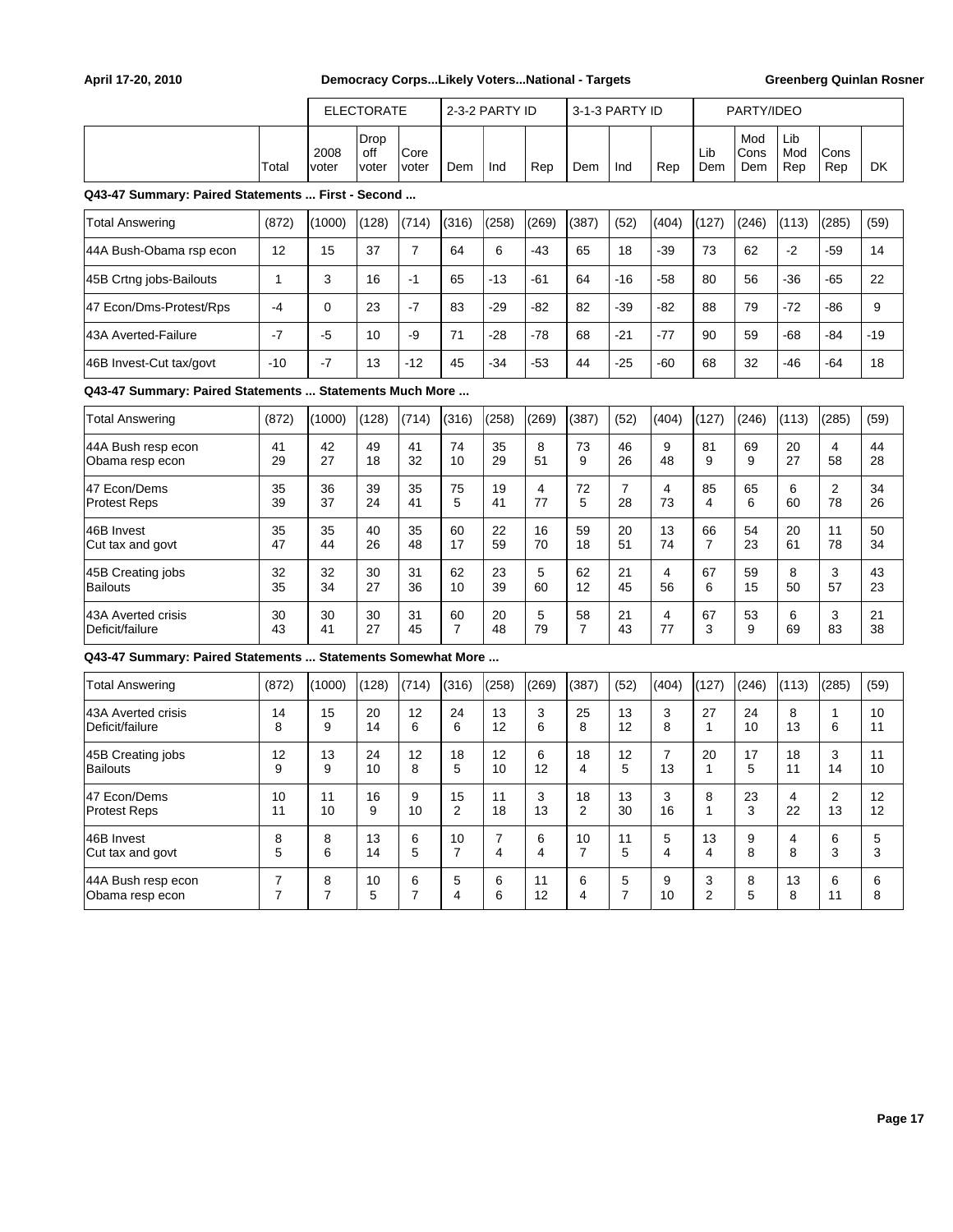|       | <b>PRES 2008</b>  |    | I DIRECTION |                         |    | OBAMA JOB |             |              | <b>OBAMA ECN</b>        |           |
|-------|-------------------|----|-------------|-------------------------|----|-----------|-------------|--------------|-------------------------|-----------|
| Total | <b>IObamaCain</b> | Mc |             | Right Wrong prove prove | Ap | Disap     | DK<br>l Ref | Ap<br>Iprove | Disap<br><i>l</i> prove | DK<br>Ref |

**Q43-47 Summary: Paired Statements ... First - Second ...**

| <b>Total Answering</b>  | (872) | (377) | (382) | (290) | (498) | (405) | (418) | (49)  | (388) | (445) | (39)  |
|-------------------------|-------|-------|-------|-------|-------|-------|-------|-------|-------|-------|-------|
| 44A Bush-Obama rsp econ | 12    | 68    | $-45$ | 64    | $-26$ | 70    | $-49$ | 31    | 71    | -41   | 25    |
| 45B Crtng jobs-Bailouts |       | 67    | -60   | 75    | $-48$ | 69    | $-63$ | $-2$  | 73    | -61   | $-18$ |
| 47 Econ/Dms-Protest/Rps | -4    | 76    | $-80$ | 81    | $-60$ | 75    | $-81$ | 0     | 78    | $-77$ | 4     |
| 143A Averted-Failure    | $-7$  | 65    | $-78$ | 74    | $-62$ | 68    | $-80$ | $-42$ | 74    | $-78$ | $-18$ |
| 46B Invest-Cut tax/govt | $-10$ | 47    | $-61$ | 47    | $-48$ | 46    | $-63$ | 10    | 48    | -64   | 44    |

### **Q43-47 Summary: Paired Statements ... Statements Much More ...**

| <b>Total Answering</b> | (872) | (377) | (382) | (290) | (498) | (405) | (418) | (49) | (388) | (445) | (39) |
|------------------------|-------|-------|-------|-------|-------|-------|-------|------|-------|-------|------|
| 44A Bush resp econ     | 41    | 76    | 7     | 72    | 20    | 74    | 8     | 39   | 76    | 10    | 41   |
| Obama resp econ        | 29    | 9     | 51    | 11    | 43    | 8     | 52    | 9    | 8     | 49    | 12   |
| 47 Econ/Dems           | 35    | 73    | 3     | 78    | 10    | 70    | 2     | 27   | 72    | 3     | 32   |
| <b>Protest Reps</b>    | 39    | 6     | 74    | 4     | 63    | 5     | 74    | 20   | 4     | 71    | 14   |
| 46B Invest             | 35    | 62    | 13    | 63    | 18    | 60    | 11    | 36   | 61    | 11    | 44   |
| Cut tax and govt       | 47    | 18    | 74    | 16    | 68    | 17    | 76    | 31   | 17    | 75    | 20   |
| 45B Creating jobs      | 32    | 64    | 3     | 69    | 10    | 65    | 3     | 16   | 67    | 3     | 11   |
| Bailouts               | 35    | 11    | 56    | 8     | 53    | 9     | 58    | 35   | 7     | 58    | 37   |
| 43A Averted crisis     | 30    | 57    | 6     | 64    | 10    | 56    | 5     | 12   | 60    | 4     | 17   |
| Deficit/failure        | 43    | 8     | 78    | 4     | 70    | 8     | 77    | 48   | 6     | 77    | 22   |

#### **Q43-47 Summary: Paired Statements ... Statements Somewhat More ...**

| <b>Total Answering</b>                | (872)  | (377)  | (382)   | (290)  | (498)   | (405)              | (418)   | (49)   | (388)  | (445)   | (39)   |
|---------------------------------------|--------|--------|---------|--------|---------|--------------------|---------|--------|--------|---------|--------|
| 43A Averted crisis                    | 14     | 23     | 2       | 21     | 6       | 25                 | 3       | 8      | 24     | 4       | 16     |
| Deficit/failure                       | 8      | 7      | 8       | 6      | 9       | 6                  | 10      | 14     | 5      | 9       | 29     |
| 45B Creating jobs                     | 12     | 18     | 7       | 17     | 8       | 18                 | 5       | 28     | 18     | 6       | 26     |
| Bailouts                              | 9      | 4      | 14      | 4      | 12      | 4                  | 13      | 11     | 5      | 12      | 18     |
| 47 Econ/Dems                          | 10     | 14     | 4       | 11     | 7       | 16                 | 4       | 13     | 16     | 6       | 11     |
| <b>Protest Reps</b>                   | 11     | 5      | 13      | 3      | 14      | 6                  | 14      | 20     | 5      | 14      | 24     |
| 46B Invest                            | 8      | 9      | 4       | 8      | 6       | 10                 | 5       | 10     | 10     | 5       | 21     |
| Cut tax and govt                      | 5      | 6      | 5       | 7      | 4       | 7                  | 4       | 6      | 6      | 5       |        |
| 44A Bush resp econ<br>Obama resp econ | 7<br>⇁ | 4<br>3 | 9<br>10 | 6<br>3 | 7<br>10 | 7<br>$\prime$<br>3 | 7<br>12 | 5<br>5 | 6<br>3 | 9<br>11 | 2<br>5 |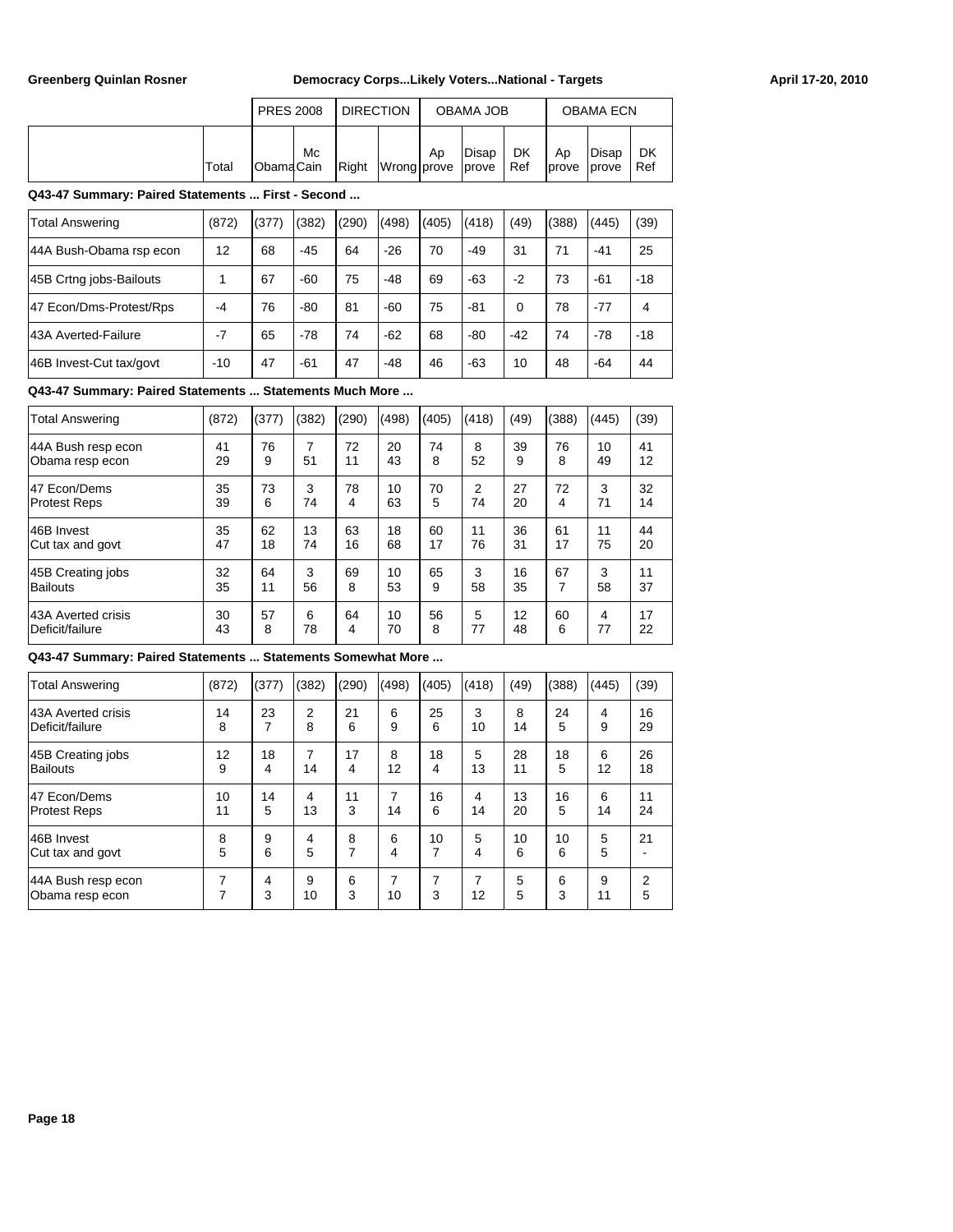|                                                                               |          |               | <b>ELECTORATE</b>    |               |          | 2-3-2 PARTY ID |                      |          | 3-1-3 PARTY ID |          |            | PARTY/IDEO         |                   |                      |          |
|-------------------------------------------------------------------------------|----------|---------------|----------------------|---------------|----------|----------------|----------------------|----------|----------------|----------|------------|--------------------|-------------------|----------------------|----------|
|                                                                               | Total    | 2008<br>voter | Drop<br>off<br>voter | Core<br>voter | Dem      | Ind            | Rep                  | Dem      | Ind            | Rep      | Lib<br>Dem | Mod<br>Cons<br>Dem | Lib<br>Mod<br>Rep | Cons<br>Rep          | DK       |
| Q43-47 Summary: Paired Statements  Statements Total More                      |          |               |                      |               |          |                |                      |          |                |          |            |                    |                   |                      |          |
| Total Answering                                                               | (872)    | (1000)        | (128)                | (714)         | (316)    | (258)          | (269)                | (387)    | (52)           | (404)    | (127)      | (246)              | (113)             | (285)                | (59)     |
| 44A Bush resp econ<br>Obama resp econ                                         | 48<br>36 | 50<br>34      | 60<br>23             | 47<br>40      | 78<br>14 | 41<br>35       | 19<br>62             | 79<br>14 | 52<br>33       | 18<br>57 | 85<br>12   | 76<br>14           | 33<br>35          | 11<br>69             | 50<br>36 |
| 47 Econ/Dems<br><b>Protest Reps</b>                                           | 45<br>49 | 47<br>47      | 55<br>32             | 44<br>51      | 90<br>8  | 31<br>60       | $\overline{7}$<br>89 | 90<br>8  | 20<br>59       | 6<br>89  | 93<br>5    | 88<br>9            | 11<br>83          | 5<br>91              | 46<br>37 |
| 45B Creating jobs<br><b>Bailouts</b>                                          | 44<br>43 | 45<br>43      | 54<br>38             | 43<br>44      | 80<br>15 | 35<br>48       | 11<br>72             | 80<br>16 | 34<br>49       | 11<br>69 | 88<br>7    | 76<br>20           | 25<br>61          | $\overline{7}$<br>71 | 55<br>33 |
| 43A Averted crisis<br>Deficit/failure                                         | 43<br>51 | 44<br>50      | 50<br>41             | 43<br>51      | 84<br>13 | 33<br>60       | 8<br>85              | 83<br>14 | 34<br>55       | 8<br>85  | 95<br>4    | 78<br>19           | 14<br>82          | 4<br>89              | 31<br>50 |
| 46B Invest<br>Cut tax and govt                                                | 42<br>52 | 44<br>50      | 53<br>39             | 41<br>53      | 70<br>24 | 29<br>63       | 22<br>75             | 68<br>24 | 31<br>56       | 18<br>78 | 79<br>11   | 63<br>31           | 24<br>69          | 17<br>81             | 55<br>37 |
| Q63-66 Summary: Pro-Messages for Financial Reform  Much More Likely           |          |               |                      |               |          |                |                      |          |                |          |            |                    |                   |                      |          |
| Total Answering                                                               | (872)    | (1000)        | (128)                | (714)         | (316)    | (258)          | (269)                | (387)    | (52)           | (404)    | (127)      | (246)              | (113)             | (285)                | (59)     |
| 63A Responsibility fee                                                        | 51       | 50            | 48                   | 52            | 57       | 48             | 45                   | 59       | 56             | 42       | 60         | 61                 | 52                | 38                   | 38       |
| 65A Wall St fighting                                                          | 40       | 39            | 30                   | 42            | 47       | 39             | 33                   | 50       | 42             | 30       | 53         | 50                 | 40                | 26                   | 33       |
| 64B Never too big/fail                                                        | 39       | 38            | 34                   | 40            | 46       | 39             | 31                   | 48       | 31             | 31       | 55         | 46                 | 27                | 32                   | 29       |
| 66B Middle Class                                                              | 37       | 37            | 36                   | 37            | 46       | 33             | 30                   | 47       | 17             | 29       | 45         | 48                 | 33                | 28                   | 41       |
| Q63-66 Summary: Pro-Messages for Financial Reform  Much/Somewhat More Likely  |          |               |                      |               |          |                |                      |          |                |          |            |                    |                   |                      |          |
| <b>Total Answering</b>                                                        | (872)    | (1000)        | (128)                | (714)         | (316)    | (258)          | (269)                | (387)    | (52)           | (404)    | (127)      | (246)              | (113)             | (285)                | (59)     |
| 63A Responsibility fee                                                        | 68       | 67            | 65                   | 69            | 75       | 65             | 63                   | 76       | 68             | 61       | 79         | 77                 | 69                | 59                   | 46       |
| 64B Never too big/fail                                                        | 62       | 61            | 54                   | 63            | 74       | 64             | 49                   | 74       | 62             | 52       | 80         | 72                 | 58                | 50                   | 56       |
| 66B Middle Class                                                              | 61       | 62            | 65                   | 62            | 71       | 57             | 54                   | 71       | 37             | 55       | 77         | 69                 | 67                | 51                   | 61       |
| 65A Wall St fighting                                                          | 61       | 60            | 53                   | 62            | 66       | 63             | 53                   | 69       | 68             | 53       | 72         | 70                 | 68                | 45                   | 51       |
| Q67-69 Summary: Anti-messages for financial reform  Much Less Likely          |          |               |                      |               |          |                |                      |          |                |          |            |                    |                   |                      |          |
| <b>Total Answering</b>                                                        | (872)    | (1000)        | (128)                | (714)         | (316)    | (258)          | (269)                | (387)    | (52)           | (404)    | (127)      | (246)              | (113)             | (285)                | (59)     |
| 67A Smother business                                                          | 24       | 23            | 16                   | 26            | 14       | 21             | 38                   | 13       | 15             | 35       | 14         | 13                 | 28                | 40                   | 15       |
| 68B Big gov agency                                                            | 19       | 18            | 9                    | 21            | 11       | 28             | 22                   | 15       | 27             | 23       | 22         | 13                 | 16                | 25                   | 11       |
| 69 McConnell                                                                  | 16       | 15            | 13                   | 17            | 13       | 13             | 22                   | 13       | 16             | 19       | 14         | 12                 | 14                | 21                   | 17       |
| Q67-69 Summary: Anti-messages for financial reform  Much/Somewhat Less Likely |          |               |                      |               |          |                |                      |          |                |          |            |                    |                   |                      |          |
| <b>Total Answering</b>                                                        | (872)    | (1000)        | (128)                | (714)         | (316)    | (258)          | (269)                | (387)    | (52)           | (404)    | (127)      | (246)              | (113)             | (285)                | (59)     |
| 67A Smother business                                                          | 38       | 37            | 30                   | 39            | 27       | 34             | 54                   | 26       | 30             | 51       | 23         | 27                 | 48                | 52                   | 39       |
| 68B Big gov agency                                                            | 35       | 34            | 28                   | 35            | 29       | 43             | 34                   | 33       | 48             | 35       | 37         | 32                 | 35                | 35                   | 34       |
| 69 McConnell                                                                  | 27       | 27            | 31                   | 27            | 21       | 26             | 32                   | 21       | 33             | 31       | 21         | 19                 | 28                | 32                   | 34       |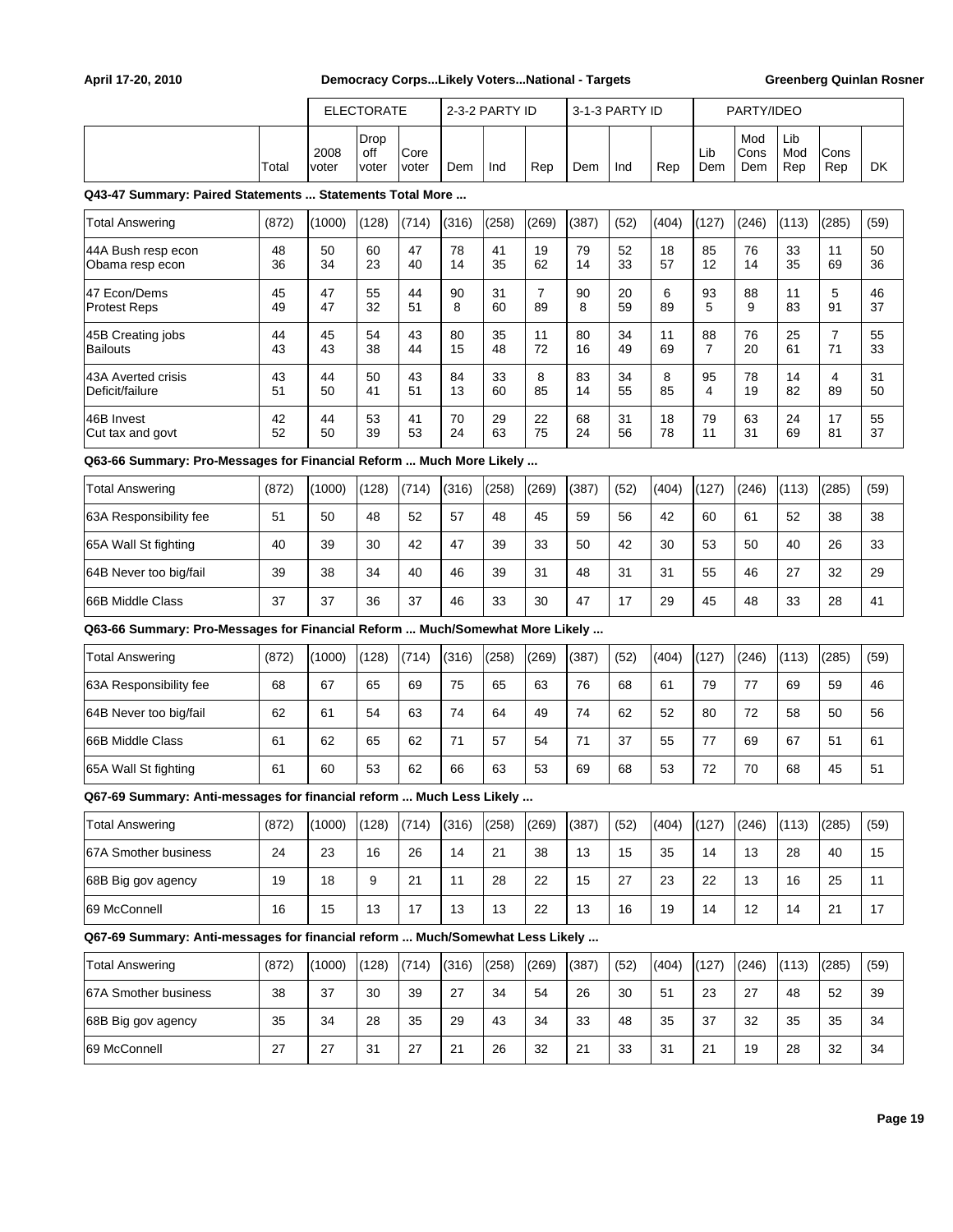|       | <b>PRES 2008</b>  |    | <b>DIRECTION</b> |                         |    | OBAMA JOB |             |                     | <b>OBAMA ECN</b> |           |
|-------|-------------------|----|------------------|-------------------------|----|-----------|-------------|---------------------|------------------|-----------|
| Total | <b>IObamaCain</b> | Мc |                  | Right Wrong prove prove | Ap | Disap     | DK<br>l Ref | Ap<br>Iprove lprove | Disap            | DK<br>Ref |

#### **Q43-47 Summary: Paired Statements ... Statements Total More ...**

| <b>Total Answering</b> | (872) | (377) | (382) | (290) | (498) | (405) | (418) | (49) | (388) | (445) | (39) |
|------------------------|-------|-------|-------|-------|-------|-------|-------|------|-------|-------|------|
| 44A Bush resp econ     | 48    | 80    | 16    | 78    | 27    | 81    | 15    | 44   | 82    | 19    | 43   |
| Obama resp econ        | 36    | 12    | 61    | 14    | 53    | 11    | 64    | 13   | 11    | 60    | 17   |
| 47 Econ/Dems           | 45    | 87    | 7     | 89    | 17    | 86    | 7     | 40   | 87    | 9     | 43   |
| <b>Protest Reps</b>    | 49    | 11    | 87    | 8     | 77    | 11    | 88    | 40   | 9     | 85    | 38   |
| 45B Creating jobs      | 44    | 82    | 9     | 86    | 17    | 83    | 8     | 44   | 85    | 9     | 37   |
| Bailouts               | 43    | 15    | 70    | 12    | 65    | 14    | 71    | 45   | 12    | 70    | 55   |
| 43A Averted crisis     | 43    | 81    | 8     | 85    | 16    | 82    | 7     | 21   | 85    | 8     | 33   |
| Deficit/failure        | 51    | 16    | 86    | 11    | 78    | 14    | 87    | 62   | 11    | 86    | 51   |
| 146B Invest            | 42    | 71    | 17    | 71    | 24    | 70    | 16    | 47   | 71    | 16    | 65   |
| Cut tax and govt       | 52    | 24    | 78    | 23    | 72    | 24    | 80    | 37   | 23    | 79    | 20   |

## **Q63-66 Summary: Pro-Messages for Financial Reform ... Much More Likely ...**

| Total Answering        | (872) | (377) | (382) | (290) | (498) | (405) | (418) | (49) | (388) | (445) | (39) |
|------------------------|-------|-------|-------|-------|-------|-------|-------|------|-------|-------|------|
| 63A Responsibility fee | 51    | 59    | 42    | 57    | 49    | 59    | 43    | 50   | 60    | 44    | 41   |
| 65A Wall St fighting   | 40    | 51    | 32    | 48    | 37    | 50    | 32    | 27   | 50    | 32    | 35   |
| 64B Never too big/fail | 39    | 50    | 29    | 48    | 32    | 48    | 28    | 46   | 48    | 30    | 47   |
| 66B Middle Class       | 37    | 47    | 28    | 45    | 31    | 45    | 29    | 38   | 44    | 29    | 50   |

#### **Q63-66 Summary: Pro-Messages for Financial Reform ... Much/Somewhat More Likely ...**

| Total Answering         | (872) | (377) | (382) | (290) | (498) | (405) | (418) | (49) | (388) | (445) | (39) |
|-------------------------|-------|-------|-------|-------|-------|-------|-------|------|-------|-------|------|
| 63A Responsibility fee  | 68    | 77    | 61    | 75    | 65    | 76    | 60    | 67   | 75    | 62    | 61   |
| 64B Never too big/fail  | 62    | 76    | 49    | 74    | 54    | 74    | 51    | 71   | 75    | 50    | 76   |
| <b>66B Middle Class</b> | 61    | 70    | 51    | 69    | 56    | 69    | 55    | 54   | 70    | 54    | 54   |
| 65A Wall St fighting    | 61    | 69    | 54    | 70    | 57    | 71    | 52    | 51   | 70    | 53    | 55   |

### **Q67-69 Summary: Anti-messages for financial reform ... Much Less Likely ...**

| Total Answering      | (872) | (377) | (382) | (290) | (498) | (405) | (418) | (49) | (388) | (445) | (39) |
|----------------------|-------|-------|-------|-------|-------|-------|-------|------|-------|-------|------|
| 67A Smother business | 24    | 13    | 36    | 14    | 32    | 14    | 35    | 17   | 13    | 34    | 18   |
| 68B Big gov agency   | 19    | 17    | 21    | 15    | 22    | 16    | 22    | 20   | 16    | 22    | 19   |
| 169 McConnell        | 16    | 14    | 18    | 12    | 18    | 12    | 20    | 12   | 11    | 20    | 18   |

## **Q67-69 Summary: Anti-messages for financial reform ... Much/Somewhat Less Likely ...**

| <b>Total Answering</b> | (872) | (377) | (382) | (290) | (498) | (405) | (418) | (49) | (388) | (445) | (39) |
|------------------------|-------|-------|-------|-------|-------|-------|-------|------|-------|-------|------|
| 67A Smother business   | 38    | 26    | 49    | 27    | 47    | 26    | 50    | 34   | 26    | 49    | 35   |
| 68B Big gov agency     | 35    | 34    | 35    | 32    | 37    | 33    | 37    | 40   | 33    | 37    | 33   |
| 69 McConnell           | 27    | 23    | 30    | 21    | 31    | 20    | 33    | 26   | 20    | 32    | 30   |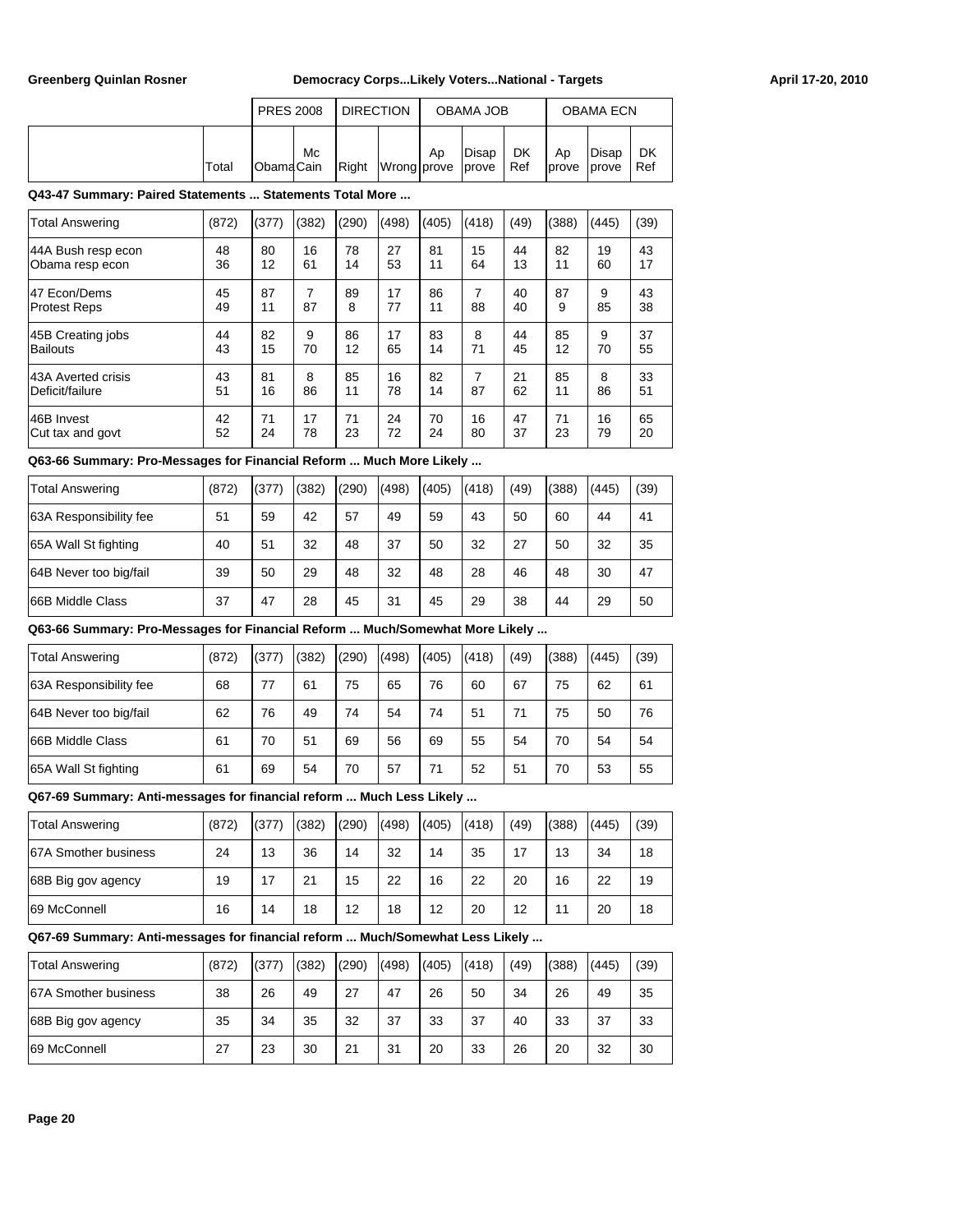|                                                                                                                                                                                                                                                                                                                                                       |                                                                                                                        |                                                                                                                        | <b>ELECTORATE</b>                                                                                        |                                                                                                         |                                                                                                                                   | 2-3-2 PARTY ID                                                                                                                     |                                                                                                                     |                                                                                                                      | 3-1-3 PARTY ID                                                                                         |                                                                                                                      |                                                                                                            | PARTY/IDEO                                                                                                           |                                                                                                                                    |                                                                                                                                |                                                                                                          |
|-------------------------------------------------------------------------------------------------------------------------------------------------------------------------------------------------------------------------------------------------------------------------------------------------------------------------------------------------------|------------------------------------------------------------------------------------------------------------------------|------------------------------------------------------------------------------------------------------------------------|----------------------------------------------------------------------------------------------------------|---------------------------------------------------------------------------------------------------------|-----------------------------------------------------------------------------------------------------------------------------------|------------------------------------------------------------------------------------------------------------------------------------|---------------------------------------------------------------------------------------------------------------------|----------------------------------------------------------------------------------------------------------------------|--------------------------------------------------------------------------------------------------------|----------------------------------------------------------------------------------------------------------------------|------------------------------------------------------------------------------------------------------------|----------------------------------------------------------------------------------------------------------------------|------------------------------------------------------------------------------------------------------------------------------------|--------------------------------------------------------------------------------------------------------------------------------|----------------------------------------------------------------------------------------------------------|
|                                                                                                                                                                                                                                                                                                                                                       | Total                                                                                                                  | 2008<br>voter                                                                                                          | Drop<br>off<br>voter                                                                                     | Core<br>voter                                                                                           | Dem                                                                                                                               | Ind                                                                                                                                | Rep                                                                                                                 | Dem                                                                                                                  | Ind                                                                                                    | Rep                                                                                                                  | Lib<br>Dem                                                                                                 | Mod<br>Cons<br>Dem                                                                                                   | Lib<br>Mod<br>Rep                                                                                                                  | Cons<br>Rep                                                                                                                    | <b>DK</b>                                                                                                |
| Key Groups                                                                                                                                                                                                                                                                                                                                            |                                                                                                                        |                                                                                                                        |                                                                                                          |                                                                                                         |                                                                                                                                   |                                                                                                                                    |                                                                                                                     |                                                                                                                      |                                                                                                        |                                                                                                                      |                                                                                                            |                                                                                                                      |                                                                                                                                    |                                                                                                                                |                                                                                                          |
| <b>Total Answering</b><br><b>Rising Amer Electorate</b><br>Not RAE<br><b>Unmarried Women</b><br><b>Black</b><br>Hispanic<br>Non white<br>Youth<br>Seniors<br>Non-Seniors<br>Rural<br>Non-South Rural<br>Resp or Family Unemp<br><b>White Youth</b><br><b>White Rural</b><br>White Non-South Rural<br><b>White Seniors</b><br><b>White Non-Seniors</b> | (872)<br>41<br>59<br>21<br>13<br>6<br>21<br>12<br>27<br>72<br>19<br>11<br>37<br>$\overline{7}$<br>16<br>10<br>23<br>53 | (1000)<br>44<br>56<br>23<br>13<br>$\overline{7}$<br>23<br>16<br>25<br>74<br>19<br>10<br>39<br>9<br>15<br>9<br>21<br>53 | (128)<br>67<br>33<br>34<br>16<br>12<br>34<br>43<br>13<br>87<br>14<br>8<br>50<br>22<br>12<br>6<br>9<br>57 | (714)<br>36<br>64<br>19<br>12<br>5<br>19<br>8<br>29<br>70<br>20<br>11<br>35<br>5<br>16<br>9<br>24<br>53 | (316)<br>60<br>40<br>29<br>28<br>$\overline{7}$<br>38<br>15<br>23<br>76<br>17<br>8<br>42<br>8<br>11<br>$\overline{7}$<br>17<br>45 | (258)<br>30<br>70<br>16<br>$\overline{4}$<br>6<br>13<br>11<br>29<br>70<br>20<br>12<br>36<br>$\overline{7}$<br>19<br>11<br>26<br>55 | (269)<br>29<br>71<br>18<br>$\overline{2}$<br>5<br>9<br>9<br>29<br>70<br>22<br>12<br>34<br>6<br>19<br>11<br>28<br>61 | (387)<br>55<br>45<br>27<br>24<br>$\overline{7}$<br>34<br>14<br>26<br>74<br>17<br>9<br>41<br>8<br>12<br>9<br>19<br>46 | (52)<br>29<br>71<br>18<br>7<br>6<br>15<br>7<br>28<br>71<br>19<br>11<br>43<br>3<br>16<br>11<br>27<br>55 | (404)<br>28<br>72<br>16<br>2<br>5<br>9<br>10<br>28<br>71<br>22<br>12<br>34<br>$\overline{7}$<br>20<br>10<br>26<br>60 | (127)<br>55<br>45<br>32<br>16<br>6<br>26<br>22<br>24<br>76<br>15<br>11<br>42<br>13<br>13<br>11<br>18<br>56 | (246)<br>55<br>45<br>25<br>28<br>$\overline{7}$<br>38<br>11<br>25<br>74<br>17<br>8<br>41<br>6<br>12<br>8<br>20<br>42 | (113)<br>31<br>69<br>16<br>4<br>$\overline{7}$<br>15<br>11<br>25<br>74<br>24<br>12<br>35<br>$\overline{7}$<br>21<br>11<br>24<br>56 | (285)<br>27<br>73<br>17<br>$\mathbf{1}$<br>5<br>7<br>9<br>29<br>69<br>21<br>11<br>33<br>$\overline{7}$<br>19<br>10<br>28<br>60 | (59)<br>46<br>54<br>18<br>17<br>9<br>30<br>15<br>29<br>67<br>26<br>14<br>28<br>8<br>18<br>10<br>18<br>44 |
| <b>White Unmarried Women</b><br>Respondent gender                                                                                                                                                                                                                                                                                                     | 15                                                                                                                     | 15                                                                                                                     | 17                                                                                                       | 13                                                                                                      | 18                                                                                                                                | 12                                                                                                                                 | 15                                                                                                                  | 17                                                                                                                   | 10                                                                                                     | 14                                                                                                                   | 24                                                                                                         | 14                                                                                                                   | 13                                                                                                                                 | 14                                                                                                                             | 11                                                                                                       |
| Total answering<br>Male<br>Female                                                                                                                                                                                                                                                                                                                     | (872)<br>48<br>52                                                                                                      | (1000)<br>47<br>53                                                                                                     | (128)<br>37<br>63                                                                                        | (714)<br>49<br>51                                                                                       | (316)<br>42<br>58                                                                                                                 | (258)<br>57<br>43                                                                                                                  | (269)<br>50<br>50                                                                                                   | (387)<br>43<br>57                                                                                                    | (52)<br>59<br>41                                                                                       | (404)<br>53<br>47                                                                                                    | (127)<br>36<br>64                                                                                          | (246)<br>48<br>52                                                                                                    | (113)<br>53<br>47                                                                                                                  | (285)<br>53<br>47                                                                                                              | (59)<br>37<br>63                                                                                         |
| White gender                                                                                                                                                                                                                                                                                                                                          |                                                                                                                        |                                                                                                                        |                                                                                                          |                                                                                                         |                                                                                                                                   |                                                                                                                                    |                                                                                                                     |                                                                                                                      |                                                                                                        |                                                                                                                      |                                                                                                            |                                                                                                                      |                                                                                                                                    |                                                                                                                                |                                                                                                          |
| Total answering<br>Male<br>Female                                                                                                                                                                                                                                                                                                                     | (872)<br>37<br>40                                                                                                      | (1000)<br>35<br>40                                                                                                     | (128)<br>25<br>41                                                                                        | (714)<br>38<br>40                                                                                       | (316)<br>25<br>37                                                                                                                 | (258)<br>45<br>37                                                                                                                  | (269)<br>45<br>45                                                                                                   | (387)<br>28<br>38                                                                                                    | (52)<br>53<br>31                                                                                       | (404)<br>45<br>42                                                                                                    | (127)<br>27<br>47                                                                                          | (246)<br>29<br>33                                                                                                    | (113)<br>40<br>41                                                                                                                  | (285)<br>46<br>43                                                                                                              | (59)<br>21<br>44                                                                                         |
| Age                                                                                                                                                                                                                                                                                                                                                   |                                                                                                                        |                                                                                                                        |                                                                                                          |                                                                                                         |                                                                                                                                   |                                                                                                                                    |                                                                                                                     |                                                                                                                      |                                                                                                        |                                                                                                                      |                                                                                                            |                                                                                                                      |                                                                                                                                    |                                                                                                                                |                                                                                                          |
| <b>Total answering</b><br>$18 - 24$<br>$25 - 29$<br>$30 - 34$<br>$35 - 39$<br>$40 - 44$<br>45 - 49<br>$50 - 54$<br>$55 - 59$<br>$60 - 64$<br>Over <sub>64</sub>                                                                                                                                                                                       | (872)<br>6<br>6<br>6<br>9<br>$\overline{7}$<br>10<br>8<br>11<br>9<br>27                                                | (1000)<br>9<br>7<br>6<br>8<br>$\overline{7}$<br>10<br>8<br>10<br>9<br>25                                               | (128)<br>27<br>16<br>3<br>$\overline{7}$<br>5<br>11<br>$\overline{7}$<br>4<br>$\overline{7}$<br>13       | (714)<br>3<br>$\mathbf 5$<br>6<br>9<br>$\overline{7}$<br>12<br>9<br>12<br>9<br>29                       | (316)<br>7<br>8<br>9<br>8<br>8<br>9<br>8<br>10<br>8<br>23                                                                         | (258)<br>6<br>5<br>3<br>10<br>4<br>11<br>8<br>14<br>10<br>29                                                                       | (269)<br>5<br>4<br>5<br>9<br>9<br>12<br>9<br>8<br>9<br>29                                                           | (387)<br>7<br>8<br>8<br>8<br>8<br>9<br>8<br>10<br>8<br>26                                                            | (52)<br>4<br>3<br>$\overline{2}$<br>14<br>10<br>12<br>4<br>16<br>6<br>28                               | (404)<br>5<br>4<br>5<br>9<br>6<br>12<br>8<br>11<br>11<br>28                                                          | (127)<br>10<br>12<br>8<br>5<br>5<br>10<br>6<br>12<br>8<br>24                                               | (246)<br>5<br>6<br>8<br>10<br>9<br>9<br>10<br>10<br>$\overline{7}$<br>25                                             | (113)<br>7<br>4<br>9<br>11<br>6<br>12<br>$\overline{7}$<br>11<br>8<br>25                                                           | (285)<br>5<br>5<br>3<br>8<br>6<br>12<br>9<br>10<br>12<br>29                                                                    | (59)<br>6<br>9<br>$\overline{7}$<br>3<br>3<br>8<br>12<br>8<br>12<br>29                                   |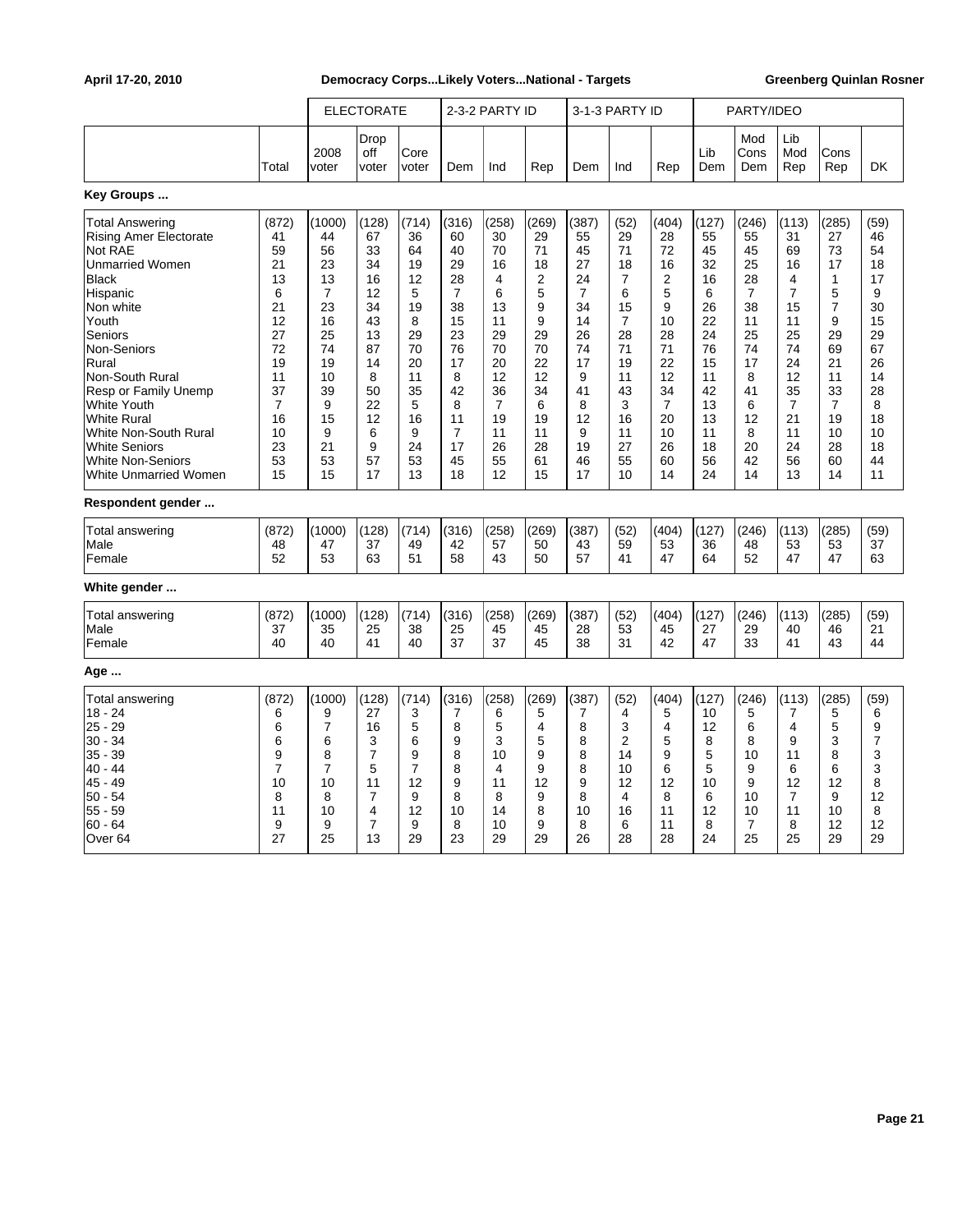|                                                                                                                                                                                                                                                                                                                                                    |                                                                                                                              | <b>PRES 2008</b>                                                                                                           |                                                                                                              | <b>DIRECTION</b>                                                                                              |                                                                                                                            |                                                                                                                            | OBAMA JOB                                                                                                    |                                                                                                                           |                                                                                                               | OBAMA ECN                                                                                                                 |                                                                                                              |
|----------------------------------------------------------------------------------------------------------------------------------------------------------------------------------------------------------------------------------------------------------------------------------------------------------------------------------------------------|------------------------------------------------------------------------------------------------------------------------------|----------------------------------------------------------------------------------------------------------------------------|--------------------------------------------------------------------------------------------------------------|---------------------------------------------------------------------------------------------------------------|----------------------------------------------------------------------------------------------------------------------------|----------------------------------------------------------------------------------------------------------------------------|--------------------------------------------------------------------------------------------------------------|---------------------------------------------------------------------------------------------------------------------------|---------------------------------------------------------------------------------------------------------------|---------------------------------------------------------------------------------------------------------------------------|--------------------------------------------------------------------------------------------------------------|
|                                                                                                                                                                                                                                                                                                                                                    | Total                                                                                                                        | ObamaCain                                                                                                                  | Мc                                                                                                           | Right                                                                                                         | Wrong prove                                                                                                                | Ap                                                                                                                         | Disap<br>prove                                                                                               | DK<br>Ref                                                                                                                 | Ap<br>prove                                                                                                   | Disap<br>prove                                                                                                            | DK<br>Ref                                                                                                    |
| Key Groups                                                                                                                                                                                                                                                                                                                                         |                                                                                                                              |                                                                                                                            |                                                                                                              |                                                                                                               |                                                                                                                            |                                                                                                                            |                                                                                                              |                                                                                                                           |                                                                                                               |                                                                                                                           |                                                                                                              |
| Total Answering<br><b>Rising Amer Electorate</b><br>Not RAE<br>Unmarried Women<br><b>Black</b><br>Hispanic<br>Non white<br>Youth<br>Seniors<br>Non-Seniors<br>Rural<br>Non-South Rural<br>Resp or Family Unemp<br>White Youth<br>White Rural<br>White Non-South Rural<br>White Seniors<br><b>White Non-Seniors</b><br><b>White Unmarried Women</b> | (872)<br>41<br>59<br>21<br>13<br>6<br>21<br>12<br>27<br>72<br>19<br>11<br>37<br>$\overline{7}$<br>16<br>10<br>23<br>53<br>15 | (377)<br>57<br>43<br>29<br>26<br>$\overline{7}$<br>36<br>15<br>24<br>75<br>16<br>9<br>42<br>8<br>11<br>8<br>18<br>45<br>18 | (382)<br>26<br>74<br>16<br>1<br>5<br>8<br>8<br>29<br>70<br>22<br>12<br>34<br>6<br>21<br>11<br>28<br>61<br>13 | (290)<br>61<br>39<br>28<br>30<br>8<br>40<br>16<br>22<br>77<br>16<br>8<br>40<br>9<br>10<br>7<br>15<br>44<br>16 | (498)<br>29<br>71<br>18<br>4<br>5<br>11<br>9<br>29<br>69<br>22<br>12<br>36<br>$\overline{7}$<br>20<br>11<br>27<br>58<br>14 | (405)<br>55<br>45<br>27<br>25<br>$\overline{7}$<br>35<br>16<br>24<br>75<br>17<br>9<br>38<br>8<br>12<br>8<br>18<br>46<br>16 | (418)<br>28<br>72<br>16<br>2<br>6<br>9<br>9<br>29<br>70<br>22<br>12<br>35<br>7<br>20<br>11<br>27<br>59<br>13 | (49)<br>36<br>64<br>20<br>$\overline{7}$<br>5<br>15<br>6<br>32<br>67<br>18<br>13<br>45<br>5<br>16<br>13<br>28<br>55<br>16 | (388)<br>57<br>43<br>27<br>26<br>8<br>37<br>16<br>24<br>75<br>17<br>9<br>41<br>8<br>12<br>8<br>17<br>44<br>17 | (445)<br>27<br>73<br>16<br>2<br>5<br>9<br>9<br>28<br>70<br>21<br>12<br>34<br>$\overline{7}$<br>19<br>10<br>27<br>60<br>14 | (39)<br>34<br>66<br>19<br>6<br>6<br>15<br>7<br>38<br>62<br>19<br>12<br>45<br>4<br>17<br>12<br>35<br>47<br>13 |
| Respondent gender                                                                                                                                                                                                                                                                                                                                  |                                                                                                                              |                                                                                                                            |                                                                                                              |                                                                                                               |                                                                                                                            |                                                                                                                            |                                                                                                              |                                                                                                                           |                                                                                                               |                                                                                                                           |                                                                                                              |
| Total answering<br>Male<br>Female                                                                                                                                                                                                                                                                                                                  | (872)<br>48<br>52                                                                                                            | (377)<br>44<br>56                                                                                                          | (382)<br>51<br>49                                                                                            | (290)<br>46<br>54                                                                                             | (498)<br>51<br>49                                                                                                          | (405)<br>46<br>54                                                                                                          | (418)<br>51<br>49                                                                                            | (49)<br>45<br>55                                                                                                          | (388)<br>47<br>53                                                                                             | (445)<br>50<br>50                                                                                                         | (39)<br>46<br>54                                                                                             |
| White gender                                                                                                                                                                                                                                                                                                                                       |                                                                                                                              |                                                                                                                            |                                                                                                              |                                                                                                               |                                                                                                                            |                                                                                                                            |                                                                                                              |                                                                                                                           |                                                                                                               |                                                                                                                           |                                                                                                              |
| Total answering<br>Male<br>Female                                                                                                                                                                                                                                                                                                                  | (872)<br>37<br>40                                                                                                            | (377)<br>28<br>36                                                                                                          | (382)<br>45<br>45                                                                                            | (290)<br>27<br>33                                                                                             | (498)<br>43<br>43                                                                                                          | (405)<br>29<br>35                                                                                                          | (418)<br>44<br>43                                                                                            | (49)<br>40<br>44                                                                                                          | (388)<br>29<br>33                                                                                             | (445)<br>43<br>45                                                                                                         | (39)<br>38<br>44                                                                                             |
| Age                                                                                                                                                                                                                                                                                                                                                |                                                                                                                              |                                                                                                                            |                                                                                                              |                                                                                                               |                                                                                                                            |                                                                                                                            |                                                                                                              |                                                                                                                           |                                                                                                               |                                                                                                                           |                                                                                                              |
| Total answering<br>18 - 24<br>$25 - 29$<br>$30 - 34$<br>35 - 39<br>40 - 44<br>45 - 49<br>$50 - 54$<br>$55 - 59$<br>$60 - 64$<br>Over <sub>64</sub>                                                                                                                                                                                                 | (872)<br>6<br>6<br>6<br>9<br>$\overline{7}$<br>10<br>8<br>11<br>9<br>27                                                      | (377)<br>7<br>8<br>9<br>7<br>8<br>9<br>10<br>11<br>8<br>24                                                                 | (382)<br>4<br>$\overline{4}$<br>5<br>10<br>6<br>12<br>8<br>10<br>11<br>29                                    | (290)<br>8<br>8<br>9<br>9<br>6<br>9<br>9<br>11<br>8<br>22                                                     | (498)<br>4<br>5<br>5<br>10<br>7<br>11<br>8<br>10<br>10<br>29                                                               | (405)<br>8<br>8<br>8<br>$\overline{7}$<br>7<br>9<br>8<br>11<br>9<br>24                                                     | (418)<br>4<br>5<br>4<br>10<br>7<br>13<br>8<br>9<br>10<br>29                                                  | (49)<br>2<br>4<br>$\overline{7}$<br>$\overline{7}$<br>6<br>6<br>11<br>19<br>4<br>32                                       | (388)<br>8<br>8<br>7<br>7<br>7<br>8<br>9<br>13<br>8<br>24                                                     | (445)<br>5<br>5<br>5<br>10<br>7<br>13<br>8<br>8<br>11<br>28                                                               | (39)<br>2<br>5<br>9<br>5<br>7<br>6<br>9<br>14<br>4<br>38                                                     |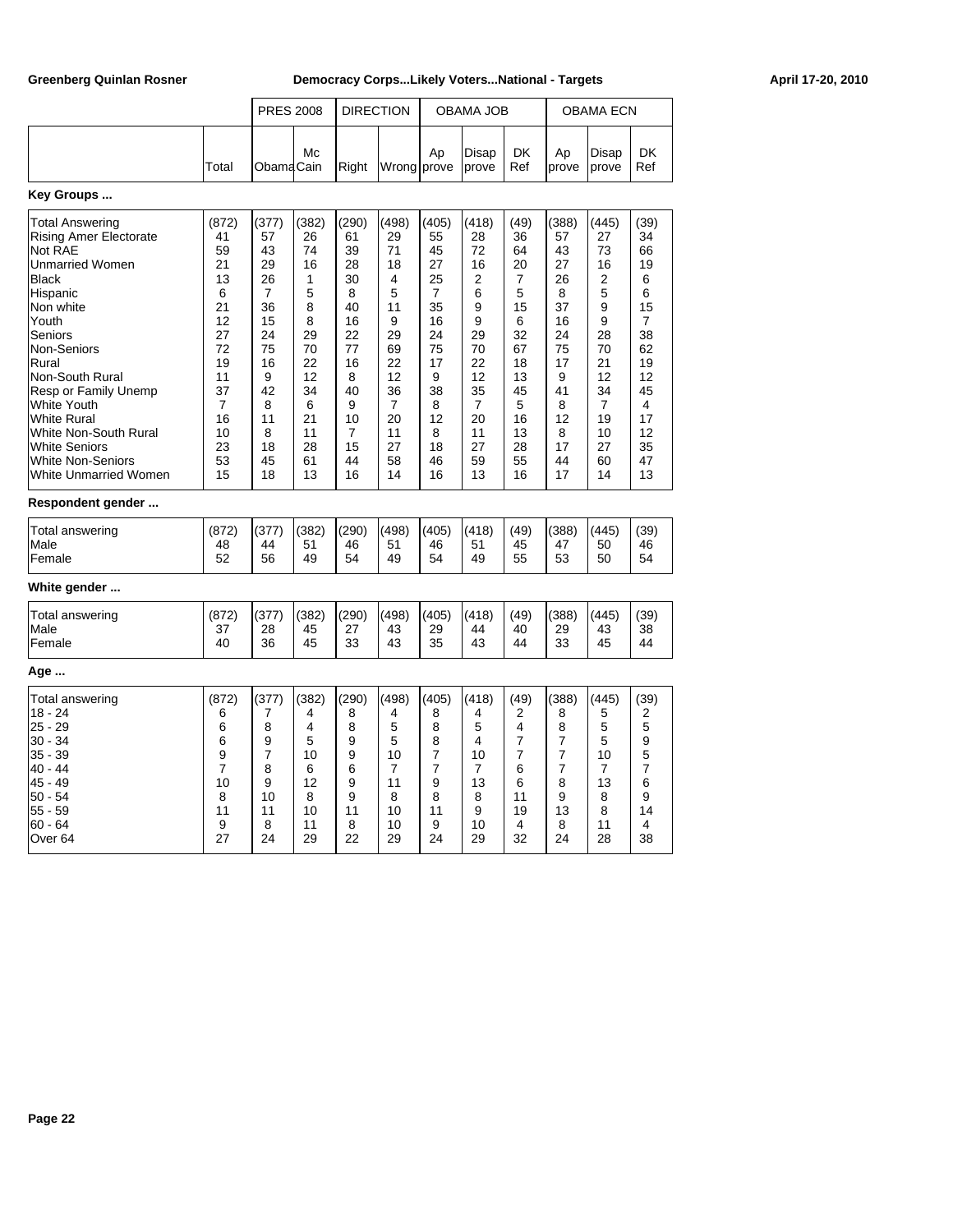|                                                                                                                                                                      |                                                          |                                                           | <b>ELECTORATE</b>                                                                   |                                                                        |                                                                                    | 2-3-2 PARTY ID                                            |                                                                        |                                                          | 3-1-3 PARTY ID                                                      |                                                                        |                                                           | PARTY/IDEO                                                            |                                                                                     |                                                                         |                                                                      |
|----------------------------------------------------------------------------------------------------------------------------------------------------------------------|----------------------------------------------------------|-----------------------------------------------------------|-------------------------------------------------------------------------------------|------------------------------------------------------------------------|------------------------------------------------------------------------------------|-----------------------------------------------------------|------------------------------------------------------------------------|----------------------------------------------------------|---------------------------------------------------------------------|------------------------------------------------------------------------|-----------------------------------------------------------|-----------------------------------------------------------------------|-------------------------------------------------------------------------------------|-------------------------------------------------------------------------|----------------------------------------------------------------------|
|                                                                                                                                                                      | Total                                                    | 2008<br>voter                                             | Drop<br>off<br>voter                                                                | Core<br>voter                                                          | Dem                                                                                | Ind                                                       | Rep                                                                    | Dem                                                      | Ind                                                                 | Rep                                                                    | Lib<br>Dem                                                | Mod<br>Cons<br>Dem                                                    | Lib<br>Mod<br>Rep                                                                   | Cons<br>Rep                                                             | DK                                                                   |
| White Age                                                                                                                                                            |                                                          |                                                           |                                                                                     |                                                                        |                                                                                    |                                                           |                                                                        |                                                          |                                                                     |                                                                        |                                                           |                                                                       |                                                                                     |                                                                         |                                                                      |
| Total answering<br>$18 - 24$<br>25 - 29<br>$30 - 34$<br>$35 - 39$<br>$40 - 44$<br>$45 - 49$<br>$ 50 - 54$<br>$55 - 59$<br>$60 - 64$<br>Over <sub>64</sub>            | (872)<br>4<br>4<br>3<br>6<br>5<br>8<br>6<br>9<br>8<br>23 | (1000)<br>5<br>5<br>3<br>6<br>5<br>8<br>6<br>8<br>8<br>21 | (128)<br>11<br>10<br>$\overline{2}$<br>6<br>4<br>6<br>$\overline{7}$<br>4<br>6<br>9 | (714)<br>2<br>3<br>3<br>$\overline{7}$<br>5<br>8<br>6<br>10<br>8<br>24 | (316)<br>4<br>4<br>4<br>$\overline{4}$<br>5<br>5<br>$\overline{4}$<br>8<br>6<br>17 | (258)<br>3<br>3<br>2<br>8<br>3<br>8<br>6<br>12<br>9<br>26 | (269)<br>3<br>3<br>5<br>$\overline{7}$<br>8<br>10<br>8<br>8<br>8<br>28 | (387)<br>4<br>4<br>3<br>5<br>5<br>6<br>5<br>8<br>6<br>19 | (52)<br>2<br>1<br>2<br>11<br>10<br>9<br>1<br>15<br>5<br>27          | (404)<br>4<br>3<br>4<br>7<br>5<br>9<br>$\overline{7}$<br>9<br>10<br>26 | (127)<br>6<br>8<br>4<br>5<br>5<br>8<br>3<br>10<br>8<br>18 | (246)<br>3<br>3<br>3<br>5<br>5<br>5<br>6<br>$\overline{7}$<br>5<br>20 | (113)<br>5<br>3<br>7<br>$\overline{7}$<br>4<br>$\overline{7}$<br>6<br>10<br>8<br>24 | (285)<br>3<br>4<br>3<br>$\overline{7}$<br>6<br>10<br>7<br>9<br>11<br>28 | (59)<br>4<br>4<br>1<br>3<br>3<br>5<br>8<br>$\overline{7}$<br>9<br>18 |
| $18 - 29$<br>$30 - 39$<br>$40 - 49$<br>50 - 64<br>Over <sub>64</sub>                                                                                                 | 7<br>9<br>13<br>23<br>23                                 | 9<br>9<br>13<br>22<br>21                                  | 22<br>8<br>10<br>16<br>9                                                            | 5<br>10<br>14<br>24<br>24                                              | 8<br>8<br>11<br>18<br>17                                                           | $\overline{7}$<br>10<br>11<br>27<br>26                    | 6<br>11<br>19<br>24<br>28                                              | 8<br>8<br>11<br>19<br>19                                 | 3<br>12<br>19<br>21<br>27                                           | $\overline{7}$<br>11<br>15<br>27<br>26                                 | 13<br>9<br>12<br>22<br>18                                 | 6<br>8<br>11<br>18<br>20                                              | $\overline{7}$<br>14<br>11<br>24<br>24                                              | $\overline{7}$<br>10<br>16<br>27<br>28                                  | 8<br>4<br>8<br>25<br>18                                              |
| $18 - 49$<br>50 and over                                                                                                                                             | 30<br>46                                                 | 31<br>43                                                  | 40<br>26                                                                            | 29<br>49                                                               | 27<br>35                                                                           | 28<br>53                                                  | 36<br>52                                                               | 27<br>38                                                 | 34<br>49                                                            | 33<br>53                                                               | 35<br>40                                                  | 24<br>37                                                              | 32<br>48                                                                            | 33<br>55                                                                | 20<br>43                                                             |
| Over 70                                                                                                                                                              | 13                                                       | 12                                                        | $\overline{7}$                                                                      | 14                                                                     | 10                                                                                 | 14                                                        | 16                                                                     | 11                                                       | 18                                                                  | 14                                                                     | 9                                                         | 13                                                                    | 15                                                                                  | 14                                                                      | 10                                                                   |
| Gender/Age                                                                                                                                                           |                                                          |                                                           |                                                                                     |                                                                        |                                                                                    |                                                           |                                                                        |                                                          |                                                                     |                                                                        |                                                           |                                                                       |                                                                                     |                                                                         |                                                                      |
| <b>Total answering</b><br>Young Women<br>Young Men<br>Older Women<br>Older Men                                                                                       | (872)<br>23<br>21<br>28<br>27                            | (1000)<br>26<br>21<br>27<br>25                            | (128)<br>42<br>27<br>21<br>10                                                       | (714)<br>22<br>19<br>28<br>30                                          | (316)<br>30<br>20<br>28<br>22                                                      | (258)<br>16<br>23<br>27<br>34                             | (269)<br>23<br>21<br>27<br>28                                          | (387)<br>28<br>20<br>29<br>23                            | (52)<br>20<br>25<br>20<br>34                                        | (404)<br>19<br>22<br>27<br>30                                          | (127)<br>35<br>16<br>29<br>20                             | (246)<br>25<br>23<br>27<br>25                                         | (113)<br>24<br>24<br>22<br>28                                                       | (285)<br>17<br>21<br>29<br>32                                           | (59)<br>23<br>12<br>38<br>23                                         |
| White Gender/Age                                                                                                                                                     |                                                          |                                                           |                                                                                     |                                                                        |                                                                                    |                                                           |                                                                        |                                                          |                                                                     |                                                                        |                                                           |                                                                       |                                                                                     |                                                                         |                                                                      |
| <b>Total answering</b><br>Young Women<br>Young Men<br>Older Women<br>Older Men<br>Senior Women                                                                       | (872)<br>16<br>14<br>24<br>22<br>12                      | (1000)<br>17<br>14<br>23<br>20<br>11                      | (128)<br>23<br>17<br>18<br>$\overline{7}$<br>6                                      | (714)<br>15<br>13<br>24<br>24<br>13                                    | (316)<br>17<br>10<br>21<br>14<br>10                                                | (258)<br>12<br>16<br>25<br>29<br>12                       | (269)<br>19<br>17<br>25<br>27<br>13                                    | (387)<br>16<br>11<br>22<br>16<br>11                      | (52)<br>14<br>20<br>17<br>32<br>13                                  | (404)<br>16<br>17<br>26<br>28<br>13                                    | (127)<br>23<br>12<br>24<br>15<br>10                       | (246)<br>13<br>11<br>19<br>18<br>10                                   | (113)<br>19<br>13<br>22<br>26<br>11                                                 | (285)<br>15<br>18<br>27<br>28<br>13                                     | (59)<br>13<br>6<br>30<br>13<br>16                                    |
| Senior Men<br>Non Senior Women<br>Non Senior Men                                                                                                                     | 11<br>27<br>25                                           | 10<br>28<br>25                                            | 3<br>35<br>22                                                                       | 12<br>27<br>26                                                         | 6<br>27<br>18                                                                      | 14<br>24<br>31                                            | 15<br>31<br>30                                                         | 8<br>27<br>19                                            | 14<br>17<br>38                                                      | 14<br>29<br>30                                                         | 8<br>37<br>20                                             | 9<br>22<br>20                                                         | 13<br>30<br>26                                                                      | 14<br>28<br>32                                                          | 3<br>27<br>17                                                        |
| Education                                                                                                                                                            |                                                          |                                                           |                                                                                     |                                                                        |                                                                                    |                                                           |                                                                        |                                                          |                                                                     |                                                                        |                                                           |                                                                       |                                                                                     |                                                                         |                                                                      |
| Total answering<br>1 - 11th grade<br><b>High School graduate</b><br>Non-college post H.S.<br>Some college<br>College graduate<br>Post-graduate school<br>(DK/Ref)    | (872)<br>3<br>22<br>1<br>29<br>27<br>19<br>1             | (1000)<br>4<br>22<br>$\mathbf{1}$<br>29<br>26<br>17<br>1  | (128)<br>9<br>27<br>$\mathbf{1}$<br>33<br>22<br>8<br>$\mathbf{1}$                   | (714)<br>3<br>19<br>1<br>29<br>28<br>19<br>$\mathbf{1}$                | (316)<br>4<br>22<br>1<br>29<br>26<br>18<br>0                                       | (258)<br>2<br>19<br>1<br>28<br>27<br>22<br>1              | (269)<br>3<br>24<br>$\blacksquare$<br>29<br>27<br>16<br>1              | (387)<br>4<br>21<br>$\mathbf{1}$<br>27<br>26<br>20<br>0  | (52)<br>$\mathbf{1}$<br>21<br>$\blacksquare$<br>27<br>25<br>24<br>2 | (404)<br>2<br>22<br>0<br>30<br>27<br>17<br>$\mathbf{1}$                | (127)<br>1<br>17<br>2<br>23<br>30<br>28                   | (246)<br>5<br>22<br>1<br>30<br>26<br>17<br>0                          | (113)<br>3<br>19<br>1<br>28<br>28<br>20<br>1                                        | (285)<br>2<br>22<br>$\blacksquare$<br>32<br>27<br>16<br>1               | (59)<br>5<br>33<br>$\mathbf 1$<br>18<br>20<br>16<br>$\overline{7}$   |
| <b>White Education </b>                                                                                                                                              |                                                          |                                                           |                                                                                     |                                                                        |                                                                                    |                                                           |                                                                        |                                                          |                                                                     |                                                                        |                                                           |                                                                       |                                                                                     |                                                                         |                                                                      |
| <b>Total answering</b><br>$1 - 11$ th grade<br>High School graduate<br>Non-college post H.S.<br>Some college<br>College graduate<br>Post-graduate school<br>(DK/Ref) | (872)<br>1<br>16<br>1<br>20<br>21<br>16<br>1             | (1000)<br>2<br>17<br>1<br>20<br>21<br>14<br>1             | (128)<br>3<br>18<br>1<br>20<br>17<br>6<br>$\mathbf{1}$                              | (714)<br>1<br>15<br>1<br>21<br>23<br>17<br>1                           | (316)<br>1<br>11<br>1<br>15<br>19<br>15                                            | (258)<br>1<br>17<br>1<br>22<br>22<br>18<br>0              | (269)<br>2<br>23<br>25<br>24<br>15<br>1                                | (387)<br>1<br>12<br>1<br>15<br>20<br>16                  | (52)<br>1<br>18<br>23<br>19<br>20<br>2                              | (404)<br>2<br>21<br>0<br>25<br>23<br>15<br>1                           | (127)<br>10<br>2<br>13<br>25<br>25                        | (246)<br>1<br>12<br>1<br>17<br>18<br>13                               | (113)<br>$\overline{c}$<br>17<br>1<br>21<br>24<br>15<br>1                           | (285)<br>1<br>21<br>27<br>23<br>15<br>1                                 | (59)<br>3<br>21<br>$\mathbf 1$<br>13<br>15<br>6<br>5                 |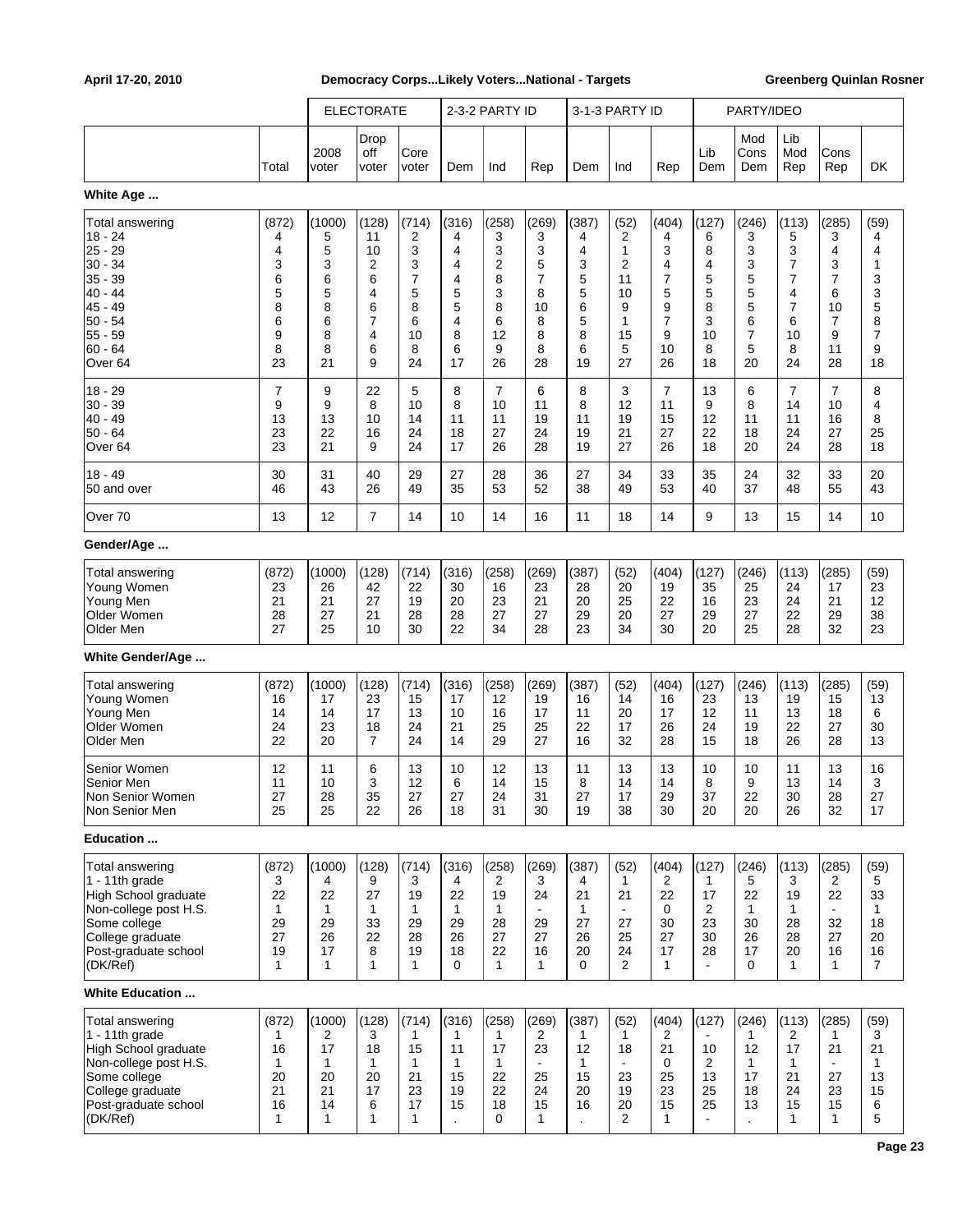|                                                                                                                                                               |                                                          | <b>PRES 2008</b>                                         |                                                            |                                                          | <b>DIRECTION</b>                                                       |                                                                    | OBAMA JOB                                                  |                                                          |                                                           | OBAMA ECN                                                  |                                                     |
|---------------------------------------------------------------------------------------------------------------------------------------------------------------|----------------------------------------------------------|----------------------------------------------------------|------------------------------------------------------------|----------------------------------------------------------|------------------------------------------------------------------------|--------------------------------------------------------------------|------------------------------------------------------------|----------------------------------------------------------|-----------------------------------------------------------|------------------------------------------------------------|-----------------------------------------------------|
|                                                                                                                                                               | Total                                                    | ObamaCain                                                | Mc                                                         | Right                                                    | Wrong prove                                                            | Ap                                                                 | Disap<br>prove                                             | DK<br>Ref                                                | Ap<br>prove                                               | Disap<br>prove                                             | DK<br>Ref                                           |
| White Age                                                                                                                                                     |                                                          |                                                          |                                                            |                                                          |                                                                        |                                                                    |                                                            |                                                          |                                                           |                                                            |                                                     |
| Total answering<br>18 - 24<br>25 - 29<br>30 - 34<br>35 - 39<br>40 - 44<br>45 - 49<br>50 - 54<br>55 - 59<br>$60 - 64$<br>Over 64                               | (872)<br>4<br>4<br>3<br>6<br>5<br>8<br>6<br>9<br>8<br>23 | (377)<br>4<br>4<br>3<br>4<br>5<br>5<br>6<br>8<br>6<br>18 | (382)<br>3<br>3<br>4<br>8<br>6<br>10<br>7<br>9<br>10<br>28 | (290)<br>4<br>4<br>4<br>4<br>4<br>3<br>5<br>8<br>6<br>15 | (498)<br>3<br>4<br>4<br>$\overline{7}$<br>6<br>10<br>6<br>9<br>9<br>27 | (405)<br>4<br>4<br>3<br>4<br>5<br>5<br>5<br>9<br>7<br>18           | (418)<br>3<br>4<br>3<br>8<br>6<br>11<br>7<br>8<br>10<br>27 | (49)<br>1<br>4<br>7<br>6<br>6<br>6<br>7<br>17<br>1<br>28 | (388)<br>4<br>4<br>2<br>4<br>4<br>4<br>5<br>10<br>6<br>17 | (445)<br>3<br>4<br>4<br>8<br>6<br>11<br>7<br>8<br>10<br>27 | (39)<br>4<br>9<br>5<br>7<br>2<br>3<br>14<br>2<br>35 |
| 18 - 29<br>30 - 39<br>40 - 49<br>$50 - 64$<br>Over 64                                                                                                         | $\overline{7}$<br>9<br>13<br>23<br>23                    | 8<br>7<br>11<br>20<br>18                                 | 6<br>12<br>16<br>26<br>28                                  | 9<br>8<br>7<br>20<br>15                                  | $\overline{7}$<br>11<br>16<br>24<br>27                                 | 8<br>8<br>9<br>21<br>18                                            | $\overline{7}$<br>11<br>17<br>24<br>27                     | 5<br>13<br>12<br>25<br>28                                | 8<br>6<br>9<br>21<br>17                                   | $\overline{7}$<br>12<br>17<br>25<br>27                     | 4<br>14<br>9<br>19<br>35                            |
| 18 - 49<br>50 and over                                                                                                                                        | 30<br>46                                                 | 25<br>38                                                 | 34<br>54                                                   | 24<br>35                                                 | 34<br>51                                                               | 25<br>39                                                           | 34<br>52                                                   | 31<br>53                                                 | 23<br>39                                                  | 36<br>51                                                   | 28<br>54                                            |
| Over 70                                                                                                                                                       | 13                                                       | 12                                                       | 15                                                         | 9                                                        | 15                                                                     | 11                                                                 | 15                                                         | 16                                                       | 10                                                        | 15                                                         | 24                                                  |
| Gender/Age                                                                                                                                                    |                                                          |                                                          |                                                            |                                                          |                                                                        |                                                                    |                                                            |                                                          |                                                           |                                                            |                                                     |
| <b>Total answering</b><br>Young Women<br>Young Men<br>Older Women<br>Older Men                                                                                | (872)<br>23<br>21<br>28<br>27                            | (377)<br>29<br>18<br>27<br>25                            | (382)<br>19<br>21<br>29<br>30                              | (290)<br>28<br>20<br>25<br>25                            | (498)<br>20<br>22<br>29<br>28                                          | (405)<br>27<br>20<br>26<br>26                                      | (418)<br>20<br>22<br>28<br>28                              | (49)<br>16<br>17<br>38<br>29                             | (388)<br>27<br>18<br>25<br>28                             | (445)<br>20<br>23<br>29<br>27                              | (39)<br>16<br>19<br>38<br>28                        |
| White Gender/Age                                                                                                                                              |                                                          |                                                          |                                                            |                                                          |                                                                        |                                                                    |                                                            |                                                          |                                                           |                                                            |                                                     |
| <b>Total answering</b><br>Young Women<br>Young Men<br>Older Women<br>Older Men<br>Senior Women                                                                | (872)<br>16<br>14<br>24<br>22<br>12                      | (377)<br>16<br>10<br>20<br>18<br>10                      | (382)<br>17<br>17<br>27<br>27<br>14                        | (290)<br>14<br>10<br>19<br>16<br>9                       | (498)<br>16<br>18<br>26<br>25<br>14                                    | (405)<br>15<br>10<br>20<br>19<br>10                                | (418)<br>17<br>18<br>26<br>26<br>13                        | (49)<br>16<br>15<br>27<br>25<br>17                       | (388)<br>14<br>9<br>19<br>20<br>9                         | (445)<br>17<br>19<br>27<br>24<br>13                        | (39)<br>16<br>12<br>28<br>27<br>21                  |
| Senior Men<br>Non Senior Women<br>Non Senior Men                                                                                                              | 11<br>27<br>25                                           | 9<br>26<br>19                                            | 14<br>30<br>30                                             | 6<br>24<br>20                                            | 13<br>29<br>29                                                         | 8<br>25<br>21                                                      | 14<br>30<br>29                                             | 10<br>26<br>29                                           | 8<br>23<br>21                                             | 13<br>31<br>29                                             | 14<br>22<br>25                                      |
| Education                                                                                                                                                     |                                                          |                                                          |                                                            |                                                          |                                                                        |                                                                    |                                                            |                                                          |                                                           |                                                            |                                                     |
| Total answering<br>$1 - 11$ th grade<br>High School graduate<br>Non-college post H.S.<br>Some college<br>College graduate<br>Post-graduate school<br>(DK/Ref) | (872)<br>3<br>22<br>1<br>29<br>27<br>19<br>1             | (377)<br>4<br>20<br>1<br>27<br>26<br>21<br>0             | (382)<br>2<br>22<br>1<br>32<br>27<br>16<br>1               | (290)<br>3<br>19<br>1<br>25<br>31<br>21<br>1             | (498)<br>3<br>24<br>1<br>30<br>25<br>17<br>$\mathbf{1}$                | (405)<br>3<br>19<br>1<br>27<br>27<br>21<br>$\mathbf{1}$            | (418)<br>3<br>24<br>1<br>30<br>25<br>17<br>$\mathbf{1}$    | (49)<br>3<br>22<br>27<br>35<br>13<br>$\blacksquare$      | (388)<br>3<br>20<br>1<br>27<br>27<br>21<br>$\mathbf{1}$   | (445)<br>2<br>23<br>$\mathbf{1}$<br>31<br>25<br>17<br>1    | (39)<br>6<br>26<br>21<br>33<br>12<br>1              |
| <b>White Education </b>                                                                                                                                       |                                                          |                                                          |                                                            |                                                          |                                                                        |                                                                    |                                                            |                                                          |                                                           |                                                            |                                                     |
| Total answering<br>1 - 11th grade<br>High School graduate<br>Non-college post H.S.<br>Some college<br>College graduate<br>Post-graduate school<br>(DK/Ref)    | (872)<br>1<br>16<br>1<br>20<br>21<br>16<br>1             | (377)<br>1<br>11<br>1<br>14<br>19<br>18<br>0             | (382)<br>1<br>21<br>1<br>27<br>24<br>15<br>1               | (290)<br>1<br>8<br>1<br>12<br>20<br>16<br>0              | (498)<br>2<br>21<br>$\mathbf{1}$<br>25<br>22<br>14<br>$\mathbf{1}$     | (405)<br>1<br>10<br>$\mathbf{1}$<br>15<br>20<br>17<br>$\mathbf{1}$ | (418)<br>2<br>22<br>1<br>26<br>22<br>14<br>1               | (49)<br>1<br>19<br>21<br>30<br>12                        | (388)<br>1<br>10<br>$\mathbf{1}$<br>14<br>20<br>16<br>0   | (445)<br>2<br>21<br>$\mathbf{1}$<br>26<br>22<br>15<br>1    | (39)<br>4<br>24<br>18<br>26<br>9<br>1               |

**Page 24**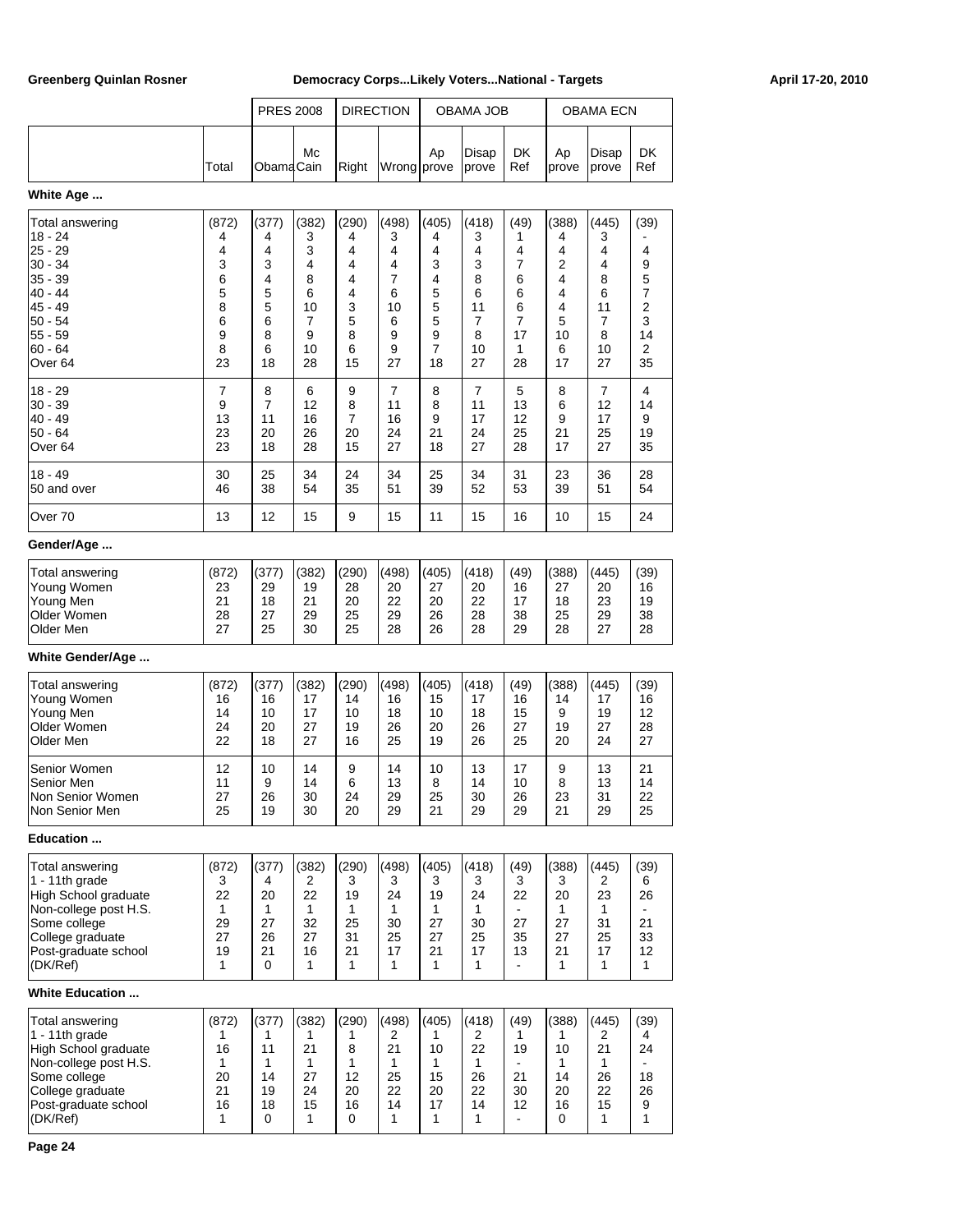|                        |                |               | <b>ELECTORATE</b>    |                |                | 2-3-2 PARTY ID |                |                | 3-1-3 PARTY ID |                |                | PARTY/IDEO         |                   |                |                |
|------------------------|----------------|---------------|----------------------|----------------|----------------|----------------|----------------|----------------|----------------|----------------|----------------|--------------------|-------------------|----------------|----------------|
|                        | Total          | 2008<br>voter | Drop<br>off<br>voter | Core<br>voter  | Dem            | Ind            | Rep            | Dem            | Ind            | Rep            | Lib<br>Dem     | Mod<br>Cons<br>Dem | Lib<br>Mod<br>Rep | Cons<br>Rep    | DK             |
| Gender/Education       |                |               |                      |                |                |                |                |                |                |                |                |                    |                   |                |                |
| Total answering        | (872)          | (1000)        | (128)                | (714)          | (316)          | (258)          | (269)          | (387)          | (52)           | (404)          | (127)          | (246)              | (113)             | (285)          | (59)           |
| Non Coll Men           | 24             | 24            | 26                   | 23             | 21             | 27             | 26             | 20             | 29             | 28             | 13             | 23                 | 29                | 28             | 18             |
| Coll Men               | 24             | 22            | 10                   | 26             | 21             | 29             | 24             | 23             | 29             | 25             | 23             | 24                 | 24                | 25             | 17             |
| Non Coll Women         | 30             | 32            | 44                   | 28             | 35             | 23             | 30             | 33             | 21             | 27             | 29             | 34                 | 23                | 29             | 39             |
| Coll Women             | 21             | 21            | 19                   | 22             | 24             | 20             | 19             | 23             | 20             | 20             | 35             | 18                 | 24                | 18             | 19             |
| White Gender/Education |                |               |                      |                |                |                |                |                |                |                |                |                    |                   |                |                |
| Total answering        | (872)          | (1000)        | (128)                | (714)          | (316)          | (258)          | (269)          | (387)          | (52)           | (404)          | (127)          | (246)              | (113)             | (285)          | (59)           |
| Non Coll Men           | 17             | 17            | 17                   | 17             | 9              | 22             | 23             | 10             | 26             | 23             | 8              | 12                 | 21                | 24             | 10             |
| Coll Men               | 19             | 18            | $\overline{7}$       | 21             | 15             | 23             | 21             | 17             | 25             | 21             | 19             | 17                 | 19                | 22             | 8              |
| Non Coll Women         | 22             | 22            | 25                   | 21             | 19             | 20             | 27             | 19             | 17             | 24             | 16             | 19                 | 20                | 26             | 28             |
| Coll Women             | 18             | 18            | 16                   | 19             | 19             | 17             | 18             | 19             | 14             | 18             | 31             | 14                 | 20                | 16             | 13             |
| Age/Education          |                |               |                      |                |                |                |                |                |                |                |                |                    |                   |                |                |
| Total answering        | (872)          | (1000)        | (128)                | (714)          | (316)          | (258)          | (269)          | (387)          | (52)           | (404)          | (127)          | (246)              | (113)             | (285)          | (59)           |
| Young Non Coll         | 23             | 26            | 47                   | 20             | 27             | 19             | 22             | 25             | 27             | 20             | 23             | 27                 | 25                | 19             | 18             |
| Young College          | 21             | 20            | 20                   | 21             | 22             | 19             | 22             | 22             | 18             | 21             | 27             | 20                 | 23                | 20             | 13             |
| Older Non Coll         | 30             | 29            | 22                   | 31             | 28             | 31             | 34             | 28             | 22             | 34             | 20             | 30                 | 26                | 37             | 37             |
| Older College          | 24             | 22            | 9                    | 27             | 22             | 29             | 21             | 24             | 31             | 23             | 30             | 22                 | 24                | 23             | 21             |
| Young Non Coll Men     | 11             | 12            | 19                   | 9              | 10             | 13             | 11             | 9              | 17             | 12             | 6              | 11                 | 15                | 10             | 8              |
| Older Non Coll Men     | 13             | 12            | $\overline{7}$       | 14             | 11             | 15             | 14             | 11             | 12             | 16             | $\overline{7}$ | 12                 | 13                | 17             | 8              |
| Young Non Coll Women   | 12             | 14            | 29                   | 11             | 18             | 7              | 11             | 16             | 11             | 9              | 17             | 16                 | 10                | 8              | 10             |
| Older Non Coll Women   | 17             | 17            | 15                   | 17             | 17             | 16             | 19             | 17             | 10             | 18             | 13             | 18                 | 12                | 20             | 29             |
| Young Coll Men         | 10             | 10            | $\overline{7}$       | 10             | 10             | 10             | 10             | 10             | 9              | 10             | 9              | 12                 | 9                 | 11             | 3              |
| Older Coll Men         | 14             | 13            | 3                    | 16             | 11             | 19             | 13             | 13             | 21             | 14             | 14             | 13                 | 14                | 14             | 14             |
| Young Coll Women       | 11             | 11            | 13                   | 11             | 12             | 9              | 11             | 12             | 9              | 11             | 18             | 9                  | 14                | 9              | 10             |
| Older Coll Women       | 10             | 9             | 6                    | 11             | 11             | 11             | 8              | 11             | 10             | 9              | 16             | 9                  | 9                 | 8              | $\overline{7}$ |
| White Age/Education    |                |               |                      |                |                |                |                |                |                |                |                |                    |                   |                |                |
| <b>Total answering</b> | (872)          | (1000)        | (128)                | (714)          | (316)          | (258)          | (269)          | (387)          | (52)           | (404)          | (127)          | (246)              | (113)             | (285)          | (59)           |
| Young Non Coll         | 14             | 15            | 24                   | 13             | 12             | 14             | 18             | 12             | 22             | 16             | 10             | 13                 | 16                | 15             | 9              |
| Young College          | 16             | 15            | 15                   | 16             | 15             | 14             | 18             | 15             | 12             | 17             | 24             | 11                 | 16                | 18             | 9              |
| Older Non Coll         | 24             | 24            | 18                   | 25             | 16             | 28             | 32             | 18             | 21             | 31             | 14             | 18                 | 24                | 34             | 29             |
| Older College          | 21             | 19            | 8                    | 23             | 19             | 26             | 20             | 21             | 26             | 21             | 26             | 19                 | 23                | 21             | 12             |
| Young Non Coll Men     | $\overline{7}$ | 8             | 12                   | $\overline{7}$ | 4              | 9              | 9              | 4              | 14             | 9              | 4              | 5                  | 9                 | 8              | 5              |
| Older Non Coll Men     | 10             | 9             | 5                    | 10             | 5              | 12             | 14             | 6              | 12             | 14             | 4              | 7                  | 12                | 15             | 5              |
| Young Non Coll Women   | $\overline{7}$ | 8             | 12                   | 6              | 8              | 5              | 9              | $\overline{7}$ | 7              | $\overline{7}$ | $\overline{7}$ | 8                  | $\overline{7}$    | $\overline{7}$ | 4              |
| Older Non Coll Women   | 14             | 14            | 12                   | 14             | 11             | 15             | 18             | 12             | 9              | 17             | 10             | 11                 | 12                | 19             | 24             |
| Young Coll Men         | 7              | 7             | 5                    | $\overline{7}$ | 7              | 7              | 8              | $\overline{7}$ | 6              | 8              | 8              | $\overline{7}$     | 4                 | 9              | $\mathbf{1}$   |
| Older Coll Men         | 12             | 11            | 2                    | 14             | 9              | 16             | 13             | 10             | 19             | 13             | 11             | 11                 | 14                | 13             | $\overline{7}$ |
| Young Coll Women       | 8              | 9             | 11                   | 9              | 9              | $\overline{7}$ | 10             | 8              | 6              | 9              | 16             | 5                  | 12                | 8              | 8              |
| Older Coll Women       | 9              | 9             | 6                    | 10             | 10             | 10             | $\overline{7}$ | 10             | 7              | 8              | 15             | 8                  | 9                 | 8              | 4              |
| Income                 |                |               |                      |                |                |                |                |                |                |                |                |                    |                   |                |                |
| <b>Total Answering</b> | (872)          | (1000)        | (128)                | (714)          | (316)          | (258)          | (269)          | (387)          | (52)           | (404)          | (127)          | (246)              | (113)             | (285)          | (59)           |
| Less than \$10K        | 4              | 5             | 11                   | 3              | 5              | 2              | 4              | 5              | $\mathbf{1}$   | 3              | 1              | 5                  | 5                 | 2              | 8              |
| \$10K to under \$20K   | 7              | 7             | 6                    | 5              | 10             | 5              | 5              | 10             | 5              | 5              | 8              | 11                 | 6                 | 4              | 4              |
| \$20K to under \$30K   | 8              | 9             | 15                   | $\overline{7}$ | 10             | 6              | $\overline{7}$ | 10             | 4              | 6              | 8              | 10                 | 3                 | $\overline{7}$ | 10             |
| \$30K to under \$50K   | 14             | 14            | 15                   | 14             | 17             | 13             | 14             | 15             | 16             | 14             | 17             | 15                 | 12                | 15             | 3              |
| \$50K to under \$75K   | 18             | 18            | 15                   | 18             | 20             | 20             | 16             | 20             | 11             | 18             | 25             | 18                 | 18                | 18             | 6              |
| \$75K to under \$100K  | 14             | 13            | $\overline{7}$       | 14             | 12             | 16             | 15             | 13             | 17             | 15             | 18             | 12                 | 13                | 15             | 4              |
| \$100K or more         | 18             | 17            | 12                   | 19             | 16             | 18             | 22             | 16             | 20             | 21             | 14             | 18                 | 27                | 18             | 4              |
| (Ref)                  | 12             | 12            | 10                   | 13             | 6              | 16             | 14             | $\overline{7}$ | 23             | 15             | $\overline{7}$ | 7                  | 13                | 15             | 30             |
| (DK)                   | 5              | 6             | 8                    | 5              | $\overline{4}$ | 4              | 3              | 4              | 3              | 4              | $\overline{2}$ | 4                  | $\overline{2}$    | 4              | 30             |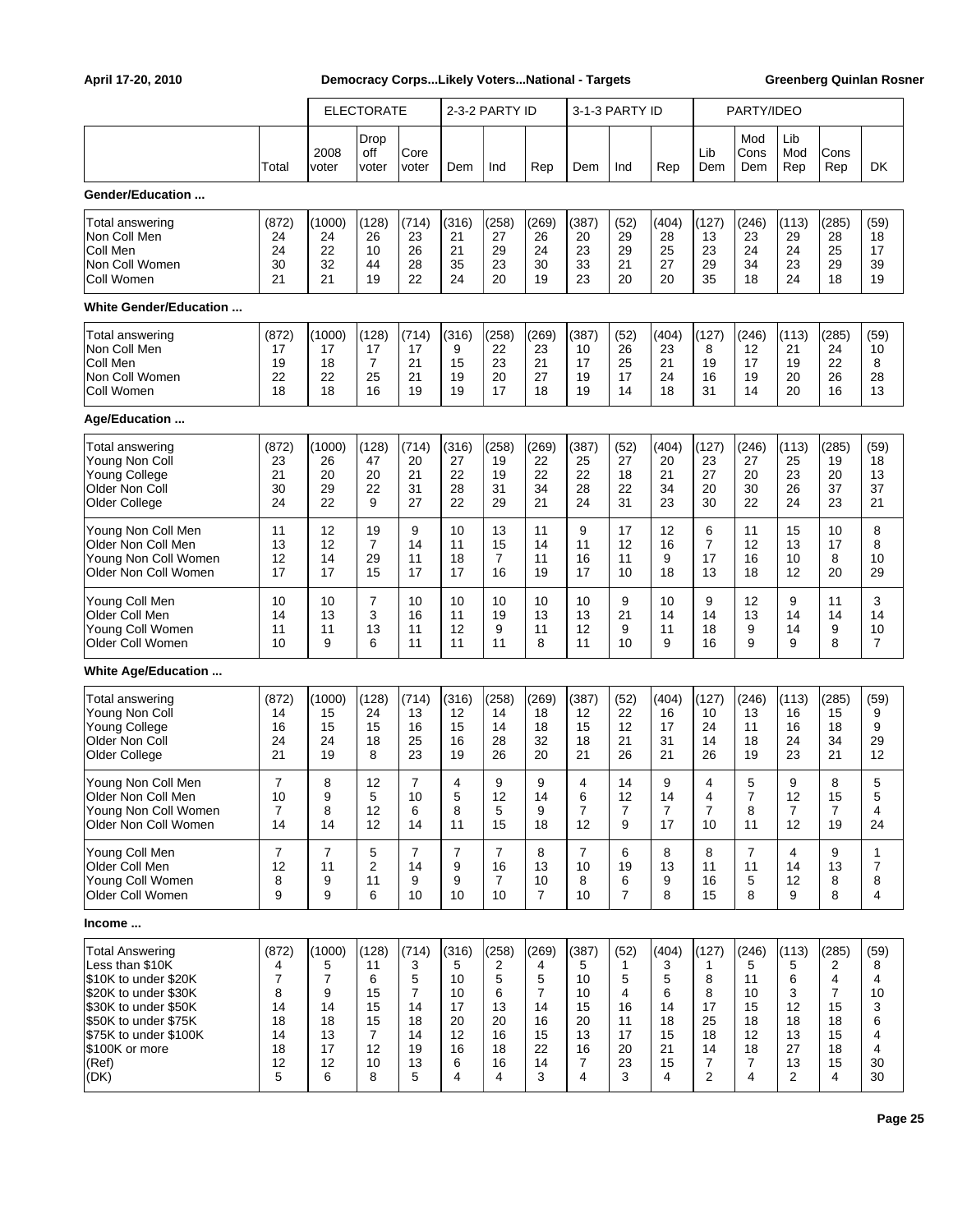|                        |       | <b>PRES 2008</b> |              |                | <b>DIRECTION</b> |       | OBAMA JOB      |                |             | <b>OBAMA ECN</b> |           |
|------------------------|-------|------------------|--------------|----------------|------------------|-------|----------------|----------------|-------------|------------------|-----------|
|                        | Total | <b>ObamaCain</b> | Mc           | Right          | Wrong prove      | Ap    | Disap<br>prove | DK<br>Ref      | Ap<br>prove | Disap<br>prove   | DK<br>Ref |
| Gender/Education       |       |                  |              |                |                  |       |                |                |             |                  |           |
| Total answering        | (872) | (377)            | (382)        | (290)          | (498)            | (405) | (418)          | (49)           | (388)       | (445)            | (39)      |
| Non Coll Men           | 24    | 19               | 27           | 18             | 28               | 20    | 28             | 20             | 21          | 27               | 17        |
| Coll Men               | 24    | 25               | 23           | 28             | 22               | 25    | 22             | 26             | 25          | 23               | 28        |
| Non Coll Women         | 30    | 33               | 29           | 30             | 30               | 30    | 29             | 33             | 30          | 30               | 36        |
| Coll Women             | 21    | 23               | 19           | 24             | 19               | 23    | 19             | 22             | 23          | 20               | 18        |
| White Gender/Education |       |                  |              |                |                  |       |                |                |             |                  |           |
| Total answering        | (872) | (377)            | (382)        | (290)          | (498)            | (405) | (418)          | (49)           | (388)       | (445)            | (39)      |
| Non Coll Men           | 17    | 10               | 23           | 7              | 23               | 10    | 24             | 17             | 11          | 23               | 16        |
| Coll Men               | 19    | 18               | 21           | 19             | 19               | 18    | 20             | 23             | 18          | 20               | 21        |
| Non Coll Women         | 22    | 18               | 27           | 15             | 25               | 17    | 26             | 25             | 15          | 27               | 30        |
| Coll Women             | 18    | 18               | 17           | 18             | 17               | 19    | 17             | 19             | 18          | 18               | 14        |
| Age/Education          |       |                  |              |                |                  |       |                |                |             |                  |           |
| Total answering        | (872) | (377)            | (382)        | (290)          | (498)            | (405) | (418)          | (49)           | (388)       | (445)            | (39)      |
| Young Non Coll         | 23    | 26               | 20           | 23             | 22               | 25    | 22             | 16             | 24          | 23               | 13        |
| Young College          | 21    | 22               | 20           | 25             | 19               | 21    | 21             | 16             | 21          | 20               | 22        |
| Older Non Coll         | 30    | 26               | 36           | 23             | 35               | 25    | 35             | 36             | 26          | 33               | 40        |
| Older College          | 24    | 26               | 22           | 27             | 21               | 27    | 20             | 31             | 27          | 21               | 24        |
| Young Non Coll Men     | 11    | 8                | 11           | 8              | 12               | 10    | 12             | 10             | 9           | 13               | 8         |
| Older Non Coll Men     | 13    | 11               | 16           | 9              | 15               | 10    | 16             | 10             | 12          | 14               | 9         |
| Young Non Coll Women   | 12    | 17               | 9            | 16             | 10               | 16    | 10             | 6              | 15          | 10               | 5         |
| Older Non Coll Women   | 17    | 15               | 20           | 14             | 20               | 14    | 20             | 26             | 14          | 19               | 31        |
| Young Coll Men         | 10    | 10               | 10           | 13             | 9                | 10    | 10             | $\overline{7}$ | 9           | 10               | 10        |
| Older Coll Men         | 14    | 14               | 14           | 15             | 12               | 15    | 12             | 19             | 16          | 12               | 17        |
| Young Coll Women       | 11    | 12               | 10           | 12             | 10               | 11    | 10             | 10             | 11          | 10               | 11        |
| Older Coll Women       | 10    | 11               | 8            | 11             | 9                | 12    | 8              | 12             | 11          | 9                | 6         |
| White Age/Education    |       |                  |              |                |                  |       |                |                |             |                  |           |
| Total answering        | (872) | (377)            | (382)        | (290)          | (498)            | (405) | (418)          | (49)           | (388)       | (445)            | (39)      |
| Young Non Coll         | 14    | 11               | 17           | 9              | 17               | 11    | 17             | 16             | 10          | 18               | 11        |
| Young College          | 16    | 14               | 18           | 15             | 17               | 13    | 18             | 15             | 13          | 18               | 16        |
| Older Non Coll         | 24    | 16               | 33           | 13             | 31               | 16    | 33             | 25             | 16          | 31               | 34        |
| Older College          | 21    | 22               | 20           | 22             | 19               | 23    | 18             | 28             | 23          | 20               | 19        |
| Young Non Coll Men     | 7     | 4                | $\mathbf{Q}$ | 3              | 10               | 4     | g              | 10             | 4           | 10               | 7         |
| Older Non Coll Men     | 10    | 6                | 14           | 4              | 13               | 6     | 14             | 7              | 7           | 13               | 9         |
| Young Non Coll Women   | 7     | 8                | 8            | 6              | $\overline{7}$   | 7     | 7              | 6              | 6           | 8                | 5         |
| Older Non Coll Women   | 14    | 10               | 19           | 9              | 18               | 10    | 19             | 18             | 9           | 18               | 25        |
| Young Coll Men         | 7     | 6                | 8            | $\overline{7}$ | 8                | 6     | 9              | 5              | 5           | 9                | 5         |
| Older Coll Men         | 12    | 12               | 13           | 12             | 11               | 12    | 11             | 18             | 12          | 11               | 16        |
| Young Coll Women       | 8     | 8                | 9            | 8              | 9                | 8     | 9              | 10             | 8           | 9                | 11        |
| Older Coll Women       | 9     | 10               | 8            | 10             | 8                | 11    | $\overline{7}$ | 9              | 10          | 9                | 2         |
| Income                 |       |                  |              |                |                  |       |                |                |             |                  |           |
| <b>Total Answering</b> | (872) | (377)            | (382)        | (290)          | (498)            | (405) | (418)          | (49)           | (388)       | (445)            | (39)      |
| Less than \$10K        | 4     | 4                | 3            | 5              | 3                | 5     | 2              | 4              | 4           | 2                | 10        |
| \$10K to under \$20K   | 7     | 10               | 5            | 9              | 5                | 10    | 5              | 5              | 9           | 5                | 4         |
| \$20K to under \$30K   | 8     | 11               | 6            | 8              | 7                | 9     | 7              | 3              | 9           | $\overline{7}$   | 7         |
| \$30K to under \$50K   | 14    | 16               | 15           | 16             | 15               | 15    | 14             | 11             | 16          | 14               | 8         |
| \$50K to under \$75K   | 18    | 18               | 20           | 18             | 18               | 18    | 18             | 20             | 18          | 19               | 9         |
| \$75K to under \$100K  | 14    | 13               | 16           | 13             | 14               | 13    | 15             | 13             | 12          | 15               | 17        |
| \$100K or more         | 18    | 17               | 21           | 19             | 17               | 17    | 19             | 16             | 17          | 19               | 19        |
| (Ref)                  | 12    | 8                | 12           | 9              | 15               | 10    | 14             | 18             | 10          | 14               | 16        |
| (DK)                   | 5     | 3                | 4            | 4              | 6                | 4     | 6              | 11             | 4           | 6                | 11        |

**Page 26**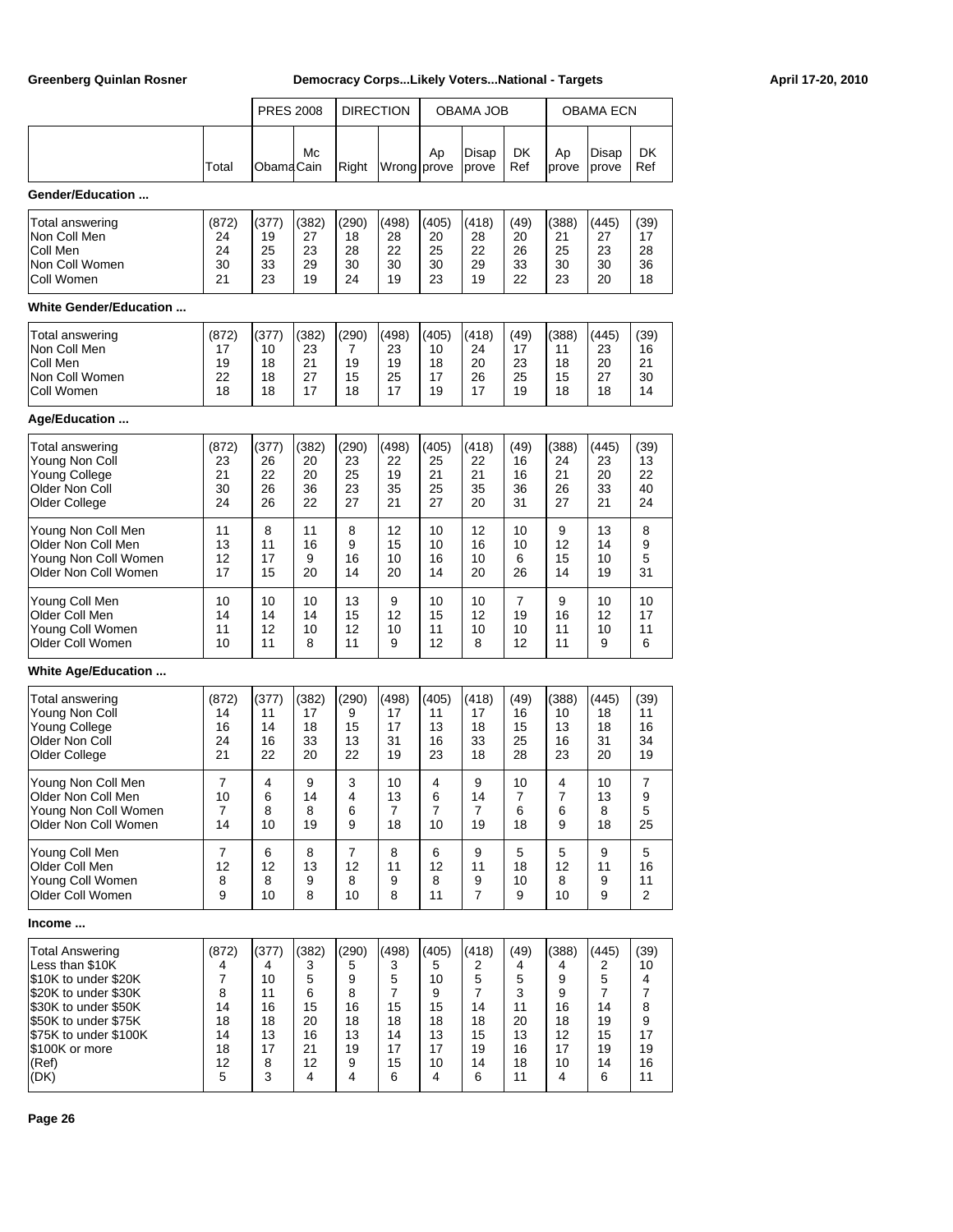|                                                                                                 |                                  |                                                | <b>ELECTORATE</b>                       |                                          |                                          | 2-3-2 PARTY ID                     |                                            |                                     | 3-1-3 PARTY ID                       |                                               |                                  | PARTY/IDEO                       |                                           |                                                      |                                  |
|-------------------------------------------------------------------------------------------------|----------------------------------|------------------------------------------------|-----------------------------------------|------------------------------------------|------------------------------------------|------------------------------------|--------------------------------------------|-------------------------------------|--------------------------------------|-----------------------------------------------|----------------------------------|----------------------------------|-------------------------------------------|------------------------------------------------------|----------------------------------|
|                                                                                                 | Total                            | 2008<br>voter                                  | Drop<br>off<br>voter                    | Core<br>voter                            | Dem                                      | Ind                                | Rep                                        | Dem                                 | Ind                                  | Rep                                           | Lib<br>Dem                       | Mod<br>Cons<br>Dem               | Lib<br>Mod<br>Rep                         | Cons<br>Rep                                          | DK                               |
| Is member of union                                                                              |                                  |                                                |                                         |                                          |                                          |                                    |                                            |                                     |                                      |                                               |                                  |                                  |                                           |                                                      |                                  |
| Total answering<br>Yes: Respondent belongs<br>Household member<br>No member belongs<br>(DK/Ref) | (872)<br>13<br>7<br>78<br>2      | (1000)<br>12<br>7<br>78<br>2                   | (128)<br>$\overline{7}$<br>9<br>80<br>4 | (714)<br>13<br>$\overline{7}$<br>78<br>1 | (316)<br>18<br>9<br>72<br>1              | (258)<br>10<br>6<br>84             | (269)<br>11<br>6<br>82<br>1                | (387)<br>16<br>9<br>74<br>1         | (52)<br>21<br>3<br>76<br>$\Omega$    | (404)<br>10<br>6<br>83<br>0                   | (127)<br>13<br>11<br>75<br>1     | (246)<br>18<br>8<br>73<br>1      | (113)<br>13<br>5<br>82<br>1               | (285)<br>9<br>$\overline{7}$<br>84<br>$\mathbf 0$    | (59)<br>8<br>4<br>73<br>15       |
| Union Household                                                                                 | 20                               | 20                                             | 16                                      | 21                                       | 27                                       | 16                                 | 18                                         | 25                                  | 24                                   | 16                                            | 24                               | 26                               | 18                                        | 16                                                   | 12                               |
| White Union                                                                                     |                                  |                                                |                                         |                                          |                                          |                                    |                                            |                                     |                                      |                                               |                                  |                                  |                                           |                                                      |                                  |
| Total answering<br>Yes: Respondent belongs<br>Household member<br>No member belongs<br>(DK/Ref) | (872)<br>10<br>6<br>60<br>1      | (1000)<br>9<br>6<br>59<br>1                    | (128)<br>5<br>5<br>53<br>3              | (714)<br>11<br>6<br>61<br>1              | (316)<br>11<br>$\overline{7}$<br>44<br>1 | (258)<br>9<br>5<br>68              | (269)<br>10<br>6<br>74<br>$\blacksquare$   | (387)<br>10<br>6<br>49<br>1         | (52)<br>21<br>2<br>60<br>0           | (404)<br>8<br>6<br>73<br>$\sim$               | (127)<br>8<br>8<br>58<br>1       | (246)<br>12<br>5<br>45<br>1      | (113)<br>11<br>4<br>67<br>$\overline{a}$  | (285)<br>8<br>$\overline{7}$<br>75<br>$\blacksquare$ | (59)<br>6<br>4<br>43<br>11       |
| <b>Family Employment</b>                                                                        |                                  |                                                |                                         |                                          |                                          |                                    |                                            |                                     |                                      |                                               |                                  |                                  |                                           |                                                      |                                  |
| Total answering<br>Yes: Respondent<br>Yes: Family Member<br>No<br>(Dk/Ref)                      | (872)<br>15<br>22<br>61<br>2     | (1000)<br>15<br>24<br>59<br>$\overline{2}$     | (128)<br>17<br>33<br>49<br>2            | (714)<br>14<br>21<br>63<br>2             | (316)<br>18<br>24<br>57<br>0             | (258)<br>13<br>22<br>64<br>1       | (269)<br>14<br>20<br>65<br>1               | (387)<br>18<br>23<br>58<br>1        | (52)<br>10<br>33<br>57<br>0          | (404)<br>14<br>20<br>66<br>1                  | (127)<br>16<br>26<br>57<br>1     | (246)<br>18<br>23<br>58<br>1     | (113)<br>16<br>19<br>65<br>$\blacksquare$ | (285)<br>13<br>21<br>66<br>1                         | (59)<br>12<br>16<br>56<br>16     |
| <b>Total Yes</b>                                                                                | 37                               | 39                                             | 50                                      | 35                                       | 42                                       | 36                                 | 34                                         | 41                                  | 43                                   | 34                                            | 42                               | 41                               | 35                                        | 33                                                   | 28                               |
| Marital status                                                                                  |                                  |                                                |                                         |                                          |                                          |                                    |                                            |                                     |                                      |                                               |                                  |                                  |                                           |                                                      |                                  |
| Total answering<br>Married<br>Single<br>Separated/Divorced<br>Widowed<br>(DK/Ref)               | (872)<br>63<br>19<br>8<br>8<br>3 | (1000)<br>60<br>21<br>8<br>$\overline{7}$<br>3 | (128)<br>42<br>37<br>13<br>6<br>2       | (714)<br>66<br>15<br>8<br>8<br>3         | (316)<br>53<br>29<br>7<br>9<br>1         | (258)<br>70<br>15<br>8<br>5<br>2   | (269)<br>71<br>11<br>8<br>9<br>$\mathbf 0$ | (387)<br>56<br>27<br>8<br>8<br>1    | (52)<br>65<br>17<br>8<br>9<br>2      | (404)<br>72<br>12<br>8<br>$\overline{7}$<br>1 | (127)<br>49<br>35<br>9<br>6<br>1 | (246)<br>59<br>24<br>7<br>9<br>1 | (113)<br>74<br>12<br>6<br>6<br>2          | (285)<br>71<br>11<br>10<br>8<br>1                    | (59)<br>43<br>18<br>4<br>3<br>32 |
| Sep/Div/Wid<br>Unmarried                                                                        | 15<br>34                         | 16<br>37                                       | 18<br>55                                | 16<br>31                                 | 17<br>46                                 | 13<br>28                           | 17<br>29                                   | 16<br>43                            | 17<br>33                             | 16<br>27                                      | 15<br>51                         | 16<br>40                         | 12<br>24                                  | 17<br>28                                             | $\overline{7}$<br>24             |
| <b>Marital/Gender </b>                                                                          |                                  |                                                |                                         |                                          |                                          |                                    |                                            |                                     |                                      |                                               |                                  |                                  |                                           |                                                      |                                  |
| Total answering<br><b>Married Women</b><br>Single Women<br>Sep/Div/Wid Women                    | (872)<br>29<br>11<br>10          | (1000)<br>29<br>13<br>10                       | (128)<br>27<br>21<br>14                 | (714)<br>30<br>9<br>10                   | (316)<br>29<br>19<br>11                  | (258)<br>27<br>7<br>9              | (269)<br>32<br>7<br>11                     | (387)<br>29<br>17<br>10             | (52)<br>22<br>6<br>$12 \overline{ }$ | (404)<br>30<br>6<br>10                        | (127)<br>32<br>22<br>10          | (246)<br>27<br>15<br>10          | (113)<br>31<br>9<br>$\overline{7}$        | (285)<br>30<br>5<br>12                               | (59)<br>29<br>12<br>6            |
| <b>Married Men</b><br><b>Unmarried Men</b>                                                      | 34<br>13                         | 31<br>14                                       | 15<br>21                                | 36<br>12                                 | 24<br>17                                 | 43<br>12                           | 39<br>10                                   | 27<br>16                            | 43<br>15                             | 41<br>11                                      | 17<br>18                         | 32<br>15                         | 43<br>8                                   | 41<br>11                                             | 15<br>6                          |
| <b>Unmarried Women</b>                                                                          | 21                               | 23                                             | 34                                      | 19                                       | 29                                       | 16                                 | 18                                         | 27                                  | 18                                   | 16                                            | 32                               | 25                               | 16                                        | 17                                                   | 18                               |
| White Marital/Gender                                                                            |                                  |                                                |                                         |                                          |                                          |                                    |                                            |                                     |                                      |                                               |                                  |                                  |                                           |                                                      |                                  |
| Total answering<br><b>Married Women</b><br>Single Women<br>Sep/Div/Wid Women                    | (872)<br>24<br>7<br>8            | (1000)<br>24<br>$\overline{7}$<br>8            | (128)<br>23<br>$\overline{7}$<br>10     | (714)<br>26<br>6<br>8                    | (316)<br>20<br>11<br>$\overline{7}$      | (258)<br>24<br>5<br>$\overline{7}$ | (269)<br>30<br>4<br>10                     | (387)<br>21<br>10<br>$\overline{7}$ | (52)<br>21<br>2<br>8                 | (404)<br>28<br>5<br>9                         | (127)<br>23<br>16<br>8           | (246)<br>18<br>8<br>6            | (113)<br>28<br>6<br>6                     | (285)<br>28<br>4<br>10                               | (59)<br>21<br>6<br>5             |
| <b>Married Men</b><br><b>Unmarried Men</b>                                                      | 26<br>10                         | 24<br>10                                       | 10<br>13                                | 28<br>9                                  | 14<br>11                                 | 34<br>10                           | 36<br>9                                    | 17<br>10                            | 39<br>$12 \overline{ }$              | 35<br>9                                       | 14<br>14                         | 19<br>9                          | 34<br>6                                   | 36<br>10                                             | $\overline{7}$<br>4              |
| <b>Unmarried Women</b>                                                                          | 15                               | 15                                             | 17                                      | 13                                       | 18                                       | 12                                 | 15                                         | 17                                  | 10                                   | 14                                            | 24                               | 14                               | 13                                        | 14                                                   | 11                               |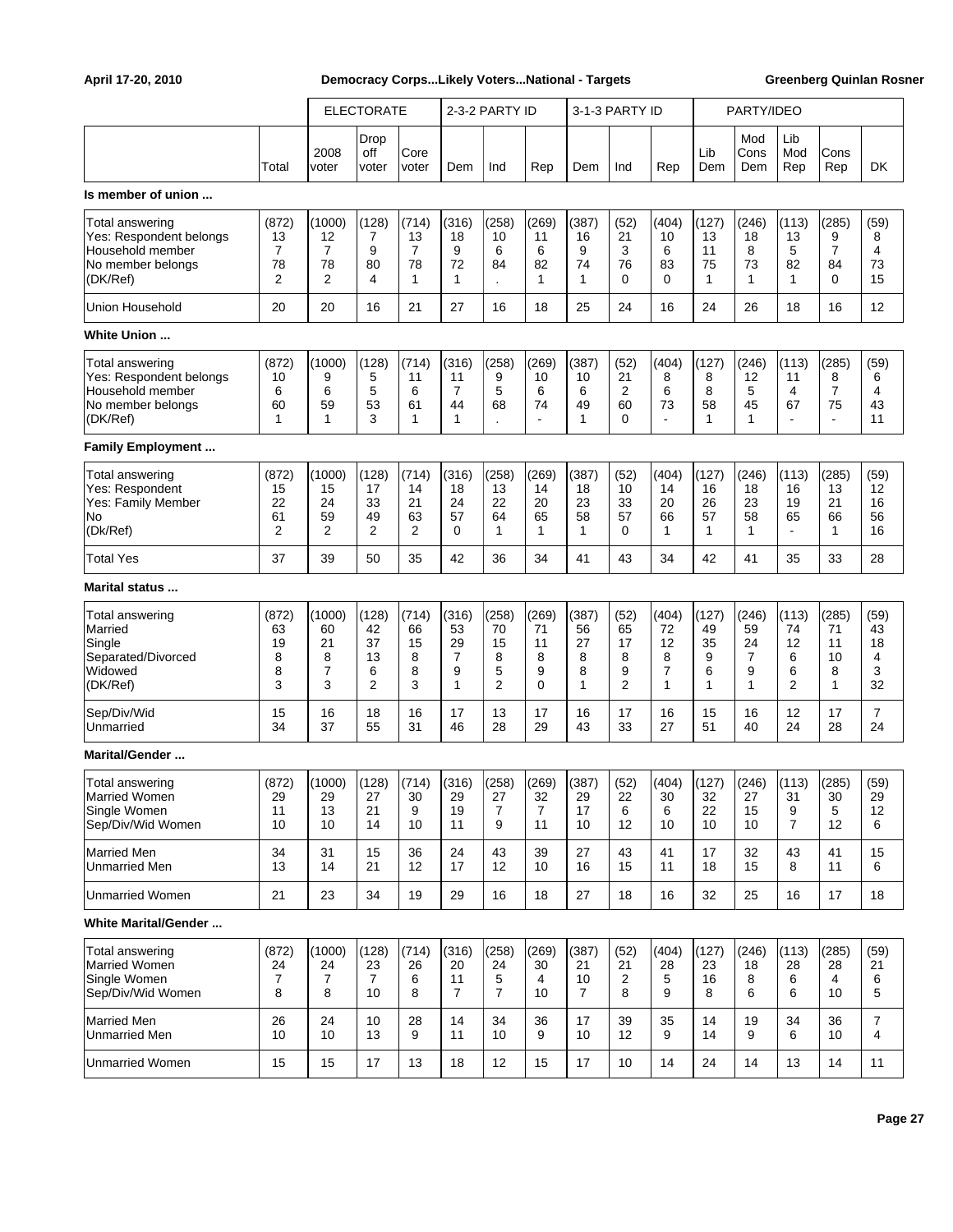|                                                                                                 |                                  | <b>PRES 2008</b>                       |                                           | <b>DIRECTION</b>                 |                                  |                                    | OBAMA JOB                        |                                 |                                     | OBAMA ECN                                |                                    |
|-------------------------------------------------------------------------------------------------|----------------------------------|----------------------------------------|-------------------------------------------|----------------------------------|----------------------------------|------------------------------------|----------------------------------|---------------------------------|-------------------------------------|------------------------------------------|------------------------------------|
|                                                                                                 | Total                            | ObamaCain                              | Mc                                        | Right                            | Wrong prove                      | Ap                                 | Disap<br>prove                   | <b>DK</b><br>Ref                | Ap<br>prove                         | Disap<br>prove                           | <b>DK</b><br>Ref                   |
| Is member of union                                                                              |                                  |                                        |                                           |                                  |                                  |                                    |                                  |                                 |                                     |                                          |                                    |
| Total answering<br>Yes: Respondent belongs<br>Household member<br>No member belongs<br>(DK/Ref) | (872)<br>13<br>7<br>78<br>2      | (377)<br>17<br>8<br>75<br>1            | (382)<br>10<br>6<br>84<br>$\Omega$        | (290)<br>14<br>8<br>76<br>2      | (498)<br>12<br>7<br>80<br>2      | (405)<br>16<br>8<br>74<br>2        | (418)<br>11<br>7<br>81<br>1      | (49)<br>13<br>3<br>83<br>1      | (388)<br>15<br>8<br>75<br>2         | (445)<br>11<br>$\overline{7}$<br>81<br>1 | (39)<br>17<br>1<br>82<br>٠         |
| Union Household                                                                                 | 20                               | 25                                     | 16                                        | 23                               | 19                               | 24                                 | 18                               | 16                              | 23                                  | 18                                       | 18                                 |
| <b>White Union </b>                                                                             |                                  |                                        |                                           |                                  |                                  |                                    |                                  |                                 |                                     |                                          |                                    |
| Total answering<br>Yes: Respondent belongs<br>Household member<br>No member belongs<br>(DK/Ref) | (872)<br>10<br>6<br>60<br>1      | (377)<br>10<br>5<br>48<br>$\mathbf{1}$ | (382)<br>9<br>6<br>74<br>$\blacksquare$   | (290)<br>8<br>5<br>46<br>1       | (498)<br>10<br>6<br>68<br>1      | (405)<br>9<br>5<br>48<br>1         | (418)<br>10<br>6<br>70<br>1      | (49)<br>11<br>3<br>69           | (388)<br>9<br>5<br>47<br>1          | (445)<br>10<br>6<br>71<br>1              | (39)<br>11<br>1<br>70<br>÷,        |
| <b>Family Employment</b>                                                                        |                                  |                                        |                                           |                                  |                                  |                                    |                                  |                                 |                                     |                                          |                                    |
| Total answering<br>Yes: Respondent<br>Yes: Family Member<br>No<br>(Dk/Ref)                      | (872)<br>15<br>22<br>61<br>2     | (377)<br>17<br>25<br>58<br>1           | (382)<br>13<br>21<br>65<br>1              | (290)<br>18<br>22<br>59<br>1     | (498)<br>14<br>22<br>62<br>2     | (405)<br>15<br>23<br>60<br>2       | (418)<br>14<br>21<br>63<br>2     | (49)<br>19<br>26<br>52<br>3     | (388)<br>17<br>23<br>58<br>2        | (445)<br>13<br>20<br>65<br>2             | (39)<br>10<br>34<br>54<br>1        |
| Total Yes                                                                                       | 37                               | 42                                     | 34                                        | 40                               | 36                               | 38                                 | 35                               | 45                              | 41                                  | 34                                       | 45                                 |
| <b>Marital status </b>                                                                          |                                  |                                        |                                           |                                  |                                  |                                    |                                  |                                 |                                     |                                          |                                    |
| Total answering<br>Married<br>Single<br>Separated/Divorced<br>Widowed<br>(DK/Ref)               | (872)<br>63<br>19<br>8<br>8<br>3 | (377)<br>55<br>29<br>8<br>8<br>1       | (382)<br>75<br>9<br>9<br>7<br>$\mathbf 0$ | (290)<br>54<br>29<br>8<br>7<br>3 | (498)<br>68<br>13<br>8<br>8<br>3 | (405)<br>54<br>28<br>8<br>8<br>3   | (418)<br>70<br>12<br>8<br>7<br>3 | (49)<br>71<br>10<br>7<br>8<br>4 | (388)<br>54<br>28<br>8<br>8<br>3    | (445)<br>70<br>12<br>7<br>7<br>3         | (39)<br>70<br>5<br>13<br>9<br>3    |
| Sep/Div/Wid<br>Unmarried                                                                        | 15<br>34                         | 16<br>44                               | 16<br>25                                  | 15<br>44                         | 15<br>29                         | 15<br>43                           | 15<br>27                         | 15<br>25                        | 15<br>43                            | 15<br>27                                 | 22<br>27                           |
| <b>Marital/Gender </b>                                                                          |                                  |                                        |                                           |                                  |                                  |                                    |                                  |                                 |                                     |                                          |                                    |
| Total answering<br>Married Women<br>Single Women<br>Sep/Div/Wid Women                           | (872)<br>29<br>11<br>10          | (377)<br>27<br>19<br>10                | (382)<br>33<br>5<br>11                    | (290)<br>25<br>19<br>9           | (498)<br>30<br>7<br>10           | (405)<br>26<br>17<br>10            | (418)<br>31<br>6<br>10           | (49)<br>34<br>9<br>12           | (388)<br>25<br>18<br>9              | (445)<br>32<br>6<br>10                   | (39)<br>34<br>2<br>16              |
| <b>Married Men</b><br><b>Unmarried Men</b>                                                      | 34<br>13                         | 27<br>16                               | 42<br>9                                   | 29<br>16                         | 38<br>11                         | 28<br>16                           | 39<br>10                         | 37<br>5                         | 29<br>16                            | 38<br>11                                 | 36<br>8                            |
| Unmarried Women                                                                                 | 21                               | 29                                     | 16                                        | 28                               | 18                               | 27                                 | 16                               | 20                              | 27                                  | 16                                       | 19                                 |
| <b>White Marital/Gender</b>                                                                     |                                  |                                        |                                           |                                  |                                  |                                    |                                  |                                 |                                     |                                          |                                    |
| Total answering<br>Married Women<br>Single Women<br>Sep/Div/Wid Women                           | (872)<br>24<br>7<br>8            | (377)<br>18<br>11<br>7                 | (382)<br>31<br>4<br>9                     | (290)<br>16<br>10<br>6           | (498)<br>28<br>5<br>9            | (405)<br>18<br>9<br>$\overline{7}$ | (418)<br>29<br>5<br>9            | (49)<br>28<br>7<br>9            | (388)<br>16<br>10<br>$\overline{7}$ | (445)<br>30<br>5<br>8                    | (39)<br>30<br>$\overline{2}$<br>11 |
| <b>Married Men</b><br>Unmarried Men                                                             | 26<br>10                         | 17<br>10                               | 36<br>9                                   | 16<br>10                         | 32<br>10                         | 18<br>10                           | 34<br>10                         | 33<br>4                         | 18<br>10                            | 33<br>10                                 | 35<br>$\mathbf{1}$                 |
| Unmarried Women                                                                                 | 15                               | 18                                     | 13                                        | 16                               | 14                               | 16                                 | 13                               | 16                              | 17                                  | 14                                       | 13                                 |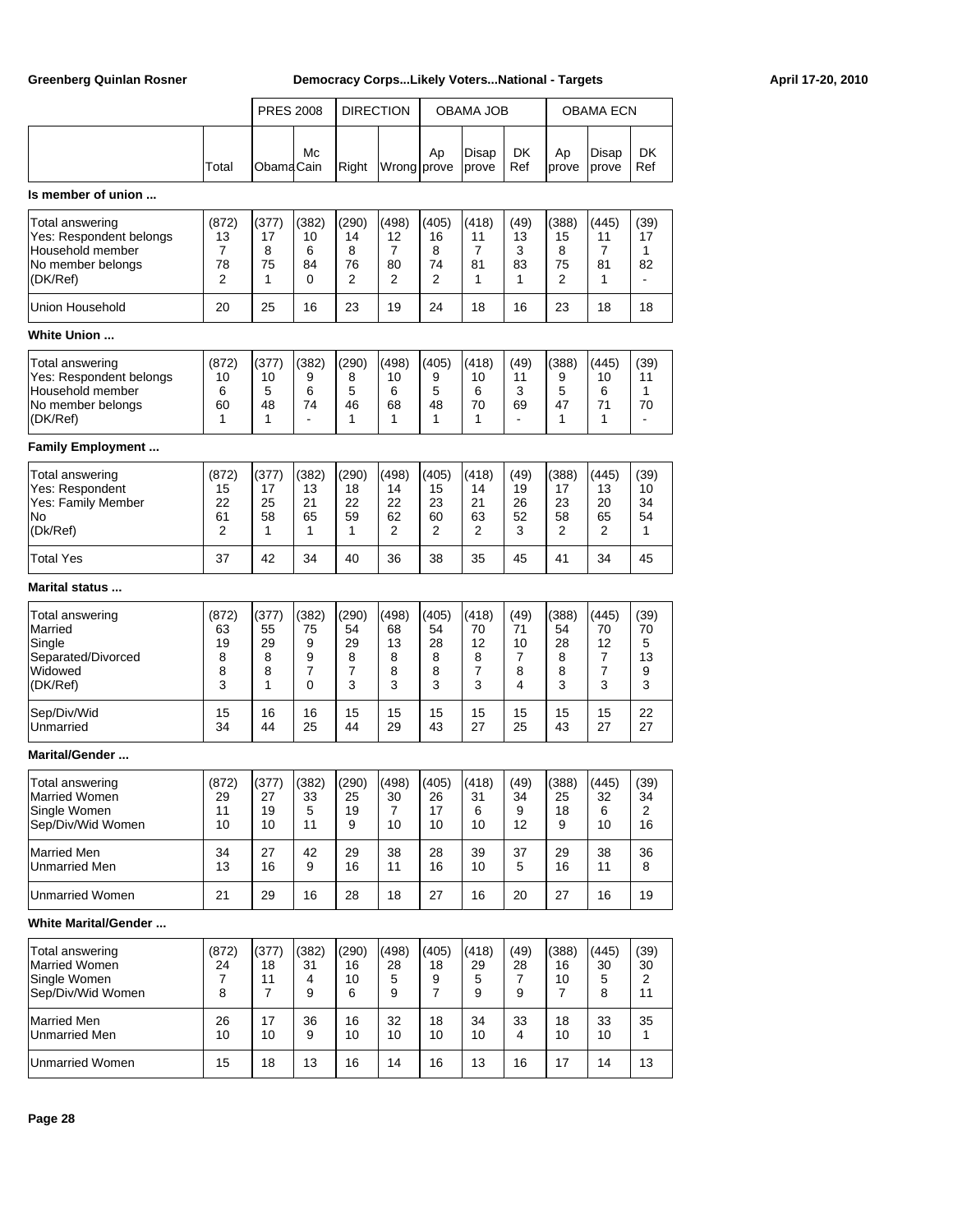|                                                                                                                                             |                                                         |                                                          | <b>ELECTORATE</b>                                      |                                                                  |                                                                                                                                         | 2-3-2 PARTY ID                                                                                  |                                                                                           |                                                                              | 3-1-3 PARTY ID                                                                                                                            |                                                                                                 |                                                                                                        | PARTY/IDEO                                                                                                        |                                                                                         |                                                                                                                   |                                                                     |
|---------------------------------------------------------------------------------------------------------------------------------------------|---------------------------------------------------------|----------------------------------------------------------|--------------------------------------------------------|------------------------------------------------------------------|-----------------------------------------------------------------------------------------------------------------------------------------|-------------------------------------------------------------------------------------------------|-------------------------------------------------------------------------------------------|------------------------------------------------------------------------------|-------------------------------------------------------------------------------------------------------------------------------------------|-------------------------------------------------------------------------------------------------|--------------------------------------------------------------------------------------------------------|-------------------------------------------------------------------------------------------------------------------|-----------------------------------------------------------------------------------------|-------------------------------------------------------------------------------------------------------------------|---------------------------------------------------------------------|
|                                                                                                                                             |                                                         |                                                          | Drop                                                   |                                                                  |                                                                                                                                         |                                                                                                 |                                                                                           |                                                                              |                                                                                                                                           |                                                                                                 |                                                                                                        | Mod                                                                                                               | Lib                                                                                     |                                                                                                                   |                                                                     |
|                                                                                                                                             | Total                                                   | 2008<br>voter                                            | off<br>voter                                           | Core<br>voter                                                    | Dem                                                                                                                                     | Ind                                                                                             | Rep                                                                                       | Dem                                                                          | Ind                                                                                                                                       | Rep                                                                                             | Lib<br>Dem                                                                                             | Cons<br>Dem                                                                                                       | Mod<br>Rep                                                                              | Cons<br>Rep                                                                                                       | DK                                                                  |
| Racial/ethnic group                                                                                                                         |                                                         |                                                          |                                                        |                                                                  |                                                                                                                                         |                                                                                                 |                                                                                           |                                                                              |                                                                                                                                           |                                                                                                 |                                                                                                        |                                                                                                                   |                                                                                         |                                                                                                                   |                                                                     |
| Total answering<br>White<br>AA or Black<br>Hispanic or Latino<br>Native American<br>Asian<br>(Other)<br>(DK/Ref)                            | (872)<br>76<br>13<br>6<br>1<br>1<br>1<br>$\overline{2}$ | (1000)<br>75<br>13<br>7<br>1<br>1<br>1<br>$\overline{2}$ | (128)<br>66<br>16<br>12<br>$\mathbf{1}$<br>3<br>1<br>0 | (714)<br>78<br>12<br>5<br>0<br>$\mathbf{1}$<br>$\mathbf{1}$<br>3 | (316)<br>62<br>28<br>$\overline{7}$<br>$\mathbf 0$<br>1<br>1<br>$\mathbf 0$                                                             | (258)<br>82<br>4<br>6<br>1<br>1<br>1<br>5                                                       | (269)<br>90<br>$\overline{2}$<br>5<br>1<br>1<br>$\mathbf{1}$<br>1                         | (387)<br>66<br>24<br>$\overline{7}$<br>1<br>$\mathbf{1}$<br>1<br>$\mathbf 0$ | (52)<br>83<br>7<br>6<br>1<br>$\mathbf 0$<br>1<br>$\overline{2}$                                                                           | (404)<br>87<br>2<br>5<br>1<br>1<br>1<br>4                                                       | (127)<br>74<br>16<br>6<br>0<br>2<br>1<br>ä,                                                            | (246)<br>62<br>28<br>7<br>1<br>1<br>0<br>$\Omega$                                                                 | (113)<br>81<br>4<br>7<br>1<br>2<br>1<br>4                                               | (285)<br>89<br>1<br>5<br>1<br>0<br>1<br>4                                                                         | (59)<br>64<br>17<br>9<br>$\overline{2}$<br>$\overline{2}$<br>1<br>5 |
| Non White                                                                                                                                   | 21                                                      | 23                                                       | 34                                                     | 19                                                               | 38                                                                                                                                      | 13                                                                                              | 9                                                                                         | 34                                                                           | 15                                                                                                                                        | 9                                                                                               | 26                                                                                                     | 38                                                                                                                | 15                                                                                      | $\overline{7}$                                                                                                    | 30                                                                  |
| Party ID                                                                                                                                    |                                                         |                                                          |                                                        |                                                                  |                                                                                                                                         |                                                                                                 |                                                                                           |                                                                              |                                                                                                                                           |                                                                                                 |                                                                                                        |                                                                                                                   |                                                                                         |                                                                                                                   |                                                                     |
| <b>Total answering</b><br><b>Strong Dem</b><br>Weak Dem<br>Ind-lean Dem<br>Ind<br>Ind-lean Rep<br>Weak Rep<br><b>Strong Rep</b><br>(DK/Ref) | (872)<br>24<br>12<br>8<br>6<br>16<br>11<br>20<br>3      | (1000)<br>24<br>13<br>8<br>6<br>14<br>10<br>19<br>3      | (128)<br>26<br>24<br>10<br>9<br>5<br>10<br>13<br>3     | (714)<br>24<br>11<br>8<br>6<br>16<br>10<br>22<br>3               | (316)<br>67<br>33<br>$\blacksquare$<br>$\blacksquare$<br>$\overline{\phantom{a}}$<br>$\blacksquare$<br>$\blacksquare$<br>$\blacksquare$ | (258)<br>$\blacksquare$<br>27<br>20<br>53<br>$\blacksquare$<br>$\blacksquare$<br>$\blacksquare$ | (269)<br>$\blacksquare$<br>$\blacksquare$<br>$\blacksquare$<br>34<br>66<br>$\blacksquare$ | (387)<br>55<br>27<br>18<br>$\blacksquare$<br>$\blacksquare$                  | (52)<br>$\blacksquare$<br>$\blacksquare$<br>$\blacksquare$<br>100<br>$\blacksquare$<br>$\blacksquare$<br>$\blacksquare$<br>$\blacksquare$ | (404)<br>$\blacksquare$<br>$\blacksquare$<br>$\blacksquare$<br>33<br>23<br>44<br>$\blacksquare$ | (127)<br>68<br>17<br>15<br>÷<br>$\overline{\phantom{a}}$<br>$\overline{\phantom{a}}$<br>$\overline{a}$ | (246)<br>47<br>33<br>20<br>$\blacksquare$<br>$\blacksquare$<br>$\blacksquare$<br>$\blacksquare$<br>$\blacksquare$ | (113)<br>$\blacksquare$<br>$\blacksquare$<br>$\sim$<br>37<br>36<br>26<br>$\blacksquare$ | (285)<br>$\blacksquare$<br>$\blacksquare$<br>$\blacksquare$<br>$\blacksquare$<br>31<br>18<br>51<br>$\blacksquare$ | (59)<br>17<br>3<br>4<br>14<br>8<br>0<br>4<br>50                     |
| Ideology                                                                                                                                    |                                                         |                                                          |                                                        |                                                                  |                                                                                                                                         |                                                                                                 |                                                                                           |                                                                              |                                                                                                                                           |                                                                                                 |                                                                                                        |                                                                                                                   |                                                                                         |                                                                                                                   |                                                                     |
| <b>Total answering</b><br>Liberal<br>Moderate<br>Conservative<br>(DK/Ref)                                                                   | (872)<br>16<br>32<br>46<br>6                            | (1000)<br>17<br>32<br>44<br>$\overline{7}$               | (128)<br>26<br>30<br>33<br>12                          | (714)<br>15<br>32<br>47<br>6                                     | (316)<br>34<br>39<br>23<br>4                                                                                                            | (258)<br>8<br>36<br>50<br>6                                                                     | (269)<br>2<br>24<br>73<br>$\mathbf{1}$                                                    | (387)<br>33<br>41<br>23<br>4                                                 | (52)<br>5<br>33<br>46<br>16                                                                                                               | (404)<br>2<br>26<br>70<br>2                                                                     | (127)<br>100<br>$\blacksquare$<br>$\blacksquare$<br>$\blacksquare$                                     | (246)<br>64<br>36<br>$\blacksquare$                                                                               | (113)<br>6<br>94<br>$\blacksquare$<br>$\sim$                                            | (285)<br>$\blacksquare$<br>$\blacksquare$<br>100<br>$\blacksquare$                                                | (59)<br>1<br>0<br>5<br>94                                           |
| Party ID/Ideology                                                                                                                           |                                                         |                                                          |                                                        |                                                                  |                                                                                                                                         |                                                                                                 |                                                                                           |                                                                              |                                                                                                                                           |                                                                                                 |                                                                                                        |                                                                                                                   |                                                                                         |                                                                                                                   |                                                                     |
| <b>Total answering</b><br><b>Liberal Dem</b><br>Mod/Cons Dem<br>Lib/Mod Rep<br><b>Conservative Rep</b><br>DK                                | (872)<br>15<br>28<br>13<br>33<br>$\overline{7}$         | (1000)<br>16<br>29<br>12<br>31<br>$\overline{7}$         | (128)<br>22<br>32<br>$\overline{7}$<br>19<br>12        | (714)<br>15<br>27<br>13<br>35<br>6                               | (316)<br>34<br>62<br>$\blacksquare$<br>$\blacksquare$<br>4                                                                              | (258)<br>7<br>19<br>16<br>34<br>6                                                               | (269)<br>$\blacksquare$<br>26<br>73<br>$\mathbf{1}$                                       | (387)<br>33<br>64<br>$\blacksquare$<br>$\blacksquare$<br>4                   | (52)<br>$\blacksquare$<br>$\blacksquare$<br>$\blacksquare$<br>16                                                                          | (404)<br>$\blacksquare$<br>$\blacksquare$<br>28<br>70<br>2                                      | (127)<br>100<br>$\blacksquare$<br>$\blacksquare$<br>$\blacksquare$<br>÷                                | (246)<br>100<br>$\blacksquare$<br>$\overline{\phantom{a}}$<br>$\blacksquare$                                      | (113)<br>$\blacksquare$<br>100<br>$\blacksquare$<br>$\sim$                              | (285)<br>$\overline{\phantom{a}}$<br>$\blacksquare$<br>$\blacksquare$<br>100<br>$\blacksquare$                    | (59)<br>÷<br>$\blacksquare$<br>$\blacksquare$<br>100                |
| Have Landline?                                                                                                                              |                                                         |                                                          |                                                        |                                                                  |                                                                                                                                         |                                                                                                 |                                                                                           |                                                                              |                                                                                                                                           |                                                                                                 |                                                                                                        |                                                                                                                   |                                                                                         |                                                                                                                   |                                                                     |
| <b>Total answering</b><br>Yes<br>No                                                                                                         | (87)<br>26<br>74                                        | (134)<br>25<br>75                                        | (47)<br>23<br>77                                       | (47)<br>25<br>75                                                 | (37)<br>22<br>78                                                                                                                        | (23)<br>19<br>81                                                                                | (20)<br>40<br>60                                                                          | (45)<br>21<br>79                                                             | (3)<br>16<br>84                                                                                                                           | (32)<br>33<br>67                                                                                | (20)<br>15<br>85                                                                                       | (24)<br>27<br>73                                                                                                  | (9)<br>59<br>41                                                                         | (23)<br>23<br>77                                                                                                  | (8)<br>31<br>69                                                     |
| Have Cell Phone?                                                                                                                            |                                                         |                                                          |                                                        |                                                                  |                                                                                                                                         |                                                                                                 |                                                                                           |                                                                              |                                                                                                                                           |                                                                                                 |                                                                                                        |                                                                                                                   |                                                                                         |                                                                                                                   |                                                                     |
| <b>Total answering</b><br>Yes<br>No.<br>(DK/Ref)                                                                                            | (786)<br>83<br>14<br>3                                  | (866)<br>82<br>15<br>3                                   | (80)<br>76<br>21<br>3                                  | (667)<br>84<br>13<br>3                                           | (279)<br>81<br>19<br>0                                                                                                                  | (235)<br>87<br>12<br>$\mathbf{1}$                                                               | (249)<br>87<br>13<br>0                                                                    | (342)<br>82<br>17<br>0                                                       | (49)<br>83<br>14<br>3                                                                                                                     | (372)<br>87<br>12<br>0                                                                          | (106)<br>86<br>14<br>$\blacksquare$                                                                    | (222)<br>81<br>19<br>0                                                                                            | (104)<br>86<br>14<br>$\blacksquare$                                                     | (262)<br>88<br>12<br>0                                                                                            | (51)<br>50<br>10<br>39                                              |
| Phone usage                                                                                                                                 |                                                         |                                                          |                                                        |                                                                  |                                                                                                                                         |                                                                                                 |                                                                                           |                                                                              |                                                                                                                                           |                                                                                                 |                                                                                                        |                                                                                                                   |                                                                                         |                                                                                                                   |                                                                     |
| <b>Total answering</b><br>Cell mostly<br>Dual user<br>Landline mostly<br>Landline unknown                                                   | (674)<br>19<br>44<br>37<br>$\mathbf{1}$                 | (746)<br>20<br>43<br>37<br>$\mathbf{1}$                  | (72)<br>34<br>30<br>35<br>$\overline{2}$               | (573)<br>17<br>44<br>38<br>$\mathbf{1}$                          | (234)<br>21<br>42<br>36<br>0                                                                                                            | (209)<br>19<br>47<br>34<br>$\mathbf{1}$                                                         | (225)<br>15<br>44<br>40<br>$\mathbf{1}$                                                   | (291)<br>21<br>40<br>38<br>0                                                 | (41)<br>15<br>48<br>34<br>3                                                                                                               | (336)<br>16<br>48<br>36<br>$\mathbf{1}$                                                         | (95)<br>19<br>41<br>39<br>1                                                                            | (186)<br>23<br>40<br>37<br>0                                                                                      | (94)<br>21<br>46<br>32<br>$\mathbf{1}$                                                  | (237)<br>15<br>48<br>37<br>$\mathbf{1}$                                                                           | (28)<br>14<br>33<br>48<br>5                                         |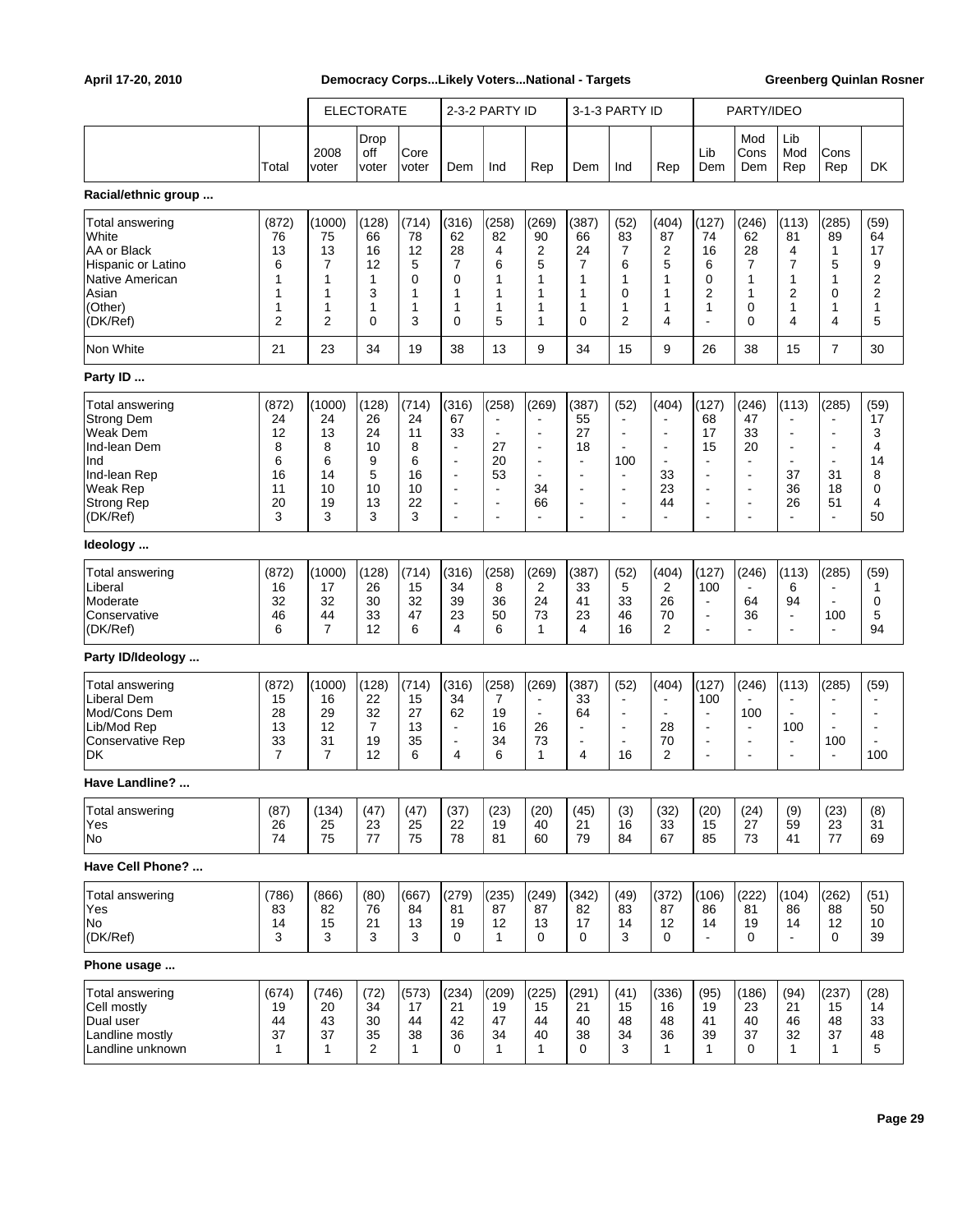|                                                                                                                               |                                                    | <b>PRES 2008</b>                                 |                                                  |                                                  | <b>DIRECTION</b>                                 |                                                               | OBAMA JOB                                        |                                                    |                                                  | <b>OBAMA ECN</b>                                 |                                                   |
|-------------------------------------------------------------------------------------------------------------------------------|----------------------------------------------------|--------------------------------------------------|--------------------------------------------------|--------------------------------------------------|--------------------------------------------------|---------------------------------------------------------------|--------------------------------------------------|----------------------------------------------------|--------------------------------------------------|--------------------------------------------------|---------------------------------------------------|
|                                                                                                                               |                                                    |                                                  |                                                  |                                                  |                                                  |                                                               |                                                  |                                                    |                                                  |                                                  |                                                   |
|                                                                                                                               | Total                                              | ObamaCain                                        | Mc                                               | Right                                            | Wrong prove                                      | Ap                                                            | Disap<br>prove                                   | <b>DK</b><br>Ref                                   | Ap<br>prove                                      | Disap<br>prove                                   | <b>DK</b><br>Ref                                  |
| Racial/ethnic group                                                                                                           |                                                    |                                                  |                                                  |                                                  |                                                  |                                                               |                                                  |                                                    |                                                  |                                                  |                                                   |
| Total answering<br>White<br>AA or Black<br>Hispanic or Latino<br>Native American<br>Asian<br>(Other)<br>(DK/Ref)              | (872)<br>76<br>13<br>6<br>1<br>1<br>1<br>2         | (377)<br>64<br>26<br>7<br>0<br>1<br>1<br>0       | (382)<br>89<br>1<br>5<br>0<br>1<br>0<br>3        | (290)<br>59<br>30<br>8<br>1<br>1<br>1<br>0       | (498)<br>86<br>4<br>5<br>1<br>0<br>1<br>4        | (405)<br>64<br>25<br>$\overline{7}$<br>1<br>1<br>1<br>1       | (418)<br>87<br>2<br>6<br>1<br>0<br>1<br>3        | (49)<br>84<br>7<br>5<br>1<br>2<br>$\overline{2}$   | (388)<br>62<br>26<br>8<br>1<br>1<br>1<br>1       | (445)<br>88<br>2<br>5<br>1<br>0<br>1<br>3        | (39)<br>82<br>6<br>6<br>1<br>1<br>4               |
| Non White                                                                                                                     | 21                                                 | 36                                               | 8                                                | 40                                               | 11                                               | 35                                                            | 9                                                | 15                                                 | 37                                               | 9                                                | 15                                                |
| Party ID                                                                                                                      |                                                    |                                                  |                                                  |                                                  |                                                  |                                                               |                                                  |                                                    |                                                  |                                                  |                                                   |
| Total answering<br><b>Strong Dem</b><br>Weak Dem<br>Ind-lean Dem<br>Ind<br>Ind-lean Rep<br>Weak Rep<br>Strong Rep<br>(DK/Ref) | (872)<br>24<br>12<br>8<br>6<br>16<br>11<br>20<br>3 | (377)<br>53<br>22<br>14<br>4<br>2<br>3<br>1<br>1 | (382)<br>1<br>3<br>2<br>5<br>29<br>19<br>41<br>0 | (290)<br>56<br>20<br>11<br>4<br>2<br>4<br>2<br>3 | (498)<br>6<br>6<br>5<br>6<br>24<br>15<br>33<br>4 | (405)<br>50<br>20<br>14<br>6<br>3<br>3<br>$\overline{2}$<br>3 | (418)<br>2<br>4<br>2<br>5<br>27<br>17<br>39<br>4 | (49)<br>5<br>16<br>10<br>15<br>17<br>16<br>14<br>6 | (388)<br>50<br>20<br>13<br>5<br>3<br>4<br>2<br>3 | (445)<br>2<br>5<br>3<br>6<br>26<br>17<br>37<br>4 | (39)<br>16<br>12<br>9<br>18<br>18<br>7<br>16<br>4 |
| Ideology                                                                                                                      |                                                    |                                                  |                                                  |                                                  |                                                  |                                                               |                                                  |                                                    |                                                  |                                                  |                                                   |
| Total answering<br>Liberal<br>Moderate<br>Conservative<br>(DK/Ref)                                                            | (872)<br>16<br>32<br>46<br>6                       | (377)<br>33<br>42<br>21<br>4                     | (382)<br>2<br>23<br>73<br>2                      | (290)<br>34<br>41<br>20<br>6                     | (498)<br>4<br>26<br>64<br>6                      | (405)<br>31<br>41<br>22<br>$\overline{7}$                     | (418)<br>2<br>23<br>70<br>5                      | (49)<br>4<br>41<br>41<br>14                        | (388)<br>32<br>40<br>23<br>6                     | (445)<br>2<br>26<br>66<br>6                      | (39)<br>9<br>31<br>47<br>14                       |
| Party ID/Ideology                                                                                                             |                                                    |                                                  |                                                  |                                                  |                                                  |                                                               |                                                  |                                                    |                                                  |                                                  |                                                   |
| Total answering<br>Liberal Dem<br>Mod/Cons Dem<br>Lib/Mod Rep<br><b>Conservative Rep</b><br>DK                                | (872)<br>15<br>28<br>13<br>33<br>$\overline{7}$    | (377)<br>32<br>54<br>5<br>1<br>5                 | (382)<br>1<br>6<br>22<br>66<br>2                 | (290)<br>32<br>51<br>5<br>3<br>6                 | (498)<br>3<br>13<br>18<br>54<br>6                | (405)<br>30<br>51<br>5<br>3<br>$\overline{7}$                 | (418)<br>1<br>7<br>20<br>62<br>6                 | (49)<br>3<br>25<br>23<br>22<br>14                  | (388)<br>31<br>50<br>4<br>4<br>6                 | (445)<br>1<br>10<br>20<br>58<br>6                | (39)<br>8<br>22<br>17<br>24<br>14                 |
| Have Landline?                                                                                                                |                                                    |                                                  |                                                  |                                                  |                                                  |                                                               |                                                  |                                                    |                                                  |                                                  |                                                   |
| Total answering<br>Yes<br>No                                                                                                  | (87)<br>26<br>74                                   | (44)<br>27<br>73                                 | (25)<br>26<br>74                                 | (40)<br>30<br>70                                 | (36)<br>26<br>74                                 | (54)<br>27<br>73                                              | (31)<br>26<br>74                                 | (2)<br>8<br>92                                     | (50)<br>26<br>74                                 | (34)<br>29<br>71                                 | (2)<br>100                                        |
| Have Cell Phone?                                                                                                              |                                                    |                                                  |                                                  |                                                  |                                                  |                                                               |                                                  |                                                    |                                                  |                                                  |                                                   |
| Total answering<br>Yes<br>No<br>(DK/Ref)                                                                                      | (786)<br>83<br>14<br>3                             | (333)<br>83<br>16<br>0                           | (357)<br>86<br>14<br>$\blacksquare$              | (250)<br>81<br>16<br>3                           | (462)<br>84<br>13<br>3                           | (352)<br>81<br>16<br>3                                        | (387)<br>85<br>12<br>2                           | (47)<br>77<br>16<br>$\overline{7}$                 | (338)<br>80<br>17<br>3                           | (411)<br>85<br>12<br>3                           | (37)<br>82<br>15<br>3                             |
| Phone usage                                                                                                                   |                                                    |                                                  |                                                  |                                                  |                                                  |                                                               |                                                  |                                                    |                                                  |                                                  |                                                   |
| Total answering<br>Cell mostly<br>Dual user<br>Landline mostly<br>Landline unknown                                            | (674)<br>19<br>44<br>37<br>1                       | (289)<br>21<br>40<br>38<br>0                     | (314)<br>15<br>48<br>36<br>0                     | (215)<br>25<br>38<br>37<br>1                     | (396)<br>16<br>47<br>37<br>0                     | (300)<br>21<br>41<br>37<br>1                                  | (338)<br>17<br>47<br>36<br>0                     | (37)<br>14<br>43<br>39<br>4                        | (284)<br>22<br>39<br>38<br>1                     | (360)<br>17<br>47<br>35<br>0                     | (30)<br>10<br>46<br>40<br>5                       |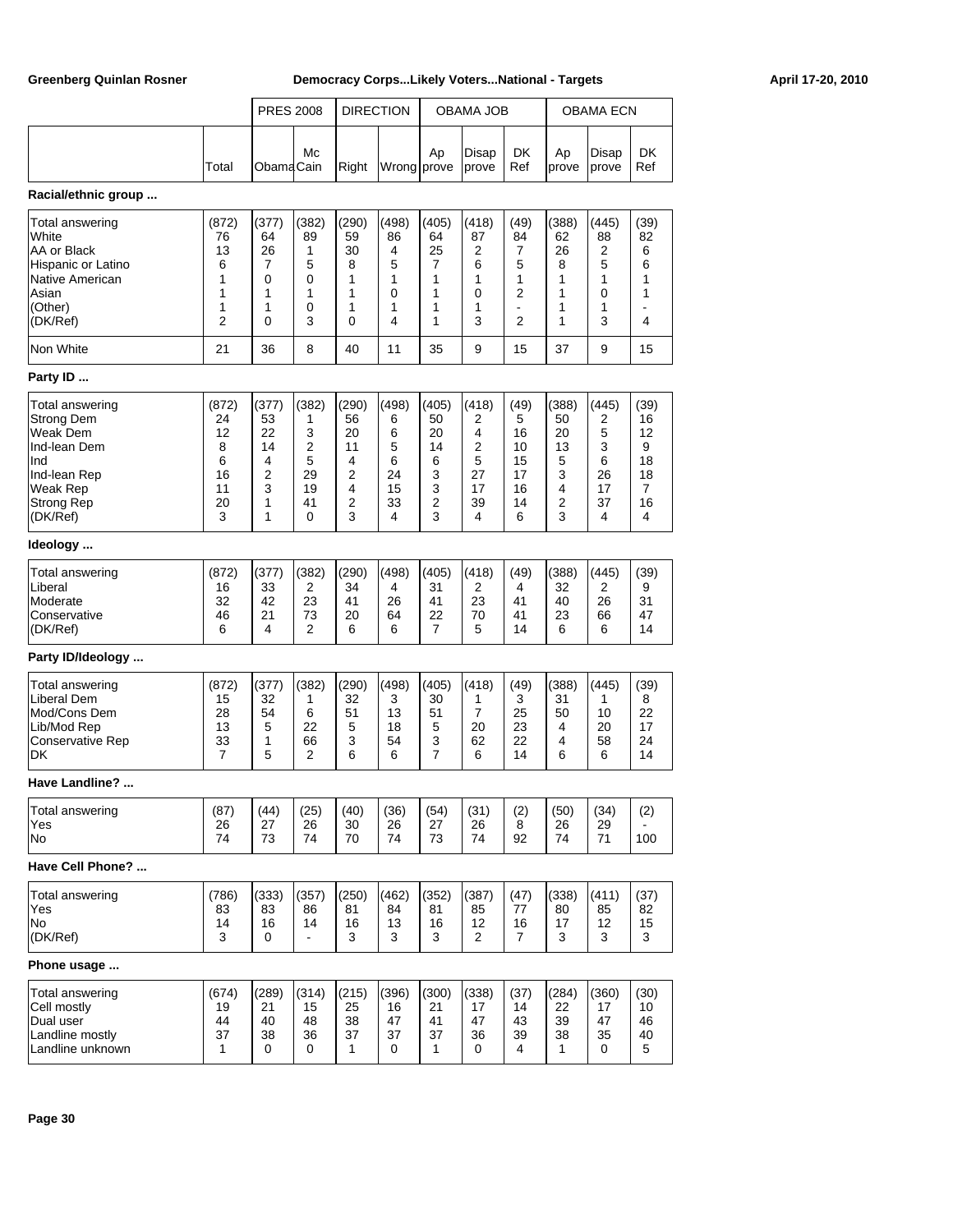|                                                                                                                                                                                 |                                                   |                                                                              | <b>ELECTORATE</b>                                                           |                                                                |                                                                             | 2-3-2 PARTY ID                                                |                                                                             |                                                            | 3-1-3 PARTY ID                                         |                                                                |                                                                 | PARTY/IDEO                                                                  |                                                                                     |                                                    |                                                    |
|---------------------------------------------------------------------------------------------------------------------------------------------------------------------------------|---------------------------------------------------|------------------------------------------------------------------------------|-----------------------------------------------------------------------------|----------------------------------------------------------------|-----------------------------------------------------------------------------|---------------------------------------------------------------|-----------------------------------------------------------------------------|------------------------------------------------------------|--------------------------------------------------------|----------------------------------------------------------------|-----------------------------------------------------------------|-----------------------------------------------------------------------------|-------------------------------------------------------------------------------------|----------------------------------------------------|----------------------------------------------------|
|                                                                                                                                                                                 | Total                                             | 2008<br>voter                                                                | Drop<br>off<br>voter                                                        | Core<br>voter                                                  | Dem                                                                         | Ind                                                           | Rep                                                                         | Dem                                                        | Ind                                                    | Rep                                                            | Lib<br>Dem                                                      | Mod<br>Cons<br>Dem                                                          | Lib<br>Mod<br>Rep                                                                   | Cons<br>Rep                                        | DK.                                                |
| Phone Use table                                                                                                                                                                 |                                                   |                                                                              |                                                                             |                                                                |                                                                             |                                                               |                                                                             |                                                            |                                                        |                                                                |                                                                 |                                                                             |                                                                                     |                                                    |                                                    |
| Total answering<br>Cell Only<br>Cell Mostly<br>Dual User<br><b>Landline Mostly</b><br>Landline Only<br>Landline Unknown                                                         | (872)<br>7<br>14<br>34<br>28<br>13<br>3           | (1000)<br>10<br>15<br>32<br>27<br>13<br>3                                    | (128)<br>28<br>19<br>17<br>19<br>13<br>3                                    | (714)<br>5<br>14<br>35<br>31<br>12<br>3                        | (316)<br>9<br>16<br>31<br>27<br>17<br>0                                     | (258)<br>7<br>15<br>38<br>27<br>11<br>1                       | (269)<br>4<br>13<br>37<br>33<br>12<br>1                                     | (387)<br>9<br>16<br>30<br>29<br>15<br>1                    | (52)<br>5<br>12<br>38<br>27<br>14<br>5                 | (404)<br>5<br>14<br>40<br>30<br>11<br>1                        | (127)<br>14<br>14<br>31<br>29<br>12<br>1                        | (246)<br>7<br>18<br>30<br>28<br>17<br>1                                     | (113)<br>3<br>18<br>38<br>27<br>13<br>1                                             | (285)<br>6<br>12<br>40<br>31<br>11<br>0            | (59)<br>10<br>7<br>16<br>23<br>9<br>36             |
| Cell Mstly (Cell Samp)<br>Cell Mstly (LL Samp)                                                                                                                                  | 2<br>12                                           | 3<br>12                                                                      | 8<br>11                                                                     | 1<br>12                                                        | 2<br>13                                                                     | 1<br>14                                                       | 2<br>10                                                                     | 2<br>14                                                    | 1<br>11                                                | 2<br>12                                                        | 2<br>12                                                         | 2<br>15                                                                     | 3<br>15                                                                             | 1<br>11                                            | 4<br>3                                             |
| How often attending services                                                                                                                                                    |                                                   |                                                                              |                                                                             |                                                                |                                                                             |                                                               |                                                                             |                                                            |                                                        |                                                                |                                                                 |                                                                             |                                                                                     |                                                    |                                                    |
| Total answering<br>More than once a week<br>Once a week<br>Once or twice a month<br>Several times a year<br>Hardly ever<br>(Never)<br>(DK/Ref)                                  | (872)<br>15<br>30<br>12<br>10<br>23<br>5<br>5     | (1000)<br>15<br>29<br>11<br>10<br>24<br>5<br>5                               | (128)<br>14<br>23<br>10<br>11<br>32<br>5<br>5                               | (714)<br>16<br>30<br>12<br>10<br>22<br>4<br>5                  | (316)<br>15<br>27<br>11<br>11<br>28<br>$\overline{7}$<br>1                  | (258)<br>13<br>36<br>11<br>10<br>24<br>4<br>2                 | (269)<br>18<br>31<br>13<br>11<br>19<br>4<br>3                               | (387)<br>13<br>28<br>11<br>11<br>29<br>$\overline{7}$<br>1 | (52)<br>12<br>32<br>14<br>6<br>25<br>1<br>8            | (404)<br>18<br>34<br>12<br>11<br>19<br>4<br>3                  | (127)<br>7<br>26<br>11<br>11<br>31<br>12<br>$\overline{2}$      | (246)<br>16<br>28<br>12<br>11<br>28<br>4<br>$\mathbf{1}$                    | (113)<br>16<br>29<br>16<br>11<br>24<br>4<br>1                                       | (285)<br>19<br>36<br>10<br>11<br>17<br>4<br>3      | (59)<br>7<br>17<br>6<br>2<br>10<br>5<br>53         |
| Weekly or more                                                                                                                                                                  | 45                                                | 44                                                                           | 37                                                                          | 46                                                             | 42                                                                          | 49                                                            | 49                                                                          | 40                                                         | 45                                                     | 52                                                             | 33                                                              | 43                                                                          | 45                                                                                  | 55                                                 | 24                                                 |
| Candidate voted for in 2008                                                                                                                                                     |                                                   |                                                                              |                                                                             |                                                                |                                                                             |                                                               |                                                                             |                                                            |                                                        |                                                                |                                                                 |                                                                             |                                                                                     |                                                    |                                                    |
| Total answering<br>Dem Barack Obama<br>Rep John McCain<br>(Ralph Nader)<br>(Bob Barr)<br>(Other)<br>(Don't Know/Ref)                                                            | (859)<br>44<br>44<br>0<br>3<br>9                  | (981)<br>46<br>42<br>0<br>3<br>9                                             | (122)<br>59<br>24<br>$\blacksquare$<br>0<br>4<br>13                         | (714)<br>43<br>47<br>ä,<br>$\overline{a}$<br>2<br>9            | (313)<br>91<br>5<br>$\blacksquare$<br>ä,<br>1<br>3                          | (254)<br>30<br>53<br>0<br>0<br>6<br>11                        | (263)<br>6<br>87<br>0<br>$\overline{2}$<br>5                                | (383)<br>88<br>6<br>0<br>1<br>4                            | (51)<br>31<br>34<br>14<br>21                           | (397)<br>6<br>86<br>0<br>2<br>6                                | (125)<br>95<br>2<br>ä,<br>$\overline{a}$<br>$\overline{2}$<br>1 | (244)<br>84<br>9<br>0<br>$\mathbf{1}$<br>6                                  | (110)<br>16<br>76<br>$\overline{\phantom{a}}$<br>$\overline{\phantom{a}}$<br>3<br>6 | (280)<br>2<br>90<br>0<br>0<br>$\overline{2}$<br>6  | (57)<br>31<br>13<br>$\overline{\phantom{a}}$<br>56 |
| Obama - McCain                                                                                                                                                                  | -1                                                | 4                                                                            | 35                                                                          | $-4$                                                           | 85                                                                          | $-23$                                                         | $-82$                                                                       | 82                                                         | -3                                                     | -80                                                            | 93                                                              | 75                                                                          | -60                                                                                 | -88                                                | 18                                                 |
| Congressional candidate voted for in 2008                                                                                                                                       |                                                   |                                                                              |                                                                             |                                                                |                                                                             |                                                               |                                                                             |                                                            |                                                        |                                                                |                                                                 |                                                                             |                                                                                     |                                                    |                                                    |
| Total answering<br>House Dem<br>House Rep<br>(Other candidate)<br>(No Vote for Congress)<br>(DK/Ref)                                                                            | (859)<br>43<br>41<br>3<br>2<br>12                 | (981)<br>44<br>38<br>З<br>4<br>12                                            | (122)<br>46<br>18<br>2<br>16<br>17                                          | (714)<br>44<br>41<br>2<br>2<br>11                              | (313)<br>81<br>8<br>2<br>$\overline{c}$<br>8                                | (254)<br>35<br>45<br>4<br>2<br>13                             | (263)<br>12<br>79<br>2<br>$\mathbf{1}$<br>6                                 | (383)<br>79<br>9<br>2<br>2<br>9                            | (51)<br>38<br>28<br>6<br>$\overline{\mathbf{c}}$<br>25 | (397)<br>13<br>75<br>3<br>2<br>$\overline{7}$                  | (125)<br>87<br>3<br>1<br>3<br>5                                 | (244)<br>74<br>12<br>3<br>1<br>10                                           | (110)<br>21<br>68<br>4<br>1<br>$\overline{7}$                                       | (280)<br>10<br>79<br>2<br>2<br>$\overline{7}$      | (57)<br>24<br>14<br>2<br>2<br>58                   |
| Dem cand - Rep cand                                                                                                                                                             | 3                                                 | 6                                                                            | 28                                                                          | 3                                                              | 73                                                                          | $-11$                                                         | $-67$                                                                       | 70                                                         | 10                                                     | -63                                                            | 85                                                              | 62                                                                          | -46                                                                                 | $-70$                                              | 10                                                 |
| Region                                                                                                                                                                          |                                                   |                                                                              |                                                                             |                                                                |                                                                             |                                                               |                                                                             |                                                            |                                                        |                                                                |                                                                 |                                                                             |                                                                                     |                                                    |                                                    |
| Total answering<br>New England<br>Middle Atlantic<br><b>East North Central</b><br><b>West North Central</b><br>Deep South<br><b>Border States</b><br>Mountain States<br>Pacific | (872)<br>6<br>13<br>17<br>8<br>28<br>7<br>7<br>15 | (1000)<br>5<br>14<br>17<br>8<br>28<br>$\overline{7}$<br>$\overline{7}$<br>15 | (128)<br>5<br>16<br>17<br>$\overline{7}$<br>27<br>$\overline{7}$<br>6<br>15 | (714)<br>6<br>13<br>17<br>8<br>28<br>$\overline{7}$<br>7<br>15 | (316)<br>5<br>15<br>17<br>$\overline{7}$<br>27<br>$\overline{7}$<br>6<br>17 | (258)<br>9<br>9<br>19<br>8<br>28<br>8<br>$\overline{7}$<br>12 | (269)<br>4<br>14<br>15<br>$\overline{7}$<br>31<br>$\overline{7}$<br>8<br>15 | (387)<br>6<br>15<br>17<br>7<br>26<br>6<br>6<br>17          | (52)<br>15<br>14<br>20<br>5<br>28<br>6<br>3<br>9       | (404)<br>5<br>12<br>17<br>8<br>31<br>8<br>$\overline{7}$<br>13 | (127)<br>6<br>16<br>15<br>9<br>18<br>6<br>5<br>25               | (246)<br>6<br>14<br>18<br>6<br>30<br>$\overline{7}$<br>$\overline{7}$<br>13 | (113)<br>8<br>13<br>12<br>4<br>31<br>10<br>6<br>15                                  | (285)<br>3<br>11<br>18<br>10<br>30<br>7<br>8<br>13 | (59)<br>3<br>14<br>15<br>10<br>26<br>12<br>9<br>11 |
| Northeast<br>Central<br>South<br>West                                                                                                                                           | 19<br>24<br>35<br>21                              | 19<br>24<br>35<br>21                                                         | 21<br>24<br>34<br>21                                                        | 19<br>25<br>35<br>22                                           | 20<br>24<br>33<br>22                                                        | 18<br>27<br>36<br>19                                          | 18<br>22<br>38<br>22                                                        | 20<br>24<br>33<br>23                                       | 29<br>26<br>33<br>12                                   | 16<br>25<br>39<br>21                                           | 22<br>24<br>24<br>31                                            | 20<br>24<br>36<br>20                                                        | 21<br>16<br>41<br>21                                                                | 14<br>28<br>37<br>21                               | 17<br>25<br>38<br>20                               |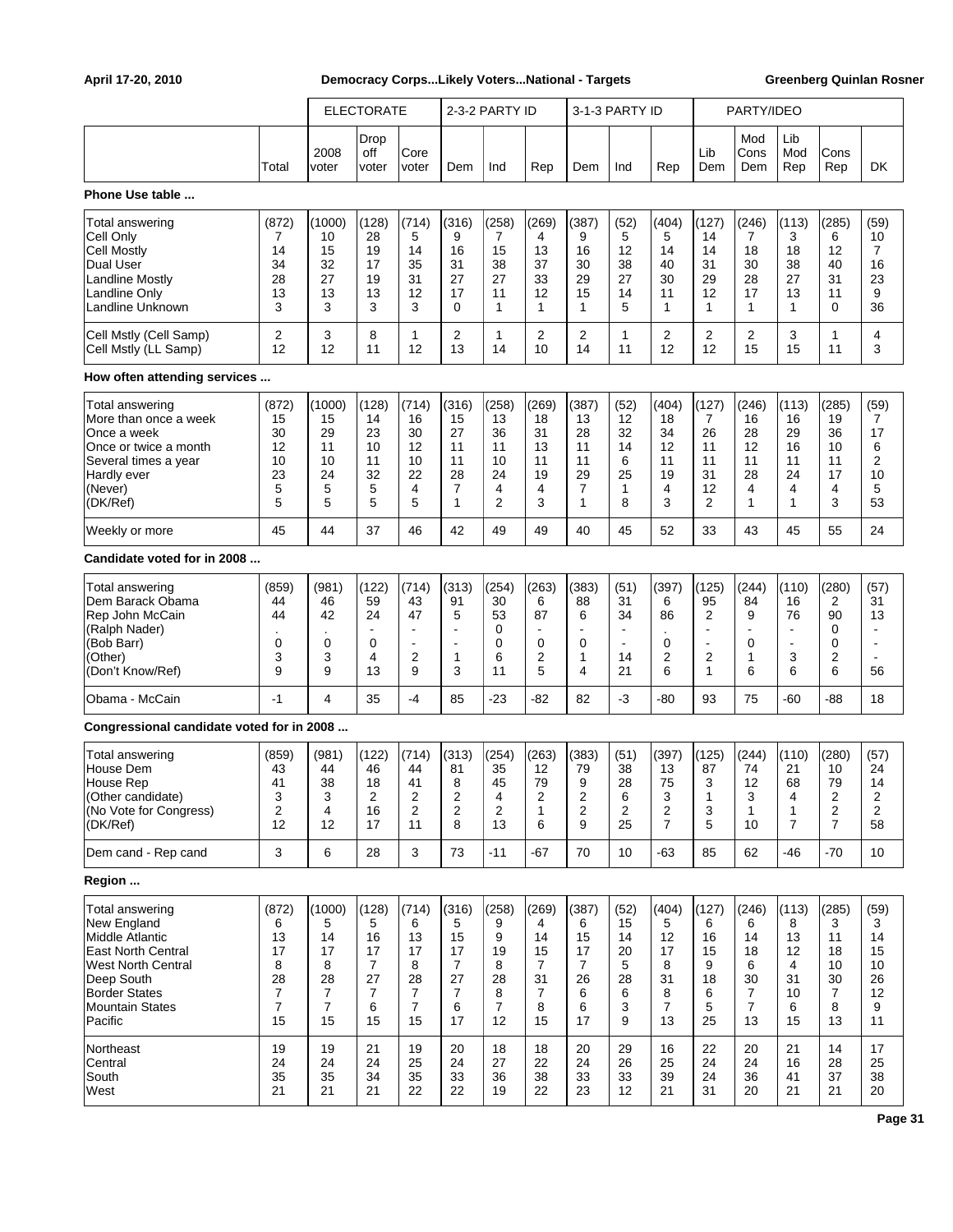| <b>Greenberg Quinlan Rosner</b>                |                |                          |                                  |                | Democracy CorpsLikely VotersNational - Targets |                     |                      |                |                     |                |                      | April 17-20, 2010 |
|------------------------------------------------|----------------|--------------------------|----------------------------------|----------------|------------------------------------------------|---------------------|----------------------|----------------|---------------------|----------------|----------------------|-------------------|
|                                                |                |                          | <b>PRES 2008</b>                 |                | <b>DIRECTION</b>                               |                     | OBAMA JOB            |                |                     | OBAMA ECN      |                      |                   |
|                                                | Total          | Obama <sup>Cain</sup>    | Mc                               | Right          | Wrong prove                                    | Ap                  | Disap<br>prove       | DK<br>Ref      | Ap<br>prove         | Disap<br>prove | DK<br>Ref            |                   |
| Phone Use table                                |                |                          |                                  |                |                                                |                     |                      |                |                     |                |                      |                   |
| Total answering                                | (872)          | (377)                    | (382)                            | (290)          | (498)                                          | (405)               | (418)                | (49)<br>4      | (388)               | (445)          | (39)                 |                   |
| Cell Only<br><b>Cell Mostly</b>                | 7<br>14        | 9<br>16                  | 5<br>13                          | 10<br>18       | 5<br>12                                        | 10<br>16            | 5<br>14              | 10             | 10<br>16            | 5<br>14        | 6<br>8               |                   |
| Dual User                                      | 34             | 31                       | 40                               | 28             | 38                                             | 30                  | 38                   | 32             | 29                  | 38             | 35                   |                   |
| Landline Mostly                                | 28             | 29                       | 30                               | 27             | 29                                             | 27                  | 29                   | 29             | 28                  | 29             | 31                   |                   |
| Landline Only                                  | 13             | 14                       | 13                               | 14             | 12                                             | 14                  | 11                   | 15             | 15                  | 11             | 14                   |                   |
| Landline Unknown                               | 3              | 1                        | 0                                | 3              | 3                                              | 3                   | 3                    | 9              | 3                   | 3              | 6                    |                   |
| Cell Mstly (Cell Samp)<br>Cell Mstly (LL Samp) | 2<br>12        | 2<br>14                  | 1<br>11                          | 3<br>15        | 2<br>11                                        | 3<br>13             | 2<br>12              | 0<br>10        | 3<br>13             | 2<br>12        | 8                    |                   |
| How often attending services                   |                |                          |                                  |                |                                                |                     |                      |                |                     |                |                      |                   |
| Total answering                                | (872)          | (377)                    | (382)                            | (290)          | (498)                                          | (405)               | (418)                | (49)           | (388)               | (445)          | (39)                 |                   |
| More than once a week                          | 15             | 12                       | 18                               | 14             | 16                                             | 12                  | 18                   | 13             | 13                  | 17             | 12                   |                   |
| Once a week                                    | 30<br>12       | 26<br>13                 | 37<br>12                         | 25<br>11       | 34<br>11                                       | 25<br>13            | 33                   | 37<br>9        | 26<br>12            | 34             | 23<br>15             |                   |
| Once or twice a month<br>Several times a year  | 10             | 12                       | 10                               | 11             | 10                                             | 11                  | 10<br>10             | 11             | 10                  | 11<br>10       | 19                   |                   |
| Hardly ever                                    | 23             | 29                       | 19                               | 29             | 19                                             | 29                  | 19                   | 18             | 29                  | 19             | 22                   |                   |
| (Never)                                        | 5              | 7                        | 3                                | 7              | 4                                              | 7                   | 4                    | 2              | 6                   | 4              |                      |                   |
| (DK/Ref)                                       | 5              | 1                        | 1                                | 4              | 6                                              | 4                   | 5                    | 10             | 5                   | 5              | 10                   |                   |
| Weekly or more                                 | 45             | 38                       | 55                               | 39             | 50                                             | 37                  | 52                   | 50             | 39                  | 51             | 34                   |                   |
| Candidate voted for in 2008                    |                |                          |                                  |                |                                                |                     |                      |                |                     |                |                      |                   |
| Total answering                                | (859)          | (377)                    | (382)                            | (286)          | (492)                                          | (400)               | (412)                | (48)           | (383)               | (437)          | (39)                 |                   |
| Dem Barack Obama                               | 44             | 100                      |                                  | 89             | 16                                             | 84                  | 6                    | 36             | 84                  | 9              | 41                   |                   |
| Rep John McCain                                | 44             | $\blacksquare$           | 100                              | 4              | 71                                             | 6                   | 82                   | 38             | 6                   | 79             | 34                   |                   |
| (Ralph Nader)                                  |                |                          | $\overline{\phantom{a}}$         |                |                                                |                     |                      |                |                     |                | $\blacksquare$       |                   |
| (Bob Barr)                                     | 0              | $\blacksquare$           | $\overline{a}$                   | $\blacksquare$ | $\mathbf 0$                                    | 0                   | 0                    | $\blacksquare$ | $\mathbf 0$         | 0              | $\blacksquare$       |                   |
| (Other)<br>(Don't Know/Ref)                    | 3<br>9         | $\overline{\phantom{a}}$ | $\blacksquare$<br>$\blacksquare$ | 1<br>6         | 3<br>10                                        | 2<br>$\overline{7}$ | 3<br>9               | 2<br>25        | 2<br>$\overline{7}$ | 3<br>9         | 1<br>24              |                   |
| Obama - McCain                                 | $-1$           | 100                      | $-100$                           | 84             | $-55$                                          | 78                  | $-76$                | $-1$           | 78                  | $-70$          | 7                    |                   |
| Congressional candidate voted for in 2008      |                |                          |                                  |                |                                                |                     |                      |                |                     |                |                      |                   |
|                                                |                |                          |                                  |                |                                                |                     |                      |                |                     |                |                      |                   |
| Total answering                                | (859)          | (377)                    | (382)                            | (286)          | (492)                                          | (400)               | (412)                | (48)           | (383)               | (437)          | (39)                 |                   |
| House Dem                                      | 43             | 80                       | 14<br>78                         | 76             | 22                                             | 72                  | 17                   | 34             | 72                  | 19             | 37<br>30             |                   |
| House Rep<br>(Other candidate)                 | 41<br>3        | 9<br>$\overline{c}$      | 2                                | 9<br>2         | 63<br>3                                        | 11<br>3             | 71<br>$\overline{2}$ | 26<br>5        | 10<br>3             | 69<br>3        |                      |                   |
| (No Vote for Congress)                         | 2              | $\overline{2}$           | 1                                | 2              | 1                                              | 3                   | 1                    | 1              | 3                   | 1              | 1                    |                   |
| (DK/Ref)                                       | 12             | 6                        | 4                                | 11             | 11                                             | 12                  | 9                    | 33             | 13                  | 9              | 32                   |                   |
| Dem cand - Rep cand                            | 3              | 71                       | -64                              | 67             | -40                                            | 61                  | $-54$                | 8              | 62                  | $-50$          | $\overline{7}$       |                   |
| Region                                         |                |                          |                                  |                |                                                |                     |                      |                |                     |                |                      |                   |
| Total answering                                | (872)          | (377)                    | (382)                            | (290)          | (498)                                          | (405)               | (418)                | (49)           | (388)               | (445)          | (39)                 |                   |
| New England                                    | 6              | 6                        | 5                                | 5              | 5                                              | 6                   | 5                    | 8              | 5                   | 6              | 4                    |                   |
| Middle Atlantic                                | 13             | 15                       | 11                               | 14             | 12                                             | 15                  | 11                   | 9              | 15                  | 12             | 10                   |                   |
| <b>East North Central</b>                      | 17             | 17                       | 16                               | 17             | 17                                             | 15                  | 17                   | 29             | 16                  | 17             | 26                   |                   |
| <b>West North Central</b>                      | 8              | 8                        | 8                                | $\overline{7}$ | 8                                              | $\overline{7}$      | 9                    | 5              | $\overline{7}$      | 9              | 3                    |                   |
| Deep South                                     | 28             | 26                       | 30                               | 29             | 29                                             | 26                  | 31                   | 21             | 28                  | 29             | 21                   |                   |
| <b>Border States</b>                           | $\overline{7}$ | 5                        | 9                                | 6              | 8                                              | 6                   | 9                    | 8              | 6                   | 8              | 8                    |                   |
| <b>Mountain States</b><br>Pacific              | 7<br>15        | 6                        | 8<br>12                          | 6<br>17        | $\overline{7}$                                 | 6<br>18             | 8<br>11              | 6<br>14        | 5                   | 8<br>11        | $\overline{7}$<br>21 |                   |
|                                                |                | 18                       |                                  |                | 12                                             |                     |                      |                | 18                  |                |                      |                   |
| Northeast<br>Central                           | 19<br>24       | 21<br>24                 | 16<br>25                         | 20<br>23       | 17<br>26                                       | 22<br>22            | 16<br>25             | 17<br>34       | 20<br>23            | 18<br>26       | 15<br>28             |                   |
| South                                          | 35             | 31                       | 39                               | 35             | 38                                             | 32                  | 39                   | 30             | 34                  | 37             | 29                   |                   |
|                                                |                |                          |                                  |                |                                                |                     |                      |                |                     |                |                      |                   |

West 21 24 20 22 20 24 19 20 24 19 28

**Page 32**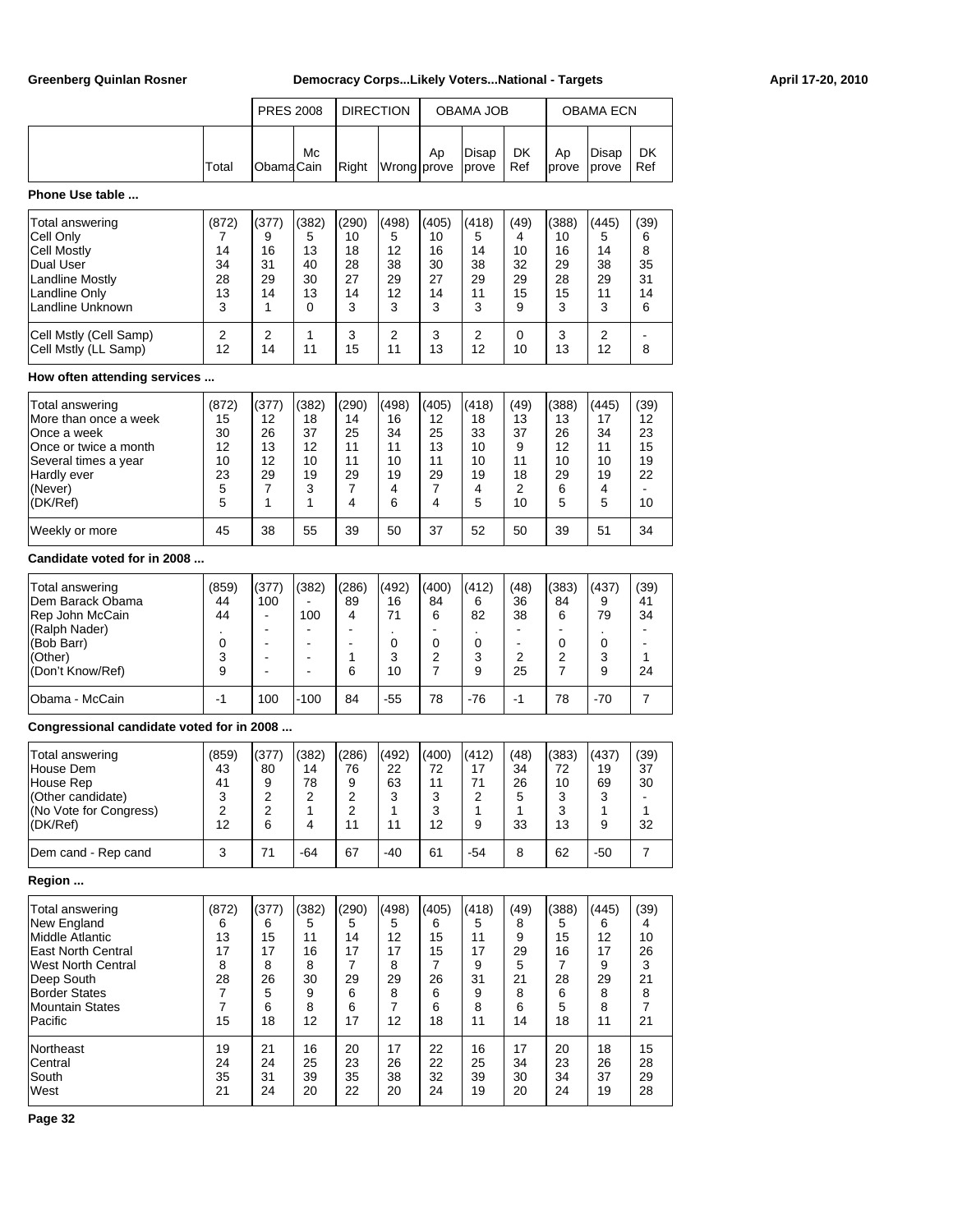|                                                                                                                |                                           |                                            | <b>ELECTORATE</b>                         |                                           |                                                      | 2-3-2 PARTY ID                            |                                                 |                                          | 3-1-3 PARTY ID                                 |                                           |                                         | PARTY/IDEO                               |                                           |                                           |                                          |
|----------------------------------------------------------------------------------------------------------------|-------------------------------------------|--------------------------------------------|-------------------------------------------|-------------------------------------------|------------------------------------------------------|-------------------------------------------|-------------------------------------------------|------------------------------------------|------------------------------------------------|-------------------------------------------|-----------------------------------------|------------------------------------------|-------------------------------------------|-------------------------------------------|------------------------------------------|
|                                                                                                                | Total                                     | 2008<br>voter                              | Drop<br>off<br>voter                      | Core<br>voter                             | Dem                                                  | Ind                                       | Rep                                             | Dem                                      | Ind                                            | Rep                                       | Lib<br>Dem                              | Mod<br>Cons<br>Dem                       | Lib<br>Mod<br>Rep                         | Cons<br>Rep                               | DK                                       |
| <b>NCEC Region </b>                                                                                            |                                           |                                            |                                           |                                           |                                                      |                                           |                                                 |                                          |                                                |                                           |                                         |                                          |                                           |                                           |                                          |
| Total answering<br>Coast<br><b>Industrial Heartland</b><br><b>Rural Heartland</b><br>Sunbelt<br>Sunbelt Growth | (872)<br>35<br>21<br>10<br>11<br>24       | (1000)<br>35<br>21<br>10<br>10<br>24       | (128)<br>39<br>20<br>8<br>7<br>26         | (714)<br>35<br>22<br>9<br>11<br>23        | (316)<br>39<br>21<br>8<br>10<br>23                   | (258)<br>31<br>24<br>10<br>13<br>21       | (269)<br>34<br>18<br>12<br>10<br>27             | (387)<br>39<br>20<br>8<br>9<br>23        | (52)<br>37<br>26<br>$\overline{7}$<br>13<br>15 | (404)<br>30<br>21<br>12<br>12<br>25       | (127)<br>47<br>19<br>9<br>5<br>20       | (246)<br>36<br>21<br>7<br>10<br>25       | (113)<br>37<br>14<br>12<br>14<br>24       | (285)<br>28<br>23<br>12<br>11<br>26       | (59)<br>29<br>23<br>14<br>12<br>23       |
| Urban/Rural                                                                                                    |                                           |                                            |                                           |                                           |                                                      |                                           |                                                 |                                          |                                                |                                           |                                         |                                          |                                           |                                           |                                          |
| Total answering<br>Large Metro<br><b>Small Metro</b><br>Suburban<br>Fringe<br>Exurban<br>Rural                 | (872)<br>24<br>26<br>18<br>13<br>13<br>19 | (1000)<br>25<br>26<br>18<br>13<br>13<br>19 | (128)<br>31<br>25<br>17<br>13<br>12<br>14 | (714)<br>24<br>26<br>18<br>13<br>13<br>20 | (316)<br>31<br>27<br>18<br>8<br>$\overline{7}$<br>17 | (258)<br>20<br>25<br>20<br>16<br>14<br>20 | (269)<br>19<br>26<br>17<br>17<br>18<br>22       | (387)<br>30<br>26<br>18<br>10<br>8<br>17 | (52)<br>21<br>19<br>28<br>13<br>16<br>19       | (404)<br>18<br>27<br>17<br>16<br>16<br>22 | (127)<br>36<br>24<br>19<br>6<br>8<br>15 | (246)<br>27<br>26<br>18<br>11<br>9<br>17 | (113)<br>16<br>17<br>20<br>23<br>23<br>24 | (285)<br>20<br>30<br>16<br>14<br>13<br>21 | (59)<br>21<br>25<br>16<br>12<br>17<br>26 |
| <b>White Rural</b><br>White South rural<br>White Not South rural                                               | 16<br>6<br>10                             | 15<br>6<br>9                               | 12<br>6<br>6                              | 16<br>7<br>9                              | 11<br>3<br>$\overline{7}$                            | 19<br>8<br>11                             | 19<br>9<br>11                                   | 12<br>3<br>9                             | 16<br>5<br>11                                  | 20<br>9<br>10                             | 13<br>2<br>11                           | 12<br>4<br>8                             | 21<br>10<br>11                            | 19<br>9<br>10                             | 18<br>7<br>10                            |
| <b>Congressional Seat Type </b>                                                                                |                                           |                                            |                                           |                                           |                                                      |                                           |                                                 |                                          |                                                |                                           |                                         |                                          |                                           |                                           |                                          |
| <b>Total answering</b><br>Dem<br><b>Vulnerable Dem</b>                                                         | (839)<br>54<br>14                         | (948)<br>54<br>13                          | (109)<br>58<br>10                         | (700)<br>54<br>14                         | (301)<br>65<br>16                                    | (250)<br>54<br>12                         | (261)<br>42<br>13                               | (367)<br>64<br>16                        | (51)<br>59<br>12                               | (394)<br>44<br>12                         | (116)<br>64<br>11                       | (237)<br>64<br>18                        | (110)<br>45<br>10                         | (277)<br>44<br>13                         | (56)<br>54<br>13                         |
| Rep<br>Vulnerable GOP                                                                                          | 45<br>3                                   | 44<br>3                                    | 40<br>4                                   | 44<br>3                                   | 34<br>3                                              | 45<br>2                                   | 57<br>5                                         | 35<br>3                                  | 39<br>4                                        | 55<br>4                                   | 36<br>3                                 | 35<br>3                                  | 55<br>4                                   | 55<br>4                                   | 44<br>$\mathbf 0$                        |
| Cong Battleground                                                                                              | 17                                        | 17                                         | 15                                        | 17                                        | 19                                                   | 15                                        | 18                                              | 19                                       | 15                                             | 16                                        | 14                                      | 21                                       | 13                                        | 17                                        | 15                                       |
| Dem pickups 06/08/09<br>2008 Switch to Dem<br>2008 Switch to Rep<br>Dem pickups 06/08<br>Dem Gain 06           | 14<br>6<br>1<br>13<br>8                   | 13<br>6<br>1<br>13<br>8                    | 10<br>5<br>0<br>10<br>5                   | 14<br>6<br>$\mathbf{1}$<br>13<br>8        | 14<br>7<br>1<br>14<br>$\overline{7}$                 | 15<br>4<br>2<br>14<br>10                  | 12<br>5<br>$\mathbf{1}$<br>12<br>$\overline{7}$ | 15<br>6<br>1<br>15<br>9                  | 13<br>5<br>1<br>11<br>6                        | 12<br>5<br>1<br>12<br>$\overline{7}$      | 14<br>6<br>14<br>8                      | 16<br>7<br>2<br>15<br>9                  | 14<br>4<br>1<br>14<br>10                  | 11<br>5<br>$\overline{c}$<br>11<br>6      | 13<br>8<br>$\mathbf{1}$<br>13<br>5       |
| Open 2010<br>Not open                                                                                          | 7<br>87                                   | 8<br>84                                    | 11<br>65                                  | $\overline{7}$<br>89                      | 5<br>88                                              | 9<br>86                                   | 8<br>88                                         | 6<br>88                                  | 8<br>88                                        | 9<br>87                                   | 4<br>88                                 | 7<br>87                                  | 6<br>89                                   | 10<br>86                                  | 8<br>84                                  |
| Senate                                                                                                         |                                           |                                            |                                           |                                           |                                                      |                                           |                                                 |                                          |                                                |                                           |                                         |                                          |                                           |                                           |                                          |
| <b>Total answering</b><br>2010 Senate races<br>2010 Senate competitive                                         | (872)<br>75<br>34                         | (1000)<br>75<br>35                         | (128)<br>80<br>38                         | (714)<br>75<br>35                         | (316)<br>77<br>36                                    | (258)<br>73<br>33                         | (269)<br>73<br>33                               | (387)<br>77<br>36                        | (52)<br>68<br>24                               | (404)<br>73<br>34                         | (127)<br>81<br>34                       | (246)<br>75<br>38                        | (113)<br>72<br>31                         | (285)<br>73<br>35                         | (59)<br>73<br>32                         |
| Congressional District margin                                                                                  |                                           |                                            |                                           |                                           |                                                      |                                           |                                                 |                                          |                                                |                                           |                                         |                                          |                                           |                                           |                                          |
| <b>Total answering</b><br><b>Big Dem</b><br>Small Dem<br>Big Rep                                               | (839)<br>49<br>5<br>42                    | (948)<br>50<br>5<br>41                     | (109)<br>56<br>4<br>37                    | (700)<br>49<br>5<br>41                    | (301)<br>60<br>4<br>32                               | (250)<br>48<br>6<br>42                    | (261)<br>37<br>5<br>52                          | (367)<br>59<br>5<br>32                   | (51)<br>51<br>7<br>36                          | (394)<br>39<br>5<br>51                    | (116)<br>60<br>4<br>32                  | (237)<br>58<br>5<br>33                   | (110)<br>40<br>4<br>49                    | (277)<br>39<br>6<br>51                    | (56)<br>53<br>3<br>42                    |

Small Rep 6 4 5 4 4 4 4 4 6 4 6 5 6 7 8 7 8 3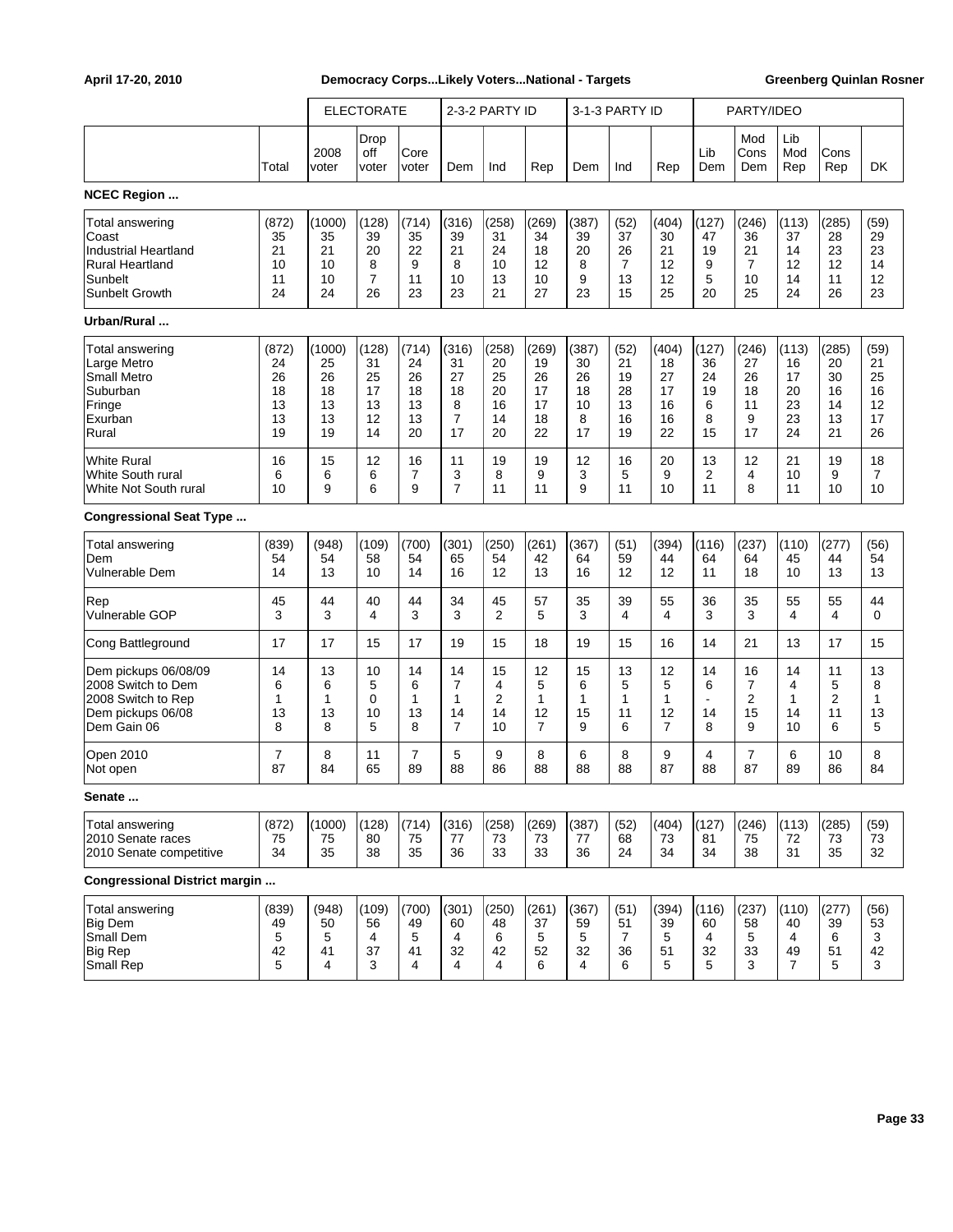|                                                                                                         |                                           | <b>PRES 2008</b>                        |                                                   |                                         | <b>DIRECTION</b>                          |                                         | OBAMA JOB                                 |                                          |                                         | <b>OBAMA ECN</b>                          |                                          |
|---------------------------------------------------------------------------------------------------------|-------------------------------------------|-----------------------------------------|---------------------------------------------------|-----------------------------------------|-------------------------------------------|-----------------------------------------|-------------------------------------------|------------------------------------------|-----------------------------------------|-------------------------------------------|------------------------------------------|
|                                                                                                         | Total                                     | ObamaCain                               | Mc                                                | Right                                   | Wrong prove                               | Ap                                      | Disap<br>prove                            | <b>DK</b><br>Ref                         | Ap<br>prove                             | Disap<br>prove                            | DK<br>Ref                                |
| <b>NCEC Region </b>                                                                                     |                                           |                                         |                                                   |                                         |                                           |                                         |                                           |                                          |                                         |                                           |                                          |
| Total answering<br>Coast<br><b>Industrial Heartland</b><br>Rural Heartland<br>Sunbelt<br>Sunbelt Growth | (872)<br>35<br>21<br>10<br>11<br>24       | (377)<br>40<br>21<br>8<br>9<br>23       | (382)<br>30<br>21<br>13<br>12<br>24               | (290)<br>38<br>20<br>7<br>10<br>25      | (498)<br>31<br>22<br>12<br>12<br>23       | (405)<br>41<br>19<br>8<br>9<br>23       | (418)<br>29<br>21<br>13<br>12<br>25       | (49)<br>32<br>33<br>9<br>10<br>17        | (388)<br>40<br>19<br>7<br>9<br>24       | (445)<br>30<br>22<br>13<br>11<br>24       | (39)<br>36<br>28<br>11<br>14<br>10       |
| Urban/Rural                                                                                             |                                           |                                         |                                                   |                                         |                                           |                                         |                                           |                                          |                                         |                                           |                                          |
| Total answering<br>Large Metro<br>Small Metro<br>Suburban<br>Fringe<br>Exurban<br>Rural                 | (872)<br>24<br>26<br>18<br>13<br>13<br>19 | (377)<br>32<br>26<br>18<br>9<br>7<br>16 | (382)<br>16<br>26<br>18<br>17<br>17<br>22         | (290)<br>33<br>25<br>17<br>8<br>8<br>16 | (498)<br>18<br>26<br>19<br>15<br>16<br>22 | (405)<br>31<br>25<br>19<br>8<br>9<br>17 | (418)<br>17<br>26<br>17<br>17<br>16<br>22 | (49)<br>16<br>28<br>16<br>22<br>12<br>18 | (388)<br>31<br>25<br>19<br>8<br>9<br>17 | (445)<br>18<br>26<br>18<br>17<br>16<br>21 | (39)<br>18<br>26<br>17<br>21<br>13<br>19 |
| White Rural<br>White South rural<br>White Not South rural                                               | 16<br>6<br>10                             | 11<br>3<br>8                            | 21<br>10<br>11                                    | 10<br>3<br>7                            | 20<br>9<br>11                             | 12<br>4<br>8                            | 20<br>9<br>11                             | 16<br>3<br>13                            | 12<br>4<br>8                            | 19<br>9<br>10                             | 17<br>5<br>12                            |
| <b>Congressional Seat Type </b>                                                                         |                                           |                                         |                                                   |                                         |                                           |                                         |                                           |                                          |                                         |                                           |                                          |
| Total answering<br>Dem<br>Vulnerable Dem                                                                | (839)<br>54<br>14                         | (359)<br>64<br>15                       | (373)<br>44<br>14                                 | (273)<br>63<br>15                       | (487)<br>47<br>14                         | (382)<br>64<br>15                       | (408)<br>43<br>12                         | (49)<br>65<br>19                         | (365)<br>65<br>15                       | (435)<br>45<br>13                         | (39)<br>52<br>10                         |
| Rep<br>Vulnerable GOP                                                                                   | 45<br>3                                   | 35<br>3                                 | 55<br>4                                           | 36<br>3                                 | 51<br>3                                   | 35<br>3                                 | 56<br>4                                   | 34<br>1                                  | 34<br>2                                 | 54<br>4                                   | 48<br>5                                  |
| Cong Battleground                                                                                       | 17                                        | 18                                      | 18                                                | 19                                      | 17                                        | 18                                      | 16                                        | 19                                       | 18                                      | 17                                        | 16                                       |
| Dem pickups 06/08/09<br>2008 Switch to Dem<br>2008 Switch to Rep<br>Dem pickups 06/08<br>Dem Gain 06    | 14<br>6<br>1<br>13<br>8                   | 15<br>7<br>1<br>15<br>9                 | 13<br>5<br>$\overline{2}$<br>13<br>$\overline{7}$ | 15<br>7<br>2<br>14<br>8                 | 13<br>5<br>1<br>12<br>8                   | 15<br>7<br>1<br>15<br>8                 | 12<br>5<br>1<br>12<br>7                   | 17<br>4<br>2<br>17<br>12                 | 15<br>7<br>1<br>15<br>8                 | 13<br>5<br>1<br>12<br>8                   | 7<br>L.<br>4<br>7<br>7                   |
| Open 2010<br>Not open                                                                                   | 7<br>87                                   | 7<br>87                                 | 8<br>88                                           | 4<br>88                                 | 10<br>85                                  | 6<br>87                                 | 8<br>87                                   | 15<br>83                                 | 7<br>86                                 | 8<br>87                                   | 9<br>86                                  |
| Senate                                                                                                  |                                           |                                         |                                                   |                                         |                                           |                                         |                                           |                                          |                                         |                                           |                                          |
| Total answering<br>2010 Senate races<br>2010 Senate competitive                                         | (872)<br>75<br>34                         | (377)<br>78<br>37                       | (382)<br>72<br>34                                 | (290)<br>77<br>36                       | (498)<br>73<br>34                         | (405)<br>77<br>35                       | (418)<br>71<br>33                         | (49)<br>83<br>40                         | (388)<br>78<br>35                       | (445)<br>71<br>34                         | (39)<br>81<br>34                         |
| <b>Congressional District margin </b>                                                                   |                                           |                                         |                                                   |                                         |                                           |                                         |                                           |                                          |                                         |                                           |                                          |
| Total answering<br><b>Big Dem</b><br>Small Dem<br>Big Rep                                               | (839)<br>49<br>5<br>42                    | (359)<br>59<br>5<br>32                  | (373)<br>39<br>6<br>50                            | (273)<br>57<br>6<br>34                  | (487)<br>43<br>5<br>47                    | (382)<br>59<br>5<br>32                  | (408)<br>38<br>5<br>51                    | (49)<br>61<br>3<br>33                    | (365)<br>59<br>5<br>33                  | (435)<br>40<br>5<br>49                    | (39)<br>52<br>38                         |

Small Rep 6 4 6 4 5 4 5 4 5 2 3 6 10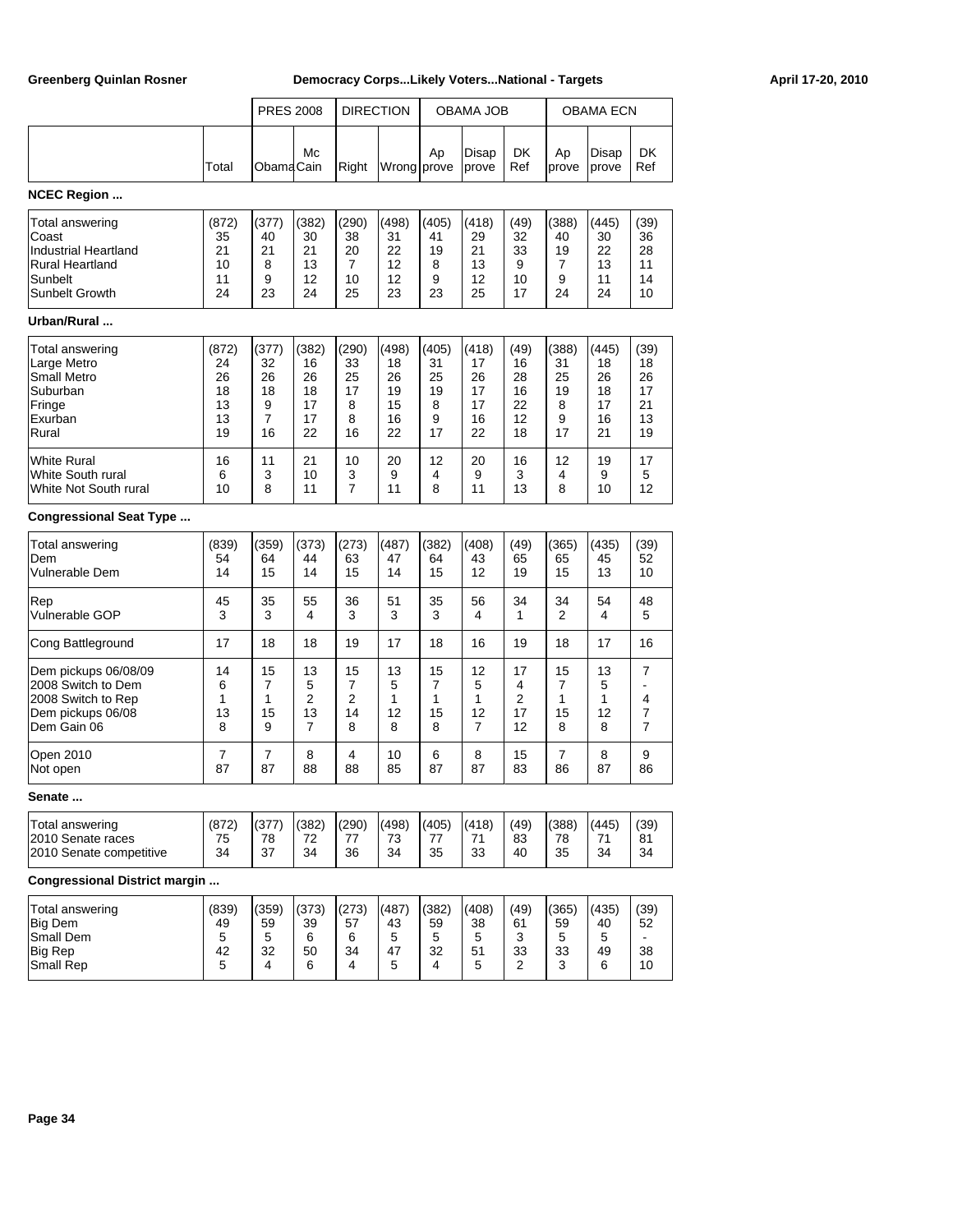|                                         |       |               | <b>ELECTORATE</b>        |                |                | 2-3-2 PARTY ID |                |                | 3-1-3 PARTY ID |       |            | PARTY/IDEO         |                   |                |      |
|-----------------------------------------|-------|---------------|--------------------------|----------------|----------------|----------------|----------------|----------------|----------------|-------|------------|--------------------|-------------------|----------------|------|
|                                         | Total | 2008<br>voter | Drop<br>off<br>voter     | Core<br>voter  | Dem            | Ind            | Rep            | Dem            | Ind            | Rep   | Lib<br>Dem | Mod<br>Cons<br>Dem | Lib<br>Mod<br>Rep | Cons<br>Rep    | DK   |
| Safe/swing state                        |       |               |                          |                |                |                |                |                |                |       |            |                    |                   |                |      |
| Total answering                         | (872) | (1000)        | (128)                    | (714)          | (316)          | (258)          | (269)          | (387)          | (52)           | (404) | (127)      | (246)              | (113)             | (285)          | (59) |
| Obama pick-ups                          | 23    | 23            | 24                       | 24             | 24             | 22             | 24             | 24             | 18             | 23    | 23         | 24                 | 21                | 24             | 26   |
| Swing states                            | 26    | 26            | 29                       | 27             | 25             | 27             | 25             | 25             | 26             | 26    | 21         | 27                 | 21                | 28             | 30   |
| Deep Blue                               | 51    | 51            | 53                       | 51             | 55             | 49             | 48             | 55             | 54             | 46    | 64         | 51                 | 49                | 45             | 48   |
| Light Blue                              | 20    | 20            | 21                       | 20             | 20             | 19             | 20             | 20             | 18             | 20    | 16         | 21                 | 17                | 21             | 19   |
| Blue                                    | 70    | 71            | 74                       | 71             | 75             | 67             | 68             | 75             | 71             | 66    | 81         | 72                 | 66                | 66             | 67   |
| Deep Red                                | 23    | 23            | 18                       | 22             | 20             | 24             | 27             | 19             | 21             | 28    | 15         | 21                 | 29                | 27             | 22   |
| Light Red                               | 6     | 6             | $\overline{7}$           | $\overline{7}$ | 5              | 9              | 5              | 5              | 8              | 6     | 4          | 6                  | 4                 | 7              | 11   |
| Red                                     | 29    | 29            | 26                       | 29             | 25             | 33             | 32             | 25             | 29             | 34    | 19         | 27                 | 33                | 34             | 33   |
| Gubernatorial races                     |       |               |                          |                |                |                |                |                |                |       |            |                    |                   |                |      |
| Total answering                         | (872) | (1000)        | (128)                    | (714)          | (316)          | (258)          | (269)          | (387)          | (52)           | (404) | (127)      | (246)              | (113)             | (285)          | (59) |
| Gov elec in 2009                        | 5     | 6             | 6                        | 6              | 5              | 6              | 6              | 5              | 3              | 7     | 5          | 5                  | 10                | 5              | 7    |
| Gov elec in 2010                        | 75    | 75            | 76                       | 75             | 75             | 74             | 76             | 76             | 71             | 75    | 77         | 76                 | 71                | 77             | 69   |
| Gov elec in 2009/2010                   | 81    | 81            | 83                       | 81             | 80             | 80             | 82             | 81             | 74             | 82    | 81         | 81                 | 81                | 82             | 76   |
| Dem-held Gov 2009/2010                  | 44    | 44            | 44                       | 44             | 45             | 46             | 40             | 45             | 39             | 43    | 43         | 46                 | 40                | 44             | 45   |
| Rep-held Gov 2009/2010                  | 37    | 37            | 39                       | 37             | 35             | 34             | 42             | 35             | 35             | 39    | 38         | 35                 | 41                | 39             | 31   |
| No Gov race                             | 19    | 19            | 17                       | 19             | 20             | 20             | 18             | 19             | 26             | 18    | 19         | 19                 | 19                | 18             | 24   |
| Open Seat Gov                           | 35    | 34            | 33                       | 35             | 34             | 34             | 36             | 33             | 36             | 35    | 36         | 33                 | 35                | 35             | 39   |
| Incumbent Gov                           | 46    | 46            | 50                       | 46             | 47             | 46             | 47             | 47             | 38             | 47    | 46         | 48                 | 46                | 47             | 36   |
| Open Dem Gov                            | 18    | 18            | 14                       | 18             | 18             | 19             | 19             | 18             | 18             | 19    | 17         | 18                 | 18                | 20             | 22   |
| Open Rep Gov                            | 16    | 17            | 19                       | 17             | 16             | 16             | 16             | 16             | 19             | 16    | 19         | 14                 | 17                | 15             | 18   |
| Incumbent Dem Gov                       | 25    | 26            | 30                       | 26             | 28             | 27             | 21             | 28             | 22             | 23    | 27         | 28                 | 22                | 24             | 23   |
| Incumbent Rep Gov                       | 21    | 21            | 20                       | 20             | 19             | 18             | 26             | 19             | 16             | 23    | 19         | 20                 | 24                | 23             | 13   |
| Split                                   |       |               |                          |                |                |                |                |                |                |       |            |                    |                   |                |      |
| Total answering                         | (872) | (1000)        | (128)                    | (714)          | (316)          | (258)          | (269)          | (387)          | (52)           | (404) | (127)      | (246)              | (113)             | (285)          | (59) |
| ΙA                                      | 50    | 50            | 50                       | 49             | 50             | 50             | 50             | 50             | 50             | 50    | 57         | 46                 | 58                | 46             | 59   |
| İΒ                                      | 50    | 50            | 50                       | 51             | 50             | 50             | 50             | 50             | 50             | 50    | 43         | 54                 | 42                | 54             | 41   |
| Landline sample                         | 90    | 87            | 63                       | 93             | 88             | 91             | 93             | 88             | 95             | 92    | 84         | 90                 | 92                | 92             | 86   |
| Cell sample                             | 10    | 13            | 37                       | $\overline{7}$ | 12             | 9              | $\overline{7}$ | 12             | 5              | 8     | 16         | 10                 | 8                 | 8              | 14   |
| WVWV Key Groups - Total                 |       |               |                          |                |                |                |                |                |                |       |            |                    |                   |                |      |
| Total Answering                         | (872) | (1000)        | (128)                    | (714)          | (316)          | (258)          | (269)          | (387)          | (52)           | (404) | (127)      | (246)              | (113)             | (285)          | (59) |
| <b>Rising Amer Electorate</b>           | 41    | 44            | 67                       | 36             | 60             | 30             | 29             | 55             | 29             | 28    | 55         | 55                 | 31                | 27             | 46   |
| Not RAE                                 | 59    | 56            | 33                       | 64             | 40             | 70             | 71             | 45             | 71             | 72    | 45         | 45                 | 69                | 73             | 54   |
| <b>Unmarried Women</b>                  | 21    | 23            | 34                       | 19             | 29             | 16             | 18             | 27             | 18             | 16    | 32         | 25                 | 16                | 17             | 18   |
| Married Women                           | 29    | 29            | 27                       | 30             | 29             | 27             | 32             | 29             | 22             | 30    | 32         | 27                 | 31                | 30             | 29   |
| Youth                                   | 12    | 16            | 43                       | 8              | 15             | 11             | 9              | 14             | $\overline{7}$ | 10    | 22         | 11                 | 11                | 9              | 15   |
| <b>Black</b>                            | 13    | 13            | 16                       | 12             | 28             | 4              | $\overline{2}$ | 24             | 7              | 2     | 16         | 28                 | 4                 | 1              | 17   |
| Hispanic                                | 6     | 7             | 12                       | 5              | $\overline{7}$ | 6              | 5              | 7              | 6              | 5     | 6          | $\overline{7}$     | 7                 | 5              | 9    |
| Non white                               | 21    | 23            | 34                       | 19             | 38             | 13             | 9              | 34             | 15             | 9     | 26         | 38                 | 15                | $\overline{7}$ | 30   |
| White                                   | 76    | 75            | 66                       | 78             | 62             | 82             | 90             | 66             | 83             | 87    | 74         | 62                 | 81                | 89             | 64   |
| <b>WVWV Key Groups - Likely Voters </b> |       |               |                          |                |                |                |                |                |                |       |            |                    |                   |                |      |
| <b>Total Answering</b>                  | (872) | (872)         | (0)                      | (714)          | (316)          | (258)          | (269)          | (387)          | (52)           | (404) | (127)      | (246)              | (113)             | (285)          | (59) |
| <b>Rising Amer Electorate</b>           | 41    | 41            | $\blacksquare$           | 36             | 60             | 30             | 29             | 55             | 29             | 28    | 55         | 55                 | 31                | 27             | 46   |
| Not RAE                                 | 59    | 59            | $\sim$                   | 64             | 40             | 70             | 71             | 45             | 71             | 72    | 45         | 45                 | 69                | 73             | 54   |
| <b>Unmarried Women</b>                  | 21    | 21            | $\sim$                   | 19             | 29             | 16             | 18             | 27             | 18             | 16    | 32         | 25                 | 16                | 17             | 18   |
| Married Women                           | 29    | 29            | $\overline{\phantom{a}}$ | 30             | 29             | 27             | 32             | 29             | 22             | 30    | 32         | 27                 | 31                | 30             | 29   |
| Youth                                   | 12    | 12            | $\sim$                   | 8              | 15             | 11             | 9              | 14             | 7              | 10    | 22         | 11                 | 11                | 9              | 15   |
| <b>Black</b>                            | 13    | 13            | $\sim$                   | 12             | 28             | 4              | $\overline{2}$ | 24             | 7              | 2     | 16         | 28                 | 4                 | 1              | 17   |
| Hispanic                                | 6     | 6             | $\overline{\phantom{a}}$ | 5              | $\overline{7}$ | 6              | 5              | $\overline{7}$ | 6              | 5     | 6          | $\overline{7}$     | $\overline{7}$    | 5              | 9    |
| Non white                               | 21    | 21            | $\blacksquare$           | 19             | 38             | 13             | 9              | 34             | 15             | 9     | 26         | 38                 | 15                | $\overline{7}$ | 30   |
| White                                   | 76    | 76            | $\overline{\phantom{a}}$ | 78             | 62             | 82             | 90             | 66             | 83             | 87    | 74         | 62                 | 81                | 89             | 64   |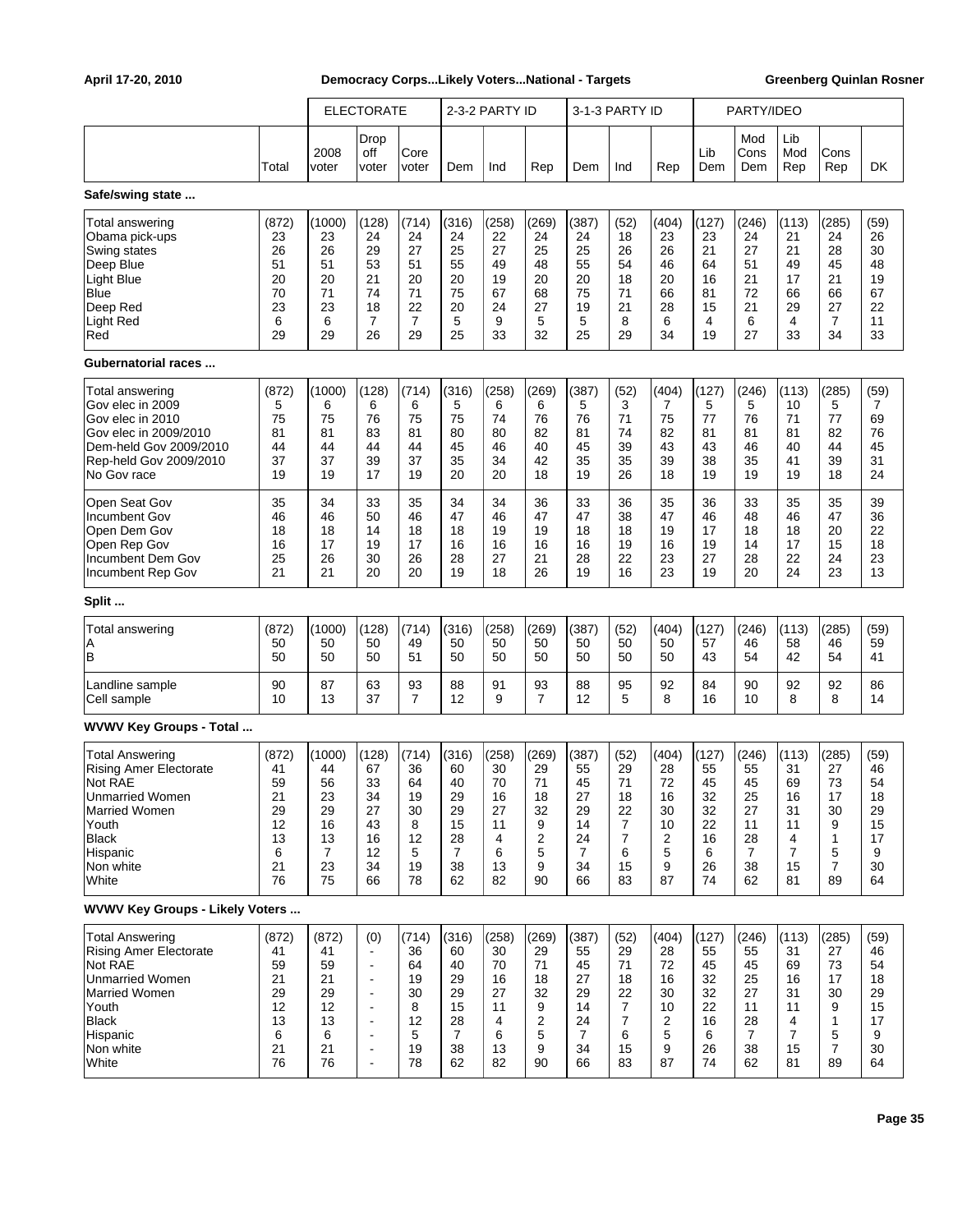|                                        |       | <b>PRES 2008</b> |       |       | <b>DIRECTION</b> |       | OBAMA JOB      |           | OBAMA ECN   |                |           |
|----------------------------------------|-------|------------------|-------|-------|------------------|-------|----------------|-----------|-------------|----------------|-----------|
|                                        | Total | ObamaCain        | Mc    | Right | Wrong prove      | Ap    | Disap<br>prove | DK<br>Ref | Ap<br>prove | Disap<br>prove | DK<br>Ref |
| Safe/swing state                       |       |                  |       |       |                  |       |                |           |             |                |           |
| Total answering                        | (872) | (377)            | (382) | (290) | (498)            | (405) | (418)          | (49)      | (388)       | (445)          | (39)      |
| Obama pick-ups                         | 23    | 25               | 23    | 25    | 23               | 22    | 25             | 22        | 23          | 24             | 19        |
| Swing states                           | 26    | 26               | 25    | 27    | 26               | 25    | 27             | 25        | 26          | 26             | 20        |
| Deep Blue                              | 51    | 55               | 46    | 54    | 47               | 56    | 45             | 54        | 56          | 46             | 53        |
| Light Blue                             | 20    | 20               | 19    | 21    | 20               | 19    | 20             | 20        | 20          | 20             | 18        |
| Blue                                   | 70    | 76               | 65    | 75    | 67               | 75    | 66             | 74        | 75          | 66             | 71        |
| Deep Red                               | 23    | 18               | 29    | 19    | 26               | 19    | 28             | 22        | 18          | 28             | 28        |
| Light Red                              | 6     | 6                | 6     | 5     | 7                | 6     | 6              | 4         | 7           | 6              | 2         |
| Red                                    | 29    | 24               | 35    | 25    | 33               | 25    | 34             | 26        | 24          | 34             | 29        |
| Gubernatorial races                    |       |                  |       |       |                  |       |                |           |             |                |           |
| Total answering                        | (872) | (377)            | (382) | (290) | (498)            | (405) | (418)          | (49)      | (388)       | (445)          | (39)      |
| Gov elec in 2009                       | 5     | 4                | 7     | 4     | 7                | 5     | 7              | 3         | 5           | 6              | 2         |
| Gov elec in 2010                       | 75    | 76               | 74    | 79    | 73               | 77    | 74             | 70        | 76          | 75             | 75        |
| Gov elec in 2009/2010                  | 81    | 80               | 80    | 83    | 80               | 81    | 81             | 74        | 81          | 81             | 77        |
| Dem-held Gov 2009/2010                 | 44    | 45               | 42    | 44    | 44               | 44    | 43             | 50        | 43          | 44             | 47        |
| Rep-held Gov 2009/2010                 | 37    | 35               | 38    | 39    | 36               | 37    | 38             | 24        | 38          | 36             | 31        |
| No Gov race                            | 19    | 20               | 20    | 17    | 20               | 19    | 19             | 26        | 19          | 19             | 23        |
| Open Seat Gov                          | 35    | 34               | 34    | 37    | 32               | 37    | 33             | 31        | 36          | 33             | 42        |
| Incumbent Gov                          | 46    | 47               | 47    | 46    | 47               | 45    | 48             | 43        | 45          | 48             | 35        |
| Open Dem Gov                           | 18    | 17               | 18    | 19    | 18               | 18    | 18             | 20        | 17          | 19             | 22        |
| Open Rep Gov                           | 16    | 16               | 15    | 18    | 15               | 18    | 15             | 12        | 19          | 13             | 20        |
| Incumbent Dem Gov                      | 25    | 27               | 24    | 25    | 26               | 25    | 24             | 30        | 25          | 25             | 25        |
| Incumbent Rep Gov                      | 21    | 19               | 23    | 21    | 21               | 19    | 23             | 12        | 19          | 23             | 11        |
| Split                                  |       |                  |       |       |                  |       |                |           |             |                |           |
| <b>Total answering</b>                 | (872) | (377)            | (382) | (290) | (498)            | (405) | (418)          | (49)      | (388)       | (445)          | (39)      |
| Α                                      | 50    | 50               | 49    | 52    | 49               | 51    | 49             | 47        | 50          | 49             | 56        |
| B                                      | 50    | 50               | 51    | 48    | 51               | 49    | 51             | 53        | 50          | 51             | 44        |
| Landline sample                        | 90    | 88               | 93    | 86    | 93               | 87    | 93             | 95        | 87          | 92             | 94        |
| Cell sample                            | 10    | 12               | 7     | 14    | 7                | 13    | 7              | 5         | 13          | 8              | 6         |
| WVWV Key Groups - Total                |       |                  |       |       |                  |       |                |           |             |                |           |
| Total Answering                        | (872) | (377)            | (382) | (290) | (498)            | (405) | (418)          | (49)      | (388)       | (445)          | (39)      |
| <b>Rising Amer Electorate</b>          | 41    | 57               | 26    | 61    | 29               | 55    | 28             | 36        | 57          | 27             | 34        |
| Not RAE                                | 59    | 43               | 74    | 39    | 71               | 45    | 72             | 64        | 43          | 73             | 66        |
| Unmarried Women                        | 21    | 29               | 16    | 28    | 18               | 27    | 16             | 20        | 27          | 16             | 19        |
| Married Women                          | 29    | 27               | 33    | 25    | 30               | 26    | 31             | 34        | 25          | 32             | 34        |
| Youth                                  | 12    | 15               | 8     | 16    | 9                | 16    | 9              | 6         | 16          | 9              | 7         |
| <b>Black</b>                           | 13    | 26               | 1     | 30    | 4                | 25    | 2              | 7         | 26          | 2              | 6         |
| Hispanic                               | 6     | 7                | 5     | 8     | 5                | 7     | 6              | 5         | 8           | 5              | 6         |
| Non white                              | 21    | 36               | 8     | 40    | 11               | 35    | 9              | 15        | 37          | 9              | 15        |
| White                                  | 76    | 64               | 89    | 59    | 86               | 64    | 87             | 84        | 62          | 88             | 82        |
| <b>WVWV Key Groups - Likely Voters</b> |       |                  |       |       |                  |       |                |           |             |                |           |
| <b>Total Answering</b>                 | (872) | (377)            | (382) | (290) | (498)            | (405) | (418)          | (49)      | (388)       | (445)          | (39)      |
| <b>Rising Amer Electorate</b>          | 41    | 57               | 26    | 61    | 29               | 55    | 28             | 36        | 57          | 27             | 34        |
| Not RAE                                | 59    | 43               | 74    | 39    | 71               | 45    | 72             | 64        | 43          | 73             | 66        |
| <b>Unmarried Women</b>                 | 21    | 29               | 16    | 28    | 18               | 27    | 16             | 20        | 27          | 16             | 19        |
| <b>Married Women</b>                   | 29    | 27               | 33    | 25    | 30               | 26    | 31             | 34        | 25          | 32             | 34        |
| Youth                                  | 12    | 15               | 8     | 16    | 9                | 16    | 9              | 6         | 16          | 9              | 7         |
| <b>Black</b>                           | 13    | 26               | 1     | 30    | 4                | 25    | $\overline{2}$ | 7         | 26          | 2              | 6         |
| Hispanic                               | 6     | 7                | 5     | 8     | 5                | 7     | 6              | 5         | 8           | 5              | 6         |
| Non white                              | 21    | 36               | 8     | 40    | 11               | 35    | 9              | 15        | 37          | 9              | 15        |
| White                                  | 76    | 64               | 89    | 59    | 86               | 64    | 87             | 84        | 62          | 88             | 82        |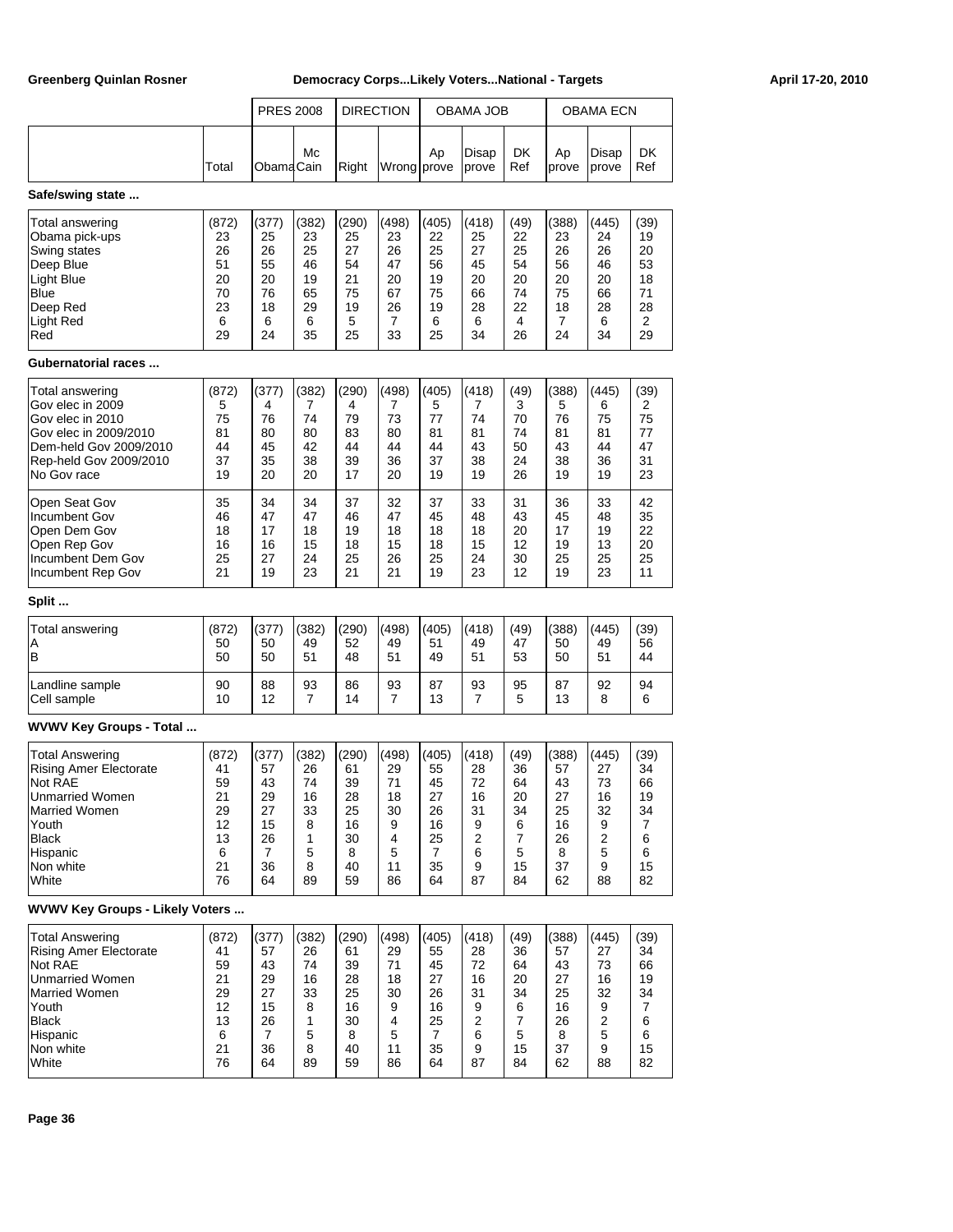|                                                                                                                                                      |          |                                                             | <b>ELECTORATE</b>                                           |                                                  |                                                                                                                                                           | 2-3-2 PARTY ID                                                |                                                                    |                                             | 3-1-3 PARTY ID                                                             |                                                                                                                  |                                             | PARTY/IDEO                                                                                     |                                                                   |                                                                                                                                                                                                                                     |                                                                                                                               |
|------------------------------------------------------------------------------------------------------------------------------------------------------|----------|-------------------------------------------------------------|-------------------------------------------------------------|--------------------------------------------------|-----------------------------------------------------------------------------------------------------------------------------------------------------------|---------------------------------------------------------------|--------------------------------------------------------------------|---------------------------------------------|----------------------------------------------------------------------------|------------------------------------------------------------------------------------------------------------------|---------------------------------------------|------------------------------------------------------------------------------------------------|-------------------------------------------------------------------|-------------------------------------------------------------------------------------------------------------------------------------------------------------------------------------------------------------------------------------|-------------------------------------------------------------------------------------------------------------------------------|
|                                                                                                                                                      | Total    | 2008<br>voter                                               | <b>Drop</b><br>off<br>voter                                 | Core<br>voter                                    | Dem                                                                                                                                                       | Ind                                                           | Rep                                                                | <b>Dem</b>                                  | Ind                                                                        | Rep                                                                                                              | Lib<br>Dem                                  | Mod<br><b>Cons</b><br>Dem                                                                      | Lib<br>Mod<br>Rep                                                 | Cons<br>Rep                                                                                                                                                                                                                         | DK                                                                                                                            |
| WVWV Key Groups - Drop-Off Voters                                                                                                                    |          |                                                             |                                                             |                                                  |                                                                                                                                                           |                                                               |                                                                    |                                             |                                                                            |                                                                                                                  |                                             |                                                                                                |                                                                   |                                                                                                                                                                                                                                     |                                                                                                                               |
| Total Answering<br><b>Rising Amer Electorate</b><br>Not RAE<br>Unmarried Women<br>Married Women<br>lYouth<br>Black<br>Hispanic<br>Non white<br>White | (0)<br>- | (128)<br>67<br>33<br>34<br>27<br>43<br>16<br>12<br>34<br>66 | (128)<br>67<br>33<br>34<br>27<br>43<br>16<br>12<br>34<br>66 | (0)<br>۰<br>۰<br>۰<br>۰<br>۰<br>۰<br>۰<br>۰<br>۰ | (0)<br>$\overline{\phantom{a}}$<br>$\overline{\phantom{a}}$<br>۰<br>-<br>$\overline{\phantom{a}}$<br>$\overline{\phantom{a}}$<br>$\overline{\phantom{a}}$ | (0)<br>$\,$<br><b>.</b><br>-<br>-<br>$\overline{\phantom{a}}$ | (0)<br>-<br>-<br>$\overline{\phantom{a}}$<br>-<br>-<br>-<br>-<br>- | (0)<br>-<br>-<br>-<br>-<br>-<br>-<br>-<br>- | (0)<br>$\overline{\phantom{a}}$<br>-<br>$\overline{\phantom{0}}$<br>-<br>- | (0)<br>$\overline{\phantom{0}}$<br>$\overline{\phantom{a}}$<br>-<br>$\overline{\phantom{0}}$<br>-<br>-<br>-<br>- | (0)<br>$\overline{\phantom{a}}$<br><b>1</b> | (0)<br>-<br>-<br>-<br>$\overline{\phantom{a}}$<br>-<br>-<br>-<br>-<br>$\overline{\phantom{a}}$ | (0)<br>-<br>$\,$<br>$\,$<br>$\overline{\phantom{0}}$<br>-<br>$\,$ | (0)<br>$\overline{\phantom{0}}$<br>$\overline{\phantom{a}}$<br>$\overline{\phantom{0}}$<br>$\overline{\phantom{a}}$<br>$\overline{\phantom{0}}$<br>$\overline{\phantom{a}}$<br>$\overline{\phantom{0}}$<br>$\overline{\phantom{0}}$ | (0)<br>-<br>$\overline{\phantom{a}}$<br>-<br>$\overline{\phantom{a}}$<br>$\overline{\phantom{0}}$<br>$\overline{\phantom{0}}$ |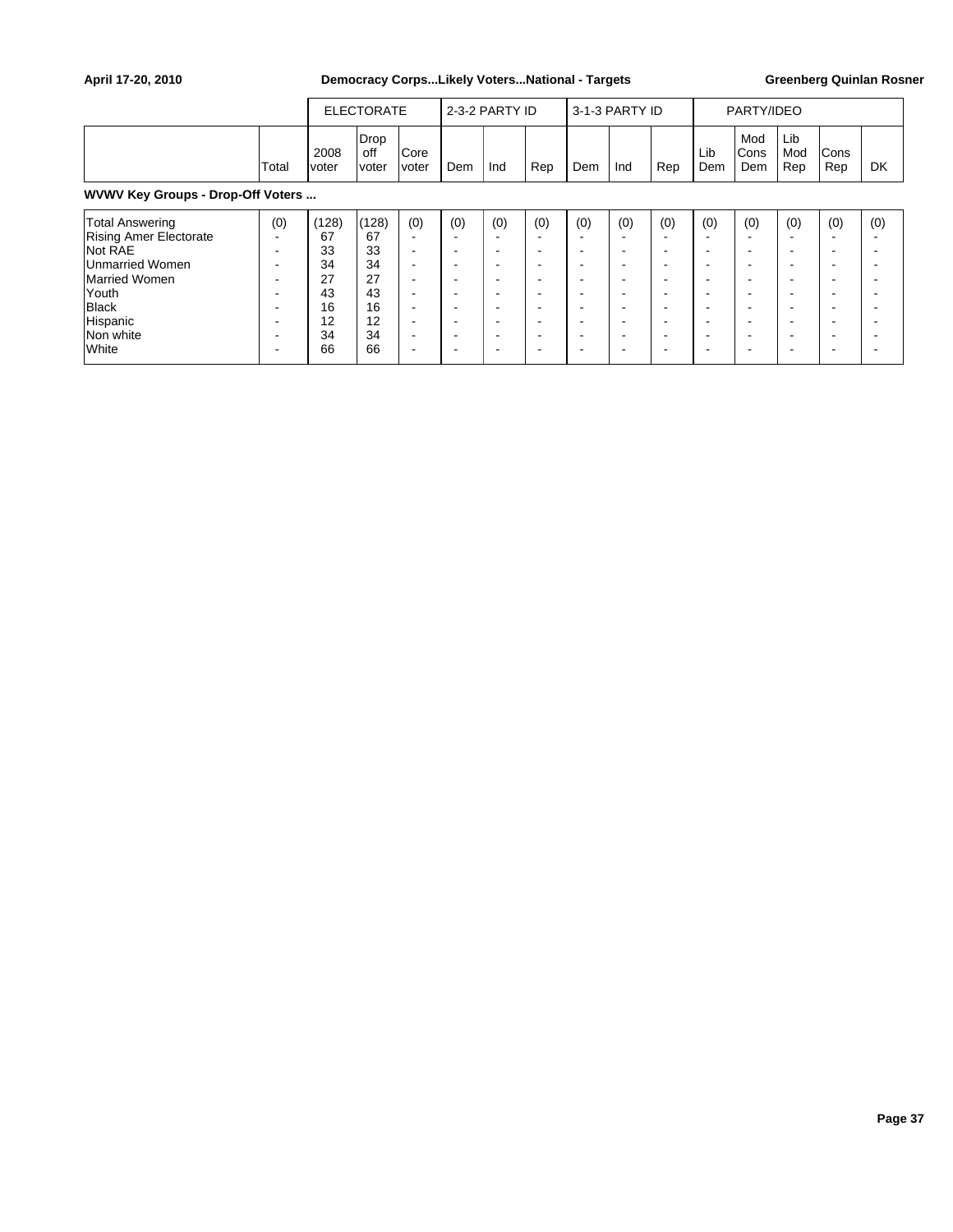|                                                                                                                                                                   |       | <b>PRES 2008</b> |                              | <b>DIRECTION</b>   |                                                                  |                    | <b>OBAMA JOB</b> |                    | <b>OBAMA ECN</b> |                    |                  |  |  |
|-------------------------------------------------------------------------------------------------------------------------------------------------------------------|-------|------------------|------------------------------|--------------------|------------------------------------------------------------------|--------------------|------------------|--------------------|------------------|--------------------|------------------|--|--|
|                                                                                                                                                                   | Total | ObamaCain        | Мc                           | Right              | Wrong prove                                                      | Ap                 | Disap<br>prove   | <b>DK</b><br>Ref   | Ap<br>prove      | Disap<br>prove     | <b>DK</b><br>Ref |  |  |
| WVWV Key Groups - Drop-Off Voters                                                                                                                                 |       |                  |                              |                    |                                                                  |                    |                  |                    |                  |                    |                  |  |  |
| <b>Total Answering</b><br><b>Rising Amer Electorate</b><br>Not RAE<br><b>Unmarried Women</b><br>Married Women<br>Youth<br>Black<br>Hispanic<br>Non white<br>White | (0)   | (0)              | (0)<br>-<br>-<br>-<br>-<br>- | (0)<br>-<br>-<br>- | (0)<br>$\overline{\phantom{a}}$<br>٠<br>-<br>-<br>$\blacksquare$ | (0)<br>-<br>-<br>- | (0)              | (0)<br>-<br>-<br>- | (0)              | (0)<br>-<br>-<br>- | (0)<br>-<br>۰    |  |  |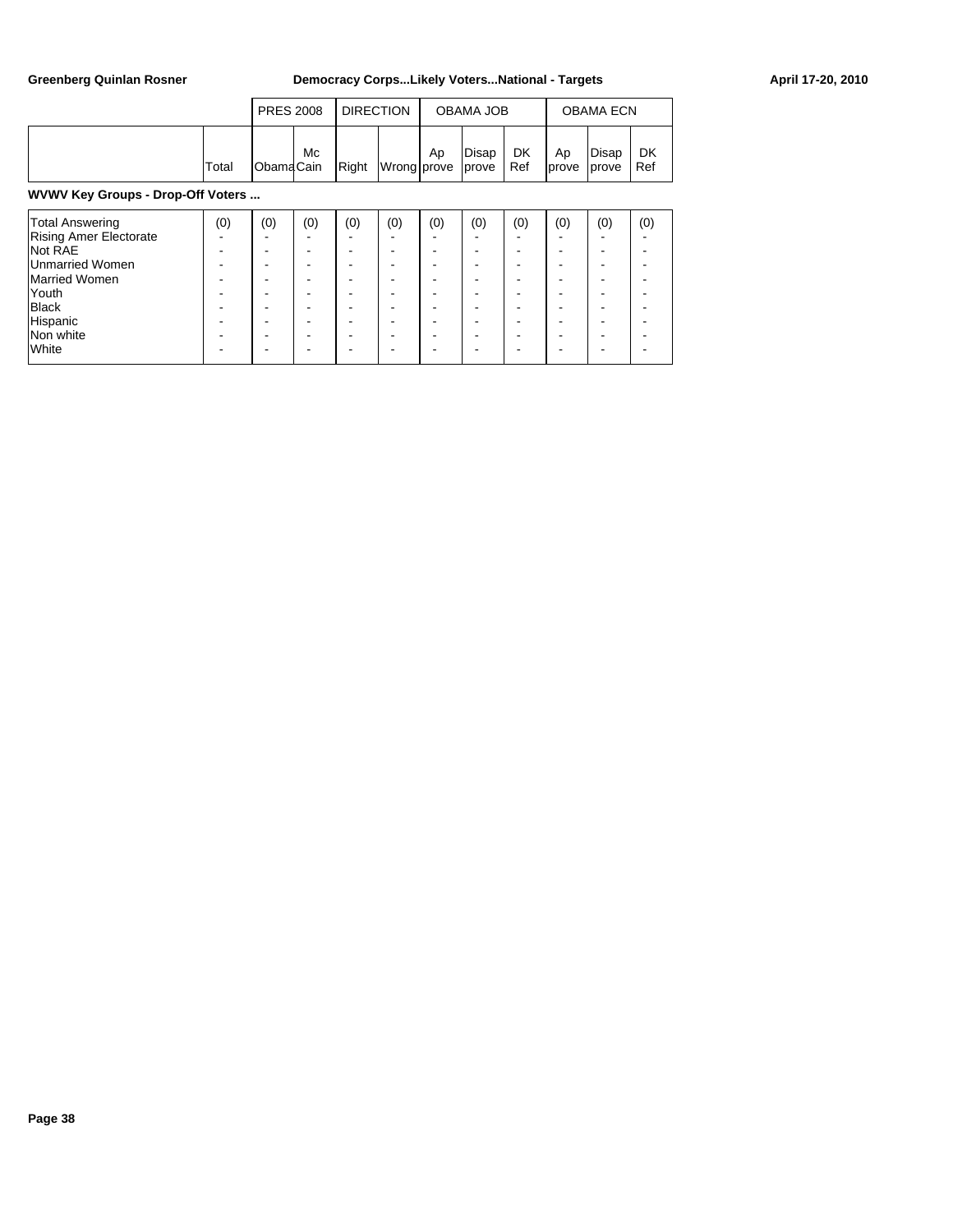|                 |       | <b>ELECTORATE</b> |                             |                       | l 2-3-2 PARTY ID |       |       | 3-1-3 PARTY ID |      |       | PARTY/IDEO |                     |                   |                    |      |
|-----------------|-------|-------------------|-----------------------------|-----------------------|------------------|-------|-------|----------------|------|-------|------------|---------------------|-------------------|--------------------|------|
|                 | Total | 2008<br>voter     | Drop<br>off<br><i>voter</i> | <b>Core</b><br>Ivoter | Dem              | Ind   | Rep   | Dem            | Ind  | Rep   | Lib<br>Dem | Mod<br>lCons<br>Dem | Lib<br>Mod<br>Rep | <b>Cons</b><br>Rep | DK   |
| Delete          |       |                   |                             |                       |                  |       |       |                |      |       |            |                     |                   |                    |      |
| Total answering | (872) | (1000)            | (128)                       | (714)                 | (316)            | (258) | (269) | (387)          | (52) | (404) | (127)      | (246)               | (113)             | (285)              | (59) |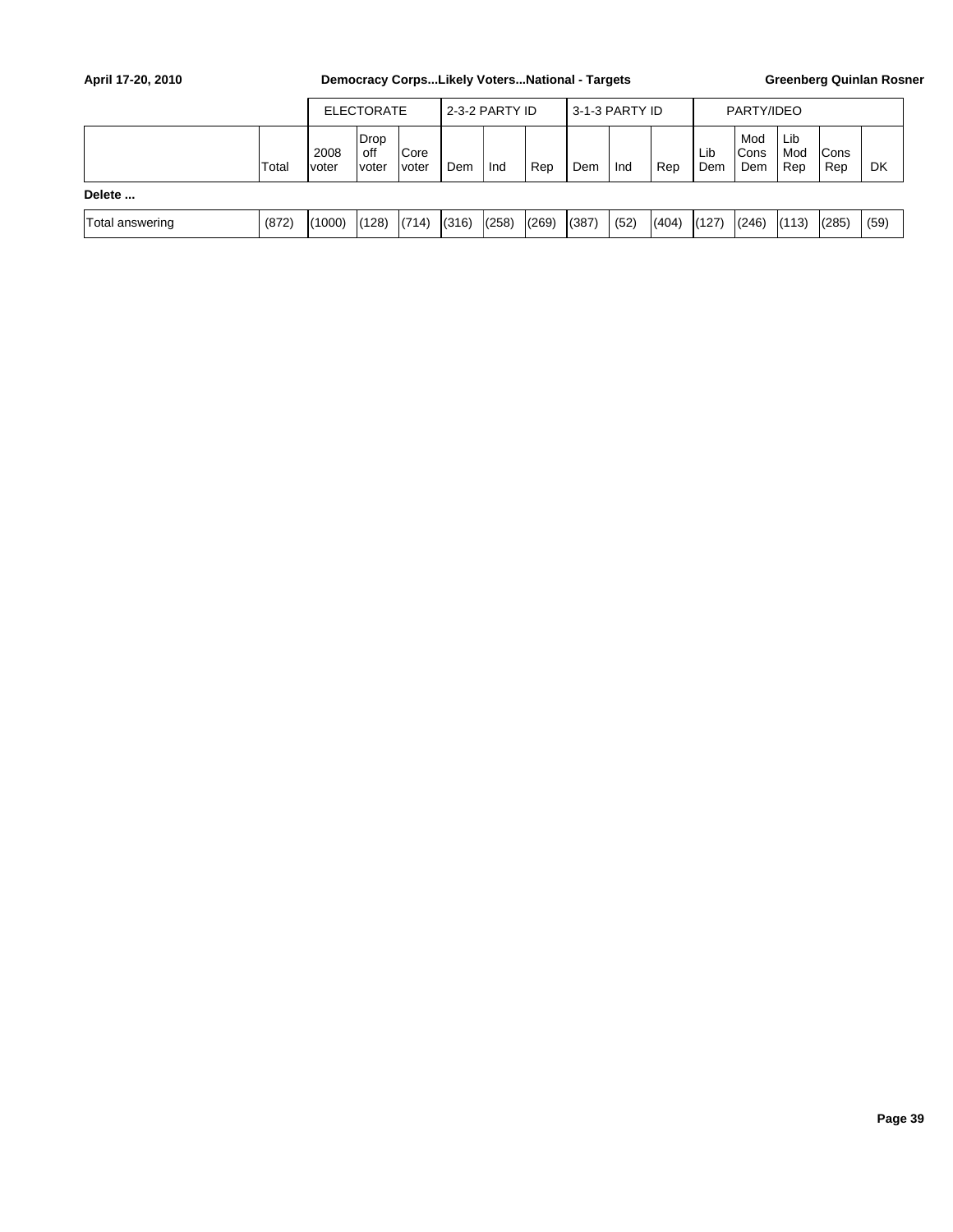|                 |       |                  | <b>PRES 2008</b> |       | <b>DIRECTION</b> |       | OBAMA JOB      |           | <b>OBAMA ECN</b> |                |           |
|-----------------|-------|------------------|------------------|-------|------------------|-------|----------------|-----------|------------------|----------------|-----------|
|                 | Total | <b>ObamaCain</b> | Mc               | Right | Wrong prove      | Ap    | Disap<br>prove | DK<br>Ref | Ap<br>Iprove     | Disap<br>prove | DK<br>Ref |
| Delete          |       |                  |                  |       |                  |       |                |           |                  |                |           |
| Total answering | (872) | (377)            | (382)            | (290) | (498)            | (405) | (418)          | (49)      | (388)            | (445)          | (39)      |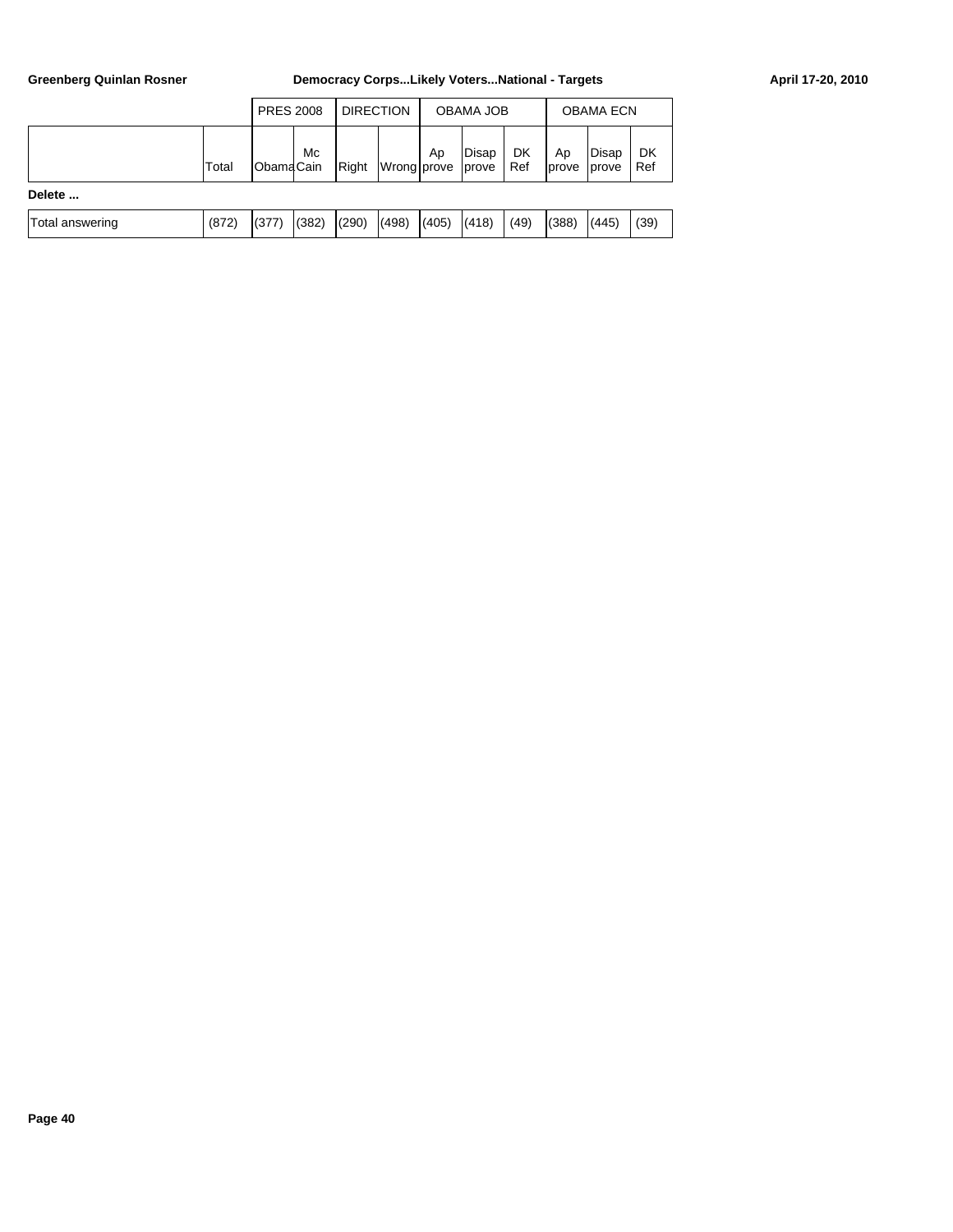- **---- -----------------------**
- **1 Vote Summary Table**
- **1 Vote Difference Table**
- **1 Dem Performance Table**
- **3 Net Performance Table**
- **3 Q4 Voted 2008 election**
- **3 Q5 Whether voted in 2006**
- **3 Q9 Chance of voting in 2010**
- **3 Q10 Direction of the country**
- **3 Q11 Obama job approval**
- **5 Q12 Obama job approval on economy**
- **5 Q13-24 Summary: Thermometers ... Means**
- **5 Q13-24 Summary: Thermometers ... Warm/Cool/ID**
- **7 Q13-24 Summary: Thermometers ... Warm/Cool/ID**
- **9 Q13-24 Summary: Thermometers ... Warm/Cool/ID**
- **11 Q25 Congressional vote with candidate names**
- **11 Q25 Congressional vote with candidate names... Dem-held districts**
- **11 Q25 Congressional vote with candidate names.. Rep-held districts**
- **11 Q30 Supporter of the Tea Party Movement**
- **11 Q87 Support Tea Party Movement**
- **13 Q31 Obama Health Care Proposal**
- **13 Q32-40 Summary: Better job...Dems Reps**
- **13 Q32-40 Summary: Better job...Dems or Reps ... Total Dems Better**
- **15 Q32-40 Summary: Better job...Dems or Reps ... Dems Much Better**
- **15 Q32-40 Summary: Better job...Dems or Reps ... Total Reps Better**
- **15 Q32-40 Summary: Better job...Dems or Reps ... Reps Much Better**

#### **Page Question**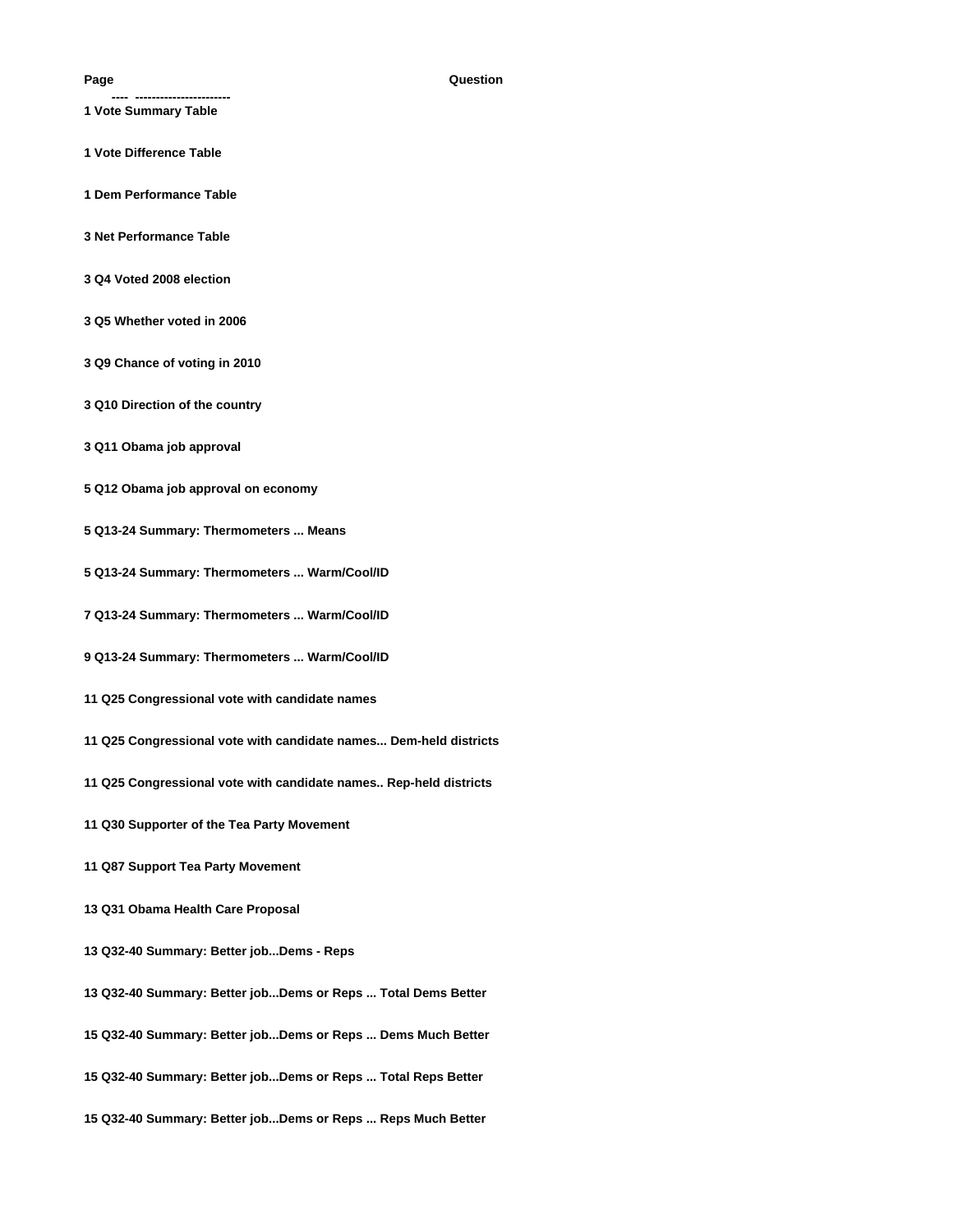**---- -----------------------** 

#### **Page Question**

- **17 Q43-47 Summary: Paired Statements ... First Second**
- **17 Q43-47 Summary: Paired Statements ... Statements Much More**
- **17 Q43-47 Summary: Paired Statements ... Statements Somewhat More**
- **19 Q43-47 Summary: Paired Statements ... Statements Total More**
- **19 Q63-66 Summary: Pro-Messages for Financial Reform ... Much More Likely**
- **19 Q63-66 Summary: Pro-Messages for Financial Reform ... Much/Somewhat More Likely**
- **19 Q67-69 Summary: Anti-messages for financial reform ... Much Less Likely**
- **19 Q67-69 Summary: Anti-messages for financial reform ... Much/Somewhat Less Likely**
- **21 Key Groups**
- **21 Respondent gender**
- **21 White gender**
- **21 Age**
- **23 White Age**
- **23 Gender/Age**
- **23 White Gender/Age**
- **23 Education**
- **23 White Education**
- **25 Gender/Education**
- **25 White Gender/Education**
- **25 Age/Education**
- **25 White Age/Education**
- **25 Income**
- **27 Is member of union**
- **27 White Union**
- **27 Family Employment**
- **27 Marital status**
- **27 Marital/Gender**